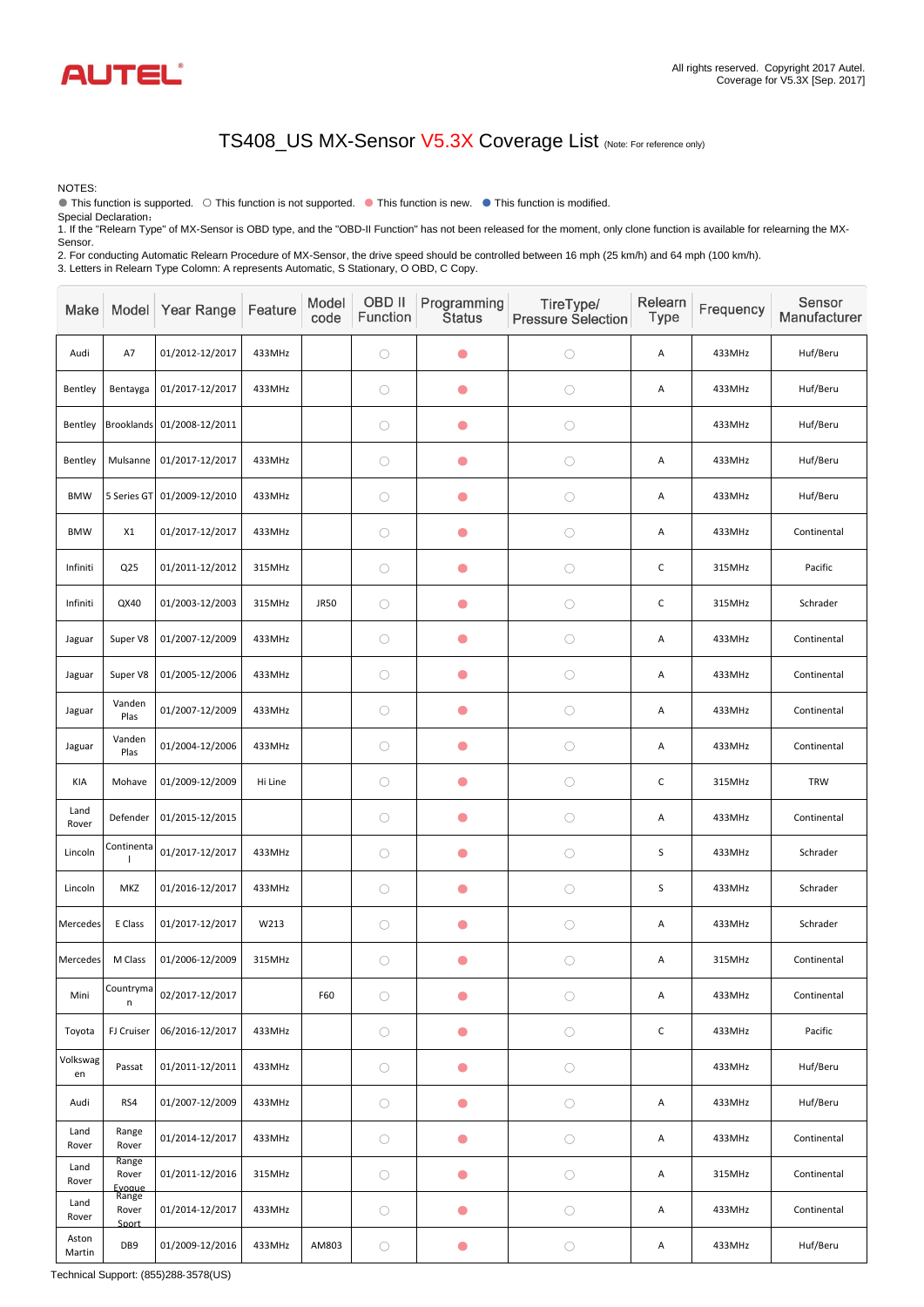| Make            |                                   | Model Year Range | Feature | Model<br>code | OBD II<br>Function | Programming<br><b>Status</b> | TireType/<br><b>Pressure Selection</b> | Relearn<br>Type | Frequency | Sensor<br>Manufacturer |
|-----------------|-----------------------------------|------------------|---------|---------------|--------------------|------------------------------|----------------------------------------|-----------------|-----------|------------------------|
| Aston<br>Martin | <b>DBS</b>                        | 09/2007-08/2012  |         | AM803         | $\bigcirc$         | $\bullet$                    | $\bigcirc$                             | A               | 433MHz    | Huf/Beru               |
| Aston<br>Martin | Rapide                            | 01/2010-12/2016  | 433MHz  |               | $\bigcirc$         | $\bullet$                    | $\bigcirc$                             | A               | 433MHz    | Huf/Beru               |
| Aston<br>Martin | Vanquish                          | 01/2010-12/2015  | 433MHz  |               | $\bigcirc$         | $\bullet$                    | $\bigcirc$                             | Α               | 433MHz    | Huf/Beru               |
| Aston<br>Martin | Vantage                           | 01/2010-12/2016  | 433MHz  |               | $\bigcirc$         | $\bullet$                    | $\bigcirc$                             | A               | 433MHz    | Huf/Beru               |
| Aston<br>Martin | Virage                            | 01/2011-12/2012  | 433MHz  |               | $\bigcirc$         | $\bullet$                    | $\bigcirc$                             | A               | 433MHz    | Huf/Beru               |
| Aston<br>Martin | Zagato                            | 01/2011-08/2012  |         |               | $\bigcirc$         | $\bullet$                    | $\bigcirc$                             | A               | 433MHz    | Huf/Beru               |
| Jaguar          | S-Type                            | 01/2008-12/2011  | 315MHz  |               | $\bigcirc$         | $\bullet$                    | $\bigcirc$                             | A               | 315MHz    | Continental            |
| Jaguar          | S-Type                            | 01/2005-12/2009  | 433MHz  |               | $\bigcirc$         | $\bullet$                    | $\bigcirc$                             | A               | 433MHz    | Continental            |
| Jaguar          | S-Type                            | 01/2005-12/2007  | 315MHz  |               | $\bigcirc$         | $\bullet$                    | $\bigcirc$                             | A               | 315MHz    | Continental            |
| Jaguar          | X-Type                            | 01/2008-12/2008  | 433MHz  |               | $\bigcirc$         | $\bullet$                    | $\bigcirc$                             | Α               | 433MHz    | Continental            |
| Jaguar          | X-Type                            | 01/2007-12/2011  | 315MHz  |               | $\bigcirc$         | $\bullet$                    | $\bigcirc$                             | A               | 315MHz    | Continental            |
| Jaguar          | XF                                | 01/2010-12/2015  | 433MHz  |               | $\bigcirc$         | $\bullet$                    | $\bigcirc$                             | A               | 433MHz    | Continental            |
| Jaguar          | XF                                | 01/2009-12/2016  | 315MHz  |               | $\bigcirc$         | $\bullet$                    | $\bigcirc$                             | Α               | 315MHz    | Continental            |
| Jaguar          | XF                                | 01/2009-12/2009  | 433MHz  |               | $\bigcirc$         | $\bullet$                    | $\bigcirc$                             | Α               | 433MHz    | Continental            |
| Jaguar          | XJ                                | 01/2004-12/2011  | 433MHz  |               | $\bigcirc$         | $\bullet$                    | $\bigcirc$                             | A               | 433MHz    | Continental            |
| Jaguar          | XJ                                | 01/2004-12/2011  | 315MHz  |               | $\bigcirc$         | $\bullet$                    | $\bigcirc$                             | Α               | 315MHz    | Continental            |
| Jaguar          | XK                                | 01/2010-12/2015  | 315MHz  |               | $\bigcirc$         | $\bullet$                    | $\bigcirc$                             | Α               | 315MHz    | Continental            |
| Jaguar          | XK                                | 01/2005-12/2009  | 315MHz  |               | $\bigcirc$         | $\bullet$                    | $\bigcirc$                             | A               | 315MHz    | Continental            |
| Land<br>Rover   | Discovery<br>Sport                | 01/2015-08/2015  |         |               | $\bigcirc$         | $\bullet$                    | $\bigcirc$                             | A               | 433MHz    | Continental            |
| Land<br>Rover   | LR <sub>2</sub>                   | 01/2010-12/2015  | 433MHz  |               | $\bigcirc$         | $\bullet$                    | $\bigcirc$                             | Α               | 433MHz    | Continental            |
| Land<br>Rover   | LR <sub>2</sub>                   | 01/2008-12/2015  | 315MHz  |               | $\bigcirc$         | $\bullet$                    | $\bigcirc$                             | Α               | 315MHz    | Continental            |
| Land<br>Rover   | LR3                               | 01/2010-12/2014  | 315MHz  |               | $\bigcirc$         | $\bullet$                    | $\bigcirc$                             | A               | 315MHz    | Continental            |
| Land<br>Rover   | LR3                               | 01/2010-12/2014  | 433MHz  |               | $\bigcirc$         | $\bullet$                    | $\bigcirc$                             | Α               | 433MHz    | Continental            |
| Land<br>Rover   | LR4                               | 01/2010-12/2016  | 315MHz  |               | $\bigcirc$         | $\bullet$                    | $\bigcirc$                             | A               | 315MHz    | Continental            |
| Land<br>Rover   | Range<br>Rover                    | 01/2010-12/2013  | 315MHz  |               | $\bigcirc$         | $\bullet$                    | $\bigcirc$                             | A               | 315MHz    | Continental            |
| Land<br>Rover   | Range<br>Rover<br>Evoque<br>Range | 01/2014-12/2017  | 433MHz  |               | $\bigcirc$         | $\bullet$                    | $\bigcirc$                             | Α               | 433MHz    | Continental            |
| Land<br>Rover   | Rover<br>Sport                    | 01/2010-12/2013  | 315MHz  |               | $\bigcirc$         | $\bullet$                    | $\bigcirc$                             | A               | 315MHz    | Continental            |
| Lexus           | <b>CT Series</b>                  | 01/2011-12/2015  | 315MHz  |               | $\bigcirc$         | $\bullet$                    | $\bigcirc$                             | $\mathsf C$     | 315MHz    | Pacific                |
| Lexus           | <b>ES Series</b>                  | 01/2007-06/2012  | 315MHz  |               | $\bigcirc$         | $\bullet$                    | $\bigcirc$                             | $\mathsf C$     | 315MHz    | Pacific                |
| Lexus           | <b>GS Series</b>                  | 01/2005-03/2012  | 315MHz  |               | $\bigcirc$         | $\bullet$                    | $\bigcirc$                             | $\mathsf C$     | 315MHz    | Pacific                |
| Lexus           | <b>GX Series</b>                  | 01/2004-03/2012  | 315MHz  |               | $\bigcirc$         | $\bullet$                    | $\bigcirc$                             | $\mathsf C$     | 315MHz    | Pacific                |
| Lexus           | <b>HS 250h</b>                    | 01/2010-12/2012  | 315MHz  |               | $\bigcirc$         | $\bullet$                    | $\bigcirc$                             | $\mathsf C$     | 315MHz    | Pacific                |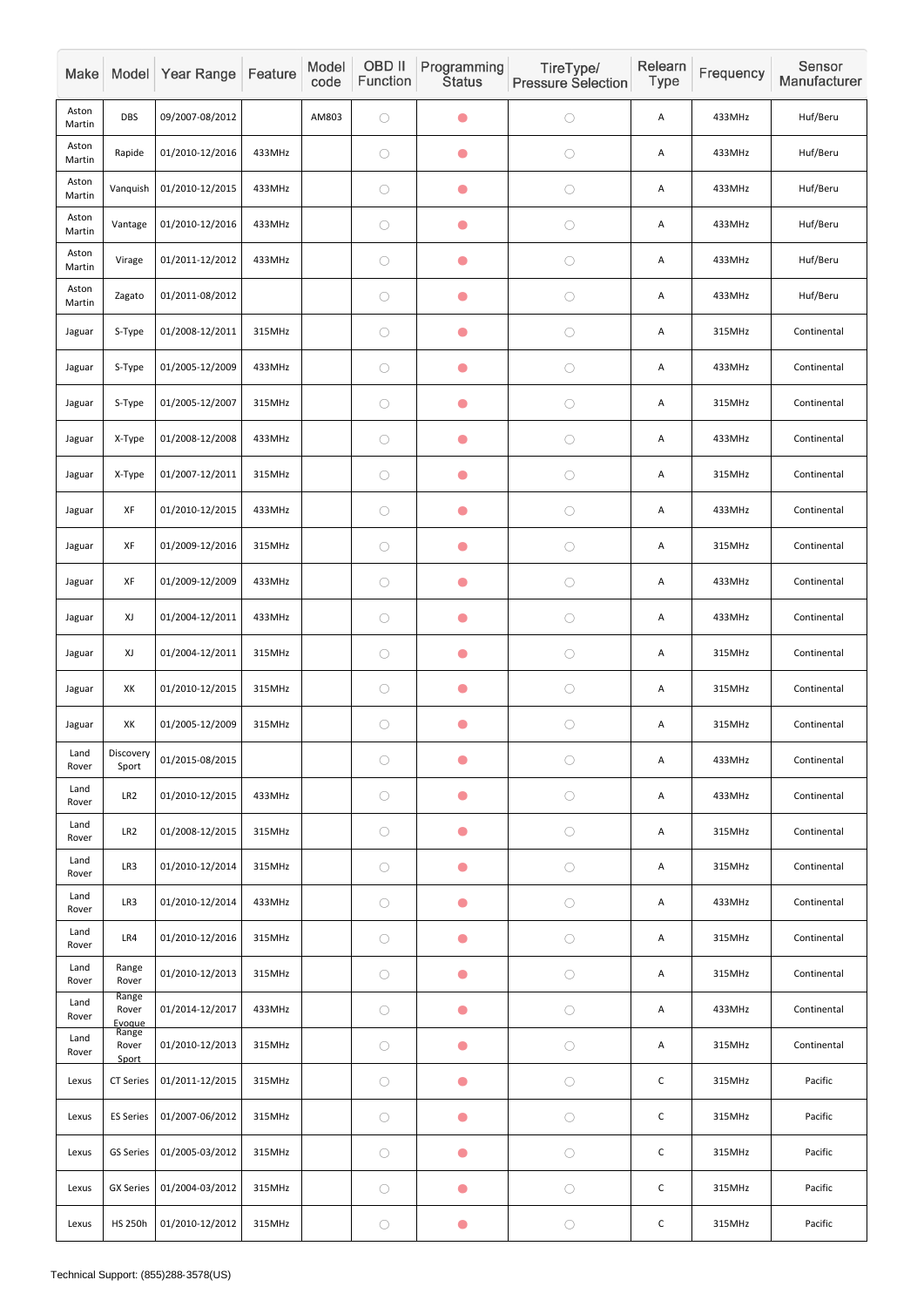| Make         |                          | Model Year Range | Feature | Model<br>code | OBD II<br>Function | Programming<br><b>Status</b> | TireType/<br><b>Pressure Selection</b> | Relearn<br>Type | Frequency | Sensor<br>Manufacturer |
|--------------|--------------------------|------------------|---------|---------------|--------------------|------------------------------|----------------------------------------|-----------------|-----------|------------------------|
| Lexus        | <b>IS Series</b>         | 01/2006-06/2013  | 315MHz  |               | $\bigcirc$         | $\bullet$                    | $\bigcirc$                             | $\mathsf C$     | 315MHz    | Pacific                |
| Lexus        | LFA                      | 01/2012-12/2013  | 315MHz  |               | $\bigcirc$         | $\bullet$                    | $\bigcirc$                             | $\mathsf C$     | 315MHz    | Pacific                |
| Lexus        | LS Series                | 01/2007-12/2013  | 315MHz  |               | $\bigcirc$         | $\bullet$                    | $\bigcirc$                             | $\mathsf C$     | 315MHz    | Pacific                |
| Lexus        | LX Series                | 01/2005-12/2015  | 315MHz  |               | $\bigcirc$         | $\bullet$                    | $\bigcirc$                             | $\mathsf C$     | 315MHz    | Pacific                |
| Lexus        | <b>RX Series</b>         | 01/2006-06/2013  | 315MHz  |               | $\bigcirc$         | $\bullet$                    | $\bigcirc$                             | $\mathsf C$     | 315MHz    | Pacific                |
| Lexus        | <b>SC Series</b>         | 01/2007-12/2010  | 315MHz  |               | $\bigcirc$         | $\bullet$                    | $\bigcirc$                             | $\mathsf C$     | 315MHz    | Pacific                |
| Mercedes     | GT-S                     | 01/2016-12/2017  | 433MHz  | X166          | $\bigcirc$         | O                            | $\bigcirc$                             | Α               | 433MHz    | Schrader               |
| Mercedes     | Sprinter                 | 01/2007-12/2014  | 315MHz  |               | $\bigcirc$         | $\bullet$                    | $\bigcirc$                             | S               | 315MHz    | Continental            |
| Pontiac      | Vibe                     | 01/2008-12/2010  | 315MHz  |               | $\bigcirc$         | $\bullet$                    | $\bigcirc$                             | S               | 315MHz    | Pacific                |
| Toyota       | RAV4                     | 01/2007-12/2012  | 315MHz  |               | $\bigcirc$         | $\bullet$                    | $\bigcirc$                             | $\mathsf C$     | 315MHz    | Pacific                |
| Toyota       | RAV4                     | 01/2006-12/2006  | 315MHz  |               | $\bigcirc$         | $\bullet$                    | $\bigcirc$                             | $\mathsf C$     | 315MHz    | Pacific                |
| Toyota       | Tacoma                   | 01/2010-12/2015  | Alloy   |               | $\bigcirc$         | $\bullet$                    | $\bigcirc$                             | $\mathsf C$     | 315MHz    | Pacific                |
| <b>Buick</b> | Enclave                  | 01/2017-12/2017  | 315MHz  |               | $\bigcirc$         |                              | $\bigcirc$                             | $\sf S$         | 315MHz    | Schrader               |
| <b>Buick</b> | Enclave                  | 01/2016-12/2016  | 315MHz  |               | $\bigcirc$         | $\bullet$                    | $\bigcirc$                             | $\mathsf S$     | 315MHz    | Schrader               |
| <b>Buick</b> | Enclave                  | 01/2014-12/2015  | 315MHz  |               | $\bigcirc$         | $\bullet$                    | $\bigcirc$                             | S               | 315MHz    | Schrader               |
| <b>Buick</b> | Enclave                  | 01/2009-12/2013  | 315MHz  |               | $\bigcirc$         | O                            | $\bigcirc$                             | $\sf S$         | 315MHz    | Schrader               |
| <b>Buick</b> | Enclave                  | 05/2007-12/2008  | 315MHz  |               | $\bigcirc$         | $\bullet$                    | $\bigcirc$                             | S               | 315MHz    | Continental            |
| Cadillac     | <b>SLS</b>               | 01/2010-12/2011  | 315MHz  |               | $\bigcirc$         | O                            | $\bigcirc$                             | $\sf S$         | 315MHz    | Schrader               |
| Cadillac     | <b>SLS</b>               | 01/2009-12/2009  | 315MHz  |               | $\bigcirc$         | $\bullet$                    | $\bigcirc$                             | $\mathsf S$     | 315MHz    | Schrader               |
| Chevrolet    | Captiva                  | 01/2017-12/2017  | 315MHz  |               | $\bigcirc$         | $\bullet$                    | $\bigcirc$                             | $\sf S$         | 315MHz    | Schrader               |
| Chevrolet    | Captiva                  | 12/2012-12/2015  | 315MHz  |               | $\bigcirc$         | $\bullet$                    | $\bigcirc$                             | $\sf S$         | 315MHz    | Schrader               |
| Chevrolet    | Captiva                  | 01/2012-11/2012  | 315MHz  |               | $\bigcirc$         | $\bullet$                    | $\bigcirc$                             | $\sf S$         | 315MHz    | Schrader               |
| Chevrolet    | Captiva<br>sport         | 01/2017-12/2017  | 315MHz  |               | $\bigcirc$         | O                            | $\bigcirc$                             | $\sf S$         | 315MHz    | Schrader               |
| Chevrolet    | Captiva<br>sport         | 01/2013-12/2015  | 315MHz  |               | $\bigcirc$         | O                            | $\bigcirc$                             | $\sf S$         | 315MHz    | Schrader               |
| Chevrolet    | Captiva<br>sport         | 01/2012-12/2012  | 315MHz  |               | $\bigcirc$         | $\bullet$                    | $\bigcirc$                             | $\sf S$         | 315MHz    | Schrader               |
| Chevrolet    | Equinox                  | 01/2007-12/2007  | 315MHz  |               | $\bigcirc$         | $\bullet$                    | $\bigcirc$                             | $\sf S$         | 315MHz    | Schrader               |
| Chevrolet    | Express<br>Series        | 01/2017-12/2017  | 315MHz  |               | $\bigcirc$         | $\bullet$                    | $\bigcirc$                             | $\sf S$         | 315MHz    | Schrader               |
| Chevrolet    | Express<br>Series        | 01/2014-12/2016  | 315MHz  |               | $\bigcirc$         | $\bullet$                    | $\bigcirc$                             | $\sf S$         | 315MHz    | Schrader               |
| Chevrolet    | Express<br>Series        | 01/2012-12/2013  | 315MHz  |               | $\bigcirc$         | $\bullet$                    | $\bigcirc$                             | $\sf S$         | 315MHz    | Schrader               |
| Chevrolet    | Express<br>Series        | 01/2010-12/2011  | 315MHz  |               | $\bigcirc$         | O                            | $\bigcirc$                             | $\sf S$         | 315MHz    | Schrader               |
| Chevrolet    | <b>Express</b><br>Series | 01/2009-12/2009  | 315MHz  |               | $\bigcirc$         | $\bullet$                    | $\bigcirc$                             | $\sf S$         | 315MHz    | Continental            |
| Chevrolet    | Express<br>Series        | 06/2007-12/2008  | 315MHz  |               | $\bigcirc$         | $\bullet$                    | $\bigcirc$                             | $\sf S$         | 315MHz    | Continental            |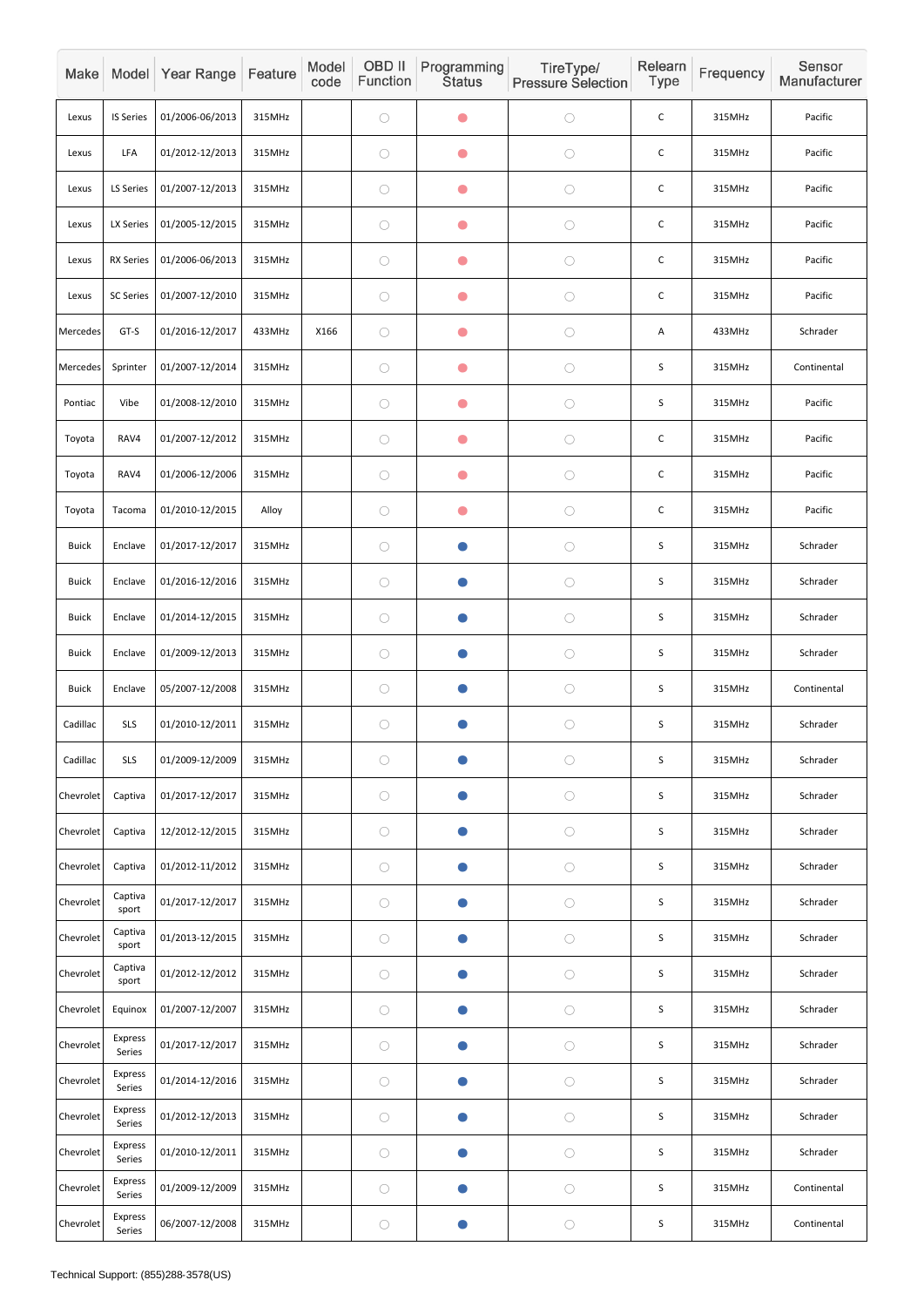| Make      |                  | Model Year Range | Feature            | Model<br>code | OBD II<br>Function | Programming<br><b>Status</b> | TireType/<br><b>Pressure Selection</b> | Relearn<br><b>Type</b> | Frequency | Sensor<br>Manufacturer |
|-----------|------------------|------------------|--------------------|---------------|--------------------|------------------------------|----------------------------------------|------------------------|-----------|------------------------|
| Chevrolet | Malibu           | 07/2011-06/2012  | 433MHz             | V300          | $\bigcirc$         |                              | $\bigcirc$                             | S                      | 433MHz    | Schrader               |
| Chevrolet | Malibu           | 07/2011-06/2012  | 315MHz             |               | $\bigcirc$         |                              | $\bigcirc$                             | $\sf S$                | 315MHz    | Schrader               |
| Chevrolet | Malibu           | 01/2010-06/2011  | 315MHz             |               | $\bigcirc$         |                              | $\bigcirc$                             | S                      | 315MHz    | Schrader               |
| Chevrolet | Malibu           | 01/2009-12/2009  | 315MHz             |               | $\bigcirc$         |                              | $\bigcirc$                             | S                      | 315MHz    | Schrader               |
| Chevrolet | Malibu           | 01/2008-12/2008  | Clamp in<br>315MHz |               | $\bigcirc$         | O                            | $\bigcirc$                             | S                      | 315MHz    | Continental            |
| Chevrolet | Malibu           | 01/2008-12/2008  | Snap in<br>315MHz  |               | $\bigcirc$         |                              | $\bigcirc$                             | S                      | 315MHz    | Schrader               |
| Chevrolet | Malibu<br>Hybrid | 01/2009-12/2010  | 315MHz             |               | $\bigcirc$         |                              | $\bigcirc$                             | S                      | 315MHz    | Schrader               |
| Chevrolet | Malibu<br>Hybrid | 01/2008-12/2008  | 315MHz             |               | $\bigcirc$         |                              | $\bigcirc$                             | $\sf S$                | 315MHz    | Schrader               |
| Chevrolet | Silverado        | 01/2009-09/2013  | 315MHz             |               | $\bigcirc$         |                              | $\bigcirc$                             | S                      | 315MHz    | Schrader               |
| Chevrolet | Silverado        | 01/2008-12/2008  | 315MHz             |               | $\bigcirc$         | O                            | $\bigcirc$                             | S                      | 315MHz    | Schrader               |
| Chevrolet | Silverado        | 01/2007-12/2007  | Clamp in<br>315MHz |               | $\bigcirc$         |                              | $\bigcirc$                             | S                      | 315MHz    | <b>TRW</b>             |
| Chevrolet | Silverado        | 01/2007-12/2007  | Snap in<br>315MHz  |               | $\bigcirc$         | $\bullet$                    | $\bigcirc$                             | S                      | 315MHz    | Schrader               |
| Chevrolet | Traverse         | 01/2017-12/2017  | 315MHz             |               | $\bigcirc$         |                              | $\bigcirc$                             | $\mathsf S$            | 315MHz    | Schrader               |
| Chevrolet | Traverse         | 01/2017-12/2017  | 433MHz             |               | $\bigcirc$         | $\bullet$                    | $\bigcirc$                             | S                      | 433MHz    | Schrader               |
| Chevrolet | Traverse         | 01/2016-12/2016  | 315MHz             |               | $\bigcirc$         | $\bullet$                    | $\bigcirc$                             | $\sf S$                | 315MHz    | Schrader               |
| Chevrolet | Traverse         | 01/2014-12/2015  | 315MHz             |               | $\bigcirc$         |                              | $\bigcirc$                             | $\sf S$                | 315MHz    | Schrader               |
| Chevrolet | Traverse         | 01/2009-12/2013  | 315MHz             |               | $\bigcirc$         | $\bullet$                    | $\bigcirc$                             | $\sf S$                | 315MHz    | Schrader               |
| Acura     | ILX              | 01/2016-12/2017  | 315MHz             |               | $\bigcirc$         | $\bullet$                    | $\bigcirc$                             | $\mathsf C$            | 315MHz    | Continental            |
| Acura     | ILX              | 01/2013-12/2015  | 315MHz             |               | $\bigcirc$         |                              | $\bigcirc$                             | $\mathsf C$            | 315MHz    | Continental            |
| Acura     | <b>MDX</b>       | 01/2016-12/2017  | 315MHz             |               | $\bigcirc$         |                              | $\bigcirc$                             | $\mathsf C$            | 315MHz    | Continental            |
| Acura     | <b>MDX</b>       | 06/2013-12/2015  | 315MHz             |               | $\bigcirc$         | $\bullet$                    | $\bigcirc$                             | $\mathsf C$            | 315MHz    | Continental            |
| Acura     | <b>MDX</b>       | 01/2007-05/2013  | 315MHz             |               | $\bigcirc$         | $\bullet$                    | $\bigcirc$                             | Α                      | 315MHz    | Pacific                |
| Acura     | <b>MDX</b>       | 01/2004-12/2006  | 315MHz             |               | $\bigcirc$         |                              | $\bigcirc$                             | $\mathsf C$            | 315MHz    | <b>TRW</b>             |
| Acura     | <b>RDX</b>       | 01/2016-12/2017  | 315MHz             |               | $\bigcirc$         | $\bullet$                    | $\bigcirc$                             | $\mathsf C$            | 315MHz    | Continental            |
| Acura     | <b>RDX</b>       | 01/2013-12/2015  | 315MHz             |               | $\bigcirc$         | $\bullet$                    | $\bigcirc$                             | $\mathsf C$            | 315MHz    | Continental            |
| Acura     | <b>RDX</b>       | 01/2007-12/2012  | 315MHz             |               | $\bigcirc$         |                              | $\bigcirc$                             | A                      | 315MHz    | Pacific                |
| Acura     | <b>TLX</b>       | 11/2014-12/2017  | 315MHz             |               | $\bigcirc$         | $\bullet$                    | $\bigcirc$                             | $\mathsf C$            | 315MHz    | Continental            |
| Acura     | <b>TSX</b>       | 01/2009-12/2014  | 315MHz             |               | $\bigcirc$         | $\bullet$                    | $\bigcirc$                             | A                      | 315MHz    | Pacific                |
| Acura     | <b>TSX</b>       | 01/2007-12/2008  | 315MHz             |               | $\bigcirc$         | $\bullet$                    | $\bigcirc$                             | Α                      | 315MHz    | Pacific                |
| Audi      | A <sub>6</sub>   | 01/2010-12/2017  | 433MHz             |               | $\bigcirc$         | $\bullet$                    | $\bigcirc$                             | Α                      | 433MHz    | Huf/Beru               |
| Audi      | A <sub>6</sub>   | 01/2004-12/2009  | 433MHz             |               | $\bigcirc$         | $\bullet$                    | $\bigcirc$                             | Α                      | 433MHz    | Huf/Beru               |
| Audi      | A7               | 01/2012-12/2017  | Indirect           |               | $\bigcirc$         | $\bigcirc$                   | $\bigcirc$                             | A                      | N/A       | N/A                    |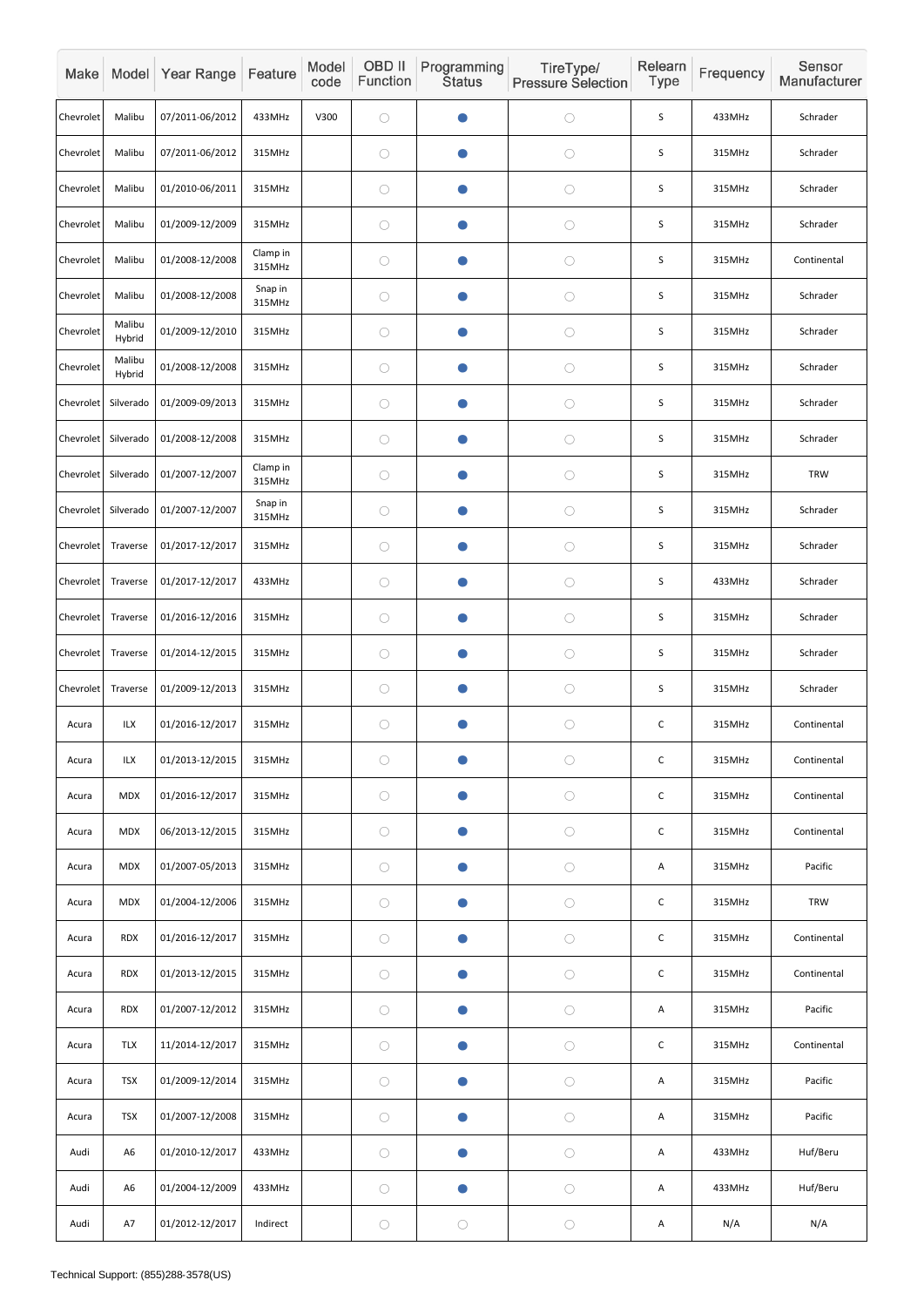| Make         |                                | Model Year Range            | Feature | Model<br>code | <b>OBD II</b><br>Function | Programming<br><b>Status</b> | TireType/<br><b>Pressure Selection</b> | Relearn<br>Type | Frequency | Sensor<br>Manufacturer |
|--------------|--------------------------------|-----------------------------|---------|---------------|---------------------------|------------------------------|----------------------------------------|-----------------|-----------|------------------------|
| Audi         | S <sub>4</sub>                 | 01/2002-12/2009             | 433MHz  |               | $\bigcirc$                | $\bullet$                    | $\bigcirc$                             | Α               | 433MHz    | Huf/Beru               |
| Bentley      | Continenta<br>I Flying<br>Spur | 01/2010-12/2011             | 315MHz  |               | $\bigcirc$                | $\bullet$                    | $\bigcirc$                             | Α               | 315MHz    | Huf/Beru               |
| Bentley      | Continenta<br>I GT             | 01/2010-12/2011             | 315MHz  |               | $\bigcirc$                | $\bullet$                    | $\bigcirc$                             | Α               | 315MHz    | Huf/Beru               |
| Bentley      | <b>Flying Spur</b>             | 01/2005-12/2010             | 433MHz  |               | $\bigcirc$                | $\bullet$                    | $\bigcirc$                             | Α               | 433MHz    | Huf/Beru               |
| Bentley      | Mulsanne                       | 01/2016-12/2016             | 433MHz  |               | $\bigcirc$                | $\bullet$                    | $\bigcirc$                             | Α               | 433MHz    | Huf/Beru               |
| <b>BMW</b>   | X1                             | 01/2015-12/2016             | 433MHz  |               | $\bigcirc$                | $\bullet$                    | $\bigcirc$                             | Α               | 433MHz    | Huf/Beru               |
| Bugatti      | Veyron                         | 01/2009-12/2015             |         |               | $\bigcirc$                | $\bullet$                    | $\bigcirc$                             | Α               | 433MHz    | Huf/Beru               |
| <b>Buick</b> | Envision                       | 01/2016-12/2017             | 315MHz  |               | $\bigcirc$                | $\bullet$                    | $\bigcirc$                             | S               | 315MHz    | Schrader               |
| <b>Buick</b> | Envision                       | 01/2015-12/2015             | 315MHz  |               | $\bigcirc$                | $\bullet$                    | $\bigcirc$                             | S               | 315MHz    | Schrader               |
| <b>Buick</b> | Excelle<br>15N                 | 01/2015-12/2017             | 433MHz  |               | $\bigcirc$                | $\bullet$                    | $\bigcirc$                             | S               | 433MHz    | <b>DIAS</b>            |
| <b>Buick</b> |                                | Excelle 18T 01/2015-12/2017 | 433MHz  |               | $\bigcirc$                | $\bullet$                    | $\bigcirc$                             | $\mathsf S$     | 433MHz    | Baolong                |
| <b>Buick</b> | LaCrosse                       | 01/2017-12/2017             | 433MHz  |               | $\bigcirc$                | $\bullet$                    | $\bigcirc$                             | S               | 433MHz    | Schrader               |
| <b>Buick</b> | LaCrosse                       | 01/2017-12/2017             | 315MHz  |               | $\bigcirc$                | $\bullet$                    | $\bigcirc$                             | $\mathsf S$     | 315MHz    | Schrader               |
| <b>Buick</b> | LaCrosse                       | 01/2016-12/2016             | 315MHz  |               | $\bigcirc$                | $\bullet$                    | $\bigcirc$                             | $\mathsf S$     | 315MHz    | Schrader               |
| <b>Buick</b> | LaCrosse                       | 01/2016-12/2016             | 433MHz  |               | $\bigcirc$                | $\bullet$                    | $\bigcirc$                             | $\mathsf S$     | 433MHz    | Schrader               |
| <b>Buick</b> | LaCrosse                       | 01/2014-12/2015             | 315MHz  |               | $\bigcirc$                | $\bullet$                    | $\bigcirc$                             | $\sf S$         | 315MHz    | Schrader               |
| <b>Buick</b> | LaCrosse                       | 01/2013-12/2013             | 315MHz  |               | $\bigcirc$                | $\bullet$                    | $\bigcirc$                             | $\sf S$         | 315MHz    | Schrader               |
| <b>Buick</b> | LaCrosse                       | 01/2012-12/2012             | 315MHz  |               | $\bigcirc$                | $\bullet$                    | $\bigcirc$                             | $\sf S$         | 315MHz    | Schrader               |
| <b>Buick</b> | LaCrosse                       | 01/2011-12/2011             | 315MHz  |               | $\bigcirc$                | $\bullet$                    | $\bigcirc$                             | $\sf S$         | 315MHz    | Schrader               |
| <b>Buick</b> | LaCrosse                       | 01/2010-12/2010             | 315MHz  |               | $\bigcirc$                | $\bullet$                    | $\bigcirc$                             | $\sf S$         | 315MHz    | Schrader               |
| <b>Buick</b> | LaCrosse                       | 01/2009-12/2009             | 315MHz  |               | $\bigcirc$                | $\bullet$                    | $\bigcirc$                             | $\mathsf S$     | 315MHz    | Schrader               |
| <b>Buick</b> | LaCrosse                       | 01/2008-12/2008             | 315MHz  |               | $\bigcirc$                | $\bullet$                    | $\bigcirc$                             | $\mathsf S$     | 315MHz    | Continental            |
| <b>Buick</b> | LaCrosse                       | 01/2007-12/2007             | 315MHz  |               | $\bigcirc$                | $\bullet$                    | $\bigcirc$                             | $\sf S$         | 315MHz    | Continental            |
| <b>Buick</b> | LaCrosse                       | 01/2006-12/2006             | 315MHz  |               | $\bigcirc$                | $\bullet$                    | $\bigcirc$                             | $\sf S$         | 315MHz    | Schrader               |
| <b>Buick</b> | Regal                          | 01/2017-12/2017             | 315MHz  |               | $\bigcirc$                | $\bullet$                    | $\bigcirc$                             | $\sf S$         | 315MHz    | Schrader               |
| <b>Buick</b> | Regal                          | 01/2016-12/2016             | 315MHz  |               | $\bigcirc$                | $\bullet$                    | $\bigcirc$                             | $\sf S$         | 315MHz    | Schrader               |
| <b>Buick</b> | Regal                          | 01/2014-12/2015             | 315MHz  |               | $\bigcirc$                | $\bullet$                    | $\bigcirc$                             | $\sf S$         | 315MHz    | Schrader               |
| <b>Buick</b> | Regal                          | 01/2013-12/2013             | 315MHz  |               | $\bigcirc$                | $\bullet$                    | $\bigcirc$                             | $\sf S$         | 315MHz    | Schrader               |
| <b>Buick</b> | Regal                          | 05/2009-12/2012             | 315MHz  |               | $\bigcirc$                | $\bullet$                    | $\bigcirc$                             | $\sf S$         | 315MHz    | Schrader               |
| Cadillac     | <b>SLS</b>                     | 01/2012-12/2013             | 315MHz  |               | $\bigcirc$                | $\bullet$                    | $\bigcirc$                             | $\sf S$         | 315MHz    | Schrader               |
| Cadillac     | <b>SLS</b>                     | 01/2006-12/2008             | 315MHz  |               | $\bigcirc$                | $\bullet$                    | $\bigcirc$                             | $\sf S$         | 315MHz    | Schrader               |
| Cadillac     | SRX                            | 01/2005-12/2006             | 433MHz  |               | $\bigcirc$                | $\bullet$                    | $\bigcirc$                             | $\sf S$         | 433MHz    | Schrader               |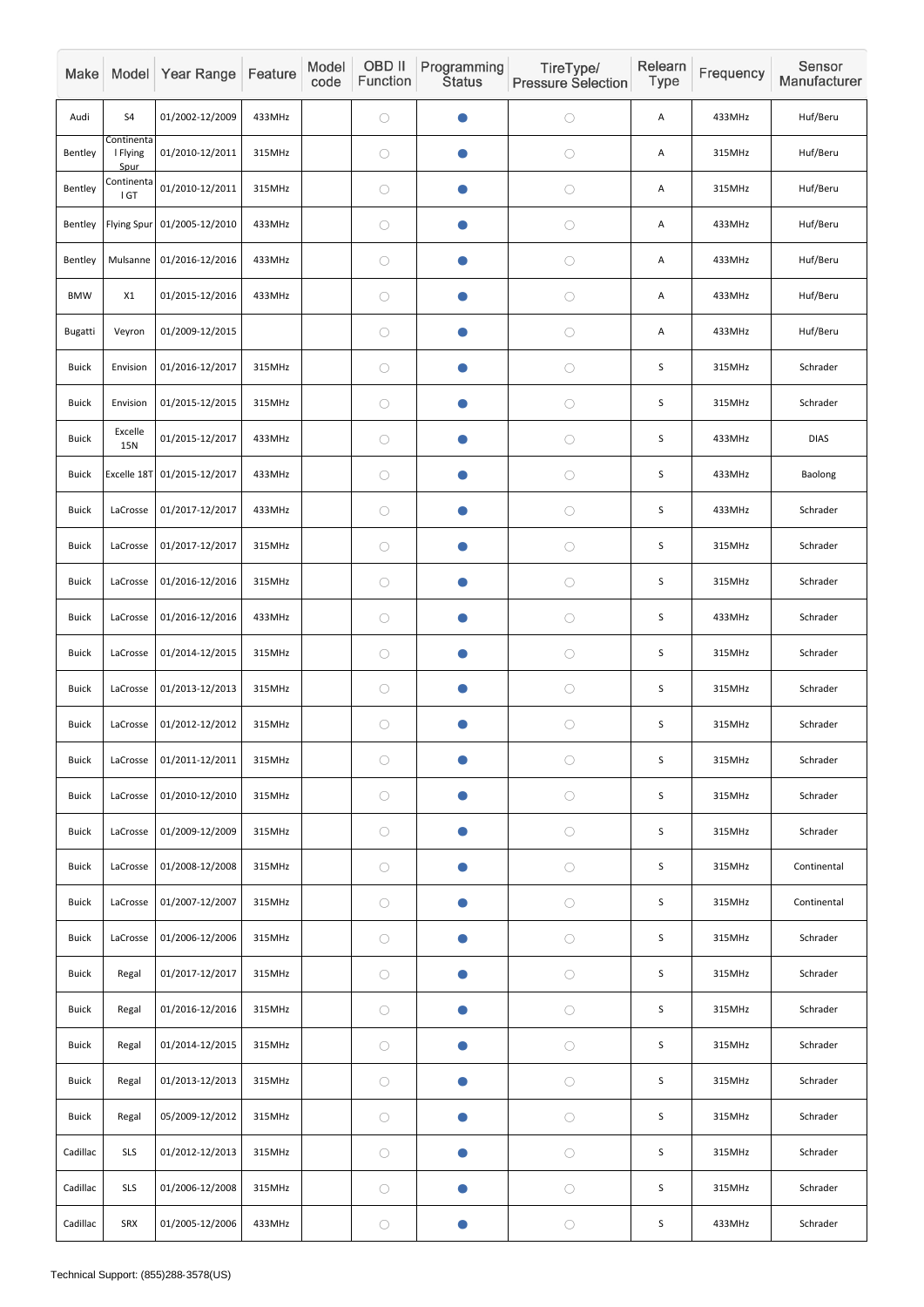| Make      |            | Model Year Range | Feature            | Model<br>code  | OBD II<br>Function | Programming<br><b>Status</b> | TireType/<br><b>Pressure Selection</b> | Relearn<br>Type | Frequency | Sensor<br>Manufacturer |
|-----------|------------|------------------|--------------------|----------------|--------------------|------------------------------|----------------------------------------|-----------------|-----------|------------------------|
| Cadillac  | <b>SRX</b> | 01/2004-12/2006  | 315MHz             |                | $\bigcirc$         |                              | $\bigcirc$                             | S               | 315MHz    | Schrader               |
| Cadillac  | <b>XTS</b> | 01/2017-12/2017  | 315MHz             |                | $\bigcirc$         |                              | $\bigcirc$                             | $\sf S$         | 315MHz    | Schrader               |
| Cadillac  | <b>XTS</b> | 01/2016-12/2016  | 315MHz             |                | $\bigcirc$         |                              | $\bigcirc$                             | $\mathsf S$     | 315MHz    | Schrader               |
| Cadillac  | <b>XTS</b> | 01/2015-12/2015  | 433MHz             |                | $\bigcirc$         |                              | $\bigcirc$                             | S               | 433MHz    | Schrader               |
| Cadillac  | <b>XTS</b> | 01/2015-12/2015  | 315MHz             |                | $\bigcirc$         |                              | $\bigcirc$                             | S               | 315MHz    | Schrader               |
| Cadillac  | <b>XTS</b> | 01/2013-12/2014  | 315MHz             |                | $\bigcirc$         |                              | $\bigcirc$                             | $\sf S$         | 315MHz    | Schrader               |
| Chevrolet | Camaro     | 01/2016-12/2017  | Clamp in<br>433MHz |                | $\bigcirc$         |                              | $\bigcirc$                             | S               | 433MHz    | Schrader               |
| Chevrolet | Camaro     | 01/2016-12/2017  | Snap in<br>433MHz  |                | $\bigcirc$         |                              | $\bigcirc$                             | S               | 433MHz    | Schrader               |
| Chevrolet | Camaro     | 01/2016-12/2016  | 315MHz             |                | $\bigcirc$         |                              | $\bigcirc$                             | S               | 315MHz    | Schrader               |
| Chevrolet | Camaro     | 01/2014-12/2015  | 315MHz             |                | $\bigcirc$         |                              | $\bigcirc$                             | S               | 315MHz    | Schrader               |
| Chevrolet | Camaro     | 01/2012-12/2013  | 315MHz             |                | $\bigcirc$         |                              | $\bigcirc$                             | $\sf S$         | 315MHz    | Schrader               |
| Chevrolet | Camaro     | 01/2010-12/2011  | 315MHz             |                | $\bigcirc$         |                              | $\bigcirc$                             | $\mathsf S$     | 315MHz    | Schrader               |
| Chevrolet | Corvette   | 01/1997-12/2000  | 315MHz             | C <sub>5</sub> | $\bigcirc$         |                              | $\bigcirc$                             | S               | 315MHz    | Schrader               |
| Chevrolet | Cruze      | 01/2017-12/2017  | 315MHz             |                | $\bigcirc$         |                              | $\bigcirc$                             | S               | 315MHz    | Schrader               |
| Chevrolet | Cruze      | 01/2016-12/2017  | 433MHz             |                | $\bigcirc$         |                              | $\bigcirc$                             | $\sf S$         | 433MHz    | Schrader               |
| Chevrolet | Cruze      | 01/2016-12/2016  | 315MHz             |                | $\bigcirc$         |                              | $\bigcirc$                             | $\sf S$         | 315MHz    | Schrader               |
| Chevrolet | Cruze      | 01/2013-12/2015  | 315MHz             |                | $\bigcirc$         |                              | $\bigcirc$                             | S               | 315MHz    | Schrader               |
| Chevrolet | Cruze      | 01/2012-12/2012  | 315MHz             |                | $\bigcirc$         |                              | $\bigcirc$                             | $\sf S$         | 315MHz    | Schrader               |
| Chevrolet | Cruze      | 01/2011-12/2011  | 315MHz             |                | $\bigcirc$         |                              | $\bigcirc$                             | S               | 315MHz    | Schrader               |
| Chevrolet | Equinox    | 01/2017-12/2017  | 315MHz             |                | $\bigcirc$         |                              | $\bigcirc$                             | S               | 315MHz    | Schrader               |
| Chevrolet | Equinox    | 01/2016-12/2016  | 315MHz             |                | $\bigcirc$         |                              | $\bigcirc$                             | $\sf S$         | 315MHz    | Schrader               |
| Chevrolet | Equinox    | 01/2013-12/2015  | 315MHz             |                | $\bigcirc$         |                              | $\bigcirc$                             | S               | 315MHz    | Schrader               |
| Chevrolet | Equinox    | 01/2011-12/2012  | 315MHz             |                | $\bigcirc$         |                              | $\bigcirc$                             | S               | 315MHz    | Schrader               |
| Chevrolet | Equinox    | 01/2010-12/2010  | 315MHz             |                | $\bigcirc$         |                              | $\bigcirc$                             | S               | 315MHz    | Schrader               |
| Chevrolet | Equinox    | 01/2009-12/2009  | 315MHz             |                | $\bigcirc$         |                              | $\bigcirc$                             | $\sf S$         | 315MHz    | Schrader               |
| Chevrolet | Equinox    | 01/2008-12/2008  | 315MHz             |                | $\bigcirc$         |                              | $\bigcirc$                             | S               | 315MHz    | Schrader               |
| Chevrolet | Malibu     | 01/2017-12/2017  | 433MHz             |                | $\bigcirc$         |                              | $\bigcirc$                             | $\sf S$         | 433MHz    | Schrader               |
| Chevrolet | Malibu     | 01/2017-12/2017  | 315MHz             |                | $\bigcirc$         |                              | $\bigcirc$                             | $\sf S$         | 315MHz    | Schrader               |
| Chevrolet | Malibu     | 01/2016-12/2016  | 433MHz             |                | $\bigcirc$         | $\bullet$                    | $\bigcirc$                             | S               | 433MHz    | Schrader               |
| Chevrolet | Malibu     | 01/2015-12/2015  | 315MHz             |                | $\bigcirc$         | O                            | $\bigcirc$                             | $\sf S$         | 315MHz    | Schrader               |
| Chevrolet | Malibu     | 07/2014-12/2015  | 433MHz             | V300           | $\bigcirc$         |                              | $\bigcirc$                             | $\sf S$         | 433MHz    | Schrader               |
| Chevrolet | Malibu     | 01/2014-12/2014  | 315MHz             |                | $\bigcirc$         |                              | $\bigcirc$                             | $\sf S$         | 315MHz    | Schrader               |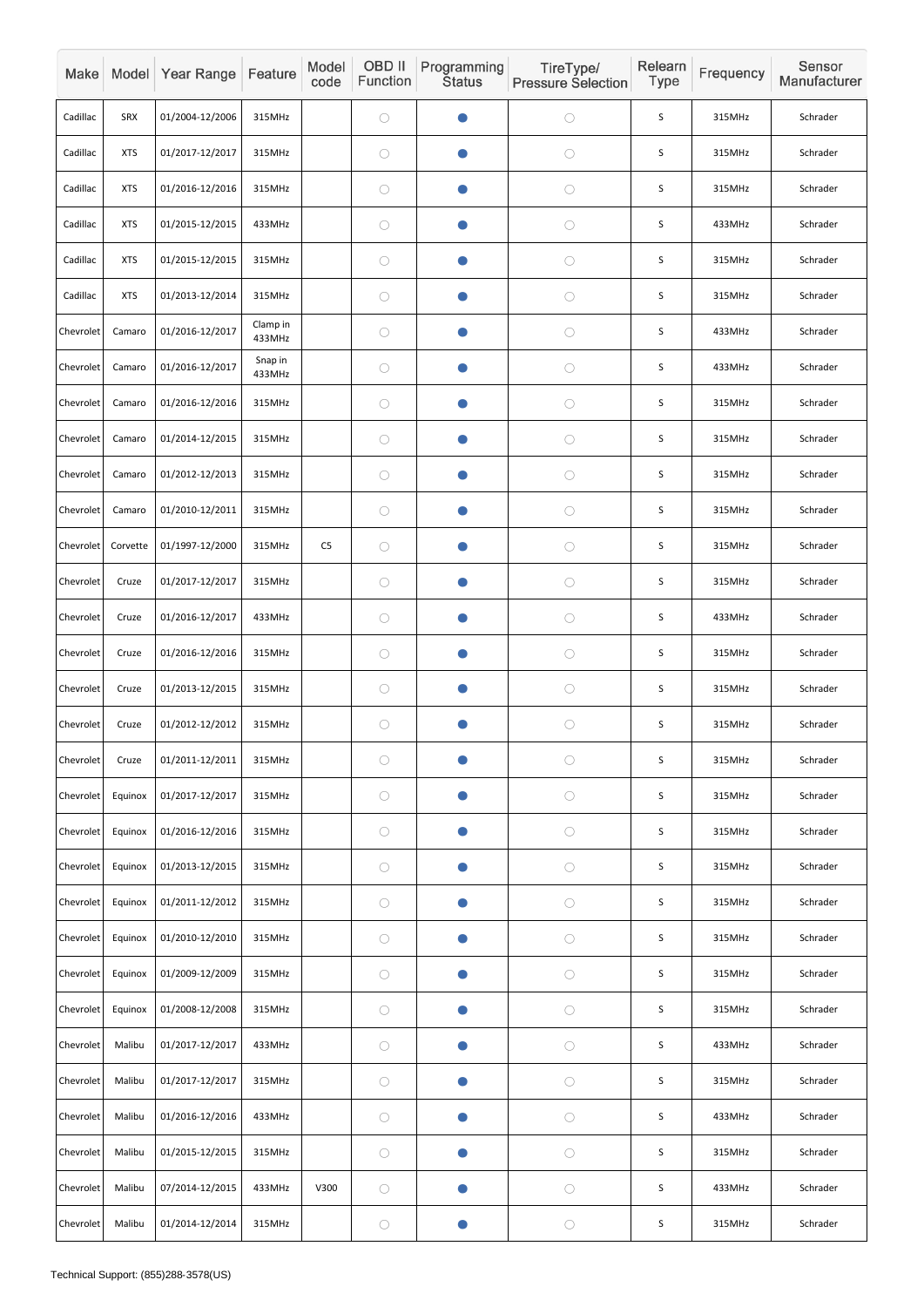| Make      |                   | Model Year Range | Feature | Model<br>code | OBD II<br>Function | Programming<br><b>Status</b> | TireType/<br><b>Pressure Selection</b> | Relearn<br>Type | Frequency | Sensor<br>Manufacturer |
|-----------|-------------------|------------------|---------|---------------|--------------------|------------------------------|----------------------------------------|-----------------|-----------|------------------------|
| Chevrolet | Malibu            | 01/2013-06/2014  | 433MHz  | V300          | $\bigcirc$         |                              | $\bigcirc$                             | S               | 433MHz    | Schrader               |
| Chevrolet | Malibu            | 01/2013-12/2013  | 315MHz  |               | $\bigcirc$         | Œ                            | $\bigcirc$                             | S               | 315MHz    | Schrader               |
| Chevrolet | Malibu            | 07/2012-12/2012  | 315MHz  |               | $\bigcirc$         | $\bullet$                    | $\bigcirc$                             | S               | 315MHz    | Schrader               |
| Chevrolet | Malibu            | 07/2012-12/2012  | 433MHz  | V300          | $\bigcirc$         |                              | $\bigcirc$                             | S               | 433MHz    | Schrader               |
| Chevrolet | Malibu<br>Fleet   | 01/2016-12/2017  | 315MHz  |               | $\bigcirc$         | $\bullet$                    | $\bigcirc$                             | $\sf S$         | 315MHz    | Schrader               |
| Chevrolet | Malibu<br>Fleet   | 01/2015-12/2015  | 315MHz  |               | $\bigcirc$         |                              | $\bigcirc$                             | S               | 315MHz    | Schrader               |
| Chevrolet | Silverado         | 01/2017-12/2017  | 433MHz  |               | $\bigcirc$         |                              | $\bigcirc$                             | S               | 433MHz    | Schrader               |
| Chevrolet | Silverado         | 01/2015-12/2016  | 315MHz  |               | $\bigcirc$         |                              | $\bigcirc$                             | S               | 315MHz    | Schrader               |
| Chevrolet | Silverado         | 01/2005-12/2006  | 315MHz  |               | $\bigcirc$         | $\bullet$                    | $\bigcirc$                             | S               | 315MHz    | Schrader               |
| Chevrolet | Silverado         | 01/2004-12/2004  | 315MHz  |               | $\bigcirc$         | $\bullet$                    | $\bigcirc$                             | S               | 315MHz    | Schrader               |
| Chrysler  | 200               | 01/2015-12/2016  | 433MHz  |               | $\bigcirc$         |                              | $\bigcirc$                             | Α               | 433MHz    | Continental            |
| Chrysler  | 200               | 01/2012-12/2014  | 433MHz  |               | $\bigcirc$         | $\bullet$                    | $\bigcirc$                             | A               | 433MHz    | Continental            |
| Chrysler  | 200               | 01/2011-12/2014  | 315MHz  |               | $\bigcirc$         |                              | $\bigcirc$                             | A               | 315MHz    | Continental            |
| Chrysler  | 300               | 01/2017-12/2017  | 433MHz  |               | $\bigcirc$         | $\bullet$                    | $\bigcirc$                             | A               | 433MHz    | Schrader               |
| Chrysler  | 300               | 01/2016-12/2016  | 433MHz  |               | $\bigcirc$         | $\bullet$                    | $\bigcirc$                             | A               | 433MHz    | Schrader               |
| Chrysler  | 300               | 01/2011-12/2015  | 433MHz  | LX            | $\bigcirc$         | O                            | $\bigcirc$                             | A               | 433MHz    | Schrader               |
| Chrysler  | 300               | 01/2010-12/2010  | 433MHz  | LX            | $\bigcirc$         | $\bullet$                    | $\bigcirc$                             | A               | 433MHz    | Schrader               |
| Chrysler  | 300               | 01/2009-12/2009  | 433MHz  | LX            | $\bigcirc$         | O                            | $\bigcirc$                             | A               | 433MHz    | Schrader               |
| Chrysler  | 300               | 01/2008-12/2008  | 433MHz  | LX            | $\bigcirc$         | O                            | $\bigcirc$                             | A               | 433MHz    | Continental            |
| Chrysler  | 300               | 01/2007-12/2007  | 315MHz  | LX            | $\bigcirc$         | $\bullet$                    | $\bigcirc$                             | A               | 315MHz    | Continental            |
| Chrysler  | 300               | 01/2007-12/2007  | 433MHz  | LX            | $\bigcirc$         | $\bullet$                    | $\bigcirc$                             | A               | 433MHz    | Continental            |
| Chrysler  | 300               | 01/2005-12/2006  | 315MHz  | LX            | $\bigcirc$         | $\bullet$                    | $\bigcirc$                             | A               | 315MHz    | Continental            |
| Chrysler  | 300 SRT           | 01/2010-12/2014  | 433MHz  |               | $\bigcirc$         | O                            | $\bigcirc$                             | A               | 433MHz    | Schrader               |
| Chrysler  | 300C              | 01/2014-12/2015  | 433MHz  |               | $\bigcirc$         | $\bullet$                    | $\bigcirc$                             | A               | 433MHz    | Schrader               |
| Chrysler  | 300C              | 06/2005-05/2010  |         | <b>LE48</b>   | $\bigcirc$         | $\bullet$                    | $\bigcirc$                             | A               | 433MHz    | Continental            |
| Chrysler  | PT Cruiser        | 11/2007-12/2010  | 315MHz  | ${\sf PT}$    | $\bigcirc$         | $\bullet$                    | $\bigcirc$                             | A               | 315MHz    | Continental            |
| Chrysler  | Town &<br>Country | 01/2016-12/2016  | 433MHz  |               | $\bigcirc$         | $\bullet$                    | $\bigcirc$                             | A               | 433MHz    | Schrader               |
| Chrysler  | Town &<br>Country | 01/2011-12/2015  | 433MHz  |               | $\bigcirc$         | $\bullet$                    | $\bigcirc$                             | A               | 433MHz    | Schrader               |
| Chrysler  | Town &<br>Country | 01/2007-12/2010  | 433MHz  |               | $\bigcirc$         | $\bullet$                    | $\bigcirc$                             | A               | 433MHz    | Continental            |
| Chrysler  | Town &<br>Country | 01/2006-12/2010  | 315MHz  |               | $\bigcirc$         | O                            | $\bigcirc$                             | A               | 315MHz    | Continental            |
| Chrysler  | Town &<br>Country | 01/2004-12/2005  | 315MHz  |               | $\bigcirc$         | $\bullet$                    | $\bigcirc$                             | A               | 315MHz    | Continental            |
| Chrysler  | Town &<br>Country | 01/2002-12/2003  | 433MHz  |               | $\bigcirc$         | $\bullet$                    | $\bigcirc$                             | S               | 433MHz    | Schrader               |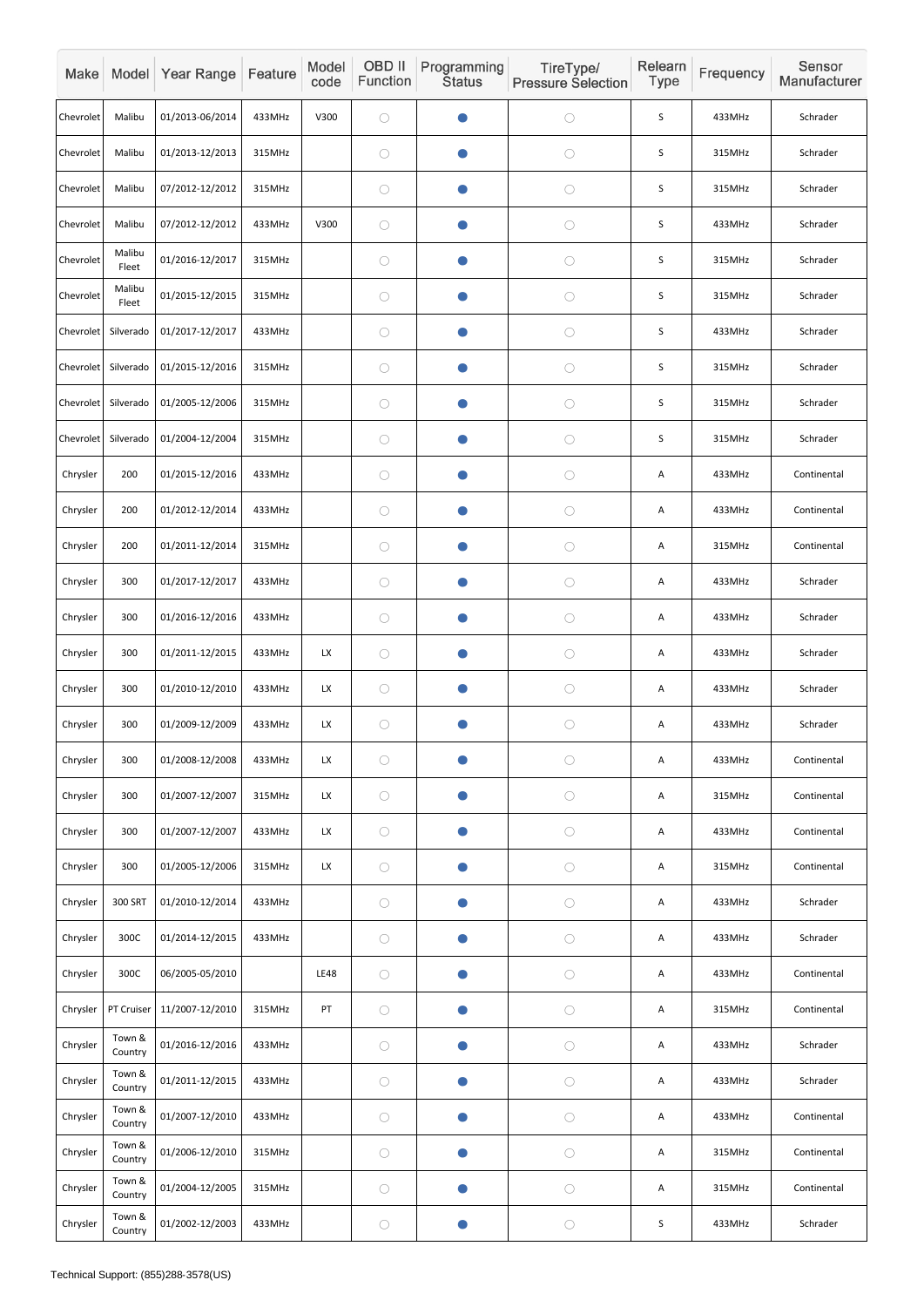| Make    |                        | Model Year Range           | Feature             | Model<br>code  | OBD II<br>Function | Programming<br><b>Status</b> | TireType/<br><b>Pressure Selection</b> | Relearn<br>Type           | Frequency | Sensor<br>Manufacturer |
|---------|------------------------|----------------------------|---------------------|----------------|--------------------|------------------------------|----------------------------------------|---------------------------|-----------|------------------------|
| Dodge   | Dart                   | 10/2012-12/2017            | 433MHz              |                | $\bigcirc$         | $\bullet$                    | $\bigcirc$                             | A                         | 433MHz    | Continental            |
| Dodge   | Journey                | 01/2017-12/2017            | 433MHz              |                | $\bigcirc$         | $\bullet$                    | $\bigcirc$                             | $\mathsf C$               | 433MHz    | Schrader               |
| Dodge   | Journey                | 01/2011-12/2016            | 433MHz              | JC             | $\bigcirc$         | $\bullet$                    | $\bigcirc$                             | Α                         | 433MHz    | Schrader               |
| Dodge   | Journey                | 01/2010-12/2010            | Hi line<br>433MHz   |                | $\bigcirc$         | $\blacksquare$               | $\bigcirc$                             | A                         | 433MHz    | Schrader               |
| Dodge   | Journey                | 01/2010-12/2010            | Lo Line<br>433MHz   | JC             | $\bigcirc$         | $\bullet$                    | $\bigcirc$                             | A                         | 433MHz    | Continental            |
| Dodge   | Journey                | 01/2009-12/2009            | 433MHz              | JC             | $\bigcirc$         | $\bullet$                    | $\bigcirc$                             | Α                         | 433MHz    | Continental            |
| Dodge   | Nitro                  | 01/2009-12/2012            | 315MHz              | KA             | $\bigcirc$         | O                            | $\bigcirc$                             | Α                         | 315MHz    | Schrader               |
| Dodge   | Nitro                  | 11/2006-12/2008            | 315MHz              | KA             | $\bigcirc$         | $\bullet$                    | $\bigcirc$                             | A                         | 315MHz    | Schrader               |
| Dodge   | Ram 3500<br><b>DRW</b> | 01/2014-12/2016            | 433MHz              |                | $\bigcirc$         | $\bullet$                    | $\bigcirc$                             | Α                         | 433MHz    | <b>TRW</b>             |
| Dodge   |                        | Ram Series 10/2013-12/2017 | 433MHz              |                | $\bigcirc$         | $\bullet$                    | $\bigcirc$                             | Α                         | 433MHz    | <b>TRW</b>             |
| Dodge   |                        | Ram Series 01/2010-12/2013 | 433MHz              | D <sub>2</sub> | $\bigcirc$         | œ                            | $\bigcirc$                             | Α                         | 433MHz    | Schrader               |
| Dodge   |                        | Ram Series 01/2009-12/2009 | 433MHz              |                | $\bigcirc$         | $\bullet$                    | $\bigcirc$                             | Α                         | 433MHz    | Schrader               |
| Dodge   |                        | Ram Series 01/2008-12/2009 | 315MHz              |                | $\bigcirc$         | $\bullet$                    | $\bigcirc$                             | A                         | 315MHz    | Schrader               |
| Ferrari | 458 Italia             | 01/2014-12/2016            | 433MHz              | F142           | $\bigcirc$         | $\bullet$                    | $\bigcirc$                             | Α                         | 433MHz    | Huf/Beru               |
| Ferrari | 458 Italia             | 01/2009-12/2013            | 433MHz              | F142           | $\bigcirc$         | $\bullet$                    | $\bigcirc$                             | Α                         | 433MHz    | Huf/Beru               |
| Ferrari | F430                   | 01/2008-12/2011            | 433MHz              | F131E          | $\bigcirc$         | $\bullet$                    | $\bigcirc$                             | $\boldsymbol{\mathsf{A}}$ | 433MHz    | Huf/Beru               |
| Ferrari | F430                   | 01/2005-12/2007            | 433MHz              | F131E          | $\bigcirc$         | $\bullet$                    | $\bigcirc$                             | A                         | 433MHz    | Huf/Beru               |
| Ford    | E-Series               | 01/2010-12/2017            | 315MHz              |                | $\bigcirc$         | $\bullet$                    | $\bigcirc$                             | S                         | 315MHz    | Schrader               |
| Ford    | E-Series               | 01/2009-12/2009            | 315MHz              |                | $\bigcirc$         | $\bullet$                    | $\bigcirc$                             | $\sf S$                   | 315MHz    | Lear                   |
| Ford    | E-Series               | 01/2007-12/2008            | 315MHz              |                | $\bigcirc$         | $\bullet$                    | $\bigcirc$                             | $\sf S$                   | 315MHz    | Lear                   |
| Ford    | Edge                   | 01/2015-12/2017            | 315MHz              | CD539N         | $\bigcirc$         | $\bullet$                    | $\bigcirc$                             | $\sf S$                   | 315MHz    | Schrader               |
| Ford    | Edge                   | 01/2015-12/2017            | 433MHz              | CD389          | $\bigcirc$         | $\bullet$                    | $\bigcirc$                             | S                         | 433MHz    | Schrader               |
| Ford    | Edge                   | 01/2013-12/2014            | 315MHz              | U387           | $\bigcirc$         | $\bullet$                    | $\bigcirc$                             | $\sf S$                   | 315MHz    | Schrader               |
| Ford    | Edge                   | 10/2012-12/2014            | 433MHz              |                | $\bigcirc$         | $\bullet$                    | $\bigcirc$                             | $\sf S$                   | 433MHz    | Schrader               |
| Ford    | Edge                   | 01/2012-12/2012            | 315MHz              | U387           | $\bigcirc$         | $\bullet$                    | $\bigcirc$                             | S                         | 315MHz    | Schrader               |
| Ford    | Edge                   | 01/2011-12/2011            | 315MHz              | U387           | $\bigcirc$         | $\bullet$                    | $\bigcirc$                             | $\sf S$                   | 315MHz    | Schrader               |
| Ford    | Edge                   | 01/2007-12/2010            | no Chrome<br>rims   | U387           | $\bigcirc$         | $\bullet$                    | $\bigcirc$                             | $\sf S$                   | 315MHz    | Continental            |
| Ford    | Edge                   | 01/2007-12/2010            | with<br>Chrome rims | U387           | $\bigcirc$         | $\bullet$                    | $\bigcirc$                             | $\sf S$                   | 315MHz    | Continental            |
| Ford    | Escape                 | 01/2017-12/2017            | 433MHz              |                | $\bigcirc$         | $\bullet$                    | $\bigcirc$                             | $\sf S$                   | 433MHz    | Schrader               |
| Ford    | Escape                 | 01/2016-12/2017            | 315MHz              |                | $\bigcirc$         | $\bullet$                    | $\bigcirc$                             | S                         | 315MHz    | Schrader               |
| Ford    | Escape                 | 01/2015-12/2015            | 315MHz              |                | $\bigcirc$         | $\bullet$                    | $\bigcirc$                             | $\sf S$                   | 315MHz    | Schrader               |
| Ford    | Escape                 | 01/2014-12/2016            | 433MHz              |                | $\bigcirc$         | $\bullet$                    | $\bigcirc$                             | S                         | 433MHz    | Schrader               |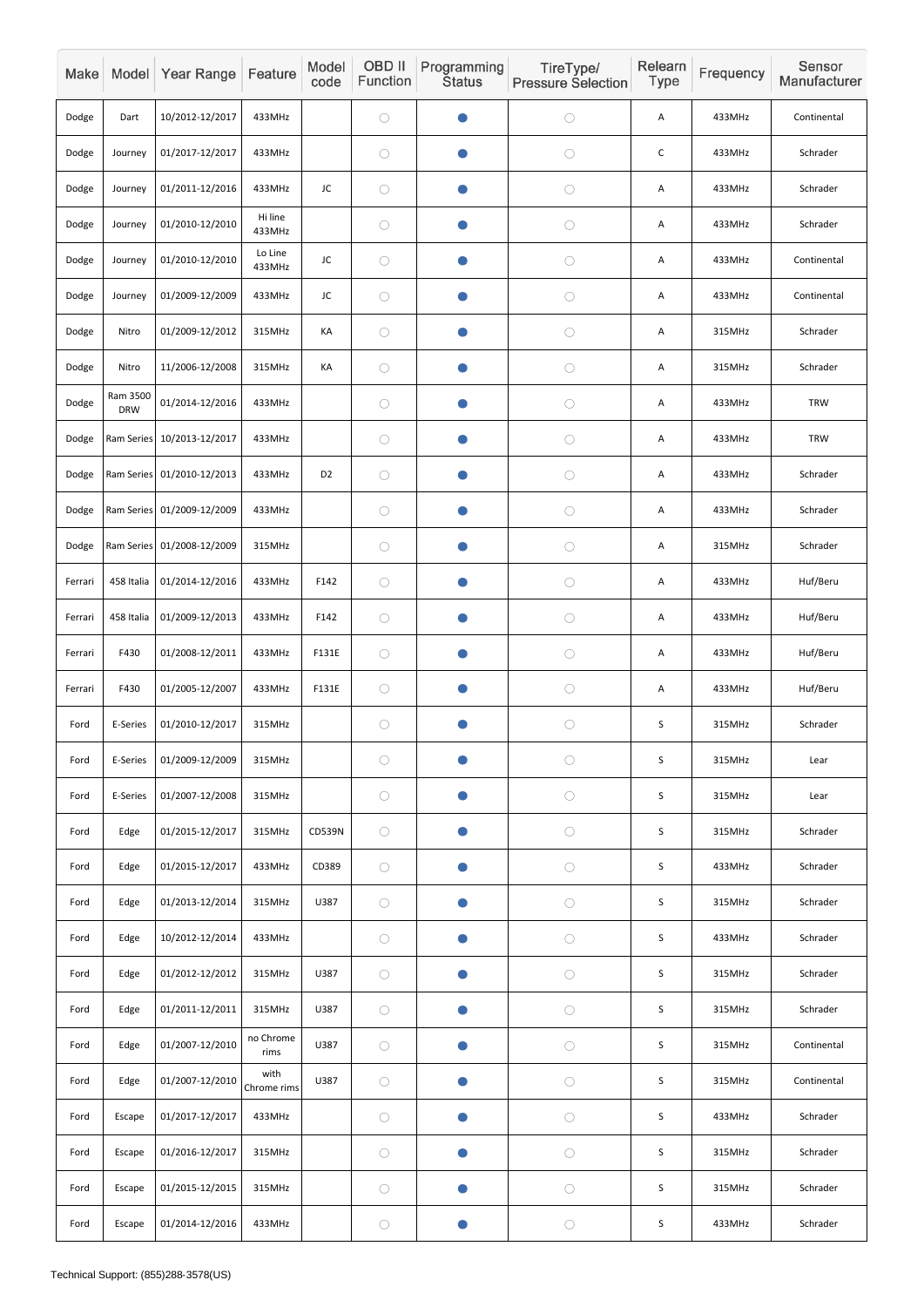| Make |            | Model Year Range            | Feature                 | Model<br>code | OBD II<br>Function | Programming<br><b>Status</b> | TireType/<br><b>Pressure Selection</b> | Relearn<br>Type | Frequency | Sensor<br>Manufacturer |
|------|------------|-----------------------------|-------------------------|---------------|--------------------|------------------------------|----------------------------------------|-----------------|-----------|------------------------|
| Ford | Escape     | 10/2013-12/2014             | 315MHz                  | C520          | $\bigcirc$         |                              | $\bigcirc$                             | S               | 315MHz    | Schrader               |
| Ford | Escape     | 01/2013-12/2013             | 433MHz                  |               | $\bigcirc$         | $\bullet$                    | $\bigcirc$                             | $\sf S$         | 433MHz    | Schrader               |
| Ford | Escape     | 01/2013-09/2013             | 315MHz                  | C520          | $\bigcirc$         | $\bullet$                    | $\bigcirc$                             | S               | 315MHz    | Schrader               |
| Ford | Escape     | 01/2012-12/2012             | 433MHz                  |               | $\bigcirc$         | O                            | $\bigcirc$                             | S               | 433MHz    | Schrader               |
| Ford | Escape     | 01/2012-12/2012             | 315MHz                  | U377          | $\bigcirc$         | $\bullet$                    | $\bigcirc$                             | $\sf S$         | 315MHz    | Schrader               |
| Ford | Escape     | 01/2011-12/2011             | 315MHz                  | U377          | $\bigcirc$         | $\bullet$                    | $\bigcirc$                             | S               | 315MHz    | Schrader               |
| Ford | Escape     | 01/2010-12/2010             | 315MHz                  | U377          | $\bigcirc$         | O                            | $\bigcirc$                             | S               | 315MHz    | Schrader               |
| Ford | Escape     | 01/2009-12/2009             | 315MHz                  | U377          | $\bigcirc$         | $\bullet$                    | $\bigcirc$                             | S               | 315MHz    | Schrader               |
| Ford | Escape     | 01/2008-12/2008             | 315MHz                  | U377          | $\bigcirc$         | $\bullet$                    | $\bigcirc$                             | S               | 315MHz    | Continental            |
| Ford | Escape     | 01/2006-12/2007             | 315MHz                  | U204          | $\bigcirc$         | $\bullet$                    | $\bigcirc$                             | S               | 315MHz    | Continental            |
| Ford | Escape     | 01/2005-12/2005             | 315MHz                  | U204          | $\bigcirc$         | O                            | $\bigcirc$                             | $\sf S$         | 315MHz    | Continental            |
| Ford | Explorer   | 01/2016-12/2017             | 433MHz                  |               | $\bigcirc$         | $\bullet$                    | $\bigcirc$                             | S               | 433MHz    | Schrader               |
| Ford | Explorer   | 10/2015-12/2017             | 315MHz                  | U502          | $\bigcirc$         |                              | $\bigcirc$                             | $\sf S$         | 315MHz    | Schrader               |
| Ford | Explorer   | 01/2005-12/2005             | 433MHz                  |               | $\bigcirc$         | $\bullet$                    | $\bigcirc$                             | S               | 433MHz    | Schrader               |
| Ford | Explorer   | 01/2004-12/2004             | 433MHz                  |               | $\bigcirc$         | $\bullet$                    | $\bigcirc$                             | $\sf S$         | 433MHz    | Schrader               |
| Ford | Explorer   | 01/2003-12/2003             | 433MHz                  |               | $\bigcirc$         | $\bullet$                    | $\bigcirc$                             | $\mathsf S$     | 433MHz    | Schrader               |
| Ford | Explorer   | 01/2002-12/2002             | 433MHz                  |               | $\bigcirc$         | $\bullet$                    | $\bigcirc$                             | $\mathsf S$     | 433MHz    | Schrader               |
| Ford | $F-150$    | 01/2015-12/2017             | 433MHz                  | P552          | $\bigcirc$         | $\bullet$                    | $\bigcirc$                             | $\mathsf S$     | 433MHz    | Schrader               |
| Ford | $F-150$    | 01/2015-12/2017             | 315MHz                  | P552          | $\bigcirc$         | $\bullet$                    | $\bigcirc$                             | S               | 315MHz    | Schrader               |
| Ford | $F-150$    | 01/2012-12/2014             | 315MHz                  | P415          | $\bigcirc$         | $\bullet$                    | $\bigcirc$                             | $\mathsf S$     | 315MHz    | Schrader               |
| Ford | $F-150$    | 01/2012-12/2014             | 433MHz                  |               | $\bigcirc$         | $\bullet$                    | $\bigcirc$                             | $\sf S$         | 433MHz    | Schrader               |
| Ford | $F-150$    | 01/2011-12/2011             | 315MHz                  | P415          | $\bigcirc$         | $\bullet$                    | $\bigcirc$                             | S               | 315MHz    | Schrader               |
| Ford | $F-150$    | 01/2009-12/2010             | 315MHz                  | P415          | $\bigcirc$         | $\bullet$                    | $\bigcirc$                             | $\mathsf S$     | 315MHz    | Schrader               |
| Ford | $F-150$    | 01/2006-12/2008             | 315MHz                  | P221          | $\bigcirc$         | $\bullet$                    | $\bigcirc$                             | $\mathsf S$     | 315MHz    | Continental            |
| Ford | F-150 HD   | 01/2015-12/2015             | 315MHz                  |               | $\bigcirc$         | $\bullet$                    | $\bigcirc$                             | $\mathsf S$     | 315MHz    | Schrader               |
| Ford | F-150 HD   | 01/2011-12/2014             | 315MHz                  |               | $\bigcirc$         | $\bullet$                    | $\bigcirc$                             | $\mathsf S$     | 315MHz    | Schrader               |
| Ford | $F-150$ HD | 01/2008-12/2010             | 315MHz                  |               | $\bigcirc$         | $\bullet$                    | $\bigcirc$                             | $\mathsf S$     | 315MHz    | Lear                   |
| Ford |            | F-Series SD 01/2017-12/2017 | 315MHz                  |               | $\bigcirc$         | $\bullet$                    | $\bigcirc$                             | $\mathsf S$     | 315MHz    | Schrader               |
| Ford |            | F-Series SD 01/2011-12/2016 | 315MHz                  |               | $\bigcirc$         | $\bullet$                    | $\bigcirc$                             | $\mathsf S$     | 315MHz    | Schrader               |
| Ford |            | F-Series SD 01/2010-12/2010 | Snap in<br>315MHz       |               | $\bigcirc$         | $\bullet$                    | $\bigcirc$                             | $\mathsf S$     | 315MHz    | Schrader               |
| Ford |            | F-Series SD 01/2009-12/2010 | <b>Banded</b><br>315MHz |               | $\bigcirc$         | $\bullet$                    | $\bigcirc$                             | $\mathsf S$     | 315MHz    | Lear                   |
| Ford |            | F-Series SD 01/2007-12/2008 | <b>Banded</b><br>315MHz |               | $\bigcirc$         |                              | $\bigcirc$                             | $\mathsf S$     | 315MHz    | Lear                   |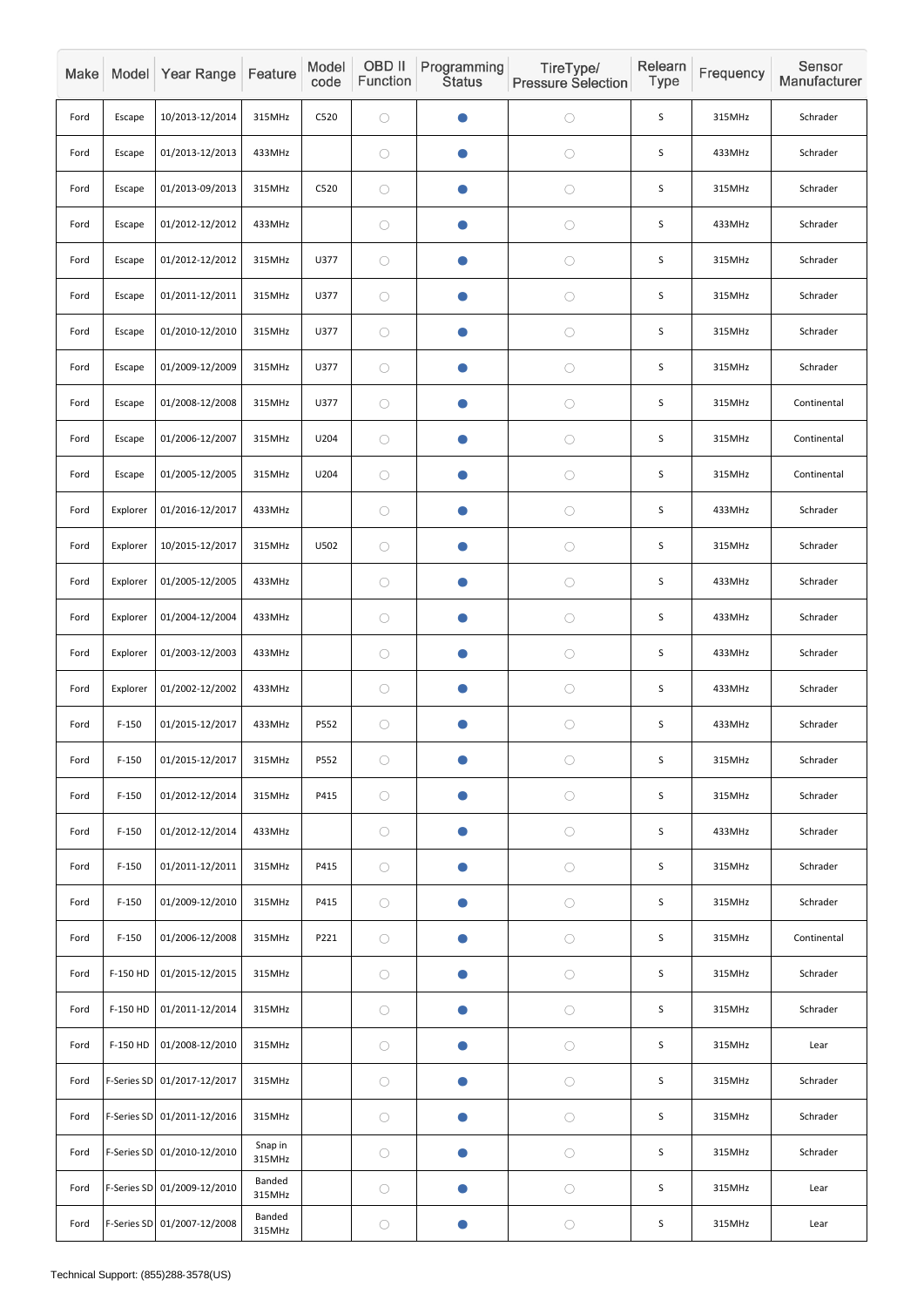| Make  |                 | Model Year Range | Feature           | Model<br>code | OBD II<br>Function | <b>Programming</b><br><b>Status</b> | TireType/<br><b>Pressure Selection</b> | Relearn<br><b>Type</b> | Frequency | Sensor<br>Manufacturer |
|-------|-----------------|------------------|-------------------|---------------|--------------------|-------------------------------------|----------------------------------------|------------------------|-----------|------------------------|
| Ford  | Focus           | 01/2015-12/2017  | 315MHz            | C346N         | $\bigcirc$         |                                     | $\bigcirc$                             | S                      | 315MHz    | Schrader               |
| Ford  | Focus           | 01/2014-12/2014  | 315MHz            | C346N         | $\bigcirc$         | O                                   | $\bigcirc$                             | $\sf S$                | 315MHz    | Schrader               |
| Ford  | Focus           | 01/2013-12/2013  | 315MHz            | C346N         | $\bigcirc$         | $\bullet$                           | $\bigcirc$                             | S                      | 315MHz    | Schrader               |
| Ford  | Focus           | 01/2012-12/2012  | 315MHz            | C170          | $\bigcirc$         |                                     | $\bigcirc$                             | S                      | 315MHz    | Schrader               |
| Ford  | Focus           | 01/2010-12/2011  | 315MHz            | C170          | $\bigcirc$         | $\bullet$                           | $\bigcirc$                             | S                      | 315MHz    | Schrader               |
| Ford  | Focus           | 01/2008-12/2009  | 315MHz            | C170          | $\bigcirc$         | $\bullet$                           | $\bigcirc$                             | S                      | 315MHz    | Continental            |
| Ford  | Focus           | 01/2007-12/2007  | 315MHz            | C170          | $\bigcirc$         |                                     | $\bigcirc$                             | S                      | 315MHz    | Continental            |
| Ford  | <b>Focus RS</b> | 01/2016-12/2016  | 315MHz            |               | $\bigcirc$         |                                     | $\bigcirc$                             | $\sf S$                | 315MHz    | Schrader               |
| Ford  | Fusion          | 01/2017-12/2017  | 433MHz            | CD389         | $\bigcirc$         | $\bullet$                           | $\bigcirc$                             | S                      | 433MHz    | Schrader               |
| Ford  | Fusion          | 01/2017-12/2017  | 315MHz            | CD539N        | $\bigcirc$         | $\bullet$                           | $\bigcirc$                             | S                      | 315MHz    | Schrader               |
| Ford  | Fusion          | 01/2014-12/2016  | 433MHz            |               | $\bigcirc$         | $\bullet$                           | $\bigcirc$                             | $\sf S$                | 433MHz    | Schrader               |
| Ford  | Fusion          | 07/2013-12/2016  | 315MHz            | CD391         | $\bigcirc$         | $\bullet$                           | $\bigcirc$                             | S                      | 315MHz    | Schrader               |
| Ford  | Fusion          | 07/2012-06/2013  | 315MHz            | CD391         | $\bigcirc$         |                                     | $\bigcirc$                             | $\mathsf S$            | 315MHz    | Schrader               |
| Ford  | Fusion          | 01/2010-06/2012  | 315MHz            | CD338         | $\bigcirc$         | $\bullet$                           | $\bigcirc$                             | S                      | 315MHz    | Schrader               |
| Ford  | Fusion          | 01/2008-12/2009  | 315MHz            | CD338         | $\bigcirc$         | $\bullet$                           | $\bigcirc$                             | $\mathsf S$            | 315MHz    | Continental            |
| Ford  | Fusion          | 01/2007-12/2007  | 315MHz            | CD338         | $\bigcirc$         |                                     | $\bigcirc$                             | $\sf S$                | 315MHz    | Continental            |
| Ford  | Kuga            | 01/2014-12/2017  | 433MHz            | C520          | $\bigcirc$         | $\bullet$                           | $\bigcirc$                             | $\sf S$                | 433MHz    | Schrader               |
| Ford  | Mondeo          | 01/2015-12/2017  | Snap in<br>433MHz |               | $\bigcirc$         | $\bullet$                           | $\bigcirc$                             | $\sf S$                | 433MHz    | Schrader               |
| Ford  | Mondeo          | 01/2013-12/2014  | Snap in<br>433MHz |               | $\bigcirc$         | $\bullet$                           | $\bigcirc$                             | $\mathsf S$            | 433MHz    | Schrader               |
| Ford  | Mustang         | 01/2013-12/2014  | 433MHz            |               | $\bigcirc$         | $\bullet$                           | $\bigcirc$                             | $\sf S$                | 433MHz    | Schrader               |
| Ford  | Mustang         | 01/2012-12/2014  | 315MHz            |               | $\bigcirc$         | $\bullet$                           | $\bigcirc$                             | S                      | 315MHz    | Schrader               |
| Ford  | Mustang         | 01/2010-12/2011  | 315MHz            |               | $\bigcirc$         | $\bullet$                           | $\bigcirc$                             | $\mathsf S$            | 315MHz    | Schrader               |
| Ford  | Mustang         | 07/2006-12/2009  | 315MHz            |               | $\bigcirc$         | $\bullet$                           | $\bigcirc$                             | $\sf S$                | 315MHz    | Continental            |
| Ford  | Mustang         | 01/2005-06/2006  | 315MHz            |               | $\bigcirc$         | $\bullet$                           | $\bigcirc$                             | $\mathsf S$            | 315MHz    | Continental            |
| Honda | Accord          | 01/2008-12/2012  | 315MHz            |               | $\bigcirc$         | $\bullet$                           | $\bigcirc$                             | $\mathsf C$            | 315MHz    | Pacific                |
| Honda | Civic           | 01/2014-12/2017  | Indirect          |               | $\bigcirc$         | $\bigcirc$                          | $\bigcirc$                             | A                      | N/A       | N/A                    |
| Honda | Civic           | 01/2012-12/2014  | 315MHz            |               | $\bigcirc$         | $\bullet$                           | $\bigcirc$                             | $\mathsf C$            | 315MHz    | TRW                    |
| Honda | Civic           | 01/2008-12/2011  | 315MHz            |               | $\bigcirc$         | $\bullet$                           | $\bigcirc$                             | $\mathsf C$            | 315MHz    | <b>TRW</b>             |
| Honda | $CR-V$          | 01/2012-12/2014  | 315MHz            |               | $\bigcirc$         | $\bullet$                           | $\bigcirc$                             | $\mathsf C$            | 315MHz    | Continental            |
| Honda | $CR-V$          | 01/2007-12/2011  | Alloy/Steel       |               | $\bigcirc$         | $\bullet$                           | $\bigcirc$                             | $\mathsf C$            | 315MHz    | Pacific                |
| Honda | $CR-Z$          | 01/2011-12/2015  | 315MHz            |               | $\bigcirc$         | $\bullet$                           | $\bigcirc$                             | $\mathsf C$            | 315MHz    | <b>TRW</b>             |
| Honda | Crosstour       | 01/2010-12/2015  | 315MHz            |               | $\bigcirc$         |                                     | $\bigcirc$                             | $\mathsf C$            | 315MHz    | Continental            |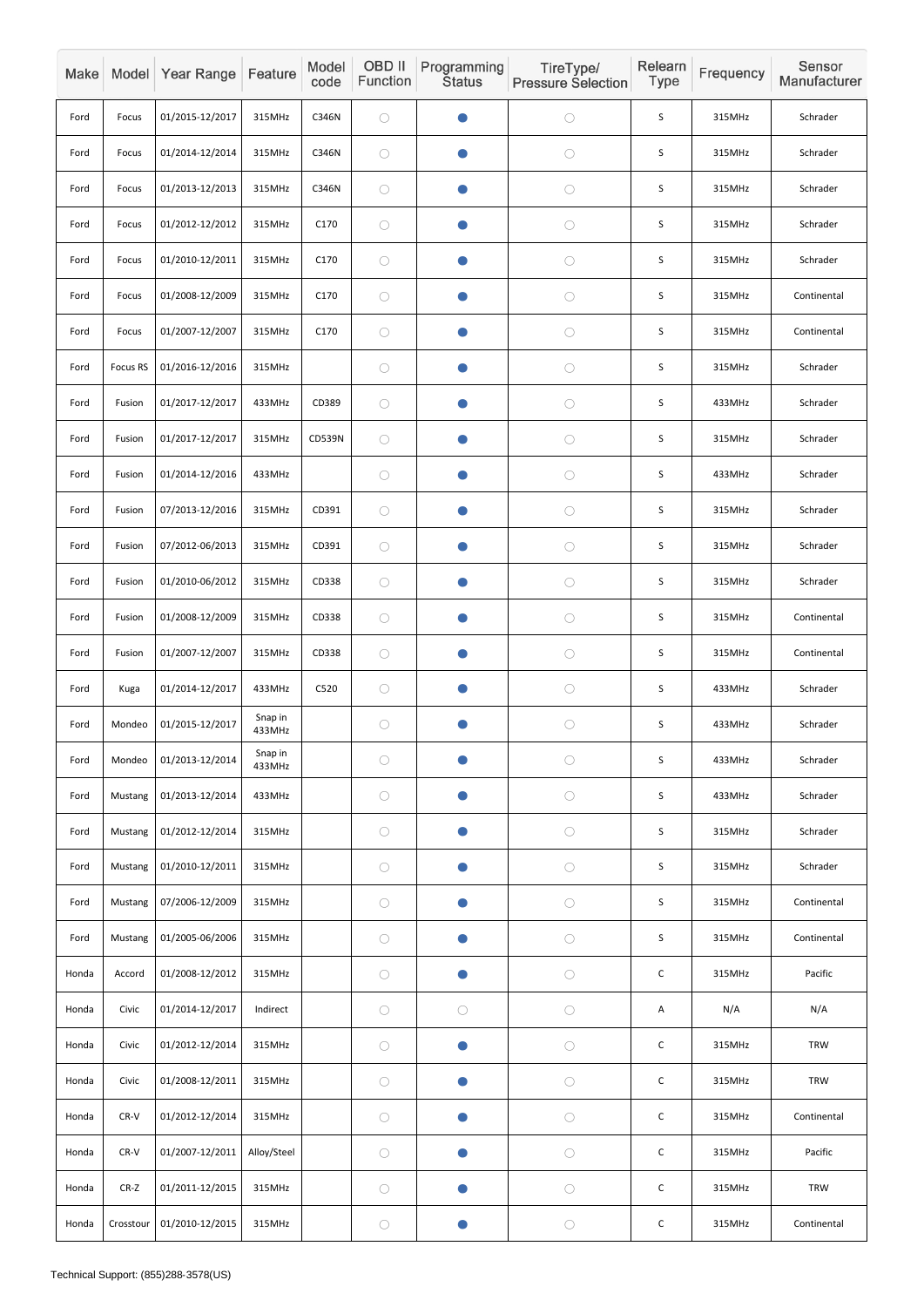| Make    |                    | Model Year Range         | Feature    | Model<br>code | OBD II<br>Function | Programming<br><b>Status</b> | TireType/<br><b>Pressure Selection</b> | Relearn<br>Type | Frequency | Sensor<br>Manufacturer |
|---------|--------------------|--------------------------|------------|---------------|--------------------|------------------------------|----------------------------------------|-----------------|-----------|------------------------|
| Honda   | Element            | 01/2006-12/2007          | 315MHz     |               | $\bigcirc$         |                              | $\bigcirc$                             | $\mathsf C$     | 315MHz    | <b>TRW</b>             |
| Honda   | Fit                | 01/2009-12/2014          | 315MHz     |               | $\bigcirc$         | O                            | $\bigcirc$                             | $\mathsf C$     | 315MHz    | <b>TRW</b>             |
| Honda   | Fit                | 01/2008-12/2008          | 315MHz     |               | $\bigcirc$         | $\bullet$                    | $\bigcirc$                             | $\mathsf C$     | 315MHz    | Pacific                |
| Honda   | HR-V<br>R          | CROSSOVE 01/2016-12/2017 | Indirect   |               | $\bigcirc$         | $\bigcirc$                   | $\bigcirc$                             | A               | N/A       | N/A                    |
| Honda   | Insight            | 05/2009-12/2014          | 315MHz     |               | $\bigcirc$         | $\bullet$                    | $\bigcirc$                             | $\mathsf C$     | 315MHz    | <b>TRW</b>             |
| Honda   | Odyssey            | 01/2008-12/2010          | 315MHz     | EX/EX-L       | $\bigcirc$         |                              | $\bigcirc$                             | $\mathsf C$     | 315MHz    | <b>TRW</b>             |
| Honda   | Odyssey            | 01/2006-12/2007          | 315MHz     | EX/EX-L       | $\bigcirc$         |                              | $\bigcirc$                             | $\mathsf C$     | 315MHz    | <b>TRW</b>             |
| Honda   | Pilot              | 01/2016-12/2017          | 433MHz     |               | $\bigcirc$         |                              | $\bigcirc$                             | $\mathsf C$     | 433MHz    | Continental            |
| Honda   | Pilot              | 01/2009-12/2015          | Alloy      |               | $\bigcirc$         | $\bullet$                    | $\bigcirc$                             | Α               | 315MHz    | Pacific                |
| Honda   | Pilot              | 01/2009-12/2015          | Steel      |               | $\bigcirc$         | O                            | $\bigcirc$                             | $\mathsf C$     | 315MHz    | Pacific                |
| Honda   | Pilot              | 01/2006-12/2008          | 315MHz     |               | $\bigcirc$         | O                            | $\bigcirc$                             | $\mathsf C$     | 315MHz    | <b>TRW</b>             |
| Honda   | Pilot              | 01/2005-12/2005          | Steel      |               | $\bigcirc$         | $\bullet$                    | $\bigcirc$                             | $\mathsf C$     | 315MHz    | <b>TRW</b>             |
| Honda   | Pilot              | 01/2005-12/2005          | Alloy      |               | $\bigcirc$         |                              | $\bigcirc$                             | $\mathsf C$     | 315MHz    | <b>TRW</b>             |
| Hummer  | H3                 | 01/2007-12/2010          | 315MHz     |               | $\bigcirc$         | $\bullet$                    | $\bigcirc$                             | S               | 315MHz    | Schrader               |
| Hummer  | H3                 | 01/2006-12/2006          | 315MHz     |               | $\bigcirc$         | $\bullet$                    | $\bigcirc$                             | $\mathsf S$     | 315MHz    | Schrader               |
| Hyundai | Accent             | 01/2015-12/2017          | 433MHz     |               | $\bigcirc$         | $\bullet$                    | $\bigcirc$                             | $\mathsf C$     | 433MHz    | Continental            |
| Hyundai | Accent             | 01/2012-12/2014          | 315MHz     | RB            | $\bigcirc$         | $\bullet$                    | $\bigcirc$                             | $\mathsf C$     | 315MHz    | Continental            |
| Hyundai | Accent             | 01/2008-12/2011          | 315MHz     | Steel         | $\bigcirc$         | $\bullet$                    | $\bigcirc$                             | $\mathsf C$     | 315MHz    | <b>TRW</b>             |
| Hyundai | Azera              | 01/2014-12/2017          | 433MHz     | HG            | $\bigcirc$         | $\bullet$                    | $\bigcirc$                             | $\mathsf C$     | 433MHz    | <b>TRW</b>             |
| Hyundai | Azera              | 01/2012-12/2013          | 315MHz     | HG            | $\bigcirc$         | $\bullet$                    | $\bigcirc$                             | $\mathsf C$     | 315MHz    | <b>TRW</b>             |
| Hyundai | Azera              | 01/2007-12/2011          | 315MHz     | TG            | $\bigcirc$         | $\bullet$                    | $\bigcirc$                             | $\mathsf C$     | 315MHz    | Lear                   |
| Hyundai | Elantra            | 01/2007-12/2010          | 315MHz     | HD            | $\bigcirc$         | $\bullet$                    | $\bigcirc$                             | $\mathsf C$     | 315MHz    | Lear                   |
| Hyundai | Elantra<br>Touring | 01/2009-12/2012          | 315MHz     | FD            | $\bigcirc$         | O                            | $\bigcirc$                             | $\mathsf C$     | 315MHz    | Continental            |
| Hyundai | Santa Fe           | 01/2010-12/2012          | 315MHz     | CM            | $\bigcirc$         | $\bullet$                    | $\bigcirc$                             | $\mathsf C$     | 315MHz    | Lear                   |
| Hyundai | Santa Fe           | 01/2009-12/2009          | 315MHz     | CM            | $\bigcirc$         | $\bullet$                    | $\bigcirc$                             | $\mathsf C$     | 315MHz    | Lear                   |
| Hyundai | Sonata             | 01/2015-12/2017          | 433MHz     | LFA           | $\bigcirc$         | $\bullet$                    | $\bigcirc$                             | $\mathsf C$     | 433MHz    | Schrader               |
| Hyundai | Sonata             | 01/2014-12/2016          | 315MHz     | YF            | $\bigcirc$         | $\bullet$                    | $\bigcirc$                             | $\mathsf C$     | 315MHz    | Continental            |
| Hyundai | Sonata             | 01/2010-12/2013          | 315MHz     | YF            | $\bigcirc$         | $\bullet$                    | $\bigcirc$                             | $\mathsf C$     | 315MHz    | Continental            |
| Hyundai | Sonata             | 01/2009-12/2009          | Lo Line    | <b>NF</b>     | $\bigcirc$         | $\bullet$                    | $\bigcirc$                             | $\mathsf C$     | 315MHz    | <b>TRW</b>             |
| Hyundai | Sonata             | 01/2008-12/2008          | FM Lo Line | <b>NF</b>     | $\bigcirc$         | $\bullet$                    | $\bigcirc$                             | $\mathsf C$     | 315MHz    | <b>TRW</b>             |
| Hyundai | Sonata             | 01/2008-12/2008          | AM Lo Line | <b>NF</b>     | $\bigcirc$         | $\bullet$                    | $\bigcirc$                             | $\mathsf C$     | 315MHz    | <b>TRW</b>             |
| Hyundai | Sonata             | 01/2006-12/2007          | Lo Line    | <b>NF</b>     | $\bigcirc$         | $\bullet$                    | $\bigcirc$                             | $\mathsf C$     | 315MHz    | <b>TRW</b>             |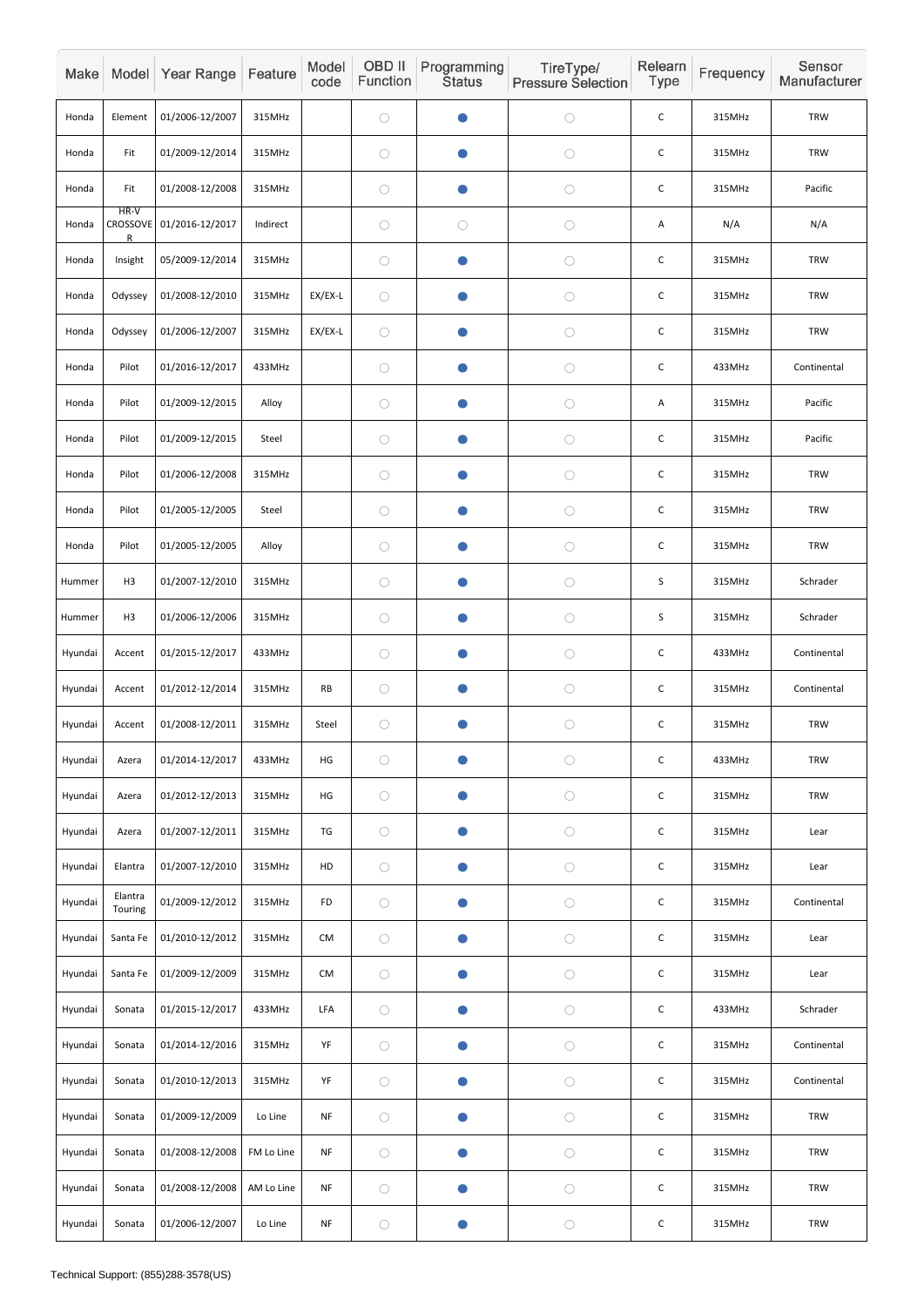| Make     |                   | Model Year Range | Feature | Model<br>code   | <b>OBD II</b><br>Function | Programming<br><b>Status</b> | TireType/<br><b>Pressure Selection</b> | Relearn<br>Type | Frequency | Sensor<br>Manufacturer |
|----------|-------------------|------------------|---------|-----------------|---------------------------|------------------------------|----------------------------------------|-----------------|-----------|------------------------|
| Hyundai  | Tiburon           | 01/2008-12/2008  | Lo Line | GK              | $\bigcirc$                |                              | $\bigcirc$                             | $\mathsf C$     | 315MHz    | <b>TRW</b>             |
| Hyundai  | Tiburon           | 01/2007-12/2007  | Lo Line | GK              | $\bigcirc$                | O                            | $\bigcirc$                             | $\mathsf{C}$    | 315MHz    | <b>TRW</b>             |
| Hyundai  | Veracruz          | 01/2013-12/2013  | Lo Line | EN              | $\bigcirc$                | $\bullet$                    | $\bigcirc$                             | $\mathsf C$     | 315MHz    | <b>TRW</b>             |
| Hyundai  | Veracruz          | 01/2008-12/2012  | Lo Line | EN              | $\bigcirc$                | O                            | $\bigcirc$                             | $\mathsf C$     | 315MHz    | Lear                   |
| Hyundai  | Veracruz          | 01/2006-12/2008  | Hi line | EN              | $\bigcirc$                | $\bullet$                    | $\bigcirc$                             | $\mathsf C$     | 315MHz    | Beru                   |
| Infiniti | <b>EX Series</b>  | 05/2010-12/2013  | 315MHz  | <b>J50</b>      | $\bigcirc$                | O                            | $\bigcirc$                             | $\mathsf C$     | 315MHz    | Pacific                |
| Infiniti | <b>FX Series</b>  | 09/2010-12/2013  | 315MHz  | <b>S51</b>      | $\bigcirc$                | $\bullet$                    | $\bigcirc$                             | $\mathsf C$     | 315MHz    | Pacific                |
| Infiniti | <b>FX Series</b>  | 01/2009-08/2010  | 315MHz  | S51             | $\bigcirc$                |                              | $\bigcirc$                             | $\mathsf C$     | 315MHz    | Pacific                |
| Infiniti | G Series          | 01/2008-07/2010  | 315MHz  | V36             | $\bigcirc$                | $\bullet$                    | $\bigcirc$                             | $\mathsf{C}$    | 315MHz    | Pacific                |
| Infiniti | G Series          | 01/2007-12/2007  | Coupe   | V36             | $\bigcirc$                | $\bullet$                    | $\bigcirc$                             | $\mathsf C$     | 315MHz    | Schrader               |
| Infiniti | G Series          | 01/2007-12/2007  | Sedan   | V36             | $\bigcirc$                | O                            | $\bigcirc$                             | $\mathsf C$     | 315MHz    | Pacific                |
| Infiniti | G Series          | 01/2003-12/2006  | 315MHz  | V35             | $\bigcirc$                | $\bullet$                    | $\bigcirc$                             | C               | 315MHz    | Schrader               |
| Infiniti | JX35              | 01/2013-12/2013  | 433MHz  | L50             | $\bigcirc$                |                              | $\bigcirc$                             | $\mathsf C$     | 433MHz    | Continental            |
| Infiniti | M Series          | 01/2011-12/2013  | 315MHz  | Y51             | $\bigcirc$                | $\bullet$                    | $\bigcirc$                             | $\mathsf C$     | 315MHz    | Pacific                |
| Infiniti | Q40               | 01/2015-12/2017  | 315MHz  | V36             | $\bigcirc$                | $\bullet$                    | $\bigcirc$                             | $\mathsf C$     | 315MHz    | Pacific                |
| Infiniti | Q60               | 05/2016-12/2017  | 433MHz  | <b>CV37</b>     | $\bigcirc$                | $\bullet$                    | $\bigcirc$                             | $\mathsf C$     | 433MHz    | Continental            |
| Infiniti | Q60               | 01/2014-12/2016  | 315MHz  | CV36/HV3<br>6   | $\bigcirc$                | $\bullet$                    | $\bigcirc$                             | $\mathsf C$     | 315MHz    | Pacific                |
| Infiniti | Q70               | 01/2014-12/2017  | 315MHz  | Y51             | $\bigcirc$                | $\bullet$                    | $\bigcirc$                             | $\mathsf C$     | 315MHz    | Pacific                |
| Infiniti | QX50              | 01/2014-12/2017  | 315MHz  | J50             | $\bigcirc$                | $\bullet$                    | $\bigcirc$                             | $\mathsf{C}$    | 315MHz    | Pacific                |
| Infiniti | QX60              | 01/2014-12/2017  | 433MHz  | L <sub>50</sub> | $\bigcirc$                |                              | $\bigcirc$                             | $\mathsf C$     | 433MHz    | Continental            |
| Jaguar   | F-Pace            | 01/2016-12/2017  | 433MHz  |                 | $\bigcirc$                | $\bullet$                    | $\bigcirc$                             | Α               | 433MHz    | Continental            |
| Jaguar   | F-Type            | 01/2014-12/2017  | 315MHz  |                 | $\bigcirc$                | $\bullet$                    | $\bigcirc$                             | Α               | 315MHz    | Continental            |
| Jaguar   | F-Type            | 01/2014-12/2017  | 433MHz  |                 | $\bigcirc$                | O                            | $\bigcirc$                             | A               | 433MHz    | Continental            |
| Jaguar   | XE                | 01/2014-12/2017  | 433MHz  |                 | $\bigcirc$                | $\bullet$                    | $\bigcirc$                             | A               | 433MHz    | Continental            |
| Jaguar   | XF                | 10/2016-12/2017  | 433MHz  |                 | $\bigcirc$                | $\bullet$                    | $\bigcirc$                             | Α               | 433MHz    | Continental            |
| Jaguar   | XF                | 01/2016-09/2016  | 433MHz  |                 | $\bigcirc$                | $\bullet$                    | $\bigcirc$                             | Α               | 433MHz    | Continental            |
| Jaguar   | XJ                | 01/2016-12/2017  |         | X351            | $\bigcirc$                | $\bullet$                    | $\bigcirc$                             | A               | 433MHz    | Continental            |
| Jaguar   | XJ                | 01/2012-12/2016  | 315MHz  |                 | $\bigcirc$                | $\bullet$                    | $\bigcirc$                             | Α               | 315MHz    | Continental            |
| Jaguar   | XJ                | 01/2012-12/2015  | 433MHz  |                 | $\bigcirc$                | $\bullet$                    | $\bigcirc$                             | Α               | 433MHz    | Continental            |
| Jeep     | Cherokee          | 12/2015-12/2017  | 433MHz  | KL              | $\bigcirc$                | $\bullet$                    | $\bigcirc$                             | A               | 433MHz    | <b>TRW</b>             |
| Jeep     | Cherokee          | 10/2013-11/2015  | 433MHz  | KL              | $\bigcirc$                | $\bullet$                    | $\bigcirc$                             | A               | 433MHz    | <b>TRW</b>             |
| Jeep     | Grand<br>Cherokee | 01/2016-12/2017  |         | WK              | $\bigcirc$                |                              | $\bigcirc$                             | Α               | 433MHz    | Continental            |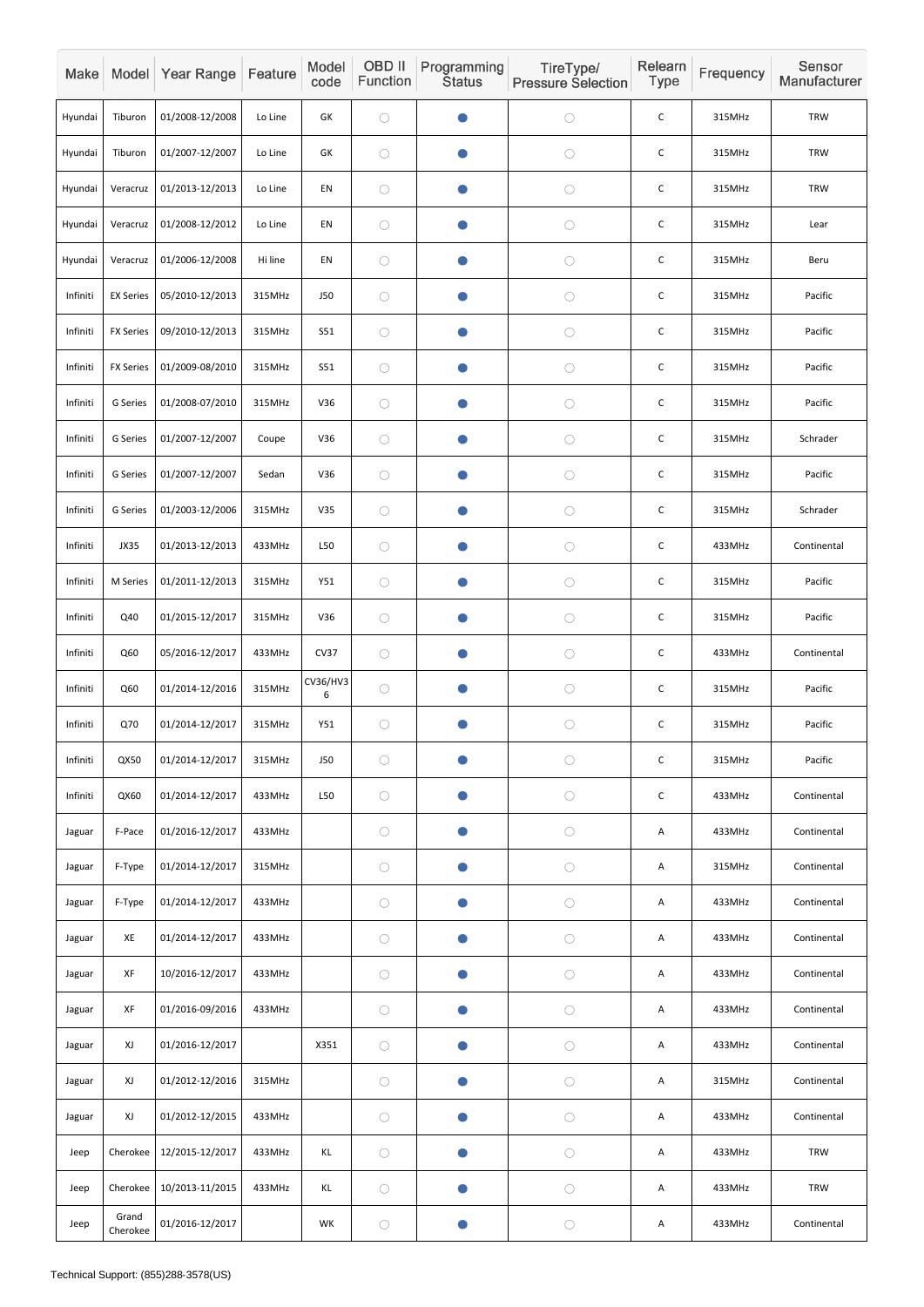| Make            |                    | Model Year Range | Feature   | Model<br>code | OBD II<br>Function | Programming<br><b>Status</b> | TireType/<br><b>Pressure Selection</b> | Relearn<br>Type | Frequency | Sensor<br>Manufacturer |
|-----------------|--------------------|------------------|-----------|---------------|--------------------|------------------------------|----------------------------------------|-----------------|-----------|------------------------|
| Jeep            | Grand<br>Cherokee  | 07/2010-12/2015  | 433MHz    | WK            | $\bigcirc$         |                              | $\bigcirc$                             | Α               | 433MHz    | Schrader               |
| Jeep            | Grand<br>Cherokee  | 01/2008-06/2010  | 433MHz    | WK            | $\bigcirc$         | $\bullet$                    | $\bigcirc$                             | A               | 433MHz    | Schrader               |
| Jeep            | Grand<br>Cherokee  | 01/2007-12/2007  | 315MHz    | <b>WK</b>     | $\bigcirc$         | $\bullet$                    | $\bigcirc$                             | Α               | 315MHz    | Schrader               |
| Jeep            | Grand<br>Cherokee  | 05/2004-12/2006  | 315MHz    | WK            | $\bigcirc$         | $\bullet$                    | $\bigcirc$                             | A               | 315MHz    | Continental            |
| Jeep            | Grand<br>Cherokee  | 01/2001-12/2004  | 433MHz    | WK            | $\bigcirc$         | $\bullet$                    | $\bigcirc$                             | $\sf S$         | 433MHz    | Schrader               |
| Jeep            | Liberty            | 01/2010-12/2012  | 315MHz    | KK            | $\bigcirc$         | $\bullet$                    | $\bigcirc$                             | Α               | 315MHz    | Schrader               |
| Jeep            | Liberty            | 01/2009-12/2009  | 433MHz    | КK            | $\bigcirc$         | O                            | $\bigcirc$                             | A               | 433MHz    | Schrader               |
| Jeep            | Liberty            | 01/2007-12/2009  | 315MHz    | KJ            | $\bigcirc$         | $\bullet$                    | $\bigcirc$                             | Α               | 315MHz    | Schrader               |
| Jeep            | Liberty            | 01/2005-12/2006  | 315MHz    | KJ            | $\bigcirc$         | $\bullet$                    | $\bigcirc$                             | A               | 315MHz    | Schrader               |
| Jeep            | Liberty            | 01/2002-12/2004  | 433MHz    | KJ            | $\bigcirc$         | $\bullet$                    | $\bigcirc$                             | Α               | 433MHz    | Schrader               |
| Jeep            | Renegade           | 01/2015-12/2017  | 433MHz    |               | $\bigcirc$         | O                            | $\bigcirc$                             | Α               | 433MHz    | Continental            |
| KIA             | Amanti             | 01/2010-12/2011  | 315MHz    |               | $\bigcirc$         | $\bullet$                    | $\bigcirc$                             | $\mathsf C$     | 315MHz    | <b>TRW</b>             |
| KIA             | Amanti             | 01/2009-12/2009  | 315MHz    | GH            | $\bigcirc$         | $\bullet$                    | $\bigcirc$                             | $\mathsf C$     | 315MHz    | <b>TRW</b>             |
| KIA             | Amanti             | 01/2008-12/2008  | 315MHz    | GH            | $\bigcirc$         | $\bullet$                    | $\bigcirc$                             | $\mathsf C$     | 315MHz    | <b>TRW</b>             |
| KIA             | Amanti             | 01/2007-12/2007  | 315MHz    | GH            | $\bigcirc$         | $\bullet$                    | $\bigcirc$                             | $\mathsf C$     | 315MHz    | TRW                    |
| KIA             | Rio                | 01/2012-12/2017  | 315MHz    | UB            | $\bigcirc$         | $\bullet$                    | $\bigcirc$                             | $\mathsf C$     | 315MHz    | <b>TRW</b>             |
| KIA             | Rio                | 01/2007-12/2011  | Lo Line   | JB            | $\bigcirc$         | $\bullet$                    | $\bigcirc$                             | $\mathsf C$     | 315MHz    | <b>TRW</b>             |
| KIA             | Sedona             | 01/2006-12/2008  | 315MHz    | VQ            | $\bigcirc$         | $\bullet$                    | $\bigcirc$                             | $\mathsf C$     | 315MHz    | Beru                   |
| KIA             | Sorento            | 01/2016-12/2017  | 433MHz    |               | $\bigcirc$         | $\bullet$                    | $\bigcirc$                             | $\mathsf C$     | 433MHz    | Continental            |
| KIA             | Sorento            | 01/2011-12/2015  | 315MHz    | XM            | $\bigcirc$         | $\bullet$                    | $\bigcirc$                             | $\mathsf C$     | 315MHz    | Continental            |
| KIA             | Sorento            | 01/2009-12/2010  | BL/XM     | BL/XM         | $\bigcirc$         | $\bullet$                    | $\bigcirc$                             | $\mathsf C$     | 315MHz    | TRW                    |
| KIA             | Sorento            | 01/2008-12/2008  | <b>BL</b> | BL            | $\bigcirc$         | $\bullet$                    | $\bigcirc$                             | $\mathsf C$     | 315MHz    | TRW                    |
| KIA             | Sorento            | 01/2005-12/2007  | BL        | BL            | $\bigcirc$         | $\bullet$                    | $\bigcirc$                             | $\mathsf C$     | 315MHz    | <b>TRW</b>             |
| KIA             | Soul               | 11/2013-12/2017  | 433MHz    | PS            | $\bigcirc$         | $\bullet$                    | $\bigcirc$                             | $\mathsf C$     | 433MHz    | Schrader               |
| KIA             | Soul               | 01/2010-10/2013  | 315MHz    | AM            | $\bigcirc$         | $\bullet$                    | $\bigcirc$                             | $\mathsf C$     | 315MHz    | Continental            |
| KIA             | Sportage           | 01/2015-12/2016  | 315MHz    | SL            | $\bigcirc$         | $\bullet$                    | $\bigcirc$                             | $\mathsf C$     | 315MHz    | <b>TRW</b>             |
| KIA             | Sportage           | 01/2005-12/2007  | Lo Line   | KM            | $\bigcirc$         | $\bullet$                    | $\bigcirc$                             | $\mathsf C$     | 315MHz    | TRW                    |
| Lamborgh<br>ini | Gallardo           | 01/2007-12/2013  | 433MHz    |               | $\bigcirc$         | $\bullet$                    | $\bigcirc$                             | A               | 433MHz    | Huf/Beru               |
| Land<br>Rover   | Discovery          | 01/2017-12/2017  | 433MHz    |               | $\bigcirc$         | $\bullet$                    | $\bigcirc$                             | A               | 433MHz    | Continental            |
| Land<br>Rover   | Discovery<br>Sport | 09/2015-12/2017  |           |               | $\bigcirc$         | $\bullet$                    | $\bigcirc$                             | A               | 433MHz    | Continental            |
| Land<br>Rover   | LR <sub>2</sub>    | 01/2008-12/2009  | 433MHz    |               | $\bigcirc$         | $\bullet$                    | $\bigcirc$                             | A               | 433MHz    | Continental            |
| Land<br>Rover   | LR3                | 01/2006-12/2009  | 315MHz    |               | $\bigcirc$         | $\bullet$                    | $\bigcirc$                             | Α               | 315MHz    | Continental            |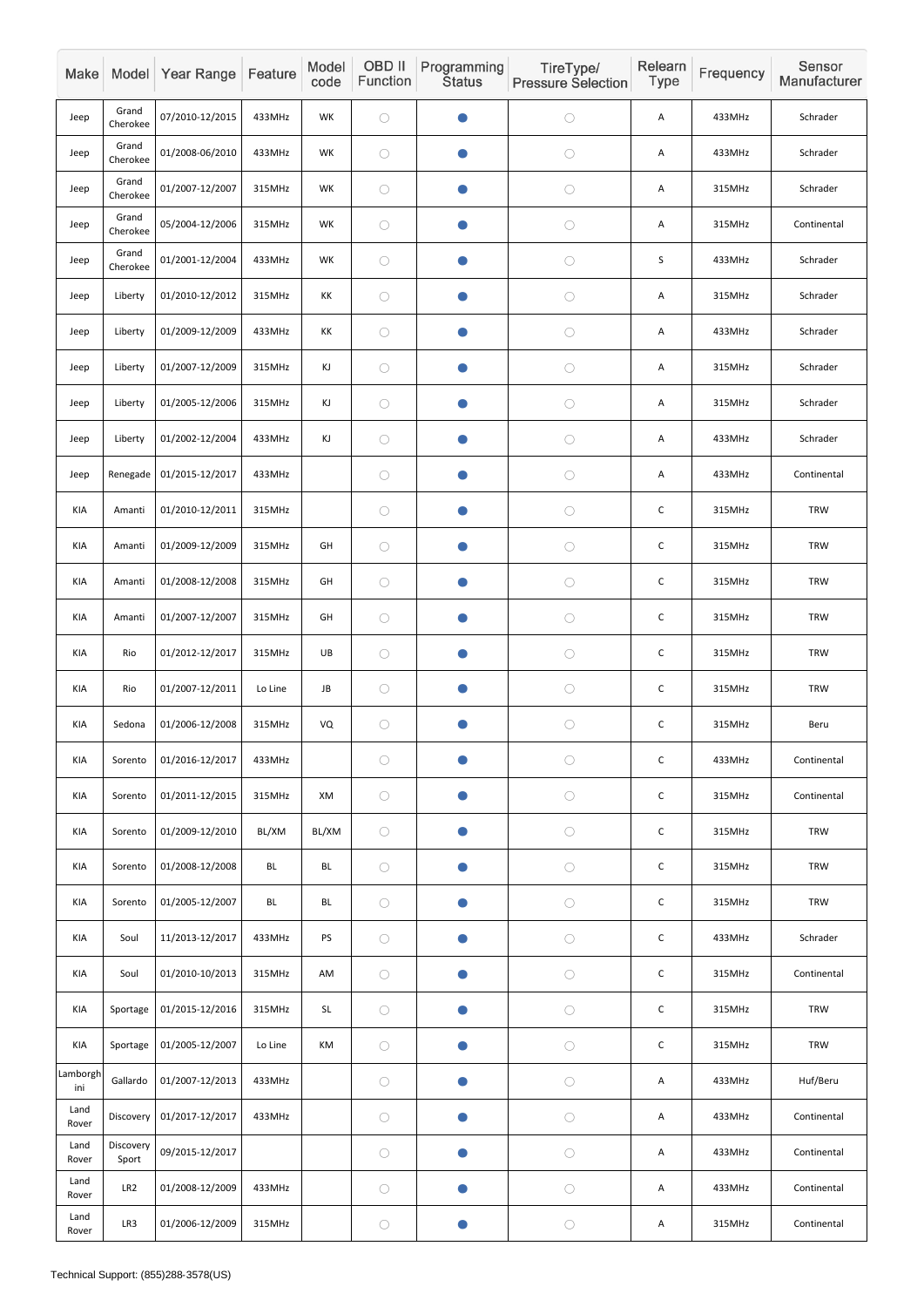| Make          |                         | Model Year Range | Feature | Model<br>code | OBD II<br>Function | Programming<br><b>Status</b> | TireType/<br><b>Pressure Selection</b> | Relearn<br>Type | Frequency | Sensor<br>Manufacturer |
|---------------|-------------------------|------------------|---------|---------------|--------------------|------------------------------|----------------------------------------|-----------------|-----------|------------------------|
| Land<br>Rover | LR3                     | 01/2006-12/2009  | 433MHz  |               | $\bigcirc$         | O                            | $\bigcirc$                             | Α               | 433MHz    | Continental            |
| Land<br>Rover | LR4                     | 01/2010-12/2016  | 433MHz  |               | $\bigcirc$         | O                            | $\bigcirc$                             | A               | 433MHz    | Continental            |
| Land<br>Rover | Range<br>Rover          | 01/2007-12/2013  | 433MHz  |               | $\bigcirc$         | $\bullet$                    | $\bigcirc$                             | Α               | 433MHz    | Continental            |
| Land<br>Rover | Range<br>Rover          | 01/2007-12/2009  | 315MHz  |               | $\bigcirc$         | $\blacksquare$               | $\bigcirc$                             | Α               | 315MHz    | Continental            |
| Land<br>Rover | Range<br>Rover          | 01/2006-12/2006  | 315MHz  |               | $\bigcirc$         | $\bullet$                    | $\bigcirc$                             | A               | 315MHz    | Continental            |
| Land<br>Rover | Range<br>Rover          | 01/2006-12/2006  | 433MHz  |               | $\bigcirc$         | O                            | $\bigcirc$                             | Α               | 433MHz    | Continental            |
| Land<br>Rover | Range<br>Rover<br>Sport | 01/2010-12/2013  | 433MHz  |               | $\bigcirc$         | O                            | $\bigcirc$                             | Α               | 433MHz    | Continental            |
| Land<br>Rover | Range<br>Rover<br>Sport | 01/2006-12/2009  | 315MHz  |               | $\bigcirc$         | $\bullet$                    | $\bigcirc$                             | A               | 315MHz    | Continental            |
| Land<br>Rover | Range<br>Rover<br>Sport | 01/2006-12/2009  | 433MHz  |               | $\bigcirc$         | $\bullet$                    | $\bigcirc$                             | A               | 433MHz    | Continental            |
| Land<br>Rover | Range<br>Rover<br>Velar | 06/2017-12/2017  |         |               | $\bigcirc$         | $\bullet$                    | $\bigcirc$                             | Α               | 433MHz    | Continental            |
| Lexus         | <b>CT Series</b>        | 01/2016-12/2017  | Lo Line |               | $\bigcirc$         | $\blacksquare$               | $\bigcirc$                             | $\mathsf C$     | 315MHz    | Pacific                |
| Lexus         | <b>ES Series</b>        | 07/2012-12/2017  | 315MHz  |               | $\bigcirc$         | $\bigcirc$                   | $\bigcirc$                             | $\mathsf C$     | 315MHz    | Pacific                |
| Lexus         | <b>GS Series</b>        | 04/2012-12/2017  | 315MHz  |               | $\bigcirc$         | $\bigcirc$                   | $\bigcirc$                             | $\mathsf C$     | 315MHz    | Pacific                |
| Lexus         | <b>IS Series</b>        | 07/2013-12/2017  | Lo Line |               | $\bigcirc$         | $\bullet$                    | $\bigcirc$                             | $\mathsf C$     | 315MHz    | Pacific                |
| Lexus         | <b>NX Series</b>        | 01/2015-12/2017  | Lo Line |               | $\bigcirc$         | $\bullet$                    | $\bigcirc$                             | $\mathsf C$     | 315MHz    | Pacific                |
| Lexus         | <b>RC Series</b>        | 01/2015-12/2017  | 315MHz  |               | $\bigcirc$         | $\bigcirc$                   | $\bigcirc$                             | $\mathsf C$     | 315MHz    | Pacific                |
| Lexus         | <b>RX Series</b>        | 12/2015-12/2017  | 315MHz  |               | $\bigcirc$         | $\bullet$                    | $\bigcirc$                             | $\mathsf C$     | 315MHz    | Pacific                |
| Maserati      | Quattropo<br>rte        | 01/2013-12/2017  | 433MHz  | M156          | $\bigcirc$         | $\bullet$                    | $\bigcirc$                             | A               | 433MHz    | Schrader               |
| Maserati      | Quattropo<br>rte        | 01/2011-12/2013  | 433MHz  | M139          | $\bigcirc$         | $\bullet$                    | $\bigcirc$                             | Α               | 433MHz    | Huf/Beru               |
| Maserati      | Quattropo<br>rte        | 01/2011-12/2012  | 315MHz  | M139          | $\bigcirc$         | $\bullet$                    | $\bigcirc$                             | $\mathsf C$     | 315MHz    | Huf/Beru               |
| Maybach       | Maybach<br>57           | 02/2002-12/2013  |         | Ma007         | $\bigcirc$         | $\bullet$                    | $\bigcirc$                             | $\mathsf S$     | 433MHz    | Huf/Beru               |
| Maybach       | Maybach<br>62           | 02/2002-12/2013  |         | Ma007         | $\bigcirc$         | $\bullet$                    | $\bigcirc$                             | S               | 433MHz    | Huf/Beru               |
| Mazda         | Mazda 2                 | 06/2014-12/2015  | 315MHz  |               | $\bigcirc$         | $\bullet$                    | $\bigcirc$                             | Α               | 315MHz    | Continental            |
| Mazda         | Mazda 2                 | 01/2011-05/2014  | 315MHz  |               | $\bigcirc$         | $\bullet$                    | $\bigcirc$                             | Α               | 315MHz    | Continental            |
| Mazda         | Mazda 3                 | 01/2011-12/2013  | 315MHz  |               | $\bigcirc$         | $\bullet$                    | $\bigcirc$                             | A               | 315MHz    | Continental            |
| Mazda         | Mazda 3                 | 01/2010-12/2010  | 315MHz  |               | $\bigcirc$         | $\bullet$                    | $\bigcirc$                             | Α               | 315MHz    | Continental            |
| Mazda         | Mazda 3                 | 01/2007-12/2009  | 315MHz  |               | $\bigcirc$         | $\bullet$                    | $\bigcirc$                             | A               | 315MHz    | Continental            |
| Mazda         | Mazda 3                 | 01/2005-12/2006  | 315MHz  |               | $\bigcirc$         | $\bullet$                    | $\bigcirc$                             | A               | 315MHz    | Continental            |
| Mazda         | Mazda 3                 | 01/2004-12/2004  | 315MHz  |               | $\bigcirc$         | $\bullet$                    | $\bigcirc$                             | A               | 315MHz    | Continental            |
| Mazda         | Mazda 5                 | 01/2011-12/2015  | 315MHz  |               | $\bigcirc$         | $\bullet$                    | $\bigcirc$                             | A               | 315MHz    | Continental            |
| Mazda         | Mazda 5                 | 01/2008-12/2010  | 315MHz  |               | $\bigcirc$         | $\bullet$                    | $\bigcirc$                             | A               | 315MHz    | Continental            |
| Mazda         | Mazda 5                 | 01/2006-12/2007  | 315MHz  |               | $\bigcirc$         | $\bullet$                    | $\bigcirc$                             | A               | 315MHz    | Continental            |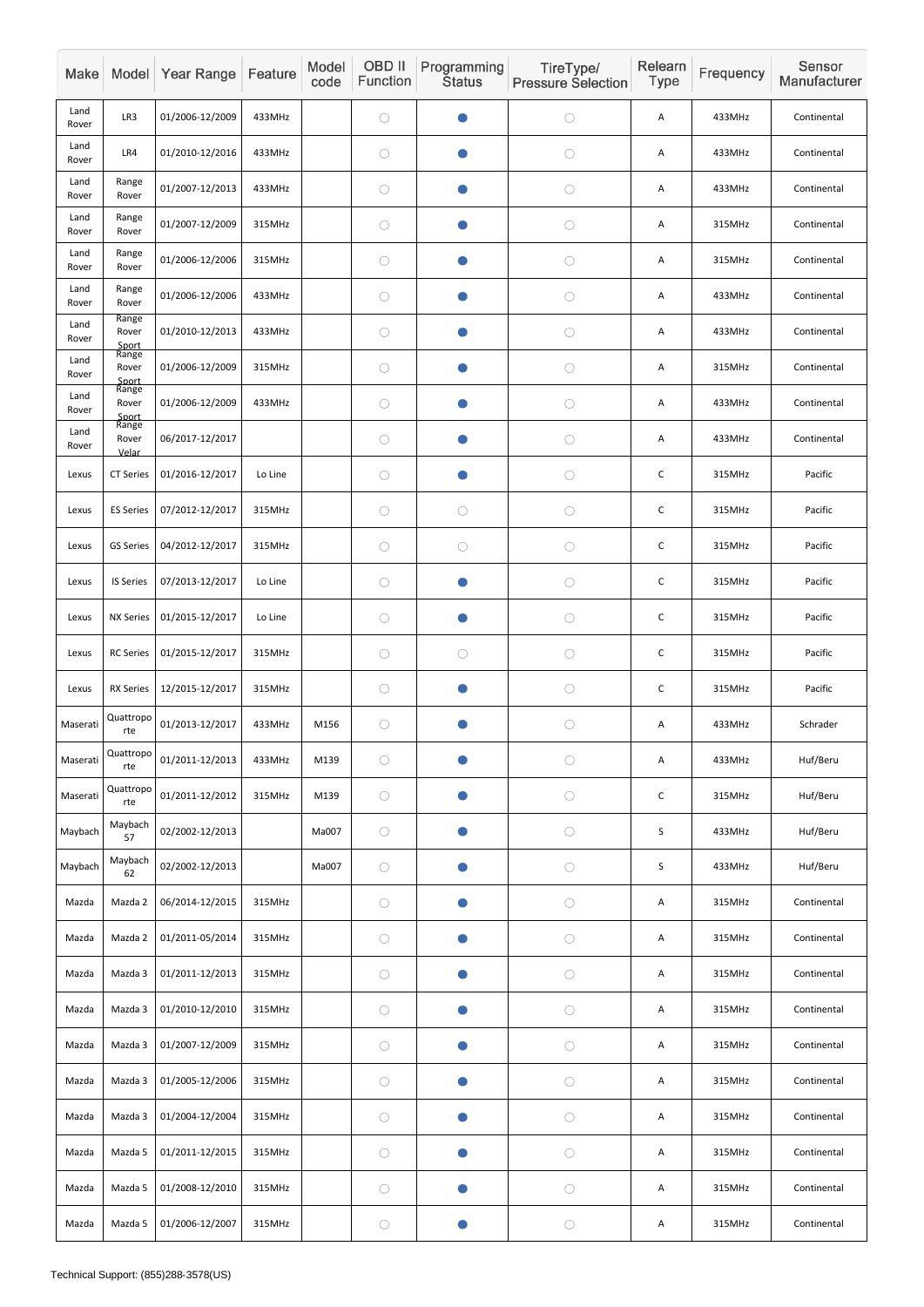| Make            |                 | Model Year Range             | Feature   | Model<br>code   | OBD II<br>Function | Programming<br><b>Status</b> | TireType/<br><b>Pressure Selection</b> | Relearn<br>Type | Frequency | Sensor<br>Manufacturer |
|-----------------|-----------------|------------------------------|-----------|-----------------|--------------------|------------------------------|----------------------------------------|-----------------|-----------|------------------------|
| McLaren         | 500 Series      | 01/2015-12/2016              |           |                 | $\bigcirc$         |                              | $\bigcirc$                             | A               | 433MHz    | Huf/Beru               |
| McLaren         | 600 Series      | 03/2014-12/2017              |           |                 | $\bigcirc$         | O                            | $\bigcirc$                             | Α               | 433MHz    | Huf/Beru               |
| McLaren         | MP4-12C         | 06/2011-04/2014              |           |                 | $\bigcirc$         | $\bullet$                    | $\bigcirc$                             | A               | 433MHz    | Huf/Beru               |
| McLaren         | P1              | 01/2013-12/2015              |           |                 | $\bigcirc$         |                              | $\bigcirc$                             | A               | 433MHz    | Huf/Beru               |
| Mercedes        | E Class         | 06/2010-12/2017              | W212      |                 | $\bigcirc$         | $\bullet$                    | $\bigcirc$                             | A               | 433MHz    | Schrader               |
| Mercedes        | E Class         | 01/2006-12/2010              | 315MHz    |                 | $\bigcirc$         |                              | $\bigcirc$                             | A               | 315MHz    | Continental            |
| Mercedes        | <b>GL Class</b> | 10/2009-12/2017              | 433MHz    |                 | $\bigcirc$         |                              | $\bigcirc$                             | Α               | 433MHz    | Schrader               |
| Mercedes        | <b>ML Class</b> | 01/2006-12/2010              | 315MHz    |                 | $\bigcirc$         |                              | $\bigcirc$                             | A               | 315MHz    | Continental            |
| Mercedes        | S Class         | 04/2006-12/2009              | 315MHz    |                 | $\bigcirc$         | $\bullet$                    | $\bigcirc$                             | A               | 315MHz    | Continental            |
| Mini            | Clubman         | 11/2013-12/2017              |           | F54             | $\bigcirc$         | $\bullet$                    | $\bigcirc$                             | Α               | 433MHz    | Continental            |
| Mini            | Countryma<br>n  | 07/2014-01/2017              | 433MHz    | <b>R60</b>      | $\bigcirc$         |                              | $\bigcirc$                             | A               | 433MHz    | Huf/Beru               |
| Mini            | Hatchback       | 11/2013-12/2017              |           | F56             | $\bigcirc$         | $\bullet$                    | $\bigcirc$                             | Α               | 433MHz    | Continental            |
| Mitsubish<br>i. | Eclipse         | 01/2010-12/2012              | 315MHz    |                 | $\bigcirc$         |                              | $\bigcirc$                             | $\mathsf C$     | 315MHz    | Schrader               |
| Mitsubish<br>j. | Galant          | 01/2011-12/2013              | Steel     |                 | $\bigcirc$         | $\bullet$                    | $\bigcirc$                             | $\mathsf C$     | 315MHz    | Schrader               |
| Mitsubish<br>i. | Galant          | 01/2011-12/2013              | Alloy     |                 | $\bigcirc$         | $\bullet$                    | $\bigcirc$                             | $\mathsf C$     | 315MHz    | Schrader               |
| Mitsubish<br>j. | Galant          | 01/2007-12/2010              | 315MHz    |                 | $\bigcirc$         |                              | $\bigcirc$                             | $\mathsf C$     | 315MHz    | Schrader               |
| Mitsubish<br>i. | Lancer          | 01/2011-12/2017              | 315MHz    |                 | $\bigcirc$         | $\bullet$                    | $\bigcirc$                             | $\mathsf C$     | 315MHz    | Continental            |
| Mitsubish<br>i. | Lancer          | 01/2008-12/2010              | 315MHz    |                 | $\bigcirc$         | O                            | $\bigcirc$                             | $\mathsf C$     | 315MHz    | Continental            |
| Mitsubish<br>j. | Mirage          | 01/2014-12/2017              | 315MHz    |                 | $\bigcirc$         |                              | $\bigcirc$                             | $\mathsf{C}$    | 315MHz    | Continental            |
| Mitsubish<br>i. | Outlander       | 01/2011-12/2017              | 315MHz    |                 | $\bigcirc$         | $\bullet$                    | $\bigcirc$                             | $\mathsf C$     | 315MHz    | Continental            |
| Mitsubish<br>j. | Outlander       | 01/2006-12/2010              | 315MHz    |                 | $\bigcirc$         | $\bullet$                    | $\bigcirc$                             | $\mathsf C$     | 315MHz    | Continental            |
| Nissan          | 370Z            | 05/2010-12/2017              | 315MHz    | Z34             | $\bigcirc$         | $\bullet$                    | $\bigcirc$                             | $\mathsf{C}$    | 315MHz    | Pacific                |
| Nissan          | 370Z            | 01/2009-04/2010              | 315MHz    | Z34             | $\bigcirc$         |                              | $\bigcirc$                             | $\mathsf C$     | 315MHz    | Pacific                |
| Nissan          | Altima          | 01/2006-06/2012              | 315MHz    | L32             | $\bigcirc$         | O                            | $\bigcirc$                             | $\mathsf C$     | 315MHz    | Schrader               |
| Nissan          | Altima<br>Coupe | 01/2012-12/2014              | 315MHz    | L33             | $\bigcirc$         | $\bullet$                    | $\bigcirc$                             | $\mathsf C$     | 315MHz    | Continental            |
| Nissan          | Altima<br>Sedan | 07/2012-12/2017              | 433MHz    | L33             | $\bigcirc$         | $\bullet$                    | $\bigcirc$                             | $\mathsf C$     | 433MHz    | Continental            |
| Nissan          | Cube            | 01/2011-12/2015              | Smart key | Z12             | $\bigcirc$         | $\bullet$                    | $\bigcirc$                             | $\mathsf C$     | 315MHz    | Pacific                |
| Nissan          | Cube            | 01/2009-12/2015 Standard key |           | Z12             | $\bigcirc$         | $\bullet$                    | $\bigcirc$                             | $\mathsf C$     | 315MHz    | Schrader               |
| Nissan          | Juke            | 01/2011-12/2017              | Smart key | F <sub>15</sub> | $\bigcirc$         | $\bullet$                    | $\bigcirc$                             | $\mathsf C$     | 315MHz    | Pacific                |
| Nissan          | Juke            | 01/2011-12/2015 Standard key |           | F15             | $\bigcirc$         | $\bullet$                    | $\bigcirc$                             | $\mathsf C$     | 315MHz    | Schrader               |
| Nissan          | Maxima          | 01/2016-12/2017              | 433MHz    | A36             | $\bigcirc$         | $\bullet$                    | $\bigcirc$                             | $\mathsf C$     | 433MHz    | Continental            |
| Nissan          | Maxima          | 01/2012-12/2015              | 315MHz    | A35             | $\bigcirc$         |                              | $\bigcirc$                             | $\mathsf C$     | 315MHz    | Continental            |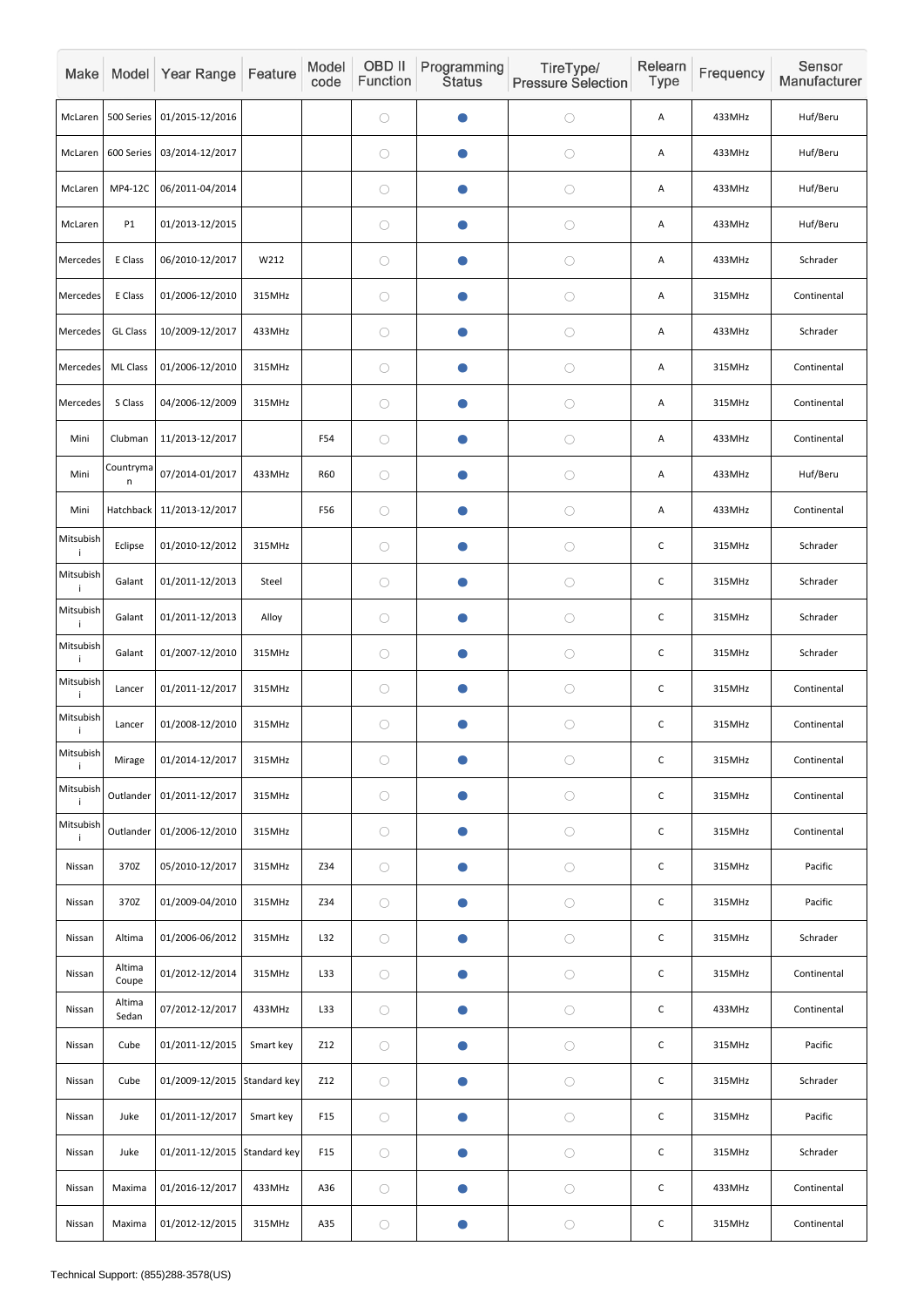| Make           |                 | Model Year Range             | Feature    | Model<br>code | OBD II<br>Function | Programming<br><b>Status</b> | TireType/<br><b>Pressure Selection</b> | Relearn<br><b>Type</b> | Frequency | Sensor<br>Manufacturer |
|----------------|-----------------|------------------------------|------------|---------------|--------------------|------------------------------|----------------------------------------|------------------------|-----------|------------------------|
| Nissan         | Maxima          | 01/2008-12/2011              | 315MHz     | A35           | $\bigcirc$         |                              | $\bigcirc$                             | $\mathsf C$            | 315MHz    | Schrader               |
| Nissan         | Maxima          | 01/2007-12/2007              | Steel      | A34           | $\bigcirc$         | O                            | $\bigcirc$                             | $\mathsf C$            | 315MHz    | Schrader               |
| Nissan         | Maxima          | 01/2007-12/2007              | Alloy      | A34           | $\bigcirc$         | $\bullet$                    | $\bigcirc$                             | $\mathsf C$            | 315MHz    | Schrader               |
| Nissan         | Maxima          | 01/2006-12/2006              | 315MHz     | A34           | $\bigcirc$         |                              | $\bigcirc$                             | C                      | 315MHz    | Schrader               |
| Nissan         | Maxima<br>GCC   | 01/2013-12/2014              | 433MHz     |               | $\bigcirc$         | $\bullet$                    | $\bigcirc$                             | $\mathsf C$            | 433MHz    | Schrader               |
| Nissan         | Murano          | 01/2015-12/2017              | 433MHz     | <b>Z52</b>    | $\bigcirc$         |                              | $\bigcirc$                             | $\mathsf C$            | 433MHz    | Continental            |
| Nissan         | Murano          | 01/2007-12/2014              | 315MHz     | Z51           | $\bigcirc$         |                              | $\bigcirc$                             | C                      | 315MHz    | Schrader               |
| Nissan         | Quest           | 01/2011-12/2017              | 315MHz     | E52           | $\bigcirc$         |                              | $\bigcirc$                             | $\mathsf C$            | 315MHz    | Pacific                |
| Nissan         | Rogue           | 10/2015-12/2016              | Korean     |               | $\bigcirc$         | $\blacksquare$               | $\bigcirc$                             | $\mathsf C$            | 433MHz    | Continental            |
| Nissan         | Rogue           | 01/2014-12/2017              | 433MHz     | <b>T32</b>    | $\bigcirc$         | O                            | $\bigcirc$                             | $\mathsf C$            | 433MHz    | Continental            |
| Nissan         | Rogue           | 01/2008-12/2013              | Steel      | <b>S35</b>    | $\bigcirc$         | $\blacksquare$               | $\bigcirc$                             | $\mathsf C$            | 315MHz    | Pacific                |
| Nissan         | Rogue           | 01/2008-12/2013              | Alloy      | <b>S35</b>    | $\bigcirc$         | $\bullet$                    | $\bigcirc$                             | $\mathsf C$            | 315MHz    | Schrader               |
| Nissan         | Rogue<br>Select | 01/2014-12/2017              | Japan      | <b>S35</b>    | $\bigcirc$         |                              | $\bigcirc$                             | $\mathsf C$            | 315MHz    | Pacific                |
| Nissan         | Rogue<br>Select | 01/2014-12/2015              | <b>USA</b> | <b>S35</b>    | $\bigcirc$         | $\bullet$                    | $\bigcirc$                             | $\mathsf C$            | 433MHz    | Continental            |
| Nissan         | Sentra          | 01/2013-12/2017              | Smart key  | <b>B17</b>    | $\bigcirc$         | $\bullet$                    | $\bigcirc$                             | $\mathsf C$            | 315MHz    | Continental            |
| Nissan         | Sentra          | 01/2013-12/2016 Standard key |            | <b>B17</b>    | $\bigcirc$         | O                            | $\bigcirc$                             | $\mathsf C$            | 315MHz    | Continental            |
| Nissan         | Sentra          | 01/2007-12/2012              | 315MHz     | <b>B16</b>    | $\bigcirc$         | $\bullet$                    | $\bigcirc$                             | $\mathsf C$            | 315MHz    | Schrader               |
| Nissan         | Versa           | 01/2013-12/2017 Standard key |            | N17           | $\bigcirc$         | $\bullet$                    | $\bigcirc$                             | $\mathsf C$            | 315MHz    | Continental            |
| Nissan         | Versa           | 01/2012-12/2016              | Smart key  | N17           | $\bigcirc$         | $\bullet$                    | $\bigcirc$                             | $\mathsf C$            | 315MHz    | Continental            |
| Nissan         | Versa           | 01/2009-12/2012              | 315MHz     | SC11          | $\bigcirc$         | $\bullet$                    | $\bigcirc$                             | $\mathsf C$            | 315MHz    | Schrader               |
| Nissan         | Versa           | 01/2007-12/2008              | Steel      | SC11          | $\bigcirc$         | $\bullet$                    | $\bigcirc$                             | $\mathsf C$            | 315MHz    | Schrader               |
| Nissan         | Versa           | 01/2007-12/2008              | Alloy      | <b>SC11</b>   | $\bigcirc$         | $\bullet$                    | $\bigcirc$                             | $\mathsf C$            | 315MHz    | Schrader               |
| Porsche        | Boxster         | 03/2016-12/2017              |            | 982           | $\bigcirc$         | $\bullet$                    | $\bigcirc$                             | A                      | 433MHz    | Huf/Beru               |
| Rolls<br>Royce | Phantom         | 01/2004-12/2011              | 433MHz     |               | $\bigcirc$         | $\bullet$                    | $\bigcirc$                             | A                      | 433MHz    | Huf/Beru               |
| Scion          | iA              | 01/2015-06/2017              | Indirect   |               | $\bigcirc$         | $\bigcirc$                   | $\bigcirc$                             | A                      | N/A       | N/A                    |
| Scion          | iM              | 01/2015-12/2016              | 315MHz     |               | $\bigcirc$         | $\bullet$                    | $\bigcirc$                             | $\mathsf{C}$           | 315MHz    | Pacific                |
| Scion          | <b>TC</b>       | 01/2006-12/2016              | 315MHz     |               | $\bigcirc$         | $\bullet$                    | $\bigcirc$                             | $\mathsf C$            | 315MHz    | Pacific                |
| Scion          | XB              | 01/2007-12/2015              | 315MHz     |               | $\bigcirc$         | $\bullet$                    | $\bigcirc$                             | $\mathsf C$            | 315MHz    | Pacific                |
| Scion          | XD              | 01/2008-12/2015              | 315MHz     |               | $\bigcirc$         | $\bullet$                    | $\bigcirc$                             | $\mathsf C$            | 315MHz    | Pacific                |
| Subaru         | <b>BRZ</b>      | 01/2013-12/2017              | 315MHz     |               | $\bigcirc$         | O                            | $\bigcirc$                             | $\mathsf C$            | 315MHz    | Pacific                |
| Subaru         | Crosstrek       | 01/2016-12/2017              | 315MHz     |               | $\bigcirc$         | $\bullet$                    | $\bigcirc$                             | $\mathsf C$            | 315MHz    | Schrader               |
| Subaru         | Forester        | 01/2016-12/2017              | 315MHz     |               | $\bigcirc$         |                              | $\bigcirc$                             | $\mathsf C$            | 315MHz    | Schrader               |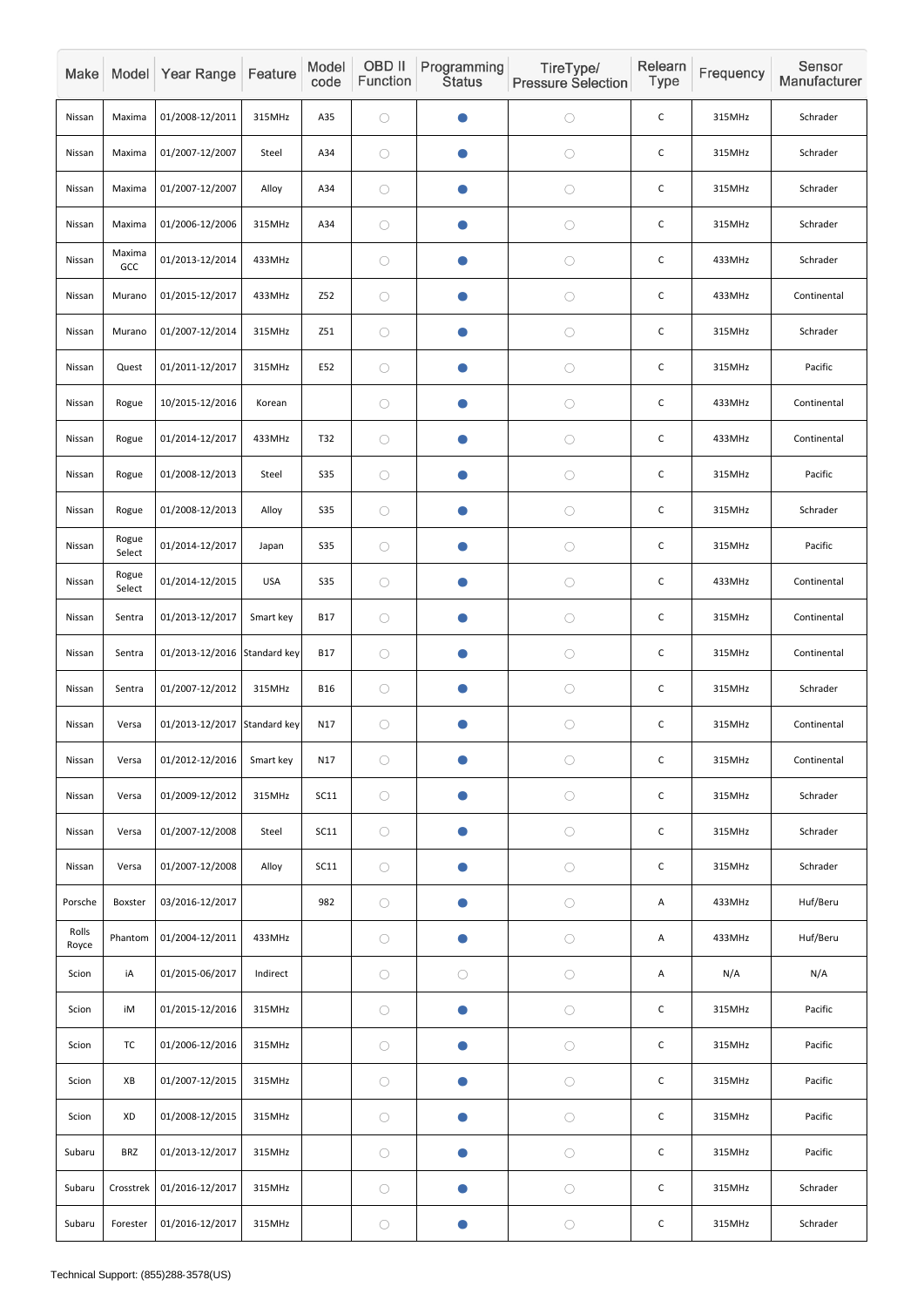| Make   |                          | Model Year Range           | Feature         | Model<br>code | OBD II<br>Function | Programming<br><b>Status</b> | TireType/<br><b>Pressure Selection</b> | Relearn<br><b>Type</b> | Frequency | Sensor<br>Manufacturer |
|--------|--------------------------|----------------------------|-----------------|---------------|--------------------|------------------------------|----------------------------------------|------------------------|-----------|------------------------|
| Subaru | Forester                 | 01/2008-12/2015            | 315MHz          |               | $\bigcirc$         | $\bullet$                    | $\bigcirc$                             | $\mathsf{C}$           | 315MHz    | Schrader               |
| Subaru | Impreza                  | 01/2016-12/2017            | 315MHz          |               | $\bigcirc$         | $\bullet$                    | $\bigcirc$                             | $\mathsf C$            | 315MHz    | Schrader               |
| Subaru | Impreza                  | 01/2008-12/2015            | 315MHz          |               | $\bigcirc$         | $\bullet$                    | $\bigcirc$                             | $\mathsf C$            | 315MHz    | Schrader               |
| Subaru | Legacy                   | 01/2016-12/2017            | 315MHz          |               | $\bigcirc$         | $\bullet$                    | $\bigcirc$                             | $\mathsf C$            | 315MHz    | Schrader               |
| Subaru | Legacy                   | 01/2008-12/2015            | 315MHz          |               | $\bigcirc$         | $\bullet$                    | $\bigcirc$                             | $\mathsf C$            | 315MHz    | Schrader               |
| Subaru | Legacy                   | 01/2004-12/2007            | 315MHz          |               | $\bigcirc$         | $\bullet$                    | $\bigcirc$                             | $\mathsf C$            | 315MHz    | Schrader               |
| Subaru | Outback                  | 07/2015-12/2017            | 315MHz          |               | $\bigcirc$         | $\bullet$                    | $\bigcirc$                             | $\mathsf C$            | 315MHz    | Schrader               |
| Subaru | Outback                  | 01/2008-6/2015             | 315MHz          |               | $\bigcirc$         | $\bullet$                    | $\bigcirc$                             | $\mathsf C$            | 315MHz    | Schrader               |
| Subaru | Outback                  | 01/2004-12/2007            | 315MHz          |               | $\bigcirc$         | $\bullet$                    | $\bigcirc$                             | $\mathsf C$            | 315MHz    | Schrader               |
| Subaru | Tribeca                  | 01/2008-12/2014            | 315MHz          |               | $\bigcirc$         | $\bullet$                    | $\bigcirc$                             | $\mathsf C$            | 315MHz    | Schrader               |
| Subaru | <b>WRX</b>               | 01/2015-12/2017            | 315MHz          |               | $\bigcirc$         | $\bullet$                    | $\bigcirc$                             | $\mathsf C$            | 315MHz    | Schrader               |
| Subaru | XV<br>Crosstrek          | 01/2013-12/2015            | 315MHz          |               | $\bigcirc$         | $\bullet$                    | $\bigcirc$                             | $\mathsf C$            | 315MHz    | Schrader               |
| Suzuki | Forenza                  | 01/2007-12/2008            | 315MHz          |               | $\bigcirc$         |                              | $\bigcirc$                             | $\mathsf S$            | 315MHz    | Schrader               |
| Suzuki | $XL-7$                   | 07/2006-12/2011            | 315MHz          |               | $\bigcirc$         | $\bullet$                    | $\bigcirc$                             | $\sf S$                | 315MHz    | Schrader               |
| Toyota | Avalon                   | 01/2013-12/2017            | Hi/Lo Line      |               | $\bigcirc$         | $\bullet$                    | $\bigcirc$                             | $\mathsf C$            | 315MHz    | Pacific                |
| Toyota | Camry                    | 09/2014-12/2017            | SE              |               | $\bigcirc$         | $\bullet$                    | $\bigcirc$                             | $\mathsf C$            | 315MHz    | Pacific                |
| Toyota | Camry                    | 01/2012-12/2017            | 315MHz          |               | $\bigcirc$         | $\bullet$                    | $\bigcirc$                             | $\mathsf C$            | 315MHz    | Pacific                |
| Toyota | Camry                    | 01/2007-12/2011            | Japan/USA       |               | $\bigcirc$         | $\bullet$                    | $\bigcirc$                             | $\mathsf C$            | 315MHz    | Pacific                |
| Toyota | Corolla                  | 01/2014-12/2017            | 315MHz          |               | $\bigcirc$         | $\bullet$                    | $\bigcirc$                             | $\mathsf C$            | 315MHz    | Pacific                |
| Toyota | Corolla                  | 01/2006-12/2013            | Japan/USA       |               | $\bigcirc$         | $\bullet$                    | $\bigcirc$                             | $\mathsf C$            | 315MHz    | Pacific                |
| Toyota |                          | Highlander 01/2014-12/2017 | Standard<br>Key |               | $\bigcirc$         | $\bullet$                    | $\bigcirc$                             | $\mathsf{C}$           | 315MHz    | TRW                    |
| Toyota |                          | Highlander 01/2014-12/2017 | Smart Key       |               | $\bigcirc$         | $\bullet$                    | $\bigcirc$                             | $\mathsf C$            | 315MHz    | Pacific                |
| Toyota | Land<br>Cruiser<br>Prado | 01/2014-12/2017            | 315MHz          |               | $\bigcirc$         | $\bullet$                    | $\bigcirc$                             | $\mathsf C$            | 315MHz    | Pacific                |
| Toyota | Matrix                   | 01/2007-12/2014            | Japan/USA       |               | $\bigcirc$         | $\bullet$                    | $\bigcirc$                             | $\mathsf C$            | 315MHz    | Pacific                |
| Toyota | Prius                    | 01/2013-12/2015            | 315MHz          |               | $\bigcirc$         | $\bullet$                    | $\bigcirc$                             | $\mathsf C$            | 315MHz    | Pacific                |
| Toyota | Prius                    | 01/2006-12/2012            | 315MHz          |               | $\bigcirc$         | $\bullet$                    | $\bigcirc$                             | $\mathsf C$            | 315MHz    | Pacific                |
| Toyota | Prius C                  | 01/2012-12/2017            | 315MHz          |               | $\bigcirc$         | $\bullet$                    | $\bigcirc$                             | $\mathsf C$            | 315MHz    | Pacific                |
| Toyota | Prius V                  | 01/2012-12/2016            | 315MHz          |               | $\bigcirc$         | $\bullet$                    | $\bigcirc$                             | $\mathsf C$            | 315MHz    | Pacific                |
| Toyota | RAV4                     | 01/2013-12/2017            | Smart key       |               | $\bigcirc$         | $\bullet$                    | $\bigcirc$                             | $\mathsf C$            | 315MHz    | Pacific                |
| Toyota | RAV4                     | 01/2013-12/2017            | Standard key    |               | $\bigcirc$         | $\bullet$                    | $\bigcirc$                             | $\mathsf C$            | 315MHz    | <b>TRW</b>             |
| Toyota | Sequoia                  | 01/2009-12/2017            | 315MHz          |               | $\bigcirc$         | $\bullet$                    | $\bigcirc$                             | $\mathsf C$            | 315MHz    | <b>TRW</b>             |
| Toyota | Sequoia                  | 01/2008-12/2008            | Alloy/Steel     |               | $\bigcirc$         | $\bullet$                    | $\bigcirc$                             | $\mathsf C$            | 315MHz    | <b>TRW</b>             |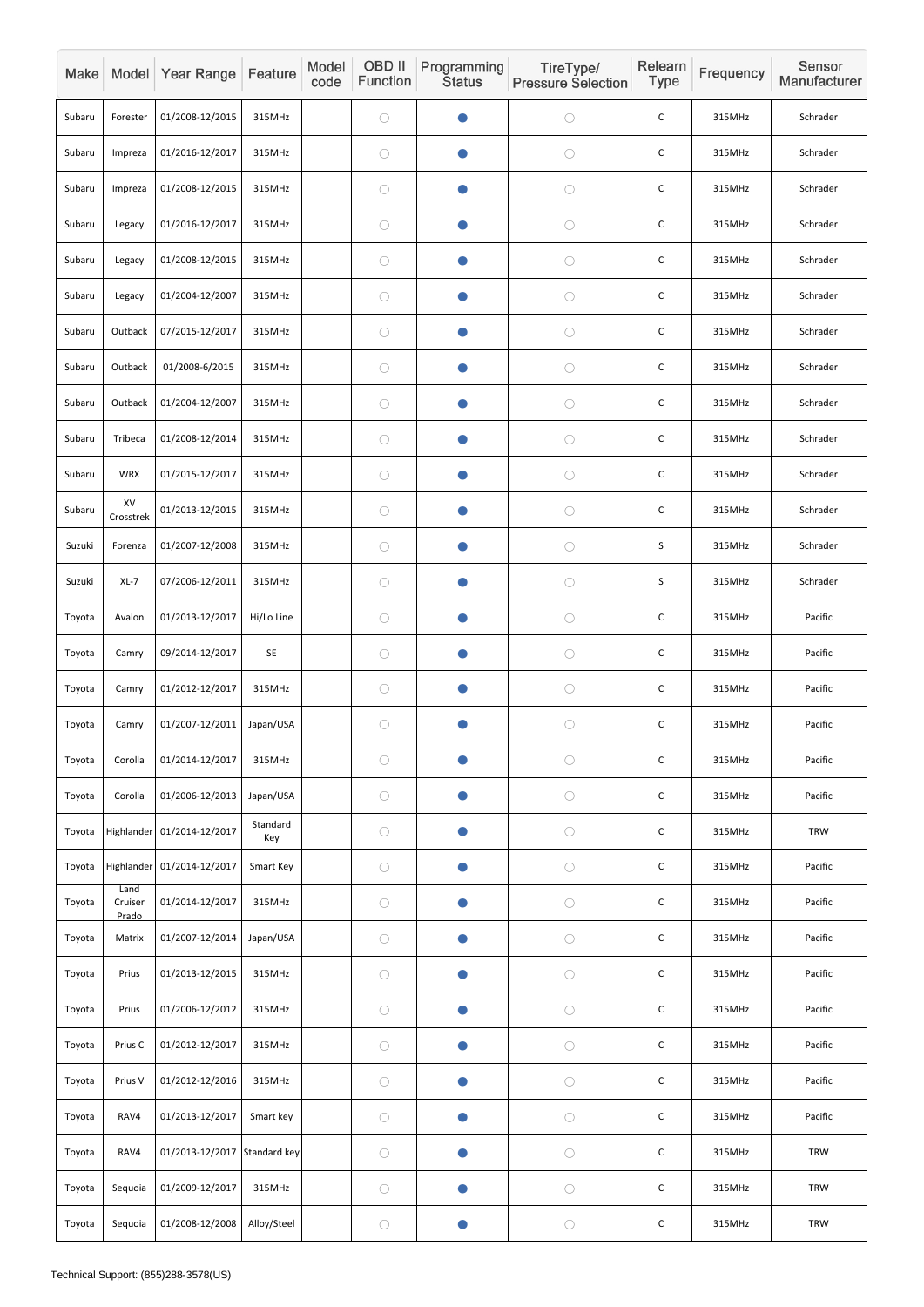| Make      |                 | Model Year Range | Feature     | Model<br>code | OBD II<br>Function | Programming<br><b>Status</b> | TireType/<br><b>Pressure Selection</b> | Relearn<br>Type | Frequency | Sensor<br>Manufacturer |
|-----------|-----------------|------------------|-------------|---------------|--------------------|------------------------------|----------------------------------------|-----------------|-----------|------------------------|
| Toyota    | Sequoia         | 01/2004-12/2007  | Alloy/Steel |               | $\bigcirc$         |                              | $\bigcirc$                             | $\mathsf C$     | 315MHz    | Pacific                |
| Toyota    | Sienna          | 01/2013-02/2016  | 433MHz      |               | $\bigcirc$         | $\bullet$                    | $\bigcirc$                             | $\mathsf C$     | 433MHz    | <b>TRW</b>             |
| Toyota    | Sienna          | 01/2006-12/2017  | 315MHz      |               | $\bigcirc$         | $\bullet$                    | $\bigcirc$                             | $\mathsf C$     | 315MHz    | <b>TRW</b>             |
| Toyota    | Tacoma          | 01/2016-12/2017  | 315MHz      |               | $\bigcirc$         | $\bullet$                    | $\bigcirc$                             | $\mathsf C$     | 315MHz    | Pacific                |
| Toyota    | Tundra          | 01/2012-12/2017  | 315MHz      |               | $\bigcirc$         | $\bullet$                    | $\bigcirc$                             | $\mathsf C$     | 315MHz    | <b>TRW</b>             |
| Toyota    | Tundra          | 01/2007-12/2011  | Alloy       |               | $\bigcirc$         | O                            | $\bigcirc$                             | $\mathsf C$     | 315MHz    | <b>TRW</b>             |
| Toyota    | Tundra          | 01/2007-12/2011  | Steel       |               | $\bigcirc$         | $\bullet$                    | $\bigcirc$                             | $\mathsf C$     | 315MHz    | <b>TRW</b>             |
| Toyota    | Venza           | 01/2009-12/2015  | 315MHz      |               | $\bigcirc$         | $\bullet$                    | $\bigcirc$                             | $\mathsf C$     | 315MHz    | Pacific                |
| Toyota    | Yaris           | 01/2007-12/2011  | 315MHz      |               | $\bigcirc$         | $\bullet$                    | $\bigcirc$                             | $\mathsf C$     | 315MHz    | Pacific                |
| Volvo     | <b>S60</b>      | 07/2000-02/2010  |             | P24/V664      | $\bigcirc$         | $\bullet$                    | $\bigcirc$                             | A               | 433MHz    | Schrader               |
| Volvo     | V70             | 01/2000-12/2007  | 315MHz      |               | $\bigcirc$         | $\bullet$                    | $\bigcirc$                             | A               | 315MHz    | Schrader               |
| Volvo     | V70             | 01/2000-12/2007  |             | Y285/V76<br>4 | $\bigcirc$         | $\bullet$                    | $\bigcirc$                             | A               | 433MHz    | Schrader               |
| Volvo     | <b>XC70</b>     | 01/2003-12/2007  | 433MHz      |               | $\bigcirc$         |                              | $\bigcirc$                             | A               | 433MHz    | Schrader               |
| Volvo     | <b>XC70</b>     | 01/2003-12/2007  | 315MHz      |               | $\bigcirc$         | $\bullet$                    | $\bigcirc$                             | A               | 315MHz    | Schrader               |
| Volvo     | <b>XC90</b>     | 01/2003-12/2007  | 433MHz      |               | $\bigcirc$         | $\bullet$                    | $\bigcirc$                             | A               | 433MHz    | Schrader               |
| Acura     | <b>NSX</b>      | 01/2017-12/2017  | 315MHz      |               | $\bigcirc$         | $\bullet$                    | $\bigcirc$                             | $\mathsf C$     | 315MHz    | Continental            |
| Acura     | <b>RLX</b>      | 01/2016-12/2017  | 315MHz      |               | $\bigcirc$         | $\bullet$                    | $\bigcirc$                             | $\mathsf C$     | 315MHz    | Continental            |
| Cadillac  | XLR-V           | 01/2006-12/2008  | 315MHz      |               | $\bigcirc$         | $\bullet$                    | $\bigcirc$                             | $\mathsf C$     | 315MHz    | Schrader               |
| Chevrolet | Aveo            | 01/2012-12/2012  | 315MHz      |               | $\bigcirc$         | $\bullet$                    | $\bigcirc$                             | $\mathsf C$     | 315MHz    | Schrader               |
| Chevrolet | Aveo            | 01/2008-12/2011  | 315MHz      |               | $\bigcirc$         | $\bullet$                    | $\bigcirc$                             | $\mathsf C$     | 315MHz    | Schrader               |
| Chevrolet | Cheyenne        | 01/2015-12/2017  | 315MHz      |               | $\bigcirc$         | $\bullet$                    | $\bigcirc$                             | $\mathsf C$     | 315MHz    | Schrader               |
| Chevrolet | Cheyenne        | 01/2014-12/2014  | 315MHz      |               | $\bigcirc$         | $\bullet$                    | $\bigcirc$                             | $\mathsf C$     | 315MHz    | Schrader               |
| Chevrolet | City<br>Express | 01/2015-12/2017  | 315MHz      |               | $\bigcirc$         | $\bullet$                    | $\bigcirc$                             | $\mathsf C$     | 315MHz    | Schrader               |
| Chevrolet | Optra           | 01/2007-12/2009  | 315MHz      |               | $\bigcirc$         | $\bullet$                    | $\bigcirc$                             | $\mathsf C$     | 315MHz    | Schrader               |
| Chrysler  | Aspen           | 01/2008-12/2011  | 315MHz      | HG            | $\bigcirc$         | $\bullet$                    | $\bigcirc$                             | Α               | 315MHz    | Schrader               |
| Chrysler  | Aspen           | 01/2007-12/2007  | 315MHz      | HG            | $\bigcirc$         | $\bullet$                    | $\bigcirc$                             | Α               | 315MHz    | Continental            |
| Chrysler  | Sebring         | 01/2008-12/2011  | 315MHz      | JS            | $\bigcirc$         | $\bullet$                    | $\bigcirc$                             | A               | 315MHz    | Continental            |
| Chrysler  | Sebring         | 01/2007-12/2010  | 433MHz      | JS            | $\bigcirc$         | $\bullet$                    | $\bigcirc$                             | Α               | 433MHz    | Continental            |
| Chrysler  | Sebring         | 01/2007-12/2007  | 315MHz      | JS            | $\bigcirc$         | $\bullet$                    | $\bigcirc$                             | Α               | 315MHz    | Continental            |
| Dodge     | Avenger         | 01/2007-12/2014  | 315MHz      |               | $\bigcirc$         | $\bullet$                    | $\bigcirc$                             | Α               | 315MHz    | Continental            |
| Dodge     | Avenger         | 01/2007-12/2009  | 433MHz      |               | $\bigcirc$         | $\bullet$                    | $\bigcirc$                             | Α               | 433MHz    | Continental            |
| Dodge     | Caliber         | 01/2011-12/2012  | 315MHz      | PM            | $\bigcirc$         | $\bullet$                    | $\bigcirc$                             | Α               | 315MHz    | Continental            |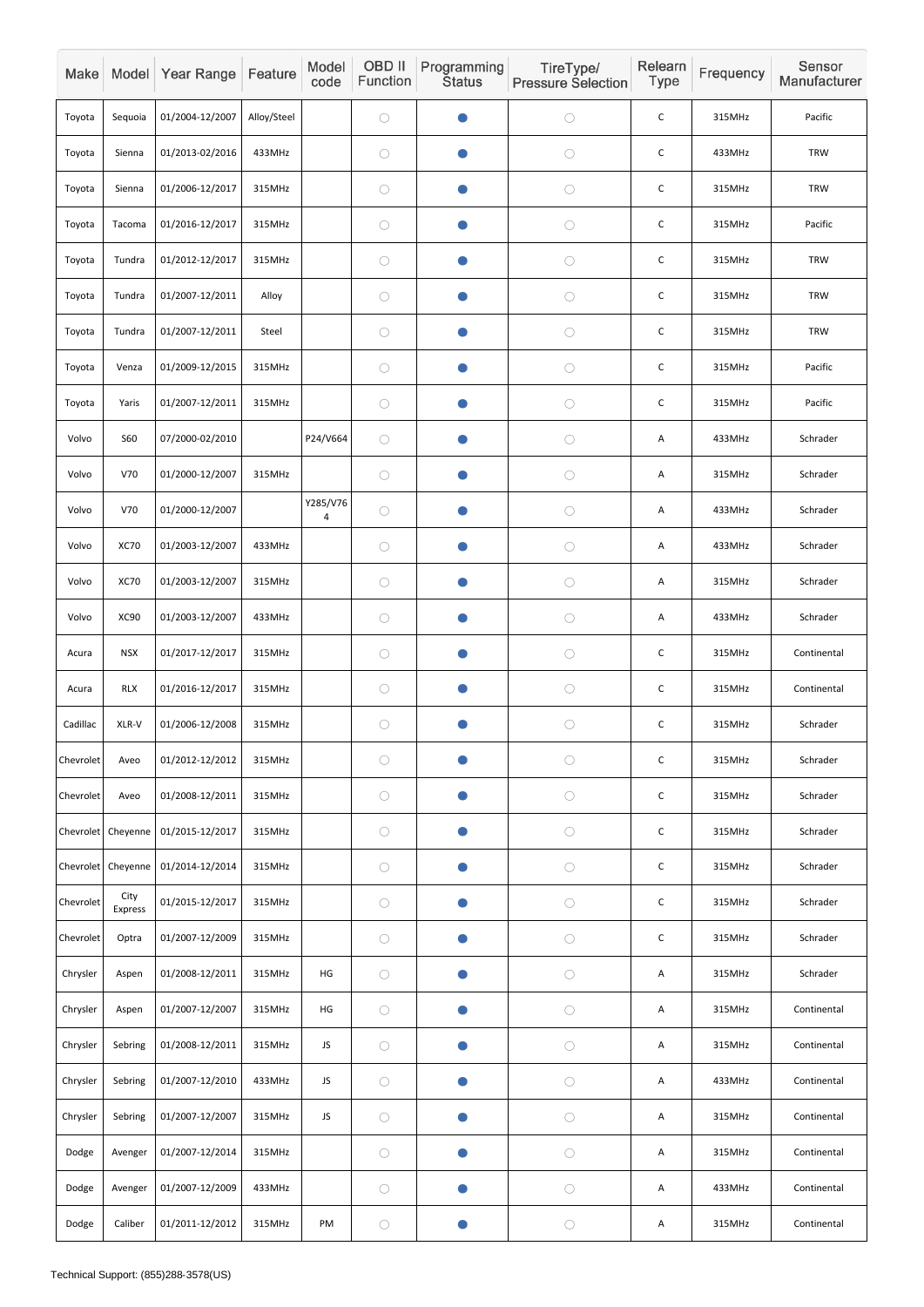| Make  |                  | Model Year Range           | Feature            | Model<br>code | OBD II<br>Function | Programming<br><b>Status</b> | TireType/<br><b>Pressure Selection</b> | Relearn<br>Type | Frequency | Sensor<br>Manufacturer |
|-------|------------------|----------------------------|--------------------|---------------|--------------------|------------------------------|----------------------------------------|-----------------|-----------|------------------------|
| Dodge | Caliber          | 01/2010-12/2010            | 315MHz             | PM            | $\bigcirc$         | $\bullet$                    | $\bigcirc$                             | Α               | 315MHz    | Continental            |
| Dodge | Caliber          | 01/2008-12/2009            | 315MHz             | PM            | $\bigcirc$         | $\bullet$                    | $\bigcirc$                             | A               | 315MHz    | Continental            |
| Dodge | Caliber          | 01/2007-12/2007            | 315MHz             | PM            | $\bigcirc$         | $\bullet$                    | $\bigcirc$                             | Α               | 315MHz    | Continental            |
| Dodge |                  | Challenger 01/2011-12/2015 | 433MHz             | LC            | $\bigcirc$         | $\bullet$                    | $\bigcirc$                             | Α               | 433MHz    | Schrader               |
| Dodge |                  | Challenger 01/2010-12/2010 | 433MHz             | LC            | $\bigcirc$         | $\bullet$                    | $\bigcirc$                             | Α               | 433MHz    | Schrader               |
| Dodge |                  | Challenger 01/2009-12/2009 | 433MHz             | LC            | $\bigcirc$         | $\bullet$                    | $\bigcirc$                             | Α               | 433MHz    | Schrader               |
| Dodge | Challenger       | 01/2008-12/2008            | 433MHz             | LC            | $\bigcirc$         | $\bullet$                    | $\bigcirc$                             | Α               | 433MHz    | Schrader               |
| Dodge | Charger          | 01/2016-12/2016            | 433MHz             |               | $\bigcirc$         | $\bullet$                    | $\bigcirc$                             | Α               | 433MHz    | Schrader               |
| Dodge | Charger          | 01/2011-12/2015            | 433MHz             | LD            | $\bigcirc$         | $\bullet$                    | $\bigcirc$                             | Α               | 433MHz    | Schrader               |
| Dodge | Charger          | 01/2010-12/2010            | 433MHz             | <b>LX</b>     | $\bigcirc$         | $\bullet$                    | $\bigcirc$                             | Α               | 433MHz    | Schrader               |
| Dodge | Charger          | 01/2009-12/2009            | 433MHz             | LX            | $\bigcirc$         | $\bullet$                    | $\bigcirc$                             | Α               | 433MHz    | Schrader               |
| Dodge | Charger          | 01/2008-12/2008            | 433MHz             | LX            | $\bigcirc$         | $\bullet$                    | $\bigcirc$                             | Α               | 433MHz    | Continental            |
| Dodge | Charger          | 01/2007-12/2007            | 315MHz             | <b>LX</b>     | $\bigcirc$         | $\bullet$                    | $\bigcirc$                             | A               | 315MHz    | Continental            |
| Dodge | Charger<br>SRT   | 01/2016-12/2017            | 433MHz             |               | $\bigcirc$         | $\bullet$                    | $\bigcirc$                             | Α               | 433MHz    | Schrader               |
| Dodge | Charger<br>SRT   | 01/2010-12/2010            | 433MHz             |               | $\bigcirc$         | $\bullet$                    | $\bigcirc$                             | А               | 433MHz    | Schrader               |
| Dodge | Charger<br>SRT   | 01/2009-12/2009            | 433MHz             |               | $\bigcirc$         | $\bullet$                    | $\bigcirc$                             | Α               | 433MHz    | Schrader               |
| Dodge | Dakota           | 01/2011-12/2011            | 315MHz             | <b>ND</b>     | $\bigcirc$         | $\bullet$                    | $\bigcirc$                             | A               | 315MHz    | Schrader               |
| Dodge | Dakota           | 01/2008-12/2010            | Snap in<br>315MHz  | <b>ND</b>     | $\bigcirc$         | $\bullet$                    | $\bigcirc$                             | Α               | 315MHz    | Schrader               |
| Dodge | Dakota           | 01/2008-12/2010            | Clamp in<br>315MHz | <b>ND</b>     | $\bigcirc$         | $\bullet$                    | $\bigcirc$                             | А               | 315MHz    | Schrader               |
| Dodge | Durango          | 01/2017-12/2017            | 433MHz             |               | $\bigcirc$         | $\bullet$                    | $\bigcirc$                             | А               | 433MHz    | Continental            |
| Dodge | Durango          | 01/2011-12/2016            | 433MHz             | WD            | $\bigcirc$         | $\bullet$                    | $\bigcirc$                             | Α               | 433MHz    | Schrader               |
| Dodge | Durango          | 01/2009-12/2010            | 315MHz             | HB            | $\bigcirc$         | $\bullet$                    | $\bigcirc$                             | А               | 315MHz    | Schrader               |
| Dodge | Durango          | 01/2007-12/2008            | 315MHz             | ${\sf HB}$    | $\bigcirc$         | $\bullet$                    | $\bigcirc$                             | A               | 315MHz    | Continental            |
| Dodge | Grand<br>Caravan | 01/2011-12/2015            | 433MHz             |               | $\bigcirc$         | $\bullet$                    | $\bigcirc$                             | A               | 433MHz    | Schrader               |
| Dodge | Grand<br>Caravan | 01/2008-12/2010            | 433MHz             |               | $\bigcirc$         | $\bullet$                    | $\bigcirc$                             | А               | 433MHz    | Continental            |
| Dodge | Magnum           | 01/2011-12/2011            | 433MHz             |               | $\bigcirc$         | $\bullet$                    | $\bigcirc$                             | А               | 433MHz    | Schrader               |
| Dodge | Magnum           | 01/2010-12/2010            | 433MHz             |               | $\bigcirc$         | $\bullet$                    | $\bigcirc$                             | Α               | 433MHz    | Schrader               |
| Dodge | Magnum           | 01/2009-12/2009            | 433MHz             |               | $\bigcirc$         | $\bullet$                    | $\bigcirc$                             | A               | 433MHz    | Schrader               |
| Dodge | Magnum           | 01/2008-12/2008            | 433MHz             |               | $\bigcirc$         | $\bullet$                    | $\bigcirc$                             | A               | 433MHz    | Continental            |
| Dodge | Magnum           | 01/2007-12/2007            | 315MHz             |               | $\bigcirc$         | $\bullet$                    | $\bigcirc$                             | Α               | 315MHz    | Continental            |
| Dodge | Sprinter         | 01/2007-12/2013            | 315MHz             | VB            | $\bigcirc$         | $\bullet$                    | $\bigcirc$                             | А               | 315MHz    | Continental            |
| Dodge | Stratus          | 01/2007-12/2007            | 315MHz             | JR            | $\bigcirc$         | $\bullet$                    | $\bigcirc$                             | A               | 315MHz    | Continental            |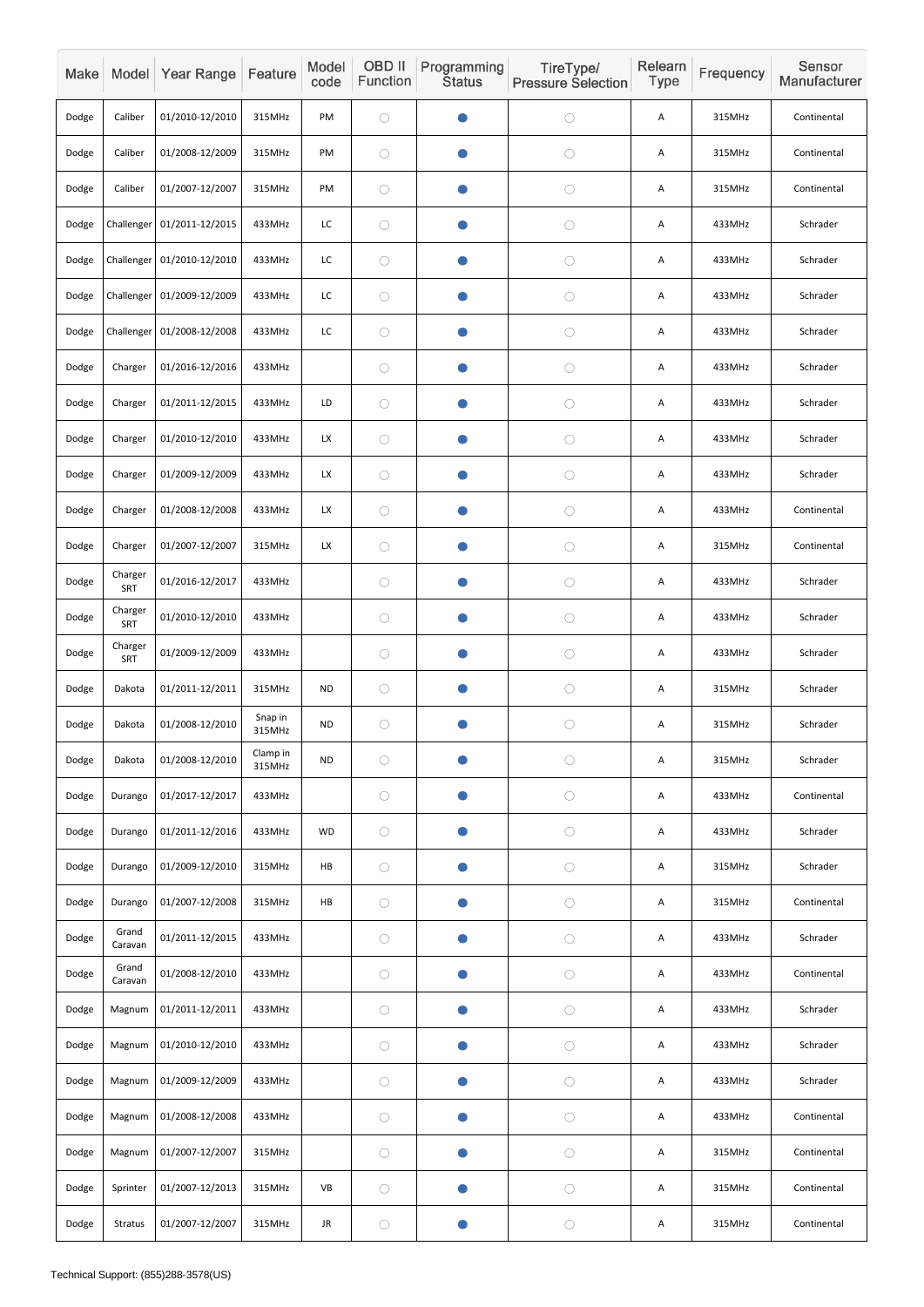| Make            |                  | Model Year Range | Feature | Model<br>code | OBD II<br>Function | Programming<br><b>Status</b> | TireType/<br><b>Pressure Selection</b> | Relearn<br>Type | Frequency | Sensor<br>Manufacturer |
|-----------------|------------------|------------------|---------|---------------|--------------------|------------------------------|----------------------------------------|-----------------|-----------|------------------------|
| Infiniti        | <b>EX Series</b> | 01/2009-04/2010  | 315MHz  | <b>J50</b>    | $\bigcirc$         |                              | $\bigcirc$                             | $\mathsf C$     | 315MHz    | Pacific                |
| Infiniti        | <b>EX Series</b> | 01/2008-12/2008  | 315MHz  | <b>J50</b>    | $\bigcirc$         | O                            | $\bigcirc$                             | $\mathsf{C}$    | 315MHz    | Schrader               |
| Infiniti        | <b>FX Series</b> | 01/2003-12/2008  | 315MHz  | <b>S50</b>    | $\bigcirc$         | $\bullet$                    | $\bigcirc$                             | $\mathsf C$     | 315MHz    | Schrader               |
| Infiniti        | G Series         | 08/2010-12/2013  | 315MHz  | V36           | $\bigcirc$         |                              | $\bigcirc$                             | C               | 315MHz    | Pacific                |
| Infiniti        | M Series         | 01/2008-12/2010  | 315MHz  | Y50           | $\bigcirc$         | $\bullet$                    | $\bigcirc$                             | C               | 315MHz    | Schrader               |
| Infiniti        | M Series         | 01/2003-12/2007  | 315MHz  | Y34           | $\bigcirc$         |                              | $\bigcirc$                             | $\mathsf C$     | 315MHz    | Schrader               |
| Infiniti        | Q45              | 01/2003-12/2006  | 315MHz  | F50           | $\bigcirc$         |                              | $\bigcirc$                             | $\mathsf C$     | 315MHz    | Schrader               |
| Infiniti        | Q50              | 01/2016-12/2017  | 433MHz  | V37           | $\bigcirc$         |                              | $\bigcirc$                             | $\mathsf C$     | 433MHz    | Continental            |
| Infiniti        | Q50              | 07/2013-12/2015  | 315MHz  | V37           | $\bigcirc$         | $\blacksquare$               | $\bigcirc$                             | $\mathsf C$     | 315MHz    | Continental            |
| Infiniti        | QX4              | 01/2003-12/2003  | 315MHz  | <b>JR50</b>   | $\bigcirc$         | $\bullet$                    | $\bigcirc$                             | $\mathsf{C}$    | 315MHz    | Schrader               |
| Infiniti        | QX56             | 06/2010-12/2013  | 315MHz  | Z62           | $\bigcirc$         |                              | $\bigcirc$                             | C               | 315MHz    | Pacific                |
| Infiniti        | QX56             | 01/2008-05/2010  | 315MHz  | JA60          | $\bigcirc$         | $\bullet$                    | $\bigcirc$                             | C               | 315MHz    | Schrader               |
| Infiniti        | QX56             | 01/2004-12/2007  | 315MHz  | <b>JA60</b>   | $\bigcirc$         |                              | $\bigcirc$                             | $\mathsf C$     | 315MHz    | Schrader               |
| Infiniti        | QX70             | 01/2014-12/2017  | 315MHz  | S51           | $\bigcirc$         | $\bullet$                    | $\bigcirc$                             | $\mathsf{C}$    | 315MHz    | Pacific                |
| Infiniti        | QX80             | 01/2014-12/2016  | 315MHz  | Z62           | $\bigcirc$         | $\bullet$                    | $\bigcirc$                             | $\mathsf C$     | 315MHz    | Pacific                |
| Jeep            | Command<br>er    | 01/2008-12/2011  | 433MHz  | XK            | $\bigcirc$         | O                            | $\bigcirc$                             | Α               | 433MHz    | Schrader               |
| Jeep            | Compass          | 01/2010-12/2011  | 315MHz  | <b>MK49</b>   | $\bigcirc$         | $\bullet$                    | $\bigcirc$                             | A               | 315MHz    | Continental            |
| Jeep            | Compass          | 01/2008-12/2009  | 315MHz  | MK49          | $\bigcirc$         | $\bullet$                    | $\bigcirc$                             | A               | 315MHz    | Continental            |
| Jeep            | Compass          | 01/2007-12/2007  | 315MHz  | MK49          | $\bigcirc$         | $\bullet$                    | $\bigcirc$                             | Α               | 315MHz    | Continental            |
| Jeep            | Compass(S<br>CH) | 01/2012-12/2012  | 433MHz  |               | $\bigcirc$         | $\bullet$                    | $\bigcirc$                             | A               | 433MHz    | Schrader               |
| Jeep            | Compass(V<br>DO) | 05/2006-12/2014  | 433MHz  |               | $\bigcirc$         | $\bullet$                    | $\bigcirc$                             | A               | 433MHz    | Continental            |
| Jeep            | Patriot          | 05/2013-12/2016  | 433MHz  |               | $\bigcirc$         | $\bullet$                    | $\bigcirc$                             | A               | 433MHz    | Schrader               |
| Jeep            | Patriot          | 01/2007-12/2016  | 315MHz  | МK            | $\bigcirc$         |                              | $\bigcirc$                             | Α               | 315MHz    | Continental            |
| Jeep            | Wrangler         | 01/2013-12/2016  | 433MHz  | JK            | $\bigcirc$         | $\bullet$                    | $\bigcirc$                             | A               | 433MHz    | Schrader               |
| Jeep            | Wrangler         | 01/2010-12/2012  | 433MHz  |               | $\bigcirc$         | $\bullet$                    | $\bigcirc$                             | A               | 433MHz    | Schrader               |
| Jeep            | Wrangler         | 01/2010-12/2012  | 315MHz  | JK            | $\bigcirc$         | $\bullet$                    | $\bigcirc$                             | A               | 315MHz    | Schrader               |
| Jeep            | Wrangler         | 01/2009-12/2009  | 433MHz  | JK            | $\bigcirc$         | $\bullet$                    | $\bigcirc$                             | A               | 433MHz    | Schrader               |
| Jeep            | Wrangler         | 01/2007-12/2009  | 315MHz  | JK            | $\bigcirc$         | $\bullet$                    | $\bigcirc$                             | A               | 315MHz    | Schrader               |
| Mercedes        | <b>GLS Class</b> | 01/2016-12/2017  | 433MHz  |               | $\bigcirc$         | $\bullet$                    | $\bigcirc$                             | A               | 433MHz    | Schrader               |
| Mitsubish<br>j. | Eclipse          | 01/2006-12/2009  | 315MHz  |               | $\bigcirc$         | $\bullet$                    | $\bigcirc$                             | $\mathsf C$     | 315MHz    | Schrader               |
| Mitsubish       | Endeavor         | 09/2010-12/2012  | Alloy   |               | $\bigcirc$         | $\bullet$                    | $\bigcirc$                             | $\mathsf C$     | 315MHz    | Schrader               |
| Mitsubish<br>j. | Endeavor         | 09/2010-12/2012  | Steel   |               | $\bigcirc$         | $\bullet$                    | $\bigcirc$                             | $\mathsf C$     | 315MHz    | Schrader               |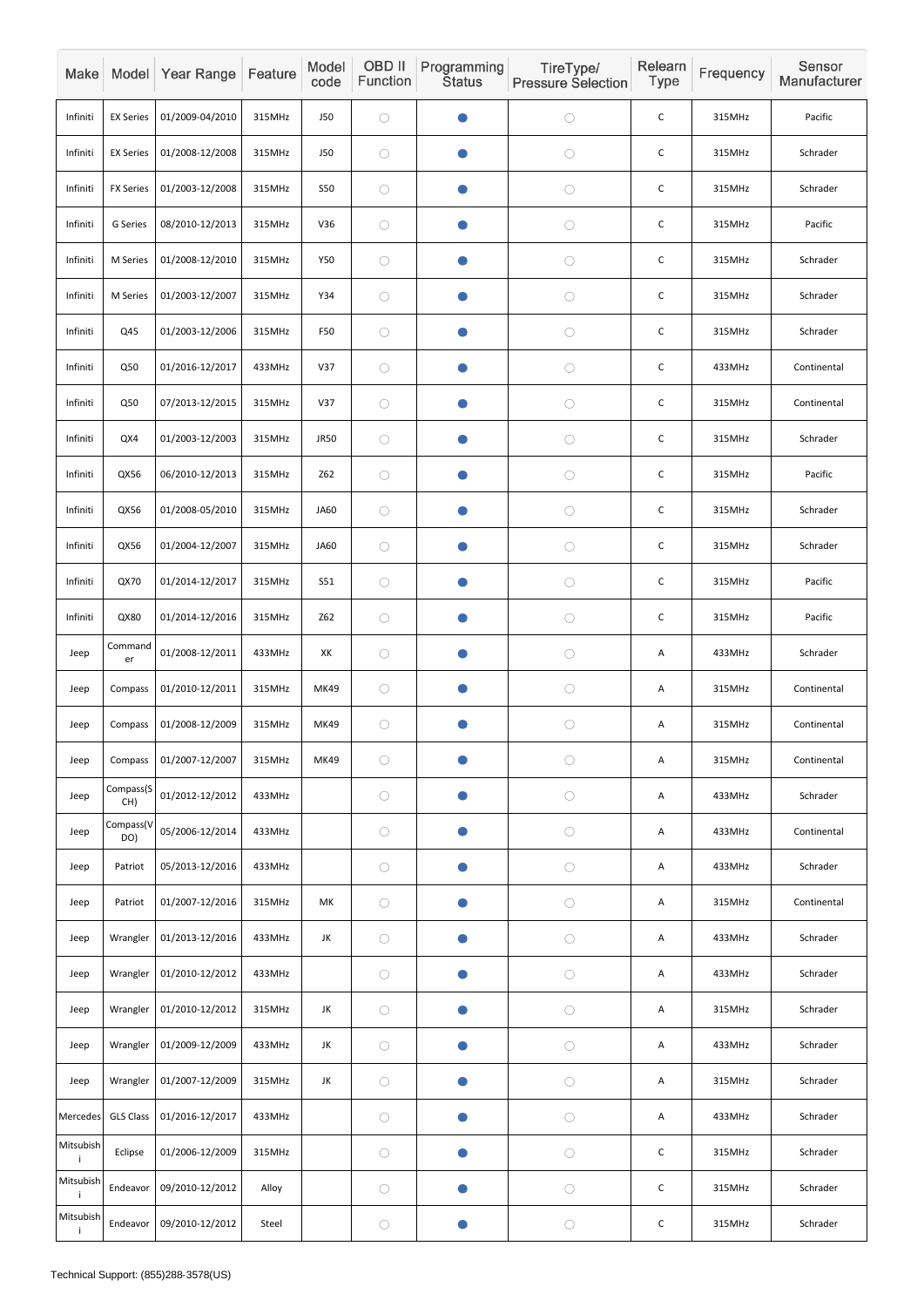| Make            |                      | Model Year Range           | Feature | Model<br>code   | OBD II<br>Function | Programming<br><b>Status</b> | TireType/<br><b>Pressure Selection</b> | Relearn<br>Type | Frequency | Sensor<br>Manufacturer |
|-----------------|----------------------|----------------------------|---------|-----------------|--------------------|------------------------------|----------------------------------------|-----------------|-----------|------------------------|
| Mitsubish<br>÷  | Endeavor             | 01/2007-08/2010            | 315MHz  |                 | $\bigcirc$         |                              | $\bigcirc$                             | $\mathsf C$     | 315MHz    | Schrader               |
| Mitsubish<br>j  | Endeavor             | 01/2004-12/2007            | 433MHz  |                 | $\bigcirc$         | O                            | $\bigcirc$                             | $\mathsf C$     | 433MHz    | Schrader               |
| Mitsubish       | Galant               | 01/2004-12/2006            | 433MHz  |                 | $\bigcirc$         | $\bullet$                    | $\bigcirc$                             | $\mathsf C$     | 433MHz    | Schrader               |
| Mitsubish<br>j. | Montero              | 01/2003-12/2006            | 315MHz  |                 | $\bigcirc$         |                              | $\bigcirc$                             | C               | 315MHz    | Schrader               |
| Mitsubish       | Raider               | 01/2008-12/2010            | 315MHz  |                 | $\bigcirc$         | $\bullet$                    | $\bigcirc$                             | $\mathsf C$     | 315MHz    | Schrader               |
| Mitsubish<br>-i | <b>RVR</b>           | 01/2010-12/2017            | 315MHz  |                 | $\bigcirc$         |                              | $\bigcirc$                             | $\mathsf C$     | 315MHz    | Continental            |
| Nissan          | 350Z                 | 01/2007-12/2009            | 315MHz  | Z33             | $\bigcirc$         |                              | $\bigcirc$                             | C               | 315MHz    | Schrader               |
| Nissan          | 350Z                 | 01/2003-12/2006            | 315MHz  | Z33             | $\bigcirc$         |                              | $\bigcirc$                             | $\mathsf C$     | 315MHz    | Schrader               |
| Nissan          | Armada               | 01/2009-12/2016            | 315MHz  | <b>TA60</b>     | $\bigcirc$         | $\bullet$                    | $\bigcirc$                             | $\mathsf C$     | 315MHz    | Schrader               |
| Nissan          | Armada               | 01/2007-12/2008            | 315MHz  | <b>TA60</b>     | $\bigcirc$         | $\bullet$                    | $\bigcirc$                             | $\mathsf C$     | 315MHz    | Schrader               |
| Nissan          | Armada               | 01/2005-12/2006            | Steel   | <b>TA60</b>     | $\bigcirc$         |                              | $\bigcirc$                             | $\mathsf C$     | 315MHz    | Schrader               |
| Nissan          | Armada               | 01/2005-12/2006            | Alloy   | <b>TA60</b>     | $\bigcirc$         | $\bullet$                    | $\bigcirc$                             | $\mathsf C$     | 315MHz    | Schrader               |
| Nissan          | Frontier             | 01/2016-12/2017            | 315MHz  | D40             | $\bigcirc$         |                              | $\bigcirc$                             | $\mathsf C$     | 315MHz    | Continental            |
| Nissan          | Frontier             | 01/2009-12/2015            | 315MHz  | D40             | $\bigcirc$         | $\bullet$                    | $\bigcirc$                             | $\mathsf C$     | 315MHz    | Schrader               |
| Nissan          | Frontier             | 01/2008-12/2008            | Alloy   | D40             | $\bigcirc$         | $\bullet$                    | $\bigcirc$                             | $\mathsf C$     | 315MHz    | Schrader               |
| Nissan          | Frontier             | 01/2008-12/2008            | Steel   | D40             | $\bigcirc$         | O                            | $\bigcirc$                             | $\mathsf C$     | 315MHz    | Schrader               |
| Nissan          | Frontier             | 01/2005-12/2007            | 315MHz  | D40             | $\bigcirc$         | $\bullet$                    | $\bigcirc$                             | $\mathsf C$     | 315MHz    | Schrader               |
| Nissan          | Frontier             | 01/2003-12/2004            | 315MHz  | D <sub>22</sub> | $\bigcirc$         | $\bullet$                    | $\bigcirc$                             | $\mathsf C$     | 315MHz    | Schrader               |
| Nissan          | <b>FUGA</b>          | 01/2003-12/2007            | 315MHz  | Y50             | $\bigcirc$         | O                            | $\bigcirc$                             | $\mathsf C$     | 315MHz    | Schrader               |
| Nissan          | GT-R                 | 01/2009-12/2017            | 315MHz  | <b>R35</b>      | $\bigcirc$         | $\bullet$                    | $\bigcirc$                             | $\mathsf C$     | 315MHz    | Schrader               |
| Nissan          | Leaf                 | 01/2013-12/2017            | 315MHz  | ZE <sub>0</sub> | $\bigcirc$         | $\bullet$                    | $\bigcirc$                             | $\mathsf C$     | 315MHz    | Continental            |
| Nissan          | Leaf                 | 01/2011-12/2012            | 315MHz  | ZE <sub>0</sub> | $\bigcirc$         | $\bullet$                    | $\bigcirc$                             | $\mathsf C$     | 315MHz    | Pacific                |
| Nissan          | Micra                | 01/2014-12/2017            | 433MHz  | K13             | $\bigcirc$         | O                            | $\bigcirc$                             | $\mathsf C$     | 433MHz    | Continental            |
| Nissan          | Murano               | 01/2003-12/2006            | 315MHz  | Z50             | $\bigcirc$         | $\bullet$                    | $\bigcirc$                             | $\mathsf{C}$    | 315MHz    | Schrader               |
| Nissan          | NV1500/2<br>500/3500 | 01/2012-12/2017            | 315MHz  | <b>F80</b>      | $\bigcirc$         | $\bullet$                    | $\bigcirc$                             | $\mathsf C$     | 315MHz    | Schrader               |
| Nissan          | <b>NV200</b>         | 01/2013-12/2017            | 315MHz  | M20             | $\bigcirc$         | $\bullet$                    | $\bigcirc$                             | $\mathsf C$     | 315MHz    | Schrader               |
| Nissan          |                      | Pathfinder 01/2013-12/2017 | 433MHz  | <b>R52</b>      | $\bigcirc$         | $\bullet$                    | $\bigcirc$                             | $\mathsf C$     | 433MHz    | Continental            |
| Nissan          |                      | Pathfinder 01/2007-12/2012 | 315MHz  | <b>R51</b>      | $\bigcirc$         | $\bullet$                    | $\bigcirc$                             | $\mathsf C$     | 315MHz    | Schrader               |
| Nissan          |                      | Pathfinder 01/2004-12/2006 | 315MHz  | <b>R51</b>      | $\bigcirc$         | $\bullet$                    | $\bigcirc$                             | $\mathsf C$     | 315MHz    | Schrader               |
| Nissan          | Pathfinder           | 01/2003-12/2003            | 315MHz  | <b>R50</b>      | $\bigcirc$         | $\bullet$                    | $\bigcirc$                             | $\mathsf C$     | 315MHz    | Schrader               |
| Nissan          | Patrol               | 01/2008-12/2010            | 433MHz  | Y61             | $\bigcirc$         | $\bullet$                    | $\bigcirc$                             | $\mathsf C$     | 433MHz    | Pacific                |
| Nissan          | Quest                | 01/2008-12/2010            | 315MHz  | V42             | $\bigcirc$         |                              | $\bigcirc$                             | $\mathsf C$     | 315MHz    | Schrader               |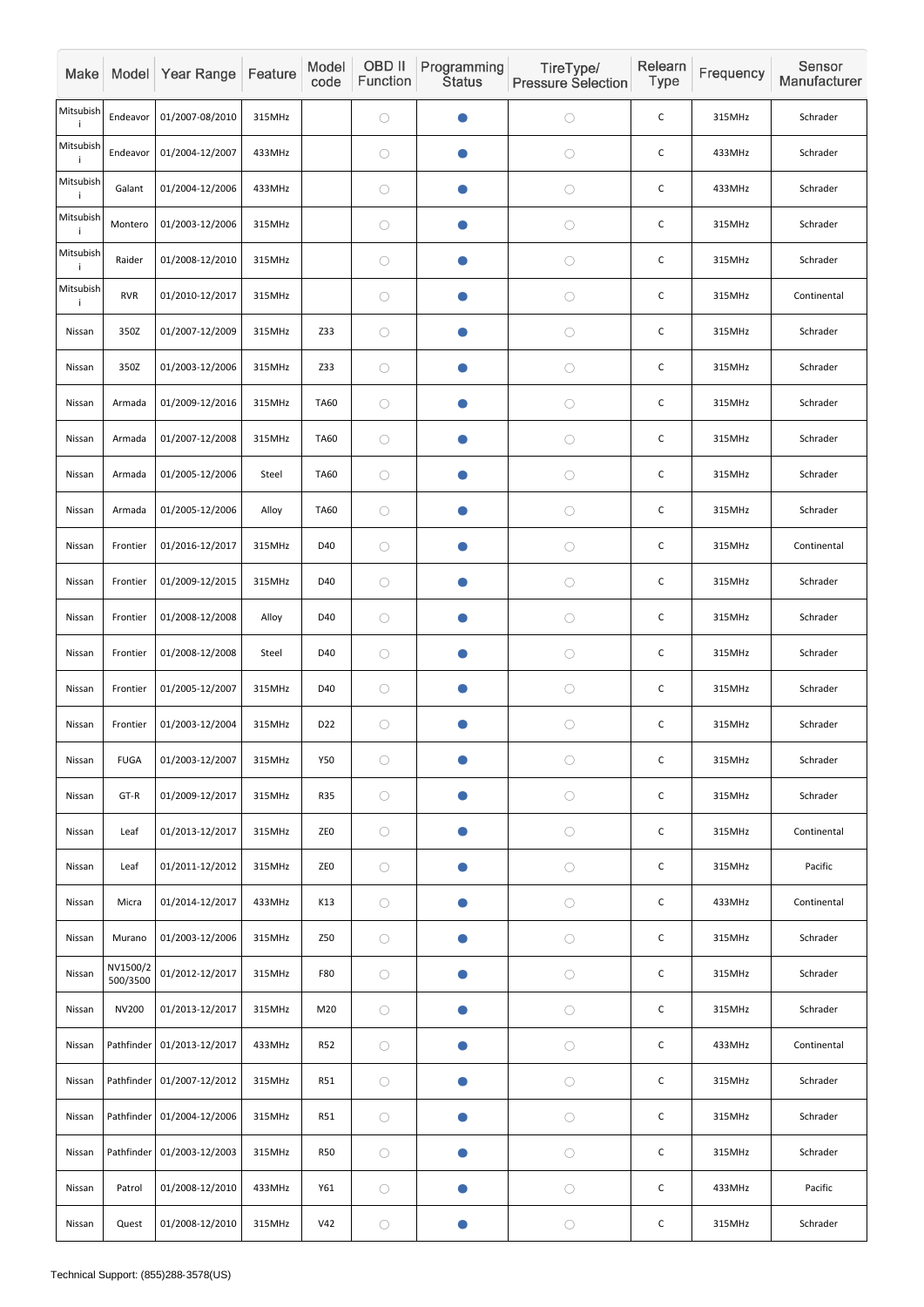| Make           |                        | Model Year Range | Feature            | Model<br>code     | OBD II<br>Function | Programming<br><b>Status</b> | TireType/<br><b>Pressure Selection</b> | Relearn<br><b>Type</b> | Frequency | Sensor<br>Manufacturer |
|----------------|------------------------|------------------|--------------------|-------------------|--------------------|------------------------------|----------------------------------------|------------------------|-----------|------------------------|
| Nissan         | Quest                  | 01/2005-12/2007  | Steel              | V42               | $\bigcirc$         |                              | $\bigcirc$                             | $\mathsf C$            | 315MHz    | Schrader               |
| Nissan         | Quest                  | 01/2005-12/2007  | Alloy              | V42               | $\bigcirc$         |                              | $\bigcirc$                             | $\mathsf{C}$           | 315MHz    | Schrader               |
| Nissan         | Quest                  | 01/2004-12/2004  | 315MHz             | V42               | $\bigcirc$         | $\bullet$                    | $\bigcirc$                             | $\mathsf C$            | 315MHz    | Schrader               |
| Nissan         | Titan                  | 01/2016-12/2017  | 315MHz             | A61               | $\bigcirc$         |                              | $\bigcirc$                             | $\mathsf C$            | 315MHz    | Pacific                |
| Nissan         | Titan                  | 01/2009-12/2015  | 315MHz             | A60               | $\bigcirc$         | $\bullet$                    | $\bigcirc$                             | C                      | 315MHz    | Schrader               |
| Nissan         | Titan                  | 01/2008-12/2008  | Steel              | A60               | $\bigcirc$         | $\bullet$                    | $\bigcirc$                             | $\mathsf C$            | 315MHz    | Schrader               |
| Nissan         | Titan                  | 01/2008-12/2008  | Alloy              | A60               | $\bigcirc$         |                              | $\bigcirc$                             | $\mathsf C$            | 315MHz    | Schrader               |
| Nissan         | Titan                  | 01/2004-12/2007  | 315MHz             | A60               | $\bigcirc$         |                              | $\bigcirc$                             | $\mathsf C$            | 315MHz    | Schrader               |
| Nissan         | <b>Titan Pro</b><br>4X | 01/2014-12/2014  | 315MHz             | <b>B17</b>        | $\bigcirc$         |                              | $\bigcirc$                             | $\mathsf C$            | 315MHz    | Continental            |
| Nissan         | Xterra                 | 01/2016-12/2017  | 315MHz             | N50               | $\bigcirc$         | $\bullet$                    | $\bigcirc$                             | $\mathsf{C}$           | 315MHz    | Schrader               |
| Nissan         | Xterra                 | 01/2012-12/2015  | 315MHz             | N50               | $\bigcirc$         |                              | $\bigcirc$                             | C                      | 315MHz    | Continental            |
| Nissan         | Xterra                 | 01/2005-12/2011  | 315MHz             | N50               | $\bigcirc$         | $\bullet$                    | $\bigcirc$                             | C                      | 315MHz    | Schrader               |
| Nissan         | Xterra                 | 01/2003-12/2004  | 315MHz             | WD22              | $\bigcirc$         |                              | $\bigcirc$                             | $\mathsf C$            | 315MHz    | Schrader               |
| Pontiac        | Wave                   | 01/2007-12/2009  | 315MHz             |                   | $\bigcirc$         |                              | $\bigcirc$                             | $\mathsf C$            | 315MHz    | Schrader               |
| Saab           | $9-4X$                 | 01/2011-12/2012  | 315MHz             |                   | $\bigcirc$         | $\bullet$                    | $\bigcirc$                             | $\mathsf C$            | 315MHz    | Schrader               |
| Smart          | Forfour                | 01/2005-12/2017  |                    | A453              | $\bigcirc$         |                              | $\bigcirc$                             | A                      | 433MHz    | Schrader               |
| Volkswag<br>en | Phideon                | 01/2016-12/2017  |                    |                   | $\bigcirc$         | $\bullet$                    | $\bigcirc$                             | A                      | 433MHz    | Huf/Beru               |
| <b>Buick</b>   | Lucerne                | 01/2009-12/2011  | 315MHz             |                   | $\bigcirc$         | $\bullet$                    | $\bigcirc$                             | S                      | 315MHz    | Schrader               |
| <b>Buick</b>   | Lucerne                | 01/2008-12/2008  | 315MHz             |                   | $\bigcirc$         | $\bullet$                    | $\bigcirc$                             | $\mathsf S$            | 315MHz    | Schrader               |
| <b>Buick</b>   | Lucerne                | 01/2007-12/2007  | 315MHz             |                   | $\bigcirc$         | $\bullet$                    | $\bigcirc$                             | $\sf S$                | 315MHz    | Schrader               |
| Cadillac       | <b>CTS</b>             | 01/2012-12/2012  | 315MHz             |                   | $\bigcirc$         | $\bullet$                    | $\bigcirc$                             | $\mathsf S$            | 315MHz    | Schrader               |
| Cadillac       | <b>CTS</b>             | 01/2008-12/2008  |                    | GMX206/<br>GMX226 | $\bigcirc$         | $\bullet$                    | $\bigcirc$                             | $\mathsf S$            | 433MHz    | Schrader               |
| Cadillac       | <b>CTS</b>             | 10/2007-12/2008  | 315MHz             |                   | $\bigcirc$         | $\bullet$                    | $\bigcirc$                             | $\sf S$                | 315MHz    | Schrader               |
| Cadillac       | <b>DTS</b>             | 01/2009-12/2011  | 315MHz             |                   | $\bigcirc$         | $\bullet$                    | $\bigcirc$                             | $\sf S$                | 315MHz    | Schrader               |
| Cadillac       | <b>DTS</b>             | 01/2008-12/2008  | 315MHz             |                   | $\bigcirc$         | $\bullet$                    | $\bigcirc$                             | $\mathsf S$            | 315MHz    | Schrader               |
| Cadillac       | <b>DTS</b>             | 01/2007-12/2007  | 315MHz             |                   | $\bigcirc$         | $\bullet$                    | $\bigcirc$                             | $\sf S$                | 315MHz    | Schrader               |
| Cadillac       | Escalade               | 01/2014-12/2014  | 315MHz             |                   | $\bigcirc$         | $\bullet$                    | $\bigcirc$                             | $\sf S$                | 315MHz    | Schrader               |
| Cadillac       | Escalade               | 01/2013-12/2013  | 315MHz             |                   | $\bigcirc$         | $\bullet$                    | $\bigcirc$                             | $\sf S$                | 315MHz    | Schrader               |
| Cadillac       | Escalade               | 01/2012-12/2012  | 315MHz             |                   | $\bigcirc$         | $\bigcirc$                   | $\bigcirc$                             | S                      | 315MHz    | Schrader               |
| Cadillac       | Escalade               | 01/2009-12/2011  | 315MHz             |                   | $\bigcirc$         | $\bullet$                    | $\bigcirc$                             | $\sf S$                | 315MHz    | Schrader               |
| Cadillac       | Escalade               | 01/2008-12/2008  | 315MHz             |                   | $\bigcirc$         | $\bullet$                    | $\bigcirc$                             | $\sf S$                | 315MHz    | Schrader               |
| Cadillac       | Escalade               | 01/2007-12/2007  | Clamp in<br>315MHz |                   | $\bigcirc$         | $\bullet$                    | $\bigcirc$                             | $\sf S$                | 315MHz    | <b>TRW</b>             |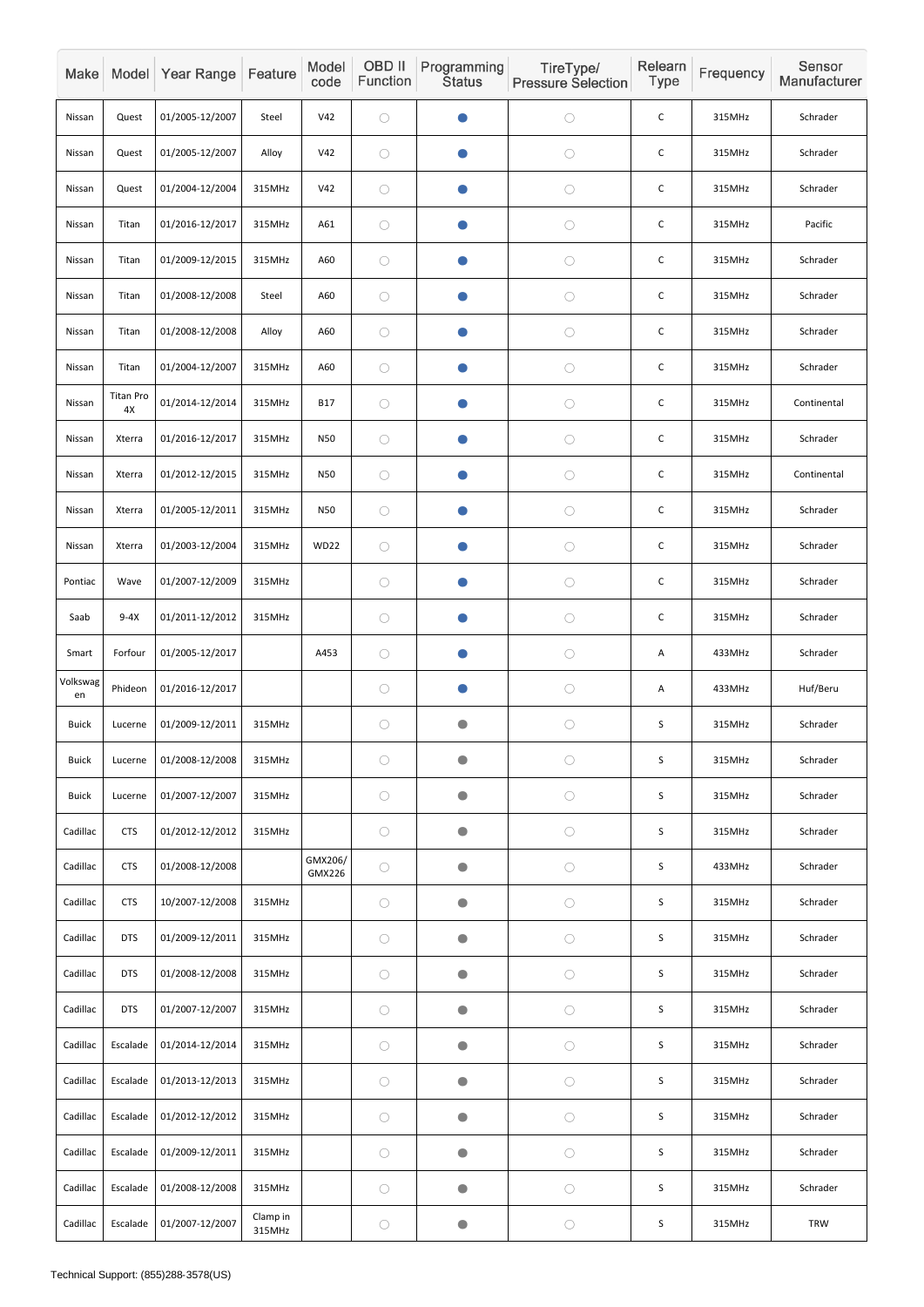| Make      |                       | Model Year Range                        | Feature            | Model<br>code | OBD II<br>Function | Programming<br><b>Status</b> | TireType/<br><b>Pressure Selection</b> | Relearn<br><b>Type</b> | Frequency | Sensor<br>Manufacturer |
|-----------|-----------------------|-----------------------------------------|--------------------|---------------|--------------------|------------------------------|----------------------------------------|------------------------|-----------|------------------------|
| Cadillac  | Escalade              | 01/2007-12/2007                         | Snap in<br>315MHz  |               | $\bigcirc$         | $\blacksquare$               | $\bigcirc$                             | S                      | 315MHz    | Schrader               |
| Cadillac  | <b>SRX</b>            | 01/2009-12/2009                         | 315MHz             |               | $\bigcirc$         | $\bullet$                    | $\bigcirc$                             | S                      | 315MHz    | Schrader               |
| Cadillac  | <b>SRX</b>            | 01/2007-12/2008                         | 315MHz             |               | $\bigcirc$         | $\blacksquare$               | $\bigcirc$                             | S                      | 315MHz    | Schrader               |
| Cadillac  | <b>STS</b>            | 01/2011-12/2011                         | 315MHz             |               | $\bigcirc$         | O                            | $\bigcirc$                             | S                      | 315MHz    | Schrader               |
| Cadillac  | <b>STS</b>            | 01/2010-12/2010                         | 315MHz             |               | $\bigcirc$         | $\bullet$                    | $\bigcirc$                             | S                      | 315MHz    | Schrader               |
| Cadillac  | <b>STS</b>            | 01/2009-12/2009                         | Snap in<br>315MHz  |               | $\bigcirc$         | $\bullet$                    | $\bigcirc$                             | $\mathsf S$            | 315MHz    | Schrader               |
| Cadillac  | <b>STS</b>            | 01/2009-12/2009                         | Clamp in<br>315MHz |               | $\bigcirc$         | O                            | $\bigcirc$                             | S                      | 315MHz    | Schrader               |
|           |                       | Chevrolet   Avalanche   01/2012-12/2013 | 315MHz             |               | $\bigcirc$         | $\blacksquare$               | $\bigcirc$                             | S                      | 315MHz    | Schrader               |
| Chevrolet | Avalanche             | 01/2009-12/2011                         | 315MHz             |               | $\bigcirc$         | $\bullet$                    | $\bigcirc$                             | S                      | 315MHz    | Schrader               |
|           | Chevrolet Avalanche   | 01/2008-12/2008                         | 315MHz             |               | $\bigcirc$         | $\bullet$                    | $\bigcirc$                             | S                      | 315MHz    | Schrader               |
|           |                       | Chevrolet   Avalanche   01/2007-12/2007 | Clamp in<br>315MHz |               | $\bigcirc$         | $\blacksquare$               | $\bigcirc$                             | $\sf S$                | 315MHz    | <b>TRW</b>             |
|           | Chevrolet Avalanche   | 01/2007-12/2007                         | Snap in<br>315MHz  |               | $\bigcirc$         | $\bullet$                    | $\bigcirc$                             | S                      | 315MHz    | Schrader               |
| Chevrolet | Caprice               | 01/2011-12/2013                         | 315MHz             |               | $\bigcirc$         |                              | $\bigcirc$                             | S                      | 315MHz    | Schrader               |
| Chevrolet | Cobalt                | 01/2010-12/2010                         | Snap in<br>315MHz  |               | $\bigcirc$         | $\bullet$                    | $\bigcirc$                             | S                      | 315MHz    | Schrader               |
| Chevrolet | Cobalt                | 01/2010-12/2010                         | Clamp in<br>315MHz |               | $\bigcirc$         | $\bullet$                    | $\bigcirc$                             | $\mathsf S$            | 315MHz    | Schrader               |
| Chevrolet | Cobalt                | 01/2009-12/2009                         | Clamp in<br>315MHz |               | $\bigcirc$         | $\bullet$                    | $\bigcirc$                             | S                      | 315MHz    | Continental            |
| Chevrolet | Cobalt                | 01/2009-12/2009                         | Snap in<br>315MHz  |               | $\bigcirc$         | $\bullet$                    | $\bigcirc$                             | S                      | 315MHz    | Schrader               |
| Chevrolet | Cobalt                | 01/2008-12/2008                         | Snap in<br>315MHz  |               | $\bigcirc$         | $\bullet$                    | $\bigcirc$                             | $\mathsf S$            | 315MHz    | Schrader               |
| Chevrolet | Cobalt                | 01/2008-12/2008                         | Clamp in<br>315MHz |               | $\bigcirc$         | $\bullet$                    | $\bigcirc$                             | S                      | 315MHz    | Continental            |
| Chevrolet | <b>HHR</b>            | 01/2010-12/2011                         | 315MHz             |               | $\bigcirc$         | $\bullet$                    | $\bigcirc$                             | $\sf S$                | 315MHz    | Schrader               |
| Chevrolet | <b>HHR</b>            | 01/2009-12/2009                         | Snap in<br>315MHz  |               | $\bigcirc$         | $\bullet$                    | $\bigcirc$                             | $\mathsf S$            | 315MHz    | Schrader               |
| Chevrolet | <b>HHR</b>            | 01/2009-12/2009                         | Clamp in<br>315MHz |               | $\bigcirc$         | $\bullet$                    | $\bigcirc$                             | S                      | 315MHz    | Schrader               |
| Chevrolet | <b>HHR</b>            | 01/2008-12/2008                         | 315MHz             |               | $\bigcirc$         | $\blacksquare$               | $\bigcirc$                             | S                      | 315MHz    | Schrader               |
|           | Chevrolet   HHR Panel | 01/2009-12/2012                         | 315MHz             |               | $\bigcirc$         | $\bullet$                    | $\bigcirc$                             | S                      | 315MHz    | Schrader               |
|           | Chevrolet   HHR Panel | 01/2008-12/2008                         | 315MHz             |               | $\bigcirc$         | $\bullet$                    | $\bigcirc$                             | $\sf S$                | 315MHz    | Schrader               |
| Chevrolet | Impala                | 01/2013-12/2013                         | 315MHz             |               | $\bigcirc$         | $\bullet$                    | $\bigcirc$                             | S                      | 315MHz    | Schrader               |
| Chevrolet | Impala                | 01/2012-12/2012                         | 315MHz             |               | $\bigcirc$         | $\bullet$                    | $\bigcirc$                             | $\sf S$                | 315MHz    | Schrader               |
| Chevrolet | Impala                | 01/2009-12/2011                         | 315MHz             |               | $\bigcirc$         | $\bullet$                    | $\bigcirc$                             | $\sf S$                | 315MHz    | Schrader               |
| Chevrolet | Impala                | 01/2008-12/2008                         | 315MHz             |               | $\bigcirc$         | $\bullet$                    | $\bigcirc$                             | S                      | 315MHz    | Schrader               |
| Chevrolet | Impala                | 01/2007-12/2007                         | Clamp in<br>315MHz |               | $\bigcirc$         | $\bullet$                    | $\bigcirc$                             | $\sf S$                | 315MHz    | Schrader               |
| Chevrolet | Impala                | 01/2007-12/2007                         | Snap in<br>315MHz  |               | $\bigcirc$         | $\bullet$                    | $\bigcirc$                             | S                      | 315MHz    | Schrader               |
| Chevrolet | Impala                | 01/2006-12/2006                         | 315MHz             |               | $\bigcirc$         | $\bullet$                    | $\bigcirc$                             | S                      | 315MHz    | Schrader               |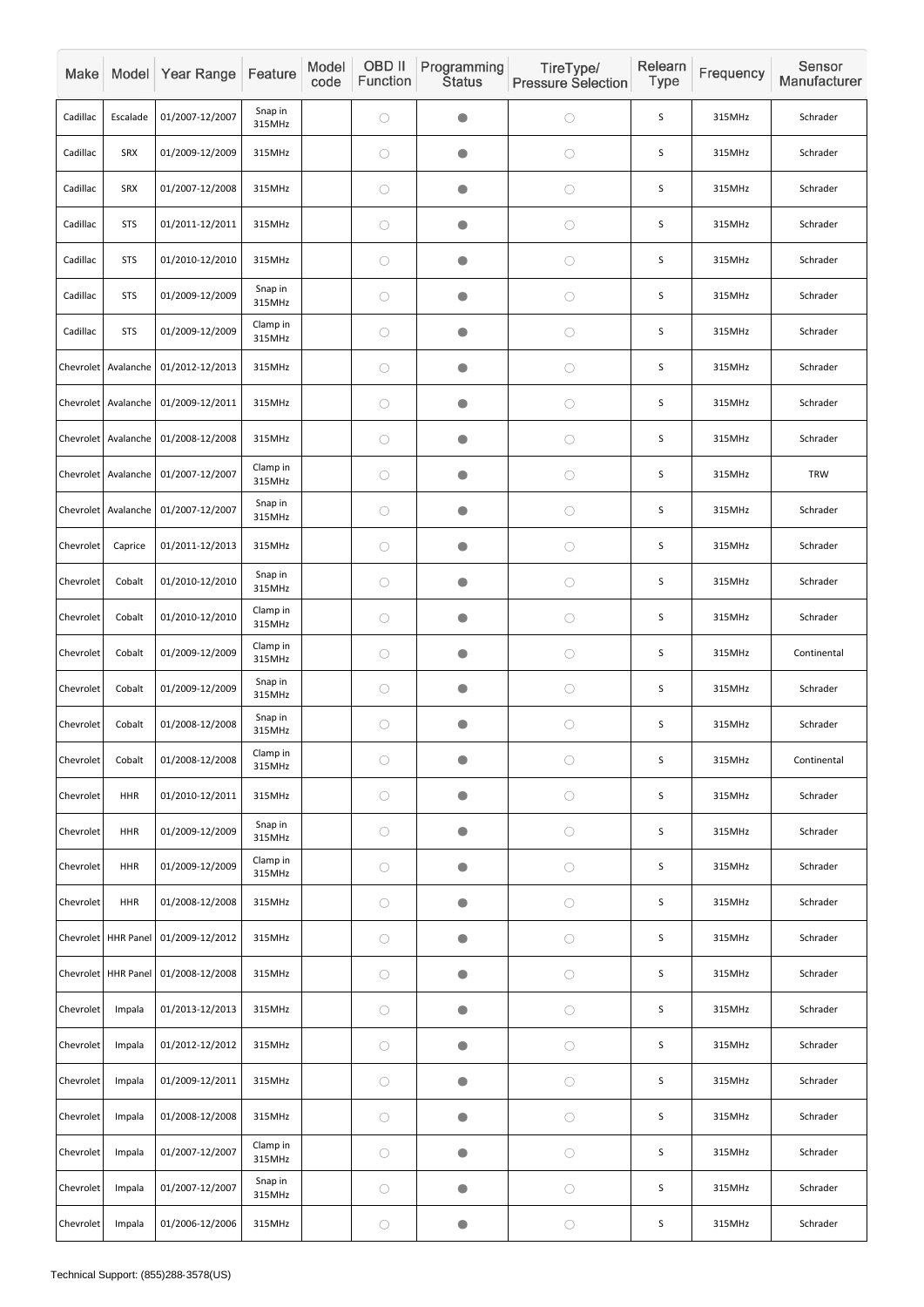| Make       |                 | Model Year Range            | Feature            | Model<br>code | OBD II<br>Function | Programming<br><b>Status</b> | TireType/<br><b>Pressure Selection</b> | Relearn<br>Type | Frequency | Sensor<br>Manufacturer |
|------------|-----------------|-----------------------------|--------------------|---------------|--------------------|------------------------------|----------------------------------------|-----------------|-----------|------------------------|
| Chevrolet  | Monte<br>Carlo  | 01/2007-12/2007             | Snap in<br>315MHz  |               | $\bigcirc$         | $\bullet$                    | $\bigcirc$                             | S               | 315MHz    | Schrader               |
| Chevrolet  | Monte<br>Carlo  | 01/2007-12/2007             | Clamp in<br>315MHz |               | $\bigcirc$         | $\bullet$                    | $\bigcirc$                             | $\mathsf S$     | 315MHz    | Schrader               |
| Chevrolet  | Monte<br>Carlo  | 01/2006-12/2006             | 315MHz             |               | $\bigcirc$         | $\bullet$                    | $\bigcirc$                             | S               | 315MHz    | Schrader               |
| Chevrolet  | Suburban        | 01/2014-12/2014             | 315MHz             |               | $\bigcirc$         | $\bullet$                    | $\bigcirc$                             | S               | 315MHz    | Schrader               |
| Chevrolet  | Suburban        | 01/2009-12/2013             | 315MHz             |               | $\bigcirc$         | $\bullet$                    | $\bigcirc$                             | $\sf S$         | 315MHz    | Schrader               |
| Chevrolet  | Suburban        | 01/2008-12/2008             | 315MHz             |               | $\bigcirc$         | $\bullet$                    | $\bigcirc$                             | S               | 315MHz    | Schrader               |
| Chevrolet  | Suburban        | 01/2007-12/2007             | Clamp in<br>315MHz |               | $\bigcirc$         | $\bullet$                    | $\bigcirc$                             | S               | 315MHz    | <b>TRW</b>             |
| Chevrolet  | Suburban        | 01/2007-12/2007             | Snap in<br>315MHz  |               | $\bigcirc$         | $\bullet$                    | $\bigcirc$                             | $\sf S$         | 315MHz    | Schrader               |
| Chevrolet  | Tahoe           | 01/2014-12/2014             | 315MHz             |               | $\bigcirc$         | $\bullet$                    | $\bigcirc$                             | S               | 315MHz    | Schrader               |
| Chevrolet  | Tahoe           | 01/2009-12/2013             | 315MHz             |               | $\bigcirc$         | $\bullet$                    | $\bigcirc$                             | S               | 315MHz    | Schrader               |
| Chevrolet  | Tahoe           | 01/2008-12/2008             | 315MHz             |               | $\bigcirc$         | $\bullet$                    | $\bigcirc$                             | S               | 315MHz    | Schrader               |
| Chevrolet  | Tahoe           | 01/2007-12/2007             | Snap in<br>315MHz  |               | $\bigcirc$         | $\bullet$                    | $\bigcirc$                             | $\mathsf S$     | 315MHz    | Schrader               |
| Chevrolet  | Tahoe           | 01/2007-12/2007             | Clamp in<br>315MHz |               | $\bigcirc$         | $\bullet$                    | $\bigcirc$                             | $\sf S$         | 315MHz    | <b>TRW</b>             |
| Chevrolet  | Tahoe<br>Hybrid | 01/2009-12/2012             | 315MHz             |               | $\bigcirc$         | $\bigcirc$                   | $\bigcirc$                             | S               | 315MHz    | Schrader               |
| Chevrolet  | Tahoe<br>Hybrid | 01/2008-12/2008             | 315MHz             |               | $\bigcirc$         | $\bullet$                    | $\bigcirc$                             | $\mathsf S$     | 315MHz    | Schrader               |
| GMC        | Acadia          | 01/2017-12/2017             | 315MHz             |               | $\bigcirc$         | $\bullet$                    | $\bigcirc$                             | S               | 315MHz    | Schrader               |
| GMC        | Acadia          | 01/2017-12/2017             | 433MHz             |               | $\bigcirc$         | $\bullet$                    | $\bigcirc$                             | $\mathsf S$     | 433MHz    | Schrader               |
| GMC        | Acadia          | 01/2016-12/2016             | 433MHz             |               | $\bigcirc$         | $\bullet$                    | $\bigcirc$                             | $\mathsf S$     | 433MHz    | Schrader               |
| GMC        | Acadia          | 01/2014-12/2016             | 315MHz             |               | $\bigcirc$         | $\bigcirc$                   | $\bigcirc$                             | S               | 315MHz    | Schrader               |
| <b>GMC</b> | Acadia          | 01/2012-12/2013             | 315MHz             |               | $\bigcirc$         | $\bigcirc$                   | $\bigcirc$                             | $\mathsf S$     | 315MHz    | Schrader               |
| GMC        | Acadia          | 11/2008-12/2011             | 315MHz             |               | $\bigcirc$         | $\bullet$                    | $\bigcirc$                             | $\mathsf S$     | 315MHz    | Schrader               |
| <b>GMC</b> | Acadia          | 01/2007-10/2008             | 315MHz             |               | $\bigcirc$         | $\bullet$                    | $\bigcirc$                             | S               | 315MHz    | Continental            |
| <b>GMC</b> | Savana          | 01/2016-12/2016             | 315MHz             |               | $\bigcirc$         | $\bullet$                    | $\bigcirc$                             | $\mathsf S$     | 315MHz    | Schrader               |
| <b>GMC</b> | Savana          | 01/2014-12/2015             | 315MHz             |               | $\bigcirc$         | $\bullet$                    | $\bigcirc$                             | $\mathsf S$     | 315MHz    | Continental            |
| GMC        | Savana          | 01/2009-12/2013             | 315MHz             |               | $\bigcirc$         | $\bullet$                    | $\bigcirc$                             | $\mathsf S$     | 315MHz    | Continental            |
| GMC        | Savana          | 01/2008-12/2008             | 315MHz             |               | $\bigcirc$         | $\bigcirc$                   | $\bigcirc$                             | S               | 315MHz    | Continental            |
| GMC        | Sierra          | 01/2009-12/2013             | 315MHz             |               | $\bigcirc$         | $\bullet$                    | $\bigcirc$                             | $\sf S$         | 315MHz    | Schrader               |
| <b>GMC</b> | Sierra          | 01/2008-12/2008             | 315MHz             |               | $\bigcirc$         | $\bullet$                    | $\bigcirc$                             | $\mathsf S$     | 315MHz    | Schrader               |
| GMC        |                 | Sierra(SCH) 01/2007-12/2007 | Snap in<br>315MHz  |               | $\bigcirc$         | $\bullet$                    | $\bigcirc$                             | $\mathsf S$     | 315MHz    | Schrader               |
| GMC        |                 | Sierra(SCH) 01/2007-12/2007 | Clamp in<br>315MHz |               | $\bigcirc$         | $\bullet$                    | $\bigcirc$                             | $\mathsf S$     | 315MHz    | Schrader               |
| GMC        | Sierra(TRW      | 01/2007-12/2007             | Clamp in<br>315MHz |               | $\bigcirc$         | $\bullet$                    | $\bigcirc$                             | $\mathsf S$     | 315MHz    | TRW                    |
| <b>GMC</b> | Yukon All       | 01/2014-12/2014             | 315MHz             |               | $\bigcirc$         | $\bullet$                    | $\bigcirc$                             | $\mathsf S$     | 315MHz    | Schrader               |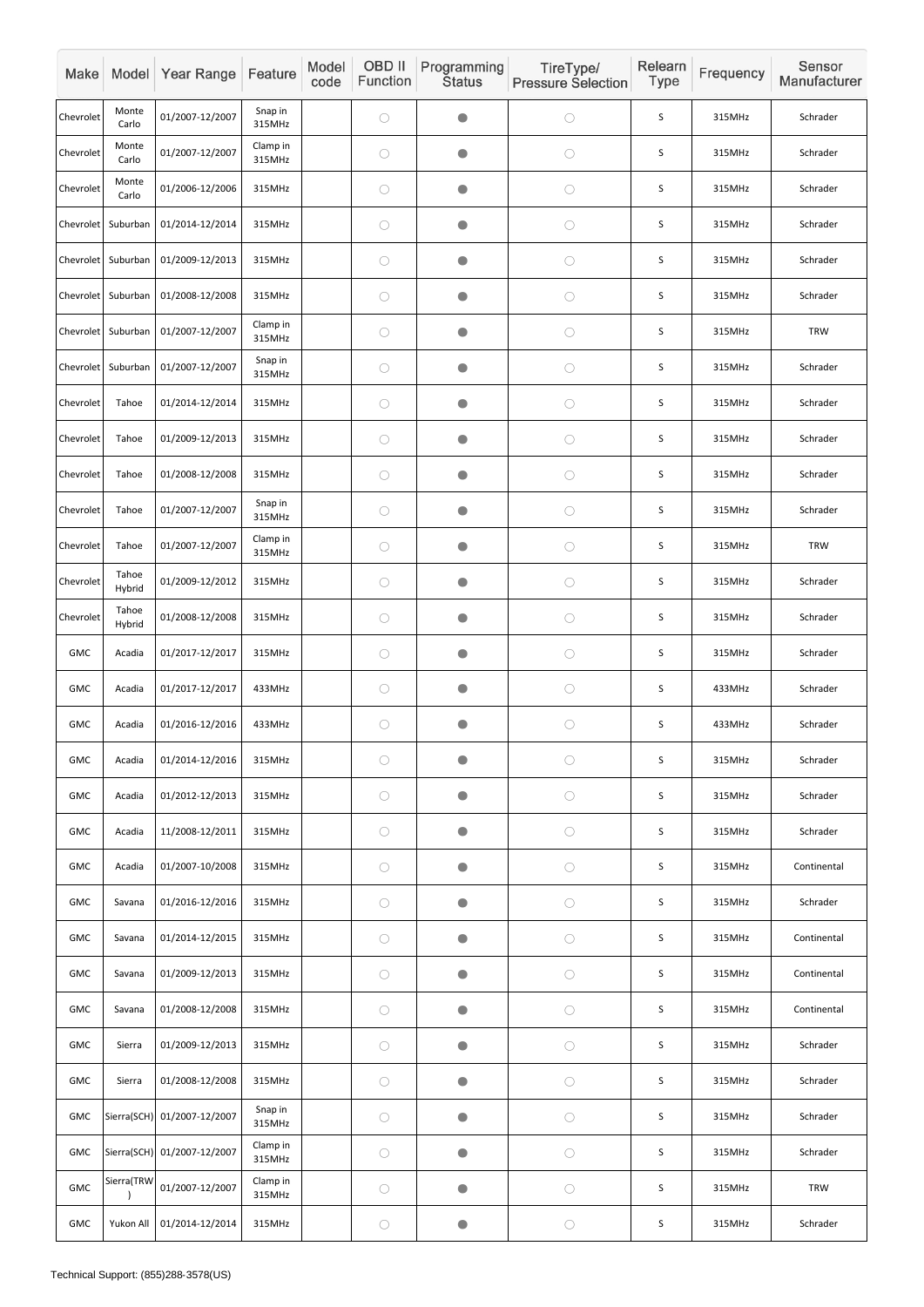| Make               |                 | Model Year Range | Feature            | Model<br>code | OBD II<br>Function | Programming<br><b>Status</b> | TireType/<br><b>Pressure Selection</b> | Relearn<br>Type | Frequency | Sensor<br>Manufacturer |
|--------------------|-----------------|------------------|--------------------|---------------|--------------------|------------------------------|----------------------------------------|-----------------|-----------|------------------------|
| <b>GMC</b>         | Yukon All       | 01/2009-12/2013  | 315MHz             |               | $\bigcirc$         | $\bullet$                    | $\bigcirc$                             | S               | 315MHz    | Schrader               |
| <b>GMC</b>         | Yukon All       | 01/2008-12/2008  | 315MHz             |               | $\bigcirc$         | $\bullet$                    | $\bigcirc$                             | S               | 315MHz    | Schrader               |
| <b>GMC</b>         | Yukon All       | 01/2007-12/2007  | Clamp in<br>315MHz |               | $\bigcirc$         | $\bullet$                    | $\bigcirc$                             | $\sf S$         | 315MHz    | <b>TRW</b>             |
| <b>GMC</b>         | Yukon All       | 01/2007-12/2007  | Snap in<br>315MHz  |               | $\bigcirc$         | $\bullet$                    | $\bigcirc$                             | $\mathsf S$     | 315MHz    | Schrader               |
| Hummer             | H <sub>2</sub>  | 01/2009-12/2010  | 315MHz             |               | $\bigcirc$         | $\bullet$                    | $\bigcirc$                             | S               | 315MHz    | Schrader               |
| Hummer             | H <sub>2</sub>  | 01/2008-12/2008  | 315MHz             |               | $\bigcirc$         | $\bullet$                    | $\bigcirc$                             | $\mathsf S$     | 315MHz    | Schrader               |
| McLaren            | 500 Series      | 01/2017-12/2017  |                    |               | $\bigcirc$         | $\bullet$                    | $\bigcirc$                             | Α               | 433MHz    | Huf/Beru               |
| Pontiac            | G <sub>5</sub>  | 01/2009-12/2010  | 315MHz             |               | $\bigcirc$         | $\bullet$                    | $\bigcirc$                             | S               | 315MHz    | Schrader               |
| Pontiac            | G <sub>5</sub>  | 01/2007-12/2008  | 315MHz             |               | $\bigcirc$         | $\bullet$                    | $\bigcirc$                             | S               | 315MHz    | Schrader               |
| Pontiac            | G <sub>6</sub>  | 01/2009-12/2010  | 315MHz             |               | $\bigcirc$         | $\bullet$                    | $\bigcirc$                             | S               | 315MHz    | Schrader               |
| Pontiac            | G6              | 01/2008-12/2008  | Snap in<br>315MHz  |               | $\bigcirc$         | $\bullet$                    | $\bigcirc$                             | S               | 315MHz    | Schrader               |
| Pontiac            | G6              | 01/2008-12/2008  | Clamp in<br>315MHz |               | $\bigcirc$         | $\bullet$                    | $\bigcirc$                             | S               | 315MHz    | Continental            |
| Pontiac            | G8              | 01/2009-12/2009  | 315MHz             |               | $\bigcirc$         | $\bullet$                    | $\bigcirc$                             | $\sf S$         | 315MHz    | Schrader               |
| Pontiac            | G8              | 01/2008-12/2008  | 315MHz             |               | $\bigcirc$         | $\bigcirc$                   | $\bigcirc$                             | $\mathsf S$     | 315MHz    | Schrader               |
| Pontiac            | Solstice        | 01/2010-12/2010  | 315MHz             |               | $\bigcirc$         | $\bullet$                    | $\bigcirc$                             | S               | 315MHz    | Continental            |
| Pontiac            | Solstice        | 01/2009-12/2009  | 315MHz             |               | $\bigcirc$         | $\bullet$                    | $\bigcirc$                             | $\sf S$         | 315MHz    | Continental            |
| Pontiac            | Solstice        | 01/2008-12/2008  | 315MHz             |               | $\bigcirc$         | $\bullet$                    | $\bigcirc$                             | $\sf S$         | 315MHz    | Continental            |
| Pontiac            | Torrent         | 01/2009-12/2009  | 315MHz             |               | $\bigcirc$         | $\bullet$                    | $\bigcirc$                             | S               | 315MHz    | Continental            |
| Pontiac            | Torrent         | 01/2007-12/2008  | 315MHz             |               | $\bigcirc$         | $\bigcirc$                   | $\bigcirc$                             | $\sf S$         | 315MHz    | Continental            |
| Renault<br>Samsung | QM3             | 01/2014-12/2015  | 433MHz             |               | $\bigcirc$         | $\bullet$                    | $\bigcirc$                             | $\mathsf C$     | 433MHz    | Schrader               |
| Renault<br>Samsung | QM5             | 01/2014-12/2015  | 433MHz             |               | $\bigcirc$         | $\bullet$                    | $\bigcirc$                             | $\mathsf C$     | 433MHz    | Continental            |
| Renault<br>Samsung | QM6             | 01/2016-12/2016  | 433MHz             |               | $\bigcirc$         | $\bullet$                    | $\bigcirc$                             | $\mathsf{C}$    | 433MHz    | Continental            |
| Renault<br>Samsung | SM <sub>3</sub> | 01/2013-12/2015  | 433MHz             |               | $\bigcirc$         | $\bullet$                    | $\bigcirc$                             | $\mathsf C$     | 433MHz    | Continental            |
| Renault<br>Samsung | SM <sub>5</sub> | 01/2013-12/2015  | 433MHz             |               | $\bigcirc$         | $\bullet$                    | $\bigcirc$                             | $\mathsf C$     | 433MHz    | Continental            |
| Renault<br>Samsung | SM <sub>6</sub> | 01/2016-12/2016  | 433MHz             |               | $\bigcirc$         | $\bullet$                    | $\bigcirc$                             | $\mathsf C$     | 433MHz    | Continental            |
| Renault<br>Samsung | SM7             | 01/2013-12/2015  | 433MHz             |               | $\bigcirc$         | $\bullet$                    | $\bigcirc$                             | $\mathsf C$     | 433MHz    | Continental            |
| Saturn             | Aura            | 01/2009-12/2010  | 315MHz             |               | $\bigcirc$         | $\bullet$                    | $\bigcirc$                             | $\mathsf S$     | 315MHz    | Schrader               |
| Saturn             | Aura            | 01/2008-12/2008  | Snap in<br>315MHz  |               | $\bigcirc$         | $\bullet$                    | $\bigcirc$                             | $\sf S$         | 315MHz    | Schrader               |
| Saturn             | Aura            | 01/2008-12/2008  | Clamp in<br>315MHz |               | $\bigcirc$         | $\bullet$                    | $\bigcirc$                             | $\mathsf S$     | 315MHz    | Continental            |
| Saturn             | Aura            | 01/2007-12/2007  | 315MHz             |               | $\bigcirc$         | $\bullet$                    | $\bigcirc$                             | $\mathsf S$     | 315MHz    | Continental            |
| Saturn             | Aura<br>Hybrid  | 01/2009-12/2010  | 315MHz             |               | $\bigcirc$         | $\bullet$                    | $\bigcirc$                             | $\mathsf C$     | 315MHz    | Schrader               |
| Saturn             | Aura<br>Hybrid  | 01/2007-12/2008  | 315MHz             |               | $\bigcirc$         | $\bullet$                    | $\bigcirc$                             | ${\mathsf C}$   | 315MHz    | Schrader               |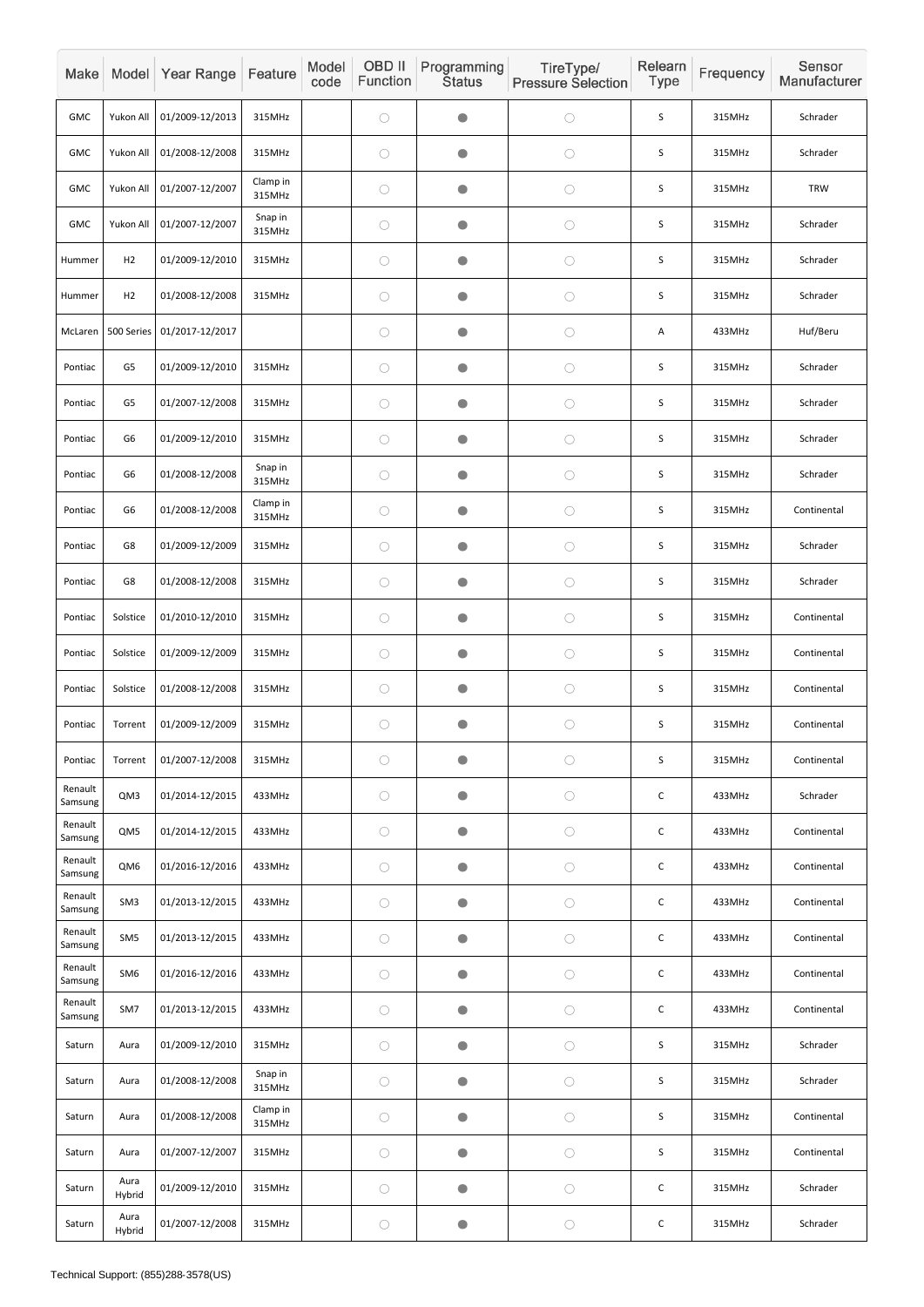| Make            |                      | Model Year Range | Feature  | Model<br>code | OBD II<br>Function | Programming<br><b>Status</b> | TireType/<br><b>Pressure Selection</b> | Relearn<br><b>Type</b> | Frequency | Sensor<br>Manufacturer |
|-----------------|----------------------|------------------|----------|---------------|--------------------|------------------------------|----------------------------------------|------------------------|-----------|------------------------|
| Saturn          | Outlook              | 01/2009-12/2010  | 315MHz   |               | $\bigcirc$         | $\bullet$                    | $\bigcirc$                             | $\mathsf S$            | 315MHz    | Schrader               |
| Saturn          | Outlook              | 01/2007-12/2008  | 315MHz   |               | $\bigcirc$         | $\bullet$                    | $\bigcirc$                             | S                      | 315MHz    | Continental            |
| Saturn          | Sky                  | 01/2010-12/2010  | 315MHz   |               | $\bigcirc$         | $\bullet$                    | $\bigcirc$                             | S                      | 315MHz    | Schrader               |
| Saturn          | Sky                  | 01/2009-12/2009  | 315MHz   |               | $\bigcirc$         | $\bullet$                    | $\bigcirc$                             | $\sf S$                | 315MHz    | Continental            |
| Saturn          | Sky                  | 01/2008-12/2008  | 315MHz   |               | $\bigcirc$         | $\bullet$                    | $\bigcirc$                             | S                      | 315MHz    | Continental            |
| Saturn          | Vue                  | 01/2009-12/2010  | 315MHz   |               | $\bigcirc$         | $\bullet$                    | $\bigcirc$                             | $\mathsf S$            | 315MHz    | Schrader               |
| Saturn          | Vue                  | 01/2008-12/2008  | 315MHz   |               | $\bigcirc$         | $\bullet$                    | $\bigcirc$                             | $\sf S$                | 315MHz    | Schrader               |
| Saturn          | <b>VUE</b><br>Hybrid | 01/2009-12/2009  | 315MHz   |               | $\bigcirc$         | $\bullet$                    | $\bigcirc$                             | S                      | 315MHz    | Schrader               |
| Saturn          | <b>VUE</b><br>Hybrid | 01/2008-12/2008  | 315MHz   |               | $\bigcirc$         | $\bullet$                    | $\bigcirc$                             | $\sf S$                | 315MHz    | Schrader               |
| Volkswag<br>en  | Passat               | 01/2006-12/2011  | 315MHz   |               | $\bigcirc$         | $\bullet$                    | $\bigcirc$                             | A                      | 315MHz    | Continental            |
| Acura           | <b>CSX</b>           | 01/2008-12/2012  | 315MHz   |               | $\bigcirc$         | $\bullet$                    | $\bigcirc$                             | $\mathsf C$            | 315MHz    | <b>TRW</b>             |
| Acura           | <b>RL</b>            | 01/2009-12/2013  | 315MHz   |               | $\bigcirc$         | $\bullet$                    | $\bigcirc$                             | $\mathsf C$            | 315MHz    | <b>TRW</b>             |
| Acura           | RL                   | 01/2005-12/2008  | 315MHz   |               | $\bigcirc$         | $\bullet$                    | $\bigcirc$                             | $\mathsf C$            | 315MHz    | <b>TRW</b>             |
| Acura           | <b>RLX</b>           | 01/2014-12/2015  | 315MHz   |               | $\bigcirc$         | $\bullet$                    | $\bigcirc$                             | $\mathsf C$            | 315MHz    | <b>TRW</b>             |
| Acura           | TL.                  | 01/2013-12/2014  | 315MHz   |               | $\bigcirc$         | $\bullet$                    | $\bigcirc$                             | A                      | 315MHz    | <b>TRW</b>             |
| Acura           | TL.                  | 01/2009-12/2012  | 315MHz   |               | $\bigcirc$         | $\bullet$                    | $\bigcirc$                             | $\mathsf C$            | 315MHz    | <b>TRW</b>             |
| Acura           | TL.                  | 01/2005-12/2008  | 315MHz   |               | $\bigcirc$         | $\bullet$                    | $\bigcirc$                             | $\mathsf C$            | 315MHz    | <b>TRW</b>             |
| Acura           | ZDX                  | 01/2010-12/2015  | 315MHz   |               | $\bigcirc$         | $\bullet$                    | $\bigcirc$                             | $\mathsf C$            | 315MHz    | <b>TRW</b>             |
| Alfa<br>Romeo   | 4C                   | 01/2017-12/2017  | 433MHz   |               | $\bigcirc$         | $\bullet$                    | $\bigcirc$                             | A                      | 433MHz    | Schrader               |
| Alfa<br>Romeo   | 4C                   | 01/2012-12/2016  | 433MHz   | 4C            | $\bigcirc$         | $\bullet$                    | $\bigcirc$                             | A                      | 433MHz    | Schrader               |
| Alfa<br>Romeo   | 8C                   | 12/2006-12/2010  | 433MHz   | 920           | $\bigcirc$         | $\bullet$                    | $\bigcirc$                             | A                      | 433MHz    | Huf/Beru               |
| Alfa<br>Romeo   | Giulia               | 01/2016-12/2017  | 433MHz   |               | $\bigcirc$         | $\bullet$                    | $\bigcirc$                             | A                      | 433MHz    | Continental            |
| Aston<br>Martin | <b>DB11</b>          | 01/2016-12/2017  |          | <b>VH500</b>  | $\bigcirc$         | $\bullet$                    | $\bigcirc$                             | Α                      | 433MHz    | Schrader               |
| Aston<br>Martin | DB9                  | 01/2005-12/2011  | Smartire |               | $\bigcirc$         | $\bullet$                    | $\bigcirc$                             | $\mathsf C$            | 433MHz    | Smartire               |
| Aston<br>Martin | One-77               | 01/2011-12/2012  |          |               | $\bigcirc$         | $\bullet$                    | $\bigcirc$                             | A                      | 433MHz    | Huf/Beru               |
| Aston<br>Martin | Rapide S             | 01/2014-12/2014  | 315MHz   |               | $\bigcirc$         | $\bullet$                    | $\bigcirc$                             | A                      | 315MHz    | Huf/Beru               |
| Audi            | A3                   | 01/2013-12/2017  | Indirect |               | $\bigcirc$         | $\bigcirc$                   | $\bigcirc$                             | $\mathsf{A}$           | N/A       | N/A                    |
| Audi            | A <sub>3</sub>       | 01/2006-12/2014  | 315MHz   |               | $\bigcirc$         | $\bigcirc$                   | $\bigcirc$                             | Α                      | 315MHz    | Continental            |
| Audi            | A4                   | 01/2013-12/2017  | Indirect |               | $\bigcirc$         | $\bigcirc$                   | $\bigcirc$                             | $\sf S$                | N/A       | N/A                    |
| Audi            | A4                   | 01/2009-12/2012  | 315MHz   |               | $\bigcirc$         | $\bullet$                    | $\bigcirc$                             | Α                      | 315MHz    | Continental            |
| Audi            | A4                   | 01/2002-12/2008  | 433MHz   |               | $\bigcirc$         | $\bullet$                    | $\bigcirc$                             | Α                      | 433MHz    | Huf/Beru               |
| Audi            | A <sub>5</sub>       | 01/2013-12/2017  | Indirect |               | $\bigcirc$         | $\bigcirc$                   | $\bigcirc$                             | A                      | N/A       | N/A                    |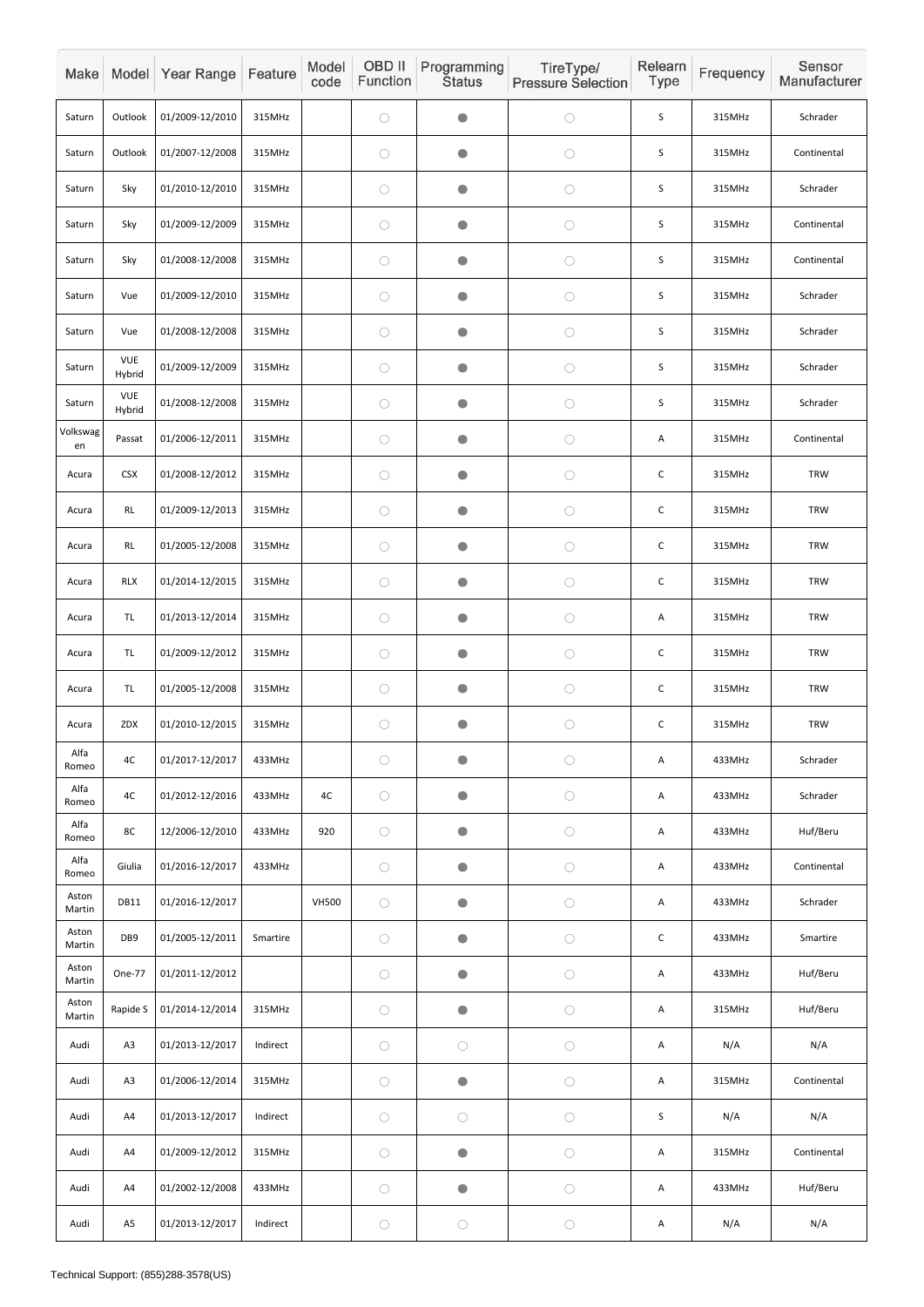| Make |                | Model Year Range           | Feature  | Model<br>code | OBD II<br>Function | Programming<br><b>Status</b> | TireType/<br><b>Pressure Selection</b> | Relearn<br>Type | Frequency | Sensor<br>Manufacturer |
|------|----------------|----------------------------|----------|---------------|--------------------|------------------------------|----------------------------------------|-----------------|-----------|------------------------|
| Audi | A <sub>5</sub> | 01/2008-12/2012            | 315MHz   |               | $\bigcirc$         | $\bullet$                    | $\bigcirc$                             | Α               | 315MHz    | Continental            |
| Audi | A <sub>6</sub> | 01/2012-12/2017            | Indirect |               | $\bigcirc$         | $\bigcirc$                   | $\bigcirc$                             | $\sf S$         | N/A       | N/A                    |
| Audi | A <sub>6</sub> | 01/2006-12/2011            | 315MHz   |               | $\bigcirc$         | $\bullet$                    | $\bigcirc$                             | A               | 315MHz    | Huf/Beru               |
| Audi | A <sub>6</sub> | 01/2002-12/2005            | 315MHz   |               | $\bigcirc$         | $\bullet$                    | $\bigcirc$                             | A               | 315MHz    | Huf/Beru               |
| Audi | A6 Allroad     | 01/2010-12/2011            | 433MHz   |               | $\bigcirc$         | $\bullet$                    | $\bigcirc$                             | A               | 433MHz    | Huf/Beru               |
| Audi | A6 Allroad     | 01/2006-12/2011            | 315MHz   |               | $\bigcirc$         | $\bullet$                    | $\bigcirc$                             | A               | 315MHz    | Huf/Beru               |
| Audi | A6 Allroad     | 01/2006-12/2009            | 433MHz   |               | $\bigcirc$         | $\bullet$                    | $\bigcirc$                             | Α               | 433MHz    | Huf/Beru               |
| Audi |                | A6 Allroad 01/2001-12/2005 | 315MHz   |               | $\bigcirc$         | $\bullet$                    | $\bigcirc$                             | Α               | 315MHz    | Huf/Beru               |
| Audi | A6 Allroad     | 04/2000-12/2005            |          | 4B            | $\bigcirc$         | $\bullet$                    | $\bigcirc$                             | A               | 433MHz    | Huf/Beru               |
| Audi | A6L            | 05/2004-05/2009            | 433MHz   | 4B            | $\bigcirc$         | $\bullet$                    | $\bigcirc$                             | A               | 433MHz    | Huf/Beru               |
| Audi | A6L            | 05/2004-05/2009            | 315MHz   |               | $\bigcirc$         | $\bullet$                    | $\bigcirc$                             | A               | 315MHz    | Huf/Beru               |
| Audi |                | A7 Quattro 01/2012-12/2016 | Indirect |               | $\bigcirc$         | $\bigcirc$                   | $\bigcirc$                             | A               | N/A       | N/A                    |
| Audi | A8             | 01/2016-12/2017            | Indirect |               | $\bigcirc$         | $\bigcirc$                   | $\bigcirc$                             | $\mathsf A$     | N/A       | N/A                    |
| Audi | A8             | 01/2010-12/2015            | 315MHz   |               | $\bigcirc$         | $\bullet$                    | $\bigcirc$                             | A               | 315MHz    | Huf/Beru               |
| Audi | A8             | 11/2009-12/2015            |          | 4H/4L         | $\bigcirc$         | $\bullet$                    | $\bigcirc$                             | A               | 433MHz    | Huf/Beru               |
| Audi | A8             | 10/2002-10/2009            | 433MHz   | 4E            | $\bigcirc$         | $\bullet$                    | $\bigcirc$                             | A               | 433MHz    | Huf/Beru               |
| Audi | A8             | 01/1999-12/2009            | 315MHz   | 4E/4D         | $\bigcirc$         | $\bigcirc$                   | $\bigcirc$                             | A               | 315MHz    | Huf/Beru               |
| Audi | A8             | 01/1999-09/2002            | 433MHz   | 4D            | $\bigcirc$         | $\bullet$                    | $\bigcirc$                             | A               | 433MHz    | Huf/Beru               |
| Audi | Q2             | 01/2017-12/2017            | 433MHz   |               | $\bigcirc$         | $\bullet$                    | $\bigcirc$                             | A               | 433MHz    | Huf/Beru               |
| Audi | Q2             | 01/2015-12/2017            | Indirect |               | $\bigcirc$         | $\bigcirc$                   | $\bigcirc$                             | A               | N/A       | N/A                    |
| Audi | Q <sub>3</sub> | 01/2016-12/2017            | Indirect |               | $\bigcirc$         | $\bigcirc$                   | $\bigcirc$                             | A               | N/A       | N/A                    |
| Audi | Q <sub>5</sub> | 01/2017-12/2017            | 315MHz   |               | $\bigcirc$         | $\bullet$                    | $\bigcirc$                             | A               | 315MHz    | Continental            |
| Audi | Q <sub>5</sub> | 01/2014-12/2017            | Indirect |               | $\bigcirc$         | $\bigcirc$                   | $\bigcirc$                             | Α               | N/A       | N/A                    |
| Audi | Q <sub>5</sub> | 01/2009-12/2015            | 315MHz   |               | $\bigcirc$         | $\bigcirc$                   | $\bigcirc$                             | A               | 315MHz    | Continental            |
| Audi | Q7             | 01/2016-12/2017            | Indirect |               | $\bigcirc$         | $\bigcirc$                   | $\bigcirc$                             | A               | N/A       | N/A                    |
| Audi | Q7             | 01/2010-12/2015            | 433MHz   |               | $\bigcirc$         | $\bullet$                    | $\bigcirc$                             | A               | 433MHz    | Huf/Beru               |
| Audi | Q7             | 01/2005-12/2012            | 315MHz   |               | $\bigcirc$         | $\bullet$                    | $\bigcirc$                             | A               | 315MHz    | Huf/Beru               |
| Audi | Q7             | 01/2005-12/2009            | 433MHz   |               | $\bigcirc$         | $\bullet$                    | $\bigcirc$                             | A               | 433MHz    | Huf/Beru               |
| Audi | R8             | 01/2010-12/2017            | 433MHz   |               | $\bigcirc$         | $\bullet$                    | $\bigcirc$                             | Α               | 433MHz    | Huf/Beru               |
| Audi | R8             | 01/2008-12/2009            | 433MHz   |               | $\bigcirc$         | $\bullet$                    | $\bigcirc$                             | A               | 433MHz    | Huf/Beru               |
| Audi | R8 Race<br>Car | 01/2013-12/2014            | 315MHz   |               | $\bigcirc$         | $\bullet$                    | $\bigcirc$                             | $\mathsf C$     | 315MHz    | Huf/Beru               |
| Audi | RS5            | 01/2012-12/2017            | Indirect |               | $\bigcirc$         | $\bigcirc$                   | $\bigcirc$                             | Α               | N/A       | N/A                    |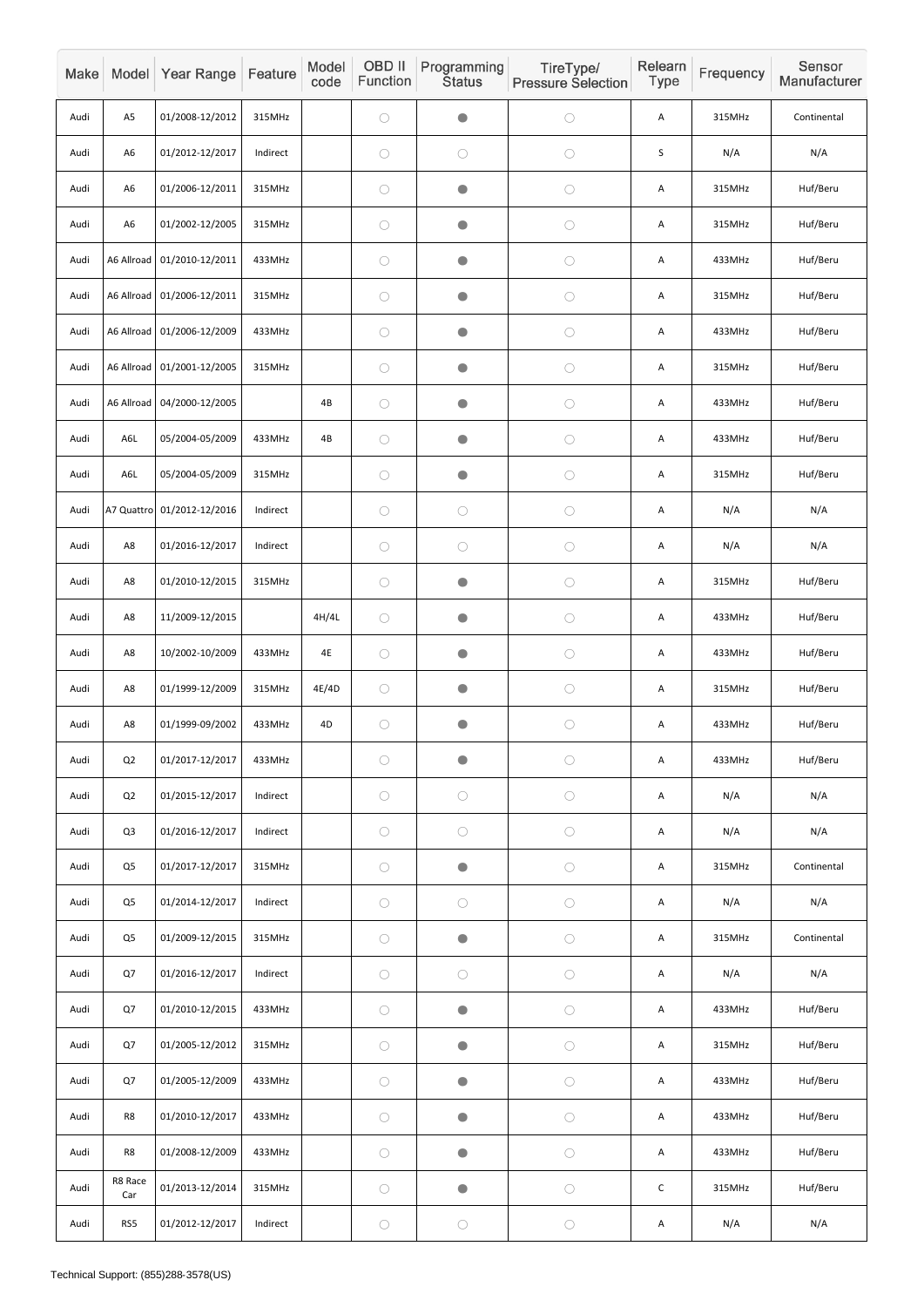| Make    |                            | Model Year Range | Feature  | Model<br>code  | <b>OBD II</b><br>Function | Programming<br><b>Status</b> | TireType/<br><b>Pressure Selection</b> | Relearn<br>Type | Frequency | Sensor<br>Manufacturer |
|---------|----------------------------|------------------|----------|----------------|---------------------------|------------------------------|----------------------------------------|-----------------|-----------|------------------------|
| Audi    | RS6                        | 01/2000-12/2005  | 315MHz   |                | $\bigcirc$                | $\bullet$                    | $\bigcirc$                             | Α               | 315MHz    | Huf/Beru               |
| Audi    | RS6                        | 01/2000-12/2005  | 433MHz   |                | $\bigcirc$                | $\bullet$                    | $\bigcirc$                             | A               | 433MHz    | Huf/Beru               |
| Audi    | RS7                        | 01/2014-12/2017  | 433MHz   |                | $\bigcirc$                | $\bullet$                    | $\bigcirc$                             | A               | 433MHz    | Huf/Beru               |
| Audi    | S <sub>3</sub>             | 01/2015-12/2017  | Indirect |                | $\bigcirc$                | $\bigcirc$                   | $\bigcirc$                             | A               | N/A       | N/A                    |
| Audi    | S <sub>4</sub>             | 01/2010-12/2014  | 315MHz   |                | $\bigcirc$                | $\bullet$                    | $\bigcirc$                             | A               | 315MHz    | Continental            |
| Audi    | S4                         | 01/2002-12/2003  | 315MHz   |                | $\bigcirc$                | $\bullet$                    | $\bigcirc$                             | Α               | 315MHz    | Huf/Beru               |
| Audi    | S <sub>5</sub>             | 01/2013-12/2017  | Indirect |                | $\bigcirc$                | $\bigcirc$                   | $\bigcirc$                             | A               | N/A       | N/A                    |
| Audi    | S <sub>5</sub>             | 01/2008-12/2014  | 315MHz   |                | $\bigcirc$                | $\bullet$                    | $\bigcirc$                             | A               | 315MHz    | Continental            |
| Audi    | S <sub>6</sub>             | 01/2010-12/2017  | Indirect |                | $\bigcirc$                | $\bigcirc$                   | $\bigcirc$                             | S               | N/A       | N/A                    |
| Audi    | S <sub>6</sub>             | 01/2010-12/2017  | 433MHz   |                | $\bigcirc$                | $\bullet$                    | $\bigcirc$                             | A               | 433MHz    | Huf/Beru               |
| Audi    | S <sub>6</sub>             | 01/2004-12/2009  | 433MHz   |                | $\bigcirc$                | $\bullet$                    | $\bigcirc$                             | Α               | 433MHz    | Huf/Beru               |
| Audi    | S8                         | 01/2012-12/2017  | Indirect |                | $\bigcirc$                | $\bigcirc$                   | $\bigcirc$                             | Α               | N/A       | N/A                    |
| Audi    | S8                         | 11/2009-12/2016  | 433MHz   | D <sub>4</sub> | $\bigcirc$                | $\bullet$                    | $\bigcirc$                             | Α               | 433MHz    | Huf/Beru               |
| Audi    | S8                         | 10/2002-10/2009  | 433MHz   | D <sub>3</sub> | $\bigcirc$                | $\bullet$                    | $\bigcirc$                             | A               | 433MHz    | Huf/Beru               |
| Audi    | S8                         | 10/2002-10/2009  | 315MHz   | D <sub>3</sub> | $\bigcirc$                | $\bullet$                    | $\bigcirc$                             | A               | 315MHz    | Huf/Beru               |
| Audi    | S8                         | 01/1999-09/2002  | 315MHz   | D <sub>2</sub> | $\bigcirc$                | $\bullet$                    | $\bigcirc$                             | A               | 315MHz    | Huf/Beru               |
| Audi    | S8                         | 01/1999-09/2002  | 433MHz   | D <sub>2</sub> | $\bigcirc$                | $\bullet$                    | $\bigcirc$                             | A               | 433MHz    | Huf/Beru               |
| Audi    | SQ <sub>5</sub>            | 01/2014-12/2016  | 433MHz   |                | $\bigcirc$                | $\bullet$                    | $\bigcirc$                             | A               | 433MHz    | Huf/Beru               |
| Audi    | TT                         | 01/2012-12/2017  | Indirect |                | $\bigcirc$                | $\bigcirc$                   | $\bigcirc$                             | A               | N/A       | N/A                    |
| Audi    | <b>TT</b>                  | 01/2007-12/2014  | 315MHz   |                | $\bigcirc$                | $\bullet$                    | $\bigcirc$                             | A               | 315MHz    | Continental            |
| Audi    | <b>TTS</b>                 | 01/2012-12/2017  | Indirect |                | $\bigcirc$                | $\bigcirc$                   | $\bigcirc$                             | A               | N/A       | N/A                    |
| Audi    | <b>TTS</b>                 | 01/2009-12/2009  | Indirect |                | $\bigcirc$                | $\bigcirc$                   | $\bigcirc$                             | $\mathsf S$     | N/A       | N/A                    |
| Bentley | Arnage                     | 01/2008-12/2009  | 433MHz   |                | $\bigcirc$                | $\bullet$                    | $\bigcirc$                             | Α               | 433MHz    | Huf/Beru               |
| Bentley | Azure                      | 01/2010-12/2015  | 433MHz   |                | $\bigcirc$                | $\bullet$                    | $\bigcirc$                             | A               | 433MHz    | Huf/Beru               |
| Bentley | Azure                      | 01/2007-12/2009  | 433MHz   |                | $\bigcirc$                | $\bullet$                    | $\bigcirc$                             | A               | 433MHz    | Huf/Beru               |
| Bentley | Bentayga                   | 01/2015-12/2016  | 433MHz   |                | $\bigcirc$                | $\bullet$                    | $\bigcirc$                             | A               | 433MHz    | Huf/Beru               |
| Bentley | <b>Brooklands</b><br>Coupe | 01/2008-06/2016  |          |                | $\bigcirc$                | $\bullet$                    | $\bigcirc$                             | A               | 433MHz    | Huf/Beru               |
| Bentley | Continenta                 | 01/2012-12/2016  | 433MHz   |                | $\bigcirc$                | $\bullet$                    | $\bigcirc$                             | A               | 433MHz    | Huf/Beru               |
| Bentley | Continenta                 | 01/2006-12/2011  | 433MHz   |                | $\bigcirc$                | $\bullet$                    | $\bigcirc$                             | Α               | 433MHz    | Huf/Beru               |
| Bentley | Continenta                 | 06/2005-12/2005  | 433MHz   |                | $\bigcirc$                | $\bullet$                    | $\bigcirc$                             | A               | 433MHz    | Huf/Beru               |
| Bentley | Continenta                 | 01/2005-05/2005  | 433MHz   |                | $\bigcirc$                | $\bullet$                    | $\bigcirc$                             | Α               | 433MHz    | Huf/Beru               |
| Bentley | Continenta                 | 01/2003-12/2004  | 433MHz   |                | $\bigcirc$                | $\bullet$                    | $\bigcirc$                             | Α               | 433MHz    | Huf/Beru               |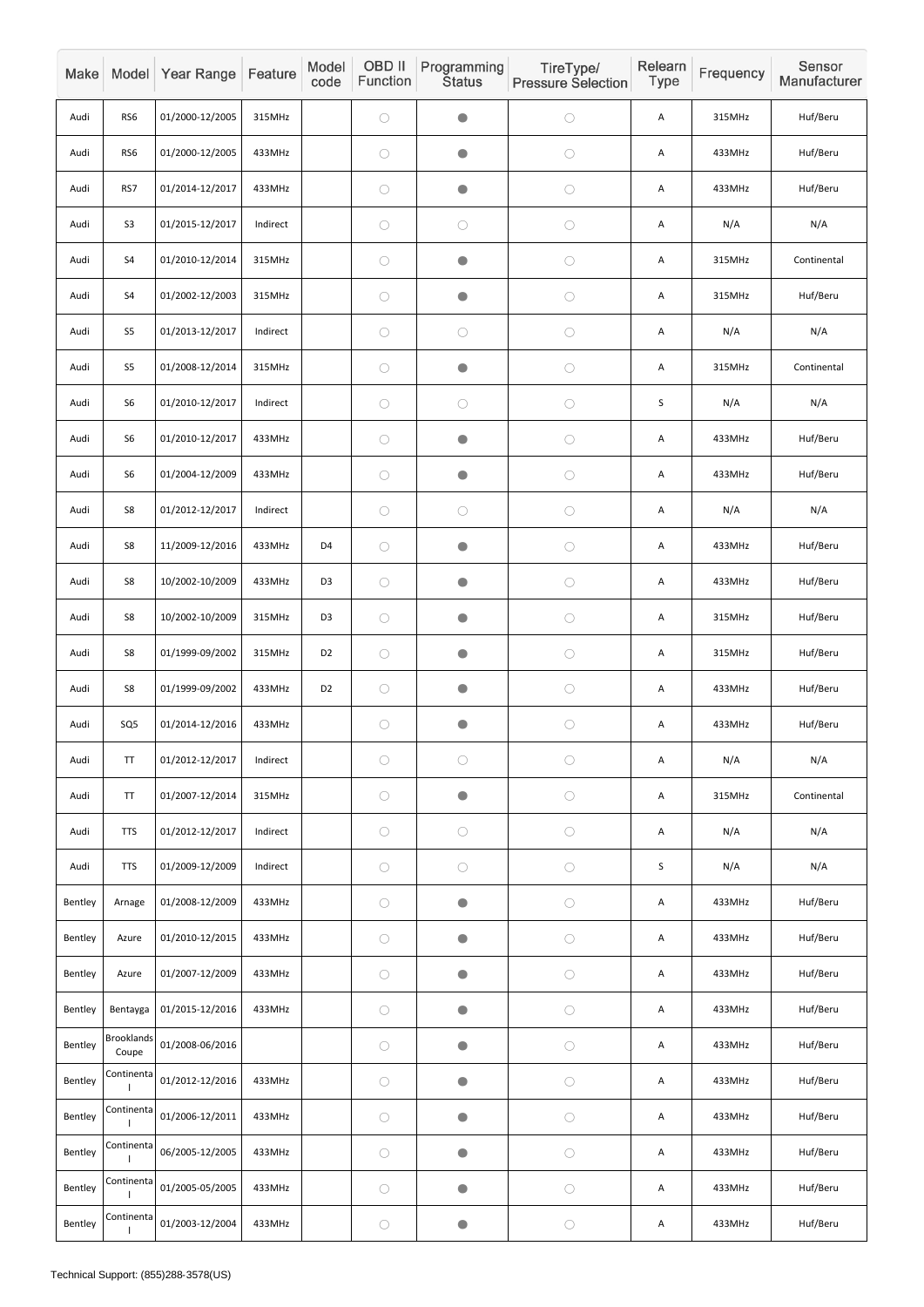| Make       |                    | Model Year Range            | Feature     | Model<br>code       | OBD II<br>Function | Programming<br><b>Status</b> | TireType/<br><b>Pressure Selection</b> | Relearn<br>Type | Frequency | Sensor<br>Manufacturer |
|------------|--------------------|-----------------------------|-------------|---------------------|--------------------|------------------------------|----------------------------------------|-----------------|-----------|------------------------|
| Bentley    | Continenta<br>IGT  | 06/2005-12/2017             |             |                     | $\bigcirc$         | $\bullet$                    | $\bigcirc$                             | Α               | 433MHz    | Huf/Beru               |
| Bentley    | Continenta<br>IGT  | 01/2005-12/2005             | 315MHz      |                     | $\bigcirc$         | $\bullet$                    | $\bigcirc$                             | Α               | 315MHz    | Huf/Beru               |
| Bentley    | Continenta<br>IGT  | 09/2003-05/2005             |             |                     | $\bigcirc$         | $\bullet$                    | $\bigcirc$                             | Α               | 433MHz    | Huf/Beru               |
| Bentley    | <b>Flying Spur</b> | 01/2011-12/2017             | 433MHz      |                     | $\bigcirc$         | $\bullet$                    | $\bigcirc$                             | Α               | 433MHz    | Huf/Beru               |
| Bentley    | <b>Flying Spur</b> | 01/2011-12/2015             | 315MHz      |                     | $\bigcirc$         | $\bullet$                    | $\bigcirc$                             | Α               | 315MHz    | Huf/Beru               |
| Bentley    | Flying Spur        | 01/2005-12/2010             | 315MHz      |                     | $\bigcirc$         | $\bullet$                    | $\bigcirc$                             | Α               | 315MHz    | Huf/Beru               |
| Bentley    | <b>GTC</b>         | 01/2012-12/2017             | 433MHz      |                     | $\bigcirc$         | $\bullet$                    | $\bigcirc$                             | Α               | 433MHz    | Huf/Beru               |
| Bentley    | Mulsanne           | 01/2013-12/2015             | 433MHz      |                     | $\bigcirc$         | $\bullet$                    | $\bigcirc$                             | Α               | 433MHz    | Huf/Beru               |
| Bentley    | Mulsanne           | 01/2012-12/2012             | 315MHz      |                     | $\bigcirc$         | $\bullet$                    | $\bigcirc$                             | Α               | 315MHz    | Huf/Beru               |
| Bentley    | Mulsanne           | 01/2011-12/2012             | 433MHz      |                     | $\bigcirc$         | $\bullet$                    | $\bigcirc$                             | Α               | 433MHz    | Huf/Beru               |
| Bentley    | Mulsanne           | 01/2009-12/2009             | 433MHz      |                     | $\bigcirc$         | $\bullet$                    | $\bigcirc$                             | Α               | 433MHz    | Huf/Beru               |
| <b>BMW</b> | 1 Series           | 01/2016-12/2017             | 433MHz      |                     | $\bigcirc$         | $\bullet$                    | $\bigcirc$                             | Α               | 433MHz    | Huf/Beru               |
| <b>BMW</b> | 1 Series           | 10/2010-12/2015             | 433MHz      |                     | $\bigcirc$         | $\bullet$                    | $\bigcirc$                             | Α               | 433MHz    | Huf/Beru               |
| <b>BMW</b> | 1 Series           | 01/2007-09/2010             | 433MHz      |                     | $\bigcirc$         | $\bullet$                    | $\bigcirc$                             | Α               | 433MHz    | Huf/Beru               |
| <b>BMW</b> | 2 Series           | 01/2014-12/2017             |             | F22/F23/F<br>45/F46 | $\bigcirc$         | $\bullet$                    | $\bigcirc$                             | Α               | 433MHz    | Continental            |
| <b>BMW</b> | $\mathcal{P}$      | Series(HUF 01/2014-12/2014  | 433MHz      |                     | $\bigcirc$         | $\bullet$                    | $\bigcirc$                             | Α               | 433MHz    | Huf/Beru               |
| <b>BMW</b> | $\overline{2}$     | Series(VDO 01/2014-12/2016  | 433MHz      |                     | $\bigcirc$         | $\bullet$                    | $\bigcirc$                             | Α               | 433MHz    | Continental            |
| <b>BMW</b> | 3 Series           | 01/2014-12/2017             |             | F30/F31/F<br>34     | $\bigcirc$         | $\bullet$                    | $\bigcirc$                             | A               | 433MHz    | Continental            |
| <b>BMW</b> | 3 Series           | 01/2010-12/2013             | 433MHz      |                     | $\bigcirc$         | $\bullet$                    | $\bigcirc$                             | Α               | 433MHz    | Huf/Beru               |
| <b>BMW</b> | 3 Series           | 01/2007-12/2009             | 433MHz      |                     | $\bigcirc$         | $\bullet$                    | $\bigcirc$                             | Α               | 433MHz    | Huf/Beru               |
| <b>BMW</b> | 3 Series           | 01/2000-12/2006             | 433MHz      |                     | $\bigcirc$         | $\bullet$                    | $\bigcirc$                             | Α               | 433MHz    | Huf/Beru               |
| <b>BMW</b> | 3 Series           | 01/2000-12/2002             | 315MHz      |                     | $\bigcirc$         | $\bullet$                    | $\bigcirc$                             | Α               | 315MHz    | Huf/Beru               |
| <b>BMW</b> | 3 Series           | 01/1999-12/1999             | 315MHz      |                     | $\bigcirc$         | $\bullet$                    | $\bigcirc$                             | Α               | 315MHz    | Huf/Beru               |
| <b>BMW</b> |                    | 3 Series GT 03/2014-12/2017 | 433MHz      |                     | $\bigcirc$         | $\bullet$                    | $\bigcirc$                             | Α               | 433MHz    | Continental            |
| <b>BMW</b> |                    | 3 Series GT 01/2013-02/2014 | 433MHz      |                     | $\bigcirc$         | $\bullet$                    | $\bigcirc$                             | A               | 433MHz    | Huf/Beru               |
| <b>BMW</b> | 3 Series<br>Sedan  | 03/2014-12/2017             | 433MHz      |                     | $\bigcirc$         | $\bullet$                    | $\bigcirc$                             | А               | 433MHz    | Continental            |
| <b>BMW</b> | 3 Series<br>Sedan  | 01/2013-02/2014             | 433MHz      |                     | $\bigcirc$         | $\bullet$                    | $\bigcirc$                             | Α               | 433MHz    | Huf/Beru               |
| <b>BMW</b> | 3 Series<br>Sedan  | 01/2010-12/2012             | 433MHz      |                     | $\bigcirc$         | $\bullet$                    | $\bigcirc$                             | Α               | 433MHz    | Huf/Beru               |
| <b>BMW</b> | 3 Series<br>Wagon  | 03/2014-12/2016             | 433MHz      |                     | $\bigcirc$         | $\bigcirc$                   | $\bigcirc$                             | A               | 433MHz    | Continental            |
| <b>BMW</b> | 3 Series<br>Wagon  | 01/2013-02/2014             | 433MHz      |                     | $\bigcirc$         | $\bullet$                    | $\bigcirc$                             | Α               | 433MHz    | Huf/Beru               |
| <b>BMW</b> | 4 Series           | 03/2014-12/2017             | F32/F33/F36 | F32/F33/F<br>36     | $\bigcirc$         | $\bullet$                    | $\bigcirc$                             | А               | 433MHz    | Continental            |
| <b>BMW</b> | 4 Series           | 01/2005-02/2014             | 433MHz      |                     | $\bigcirc$         | $\bullet$                    | $\bigcirc$                             | A               | 433MHz    | Huf/Beru               |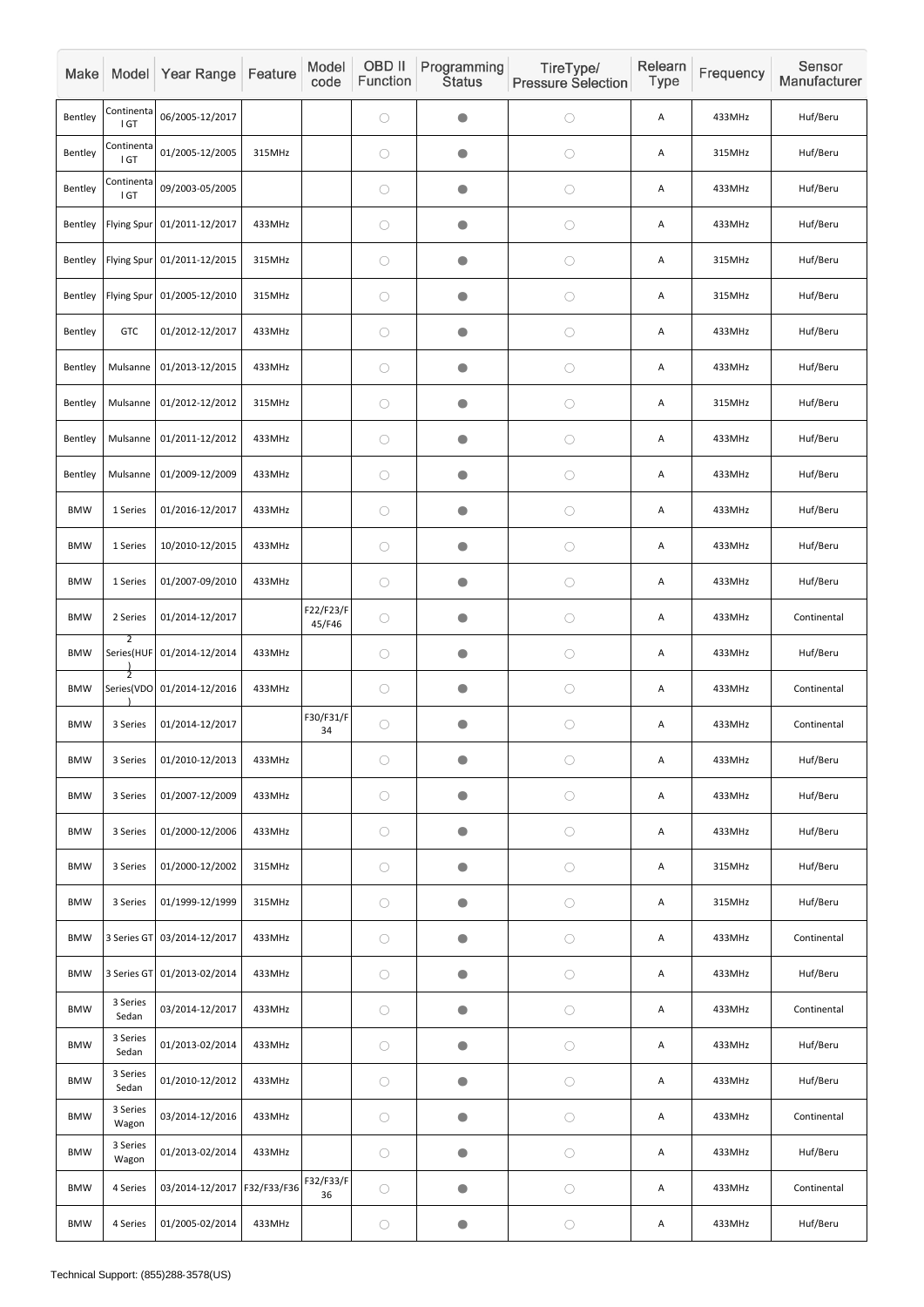| Make       |                | Model Year Range            | Feature | Model<br>code | <b>OBD II</b><br>Function | Programming<br><b>Status</b> | TireType/<br><b>Pressure Selection</b> | Relearn<br>Type | Frequency | Sensor<br>Manufacturer |
|------------|----------------|-----------------------------|---------|---------------|---------------------------|------------------------------|----------------------------------------|-----------------|-----------|------------------------|
| <b>BMW</b> | 5 Series       | 01/2017-12/2017             |         | G30           | $\bigcirc$                | $\bullet$                    | $\bigcirc$                             | Α               | 433MHz    | Schrader               |
| <b>BMW</b> | 5 Series       | 10/2010-12/2016             | 433MHz  |               | $\bigcirc$                | $\bullet$                    | $\bigcirc$                             | A               | 433MHz    | Huf/Beru               |
| <b>BMW</b> | 5 Series       | 01/2006-09/2010             | 433MHz  |               | $\bigcirc$                | $\bigcirc$                   | $\bigcirc$                             | Α               | 433MHz    | Huf/Beru               |
| <b>BMW</b> | 5 Series       | 01/2003-12/2005             | 433MHz  |               | $\bigcirc$                | $\bullet$                    | $\bigcirc$                             | A               | 433MHz    | Huf/Beru               |
| <b>BMW</b> | 5 Series       | 01/2002-12/2002             | 315MHz  |               | $\bigcirc$                | $\bullet$                    | $\bigcirc$                             | A               | 315MHz    | Huf/Beru               |
| <b>BMW</b> | 5 Series       | 01/2002-12/2002             | 433MHz  |               | $\bigcirc$                | $\bullet$                    | $\bigcirc$                             | Α               | 433MHz    | Huf/Beru               |
| <b>BMW</b> | 5 Series       | 01/1999-12/2001             | 315MHz  |               | $\bigcirc$                | $\bigcirc$                   | $\bigcirc$                             | A               | 315MHz    | Huf/Beru               |
| <b>BMW</b> |                | 5 Series GT 01/2017-12/2017 | 433MHz  |               | $\bigcirc$                | $\bullet$                    | $\bigcirc$                             | A               | 433MHz    | Huf/Beru               |
| <b>BMW</b> | 5 Series GT    | 01/2011-12/2016             | 433MHz  |               | $\bigcirc$                | $\bullet$                    | $\bigcirc$                             | A               | 433MHz    | Huf/Beru               |
| <b>BMW</b> | 6 Series       | 01/2015-12/2017             | 433MHz  |               | $\bigcirc$                | $\bullet$                    | $\bigcirc$                             | Α               | 433MHz    | Huf/Beru               |
| <b>BMW</b> | 6 Series       | 01/2011-12/2014             | 433MHz  |               | $\bigcirc$                | $\bullet$                    | $\bigcirc$                             | Α               | 433MHz    | Huf/Beru               |
| <b>BMW</b> | 6 Series       | 01/2006-12/2010             | 433MHz  |               | $\bigcirc$                | $\bullet$                    | $\bigcirc$                             | A               | 433MHz    | Huf/Beru               |
| <b>BMW</b> | 7 Series       | 06/2015-12/2017             |         | G11/G12       | $\bigcirc$                | $\bigcirc$                   | $\bigcirc$                             | Α               | 433MHz    | Schrader               |
| <b>BMW</b> | 7 Series       | 01/2015-05/2015             | 433MHz  |               | $\bigcirc$                | $\bullet$                    | $\bigcirc$                             | Α               | 433MHz    | Huf/Beru               |
| <b>BMW</b> | 7 Series       | 10/2010-12/2014             | 433MHz  |               | $\bigcirc$                | $\bullet$                    | $\bigcirc$                             | A               | 433MHz    | Huf/Beru               |
| <b>BMW</b> | 7 Series       | 01/2006-09/2010             | 433MHz  |               | $\bigcirc$                | $\bullet$                    | $\bigcirc$                             | A               | 433MHz    | Huf/Beru               |
| <b>BMW</b> | 7 Series       | 01/2002-12/2005             | 433MHz  |               | $\bigcirc$                | $\bigcirc$                   | $\bigcirc$                             | Α               | 433MHz    | Huf/Beru               |
| <b>BMW</b> | 7 Series       | 01/1999-12/2002             | 315MHz  |               | $\bigcirc$                | $\bullet$                    | $\bigcirc$                             | A               | 315MHz    | Huf/Beru               |
| <b>BMW</b> | 7 Series       | 09/1998-12/2001             | 433MHz  |               | $\bigcirc$                | $\bullet$                    | $\bigcirc$                             | A               | 433MHz    | Huf/Beru               |
| <b>BMW</b> | i3             | 01/2013-12/2017             |         | 101           | $\bigcirc$                | $\bigcirc$                   | $\bigcirc$                             | A               | 433MHz    | Continental            |
| <b>BMW</b> | 18             | 01/2013-12/2017             | 433MHz  |               | $\bigcirc$                | $\bullet$                    | $\bigcirc$                             | Α               | 433MHz    | Continental            |
| <b>BMW</b> | M1             | 01/2011-12/2012             | 433MHz  |               | $\bigcirc$                | $\bullet$                    | $\bigcirc$                             | A               | 433MHz    | Huf/Beru               |
| <b>BMW</b> | M <sub>2</sub> | 01/2016-12/2017             | 433MHz  |               | $\bigcirc$                | $\bullet$                    | $\bigcirc$                             | Α               | 433MHz    | Continental            |
| <b>BMW</b> | M <sub>3</sub> | 01/2014-12/2017             |         | <b>F80</b>    | $\bigcirc$                | $\bullet$                    | $\bigcirc$                             | A               | 433MHz    | Continental            |
| <b>BMW</b> | M <sub>3</sub> | 01/2010-12/2013             | 433MHz  |               | $\bigcirc$                | $\bigcirc$                   | $\bigcirc$                             | A               | 433MHz    | Huf/Beru               |
| <b>BMW</b> | M <sub>3</sub> | 01/2008-12/2009             | 433MHz  |               | $\bigcirc$                | $\bullet$                    | $\bigcirc$                             | A               | 433MHz    | Huf/Beru               |
| <b>BMW</b> | M <sub>3</sub> | 01/2002-12/2003             | 433MHz  |               | $\bigcirc$                | $\bullet$                    | $\bigcirc$                             | $\mathsf C$     | 433MHz    | Huf/Beru               |
| <b>BMW</b> | M4             | 01/2015-12/2017             | 433MHz  |               | $\bigcirc$                | $\bullet$                    | $\bigcirc$                             | A               | 433MHz    | Continental            |
| <b>BMW</b> | M <sub>5</sub> | 01/2016-12/2017             | 433MHz  |               | $\bigcirc$                | $\bullet$                    | $\bigcirc$                             | Α               | 433MHz    | Huf/Beru               |
| <b>BMW</b> | M <sub>5</sub> | 06/2011-12/2015             | 433MHz  |               | $\bigcirc$                | $\bullet$                    | $\bigcirc$                             | A               | 433MHz    | Huf/Beru               |
| <b>BMW</b> | M <sub>5</sub> | 01/2006-05/2011             | 433MHz  |               | $\bigcirc$                | $\bullet$                    | $\bigcirc$                             | A               | 433MHz    | Huf/Beru               |
| <b>BMW</b> | M <sub>5</sub> | 01/2002-12/2003             | 433MHz  |               | $\bigcirc$                | $\bullet$                    | $\bigcirc$                             | $\mathsf C$     | 433MHz    | Huf/Beru               |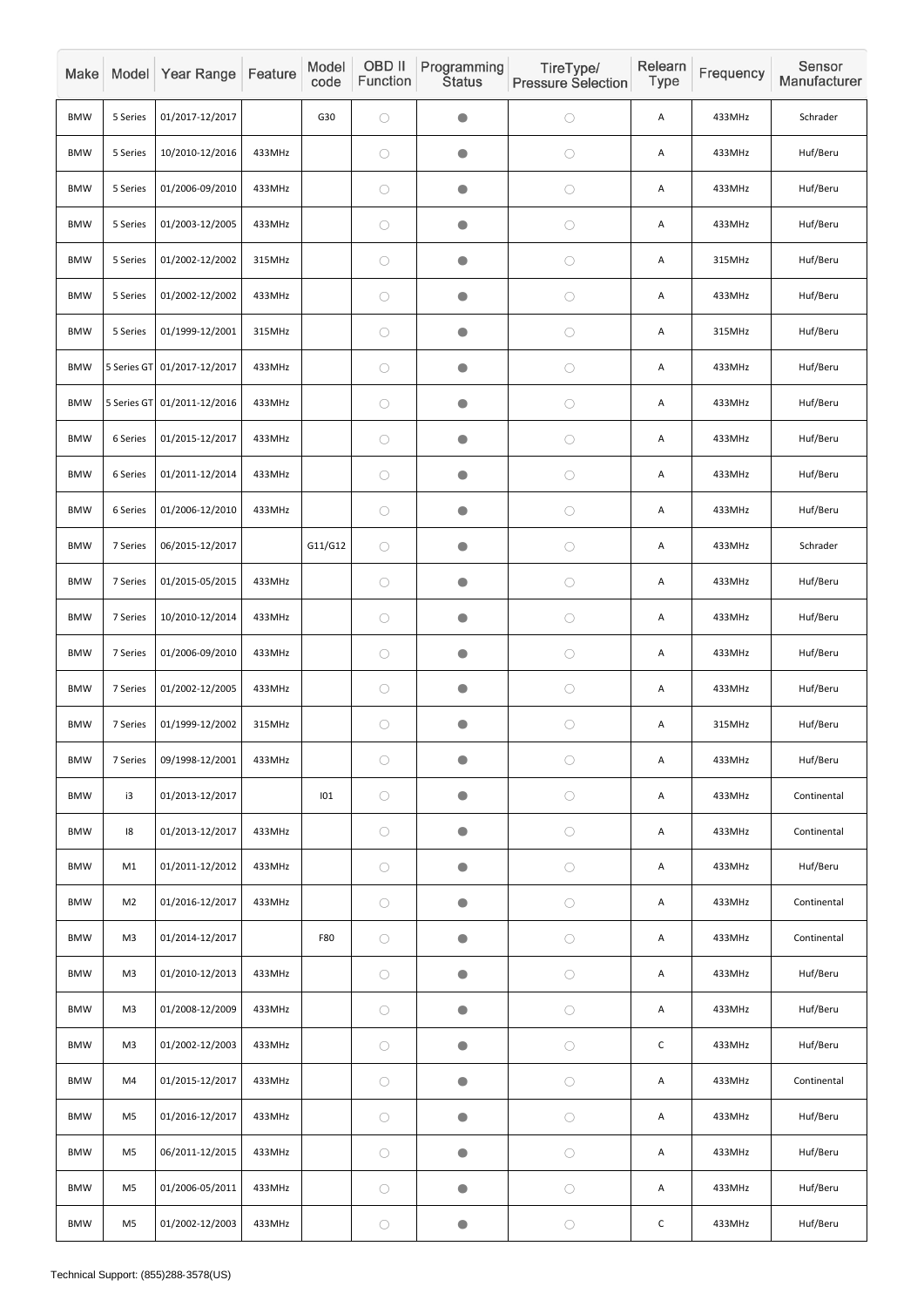| Make         |                | Model Year Range | Feature  | Model<br>code   | OBD II<br>Function | Programming<br><b>Status</b> | TireType/<br><b>Pressure Selection</b> | Relearn<br>Type | Frequency | Sensor<br>Manufacturer |
|--------------|----------------|------------------|----------|-----------------|--------------------|------------------------------|----------------------------------------|-----------------|-----------|------------------------|
| <b>BMW</b>   | M6             | 01/2016-12/2017  | 433MHz   |                 | $\bigcirc$         | $\bullet$                    | $\bigcirc$                             | Α               | 433MHz    | Huf/Beru               |
| <b>BMW</b>   | M <sub>6</sub> | 06/2011-12/2015  | 433MHz   |                 | $\bigcirc$         | $\bullet$                    | $\bigcirc$                             | Α               | 433MHz    | Huf/Beru               |
| <b>BMW</b>   | M <sub>6</sub> | 01/2006-05/2011  | 433MHz   |                 | $\bigcirc$         | $\bullet$                    | $\bigcirc$                             | Α               | 433MHz    | Huf/Beru               |
| <b>BMW</b>   | X1             | 01/2012-12/2014  | 433MHz   |                 | $\bigcirc$         | $\bullet$                    | $\bigcirc$                             | Α               | 433MHz    | Huf/Beru               |
| <b>BMW</b>   | X <sub>3</sub> | 04/2014-12/2017  | 433MHz   | F <sub>25</sub> | $\bigcirc$         | $\bullet$                    | $\bigcirc$                             | Α               | 433MHz    | Huf/Beru               |
| <b>BMW</b>   | X <sub>3</sub> | 11/2010-03/2014  | 433MHz   | F <sub>25</sub> | $\bigcirc$         | $\bullet$                    | $\bigcirc$                             | Α               | 433MHz    | Huf/Beru               |
| <b>BMW</b>   | X <sub>3</sub> | 01/2006-04/2011  | 433MHz   |                 | $\bigcirc$         | $\bullet$                    | $\bigcirc$                             | Α               | 433MHz    | Huf/Beru               |
| <b>BMW</b>   | X4             | 01/2014-12/2017  | 433MHz   | F26             | $\bigcirc$         | $\bullet$                    | $\bigcirc$                             | Α               | 433MHz    | Huf/Beru               |
| <b>BMW</b>   | X5             | 01/2014-12/2017  | 433MHz   |                 | $\bigcirc$         | $\bullet$                    | $\bigcirc$                             | Α               | 433MHz    | Continental            |
| <b>BMW</b>   | X5             | 05/2011-12/2013  | 433MHz   |                 | $\bigcirc$         | $\bullet$                    | $\bigcirc$                             | Α               | 433MHz    | Huf/Beru               |
| <b>BMW</b>   | X5             | 01/2006-04/2011  | 433MHz   |                 | $\bigcirc$         | $\bullet$                    | $\bigcirc$                             | Α               | 433MHz    | Huf/Beru               |
| <b>BMW</b>   | X5             | 01/2000-12/2005  | 433MHz   |                 | $\bigcirc$         | $\bullet$                    | $\bigcirc$                             | Α               | 433MHz    | Huf/Beru               |
| <b>BMW</b>   | X6             | 01/2015-12/2017  | 433MHz   |                 | $\bigcirc$         | $\bullet$                    | $\bigcirc$                             | A               | 433MHz    | Continental            |
| <b>BMW</b>   | X6             | 05/2011-12/2014  | 433MHz   |                 | $\bigcirc$         | $\bullet$                    | $\bigcirc$                             | Α               | 433MHz    | Huf/Beru               |
| <b>BMW</b>   | X6             | 01/2008-04/2011  | 433MHz   |                 | $\bigcirc$         | $\bullet$                    | $\bigcirc$                             | A               | 433MHz    | Huf/Beru               |
| <b>BMW</b>   | X6 HYBRID      | 01/2009-12/2011  | 433MHz   |                 | $\bigcirc$         | $\bullet$                    | $\bigcirc$                             | A               | 433MHz    | Huf/Beru               |
| <b>BMW</b>   | Z Series       | 01/2015-12/2017  | 433MHz   |                 | $\bigcirc$         | $\bullet$                    | $\bigcirc$                             | Α               | 433MHz    | Huf/Beru               |
| <b>BMW</b>   | Z Series       | 05/2011-12/2014  | 433MHz   |                 | $\bigcirc$         | $\bullet$                    | $\bigcirc$                             | A               | 433MHz    | Huf/Beru               |
| <b>BMW</b>   | Z Series       | 01/2006-04/2011  | 433MHz   |                 | $\bigcirc$         | $\bullet$                    | $\bigcirc$                             | А               | 433MHz    | Huf/Beru               |
| <b>Buick</b> | Allure         | 01/2011-12/2011  | 315MHz   |                 | $\bigcirc$         | $\bullet$                    | $\bigcirc$                             | $\sf S$         | 315MHz    | Schrader               |
| <b>Buick</b> | Allure         | 01/2010-12/2010  | 315MHz   |                 | $\bigcirc$         | $\bullet$                    | $\bigcirc$                             | $\mathsf S$     | 315MHz    | Schrader               |
| <b>Buick</b> | Allure         | 01/2009-12/2009  | 315MHz   |                 | $\bigcirc$         | $\bullet$                    | $\bigcirc$                             | $\sf S$         | 315MHz    | Schrader               |
| <b>Buick</b> | Allure         | 01/2008-12/2008  | 315MHz   |                 | $\bigcirc$         | $\bullet$                    | $\bigcirc$                             | $\sf S$         | 315MHz    | Continental            |
| <b>Buick</b> | Allure         | 01/2007-12/2007  | 315MHz   |                 | $\bigcirc$         | $\bigcirc$                   | $\bigcirc$                             | $\mathsf S$     | 315MHz    | Continental            |
| <b>Buick</b> | Allure         | 01/2006-12/2006  | Indirect |                 | $\bigcirc$         | $\bigcirc$                   | $\bigcirc$                             | $\sf S$         | N/A       | N/A                    |
| <b>Buick</b> | Cascada        | 01/2017-12/2017  | 315MHz   |                 | $\bigcirc$         | $\bullet$                    | $\bigcirc$                             | $\sf S$         | 315MHz    | Schrader               |
| <b>Buick</b> | Cascada        | 01/2016-12/2016  | 315MHz   |                 | $\bigcirc$         | $\bullet$                    | $\bigcirc$                             | $\mathsf S$     | 315MHz    | Schrader               |
| <b>Buick</b> | Century        | 01/1999-12/2005  | Indirect |                 | $\bigcirc$         | $\bigcirc$                   | $\bigcirc$                             | $\sf S$         | N/A       | N/A                    |
| <b>Buick</b> | Encore         | 01/2017-12/2017  | 315MHz   |                 | $\bigcirc$         | $\bigcirc$                   | $\bigcirc$                             | $\sf S$         | 315MHz    | Schrader               |
| <b>Buick</b> | Encore         | 01/2016-12/2016  | 315MHz   |                 | $\bigcirc$         | $\bullet$                    | $\bigcirc$                             | $\sf S$         | 315MHz    | Schrader               |
| <b>Buick</b> | Encore         | 01/2013-12/2015  | 315MHz   |                 | $\bigcirc$         | $\bullet$                    | $\bigcirc$                             | $\sf S$         | 315MHz    | Schrader               |
| <b>Buick</b> | LaCrosse       | 01/2008-12/2008  | Indirect |                 | $\bigcirc$         | $\bigcirc$                   | $\bigcirc$                             | $\sf S$         | N/A       | N/A                    |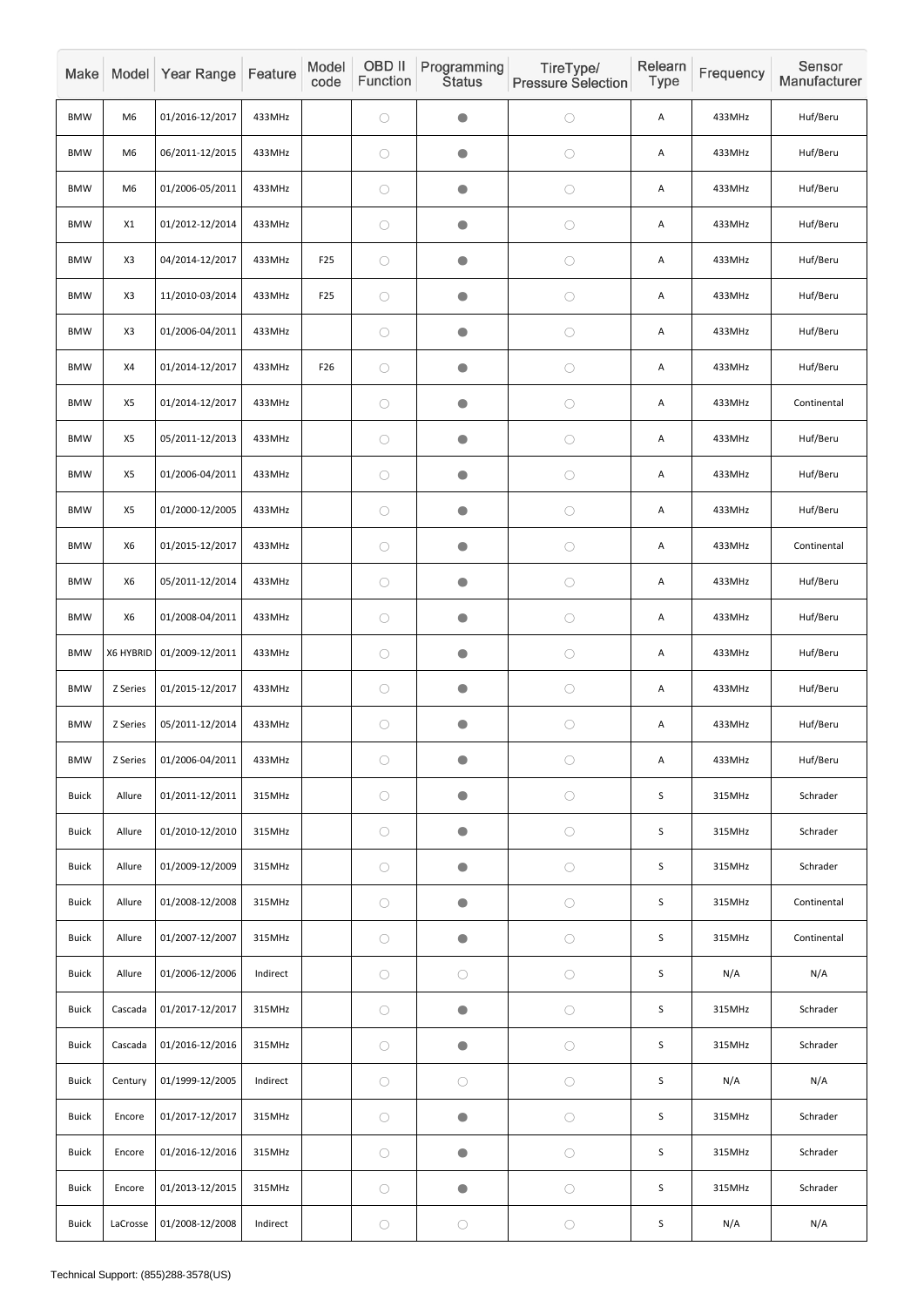| Make         |                 | Model Year Range | Feature            | Model<br>code | OBD II<br>Function | Programming<br><b>Status</b> | TireType/<br><b>Pressure Selection</b> | Relearn<br><b>Type</b> | Frequency | Sensor<br>Manufacturer |
|--------------|-----------------|------------------|--------------------|---------------|--------------------|------------------------------|----------------------------------------|------------------------|-----------|------------------------|
| <b>Buick</b> | LeSabre         | 01/2007-12/2007  | 315MHz             |               | $\bigcirc$         | $\bullet$                    | $\bigcirc$                             | S                      | 315MHz    | Schrader               |
| <b>Buick</b> | LeSabre         | 01/2000-12/2005  | Indirect           |               | $\bigcirc$         | $\bigcirc$                   | $\bigcirc$                             | $\sf S$                | N/A       | N/A                    |
| <b>Buick</b> | Lucerne         | 01/2006-12/2006  | Indirect           |               | $\bigcirc$         | $\bigcirc$                   | $\bigcirc$                             | S                      | N/A       | N/A                    |
| <b>Buick</b> | Park<br>Avenue  | 01/2009-12/2012  | 315MHz             |               | $\bigcirc$         | $\bullet$                    | $\bigcirc$                             | S                      | 315MHz    | Schrader               |
| <b>Buick</b> | Park<br>Avenue  | 01/2006-12/2008  | 315MHz             |               | $\bigcirc$         | $\bullet$                    | $\bigcirc$                             | S                      | 315MHz    | Schrader               |
| <b>Buick</b> | Park<br>Avenue  | 01/1997-12/2005  | Indirect           |               | $\bigcirc$         | $\bigcirc$                   | $\bigcirc$                             | $\sf S$                | N/A       | N/A                    |
| <b>Buick</b> | Rainier         | 01/2007-12/2007  | Snap in<br>315MHz  |               | $\bigcirc$         | $\bullet$                    | $\bigcirc$                             | S                      | 315MHz    | Schrader               |
| <b>Buick</b> | Rainier         | 01/2006-12/2007  | Clamp in<br>315MHz |               | $\bigcirc$         | $\bullet$                    | $\bigcirc$                             | $\mathsf S$            | 315MHz    | Schrader               |
| <b>Buick</b> | Rainier         | 01/2006-12/2006  | 433MHz             |               | $\bigcirc$         | $\bullet$                    | $\bigcirc$                             | S                      | 433MHz    | Schrader               |
| <b>Buick</b> | Regal           | 01/1997-12/2004  | Indirect           |               | $\bigcirc$         | $\bigcirc$                   | $\bigcirc$                             | S                      | N/A       | N/A                    |
| <b>Buick</b> | Rendezvou<br>s  | 01/2003-12/2007  | Indirect           |               | $\bigcirc$         | $\bigcirc$                   | $\bigcirc$                             | $\mathsf S$            | N/A       | N/A                    |
| <b>Buick</b> | Royaum          | 01/2005-12/2008  | 433MHz             |               | $\bigcirc$         | $\bullet$                    | $\bigcirc$                             | S                      | 433MHz    | Schrader               |
| <b>Buick</b> | Verano          | 01/2016-12/2017  | 315MHz             |               | $\bigcirc$         | $\bullet$                    | $\bigcirc$                             | $\mathsf S$            | 315MHz    | Schrader               |
| <b>Buick</b> | Verano          | 01/2013-12/2015  | 315MHz             |               | $\bigcirc$         | $\bullet$                    | $\bigcirc$                             | S                      | 315MHz    | Schrader               |
| <b>Buick</b> | Verano          | 01/2012-12/2012  | 315MHz             |               | $\bigcirc$         | $\bullet$                    | $\bigcirc$                             | $\sf S$                | 315MHz    | Schrader               |
| Cadillac     | <b>ATS</b>      | 01/2017-12/2017  | 315MHz             |               | $\bigcirc$         | $\bullet$                    | $\bigcirc$                             | $\sf S$                | 315MHz    | Schrader               |
| Cadillac     | <b>ATS</b>      | 01/2016-12/2016  | 315MHz             |               | $\bigcirc$         | $\bullet$                    | $\bigcirc$                             | $\sf S$                | 315MHz    | Schrader               |
| Cadillac     | <b>ATS</b>      | 01/2015-12/2015  | 315MHz             |               | $\bigcirc$         | $\bullet$                    | $\bigcirc$                             | $\sf S$                | 315MHz    | Schrader               |
| Cadillac     | <b>ATS</b>      | 01/2014-12/2014  | 315MHz             |               | $\bigcirc$         | $\bullet$                    | $\bigcirc$                             | $\mathsf S$            | 315MHz    | Schrader               |
| Cadillac     | <b>ATS</b>      | 01/2013-12/2013  | 315MHz             |               | $\bigcirc$         | $\bullet$                    | $\bigcirc$                             | $\sf S$                | 315MHz    | Continental            |
| Cadillac     | ATS Sport       | 01/2014-12/2015  | 315MHz             |               | $\bigcirc$         | $\bullet$                    | $\bigcirc$                             | S                      | 315MHz    | Schrader               |
| Cadillac     | ATS-L           | 01/2014-12/2017  | 315MHz             |               | $\bigcirc$         | $\bullet$                    | $\bigcirc$                             | $\mathsf S$            | 315MHz    | Schrader               |
| Cadillac     | ATS-V           | 01/2017-12/2017  | 315MHz             |               | $\bigcirc$         | $\bullet$                    | $\bigcirc$                             | $\sf S$                | 315MHz    | Schrader               |
| Cadillac     | ATS-V           | 01/2016-12/2016  | 315MHz             |               | $\bigcirc$         | $\bullet$                    | $\bigcirc$                             | $\sf S$                | 315MHz    | Continental            |
| Cadillac     | ATS-V           | 01/2013-12/2015  | 315MHz             |               | $\bigcirc$         | $\bullet$                    | $\bigcirc$                             | $\sf S$                | 315MHz    | Schrader               |
| Cadillac     | CT <sub>6</sub> | 01/2016-12/2017  | 433MHz             |               | $\bigcirc$         | $\bullet$                    | $\bigcirc$                             | S                      | 433MHz    | Schrader               |
| Cadillac     | CT <sub>6</sub> | 01/2016-12/2017  | 315MHz             |               | $\bigcirc$         | $\bullet$                    | $\bigcirc$                             | $\sf S$                | 315MHz    | Schrader               |
| Cadillac     | <b>CTS</b>      | 01/2017-12/2017  | Clamp in<br>315MHz |               | $\bigcirc$         | $\bullet$                    | $\bigcirc$                             | $\mathsf S$            | 315MHz    | Schrader               |
| Cadillac     | <b>CTS</b>      | 01/2017-12/2017  | Snap in<br>315MHz  |               | $\bigcirc$         | $\bullet$                    | $\bigcirc$                             | $\sf S$                | 315MHz    | Schrader               |
| Cadillac     | <b>CTS</b>      | 01/2016-12/2016  | 315MHz             |               | $\bigcirc$         | $\bullet$                    | $\bigcirc$                             | $\sf S$                | 315MHz    | Schrader               |
| Cadillac     | <b>CTS</b>      | 01/2015-12/2015  | 315MHz             |               | $\bigcirc$         | $\bullet$                    | $\bigcirc$                             | $\mathsf S$            | 315MHz    | Schrader               |
| Cadillac     | <b>CTS</b>      | 01/2014-12/2014  | 315MHz             |               | $\bigcirc$         | $\bullet$                    | $\bigcirc$                             | $\mathsf S$            | 315MHz    | Schrader               |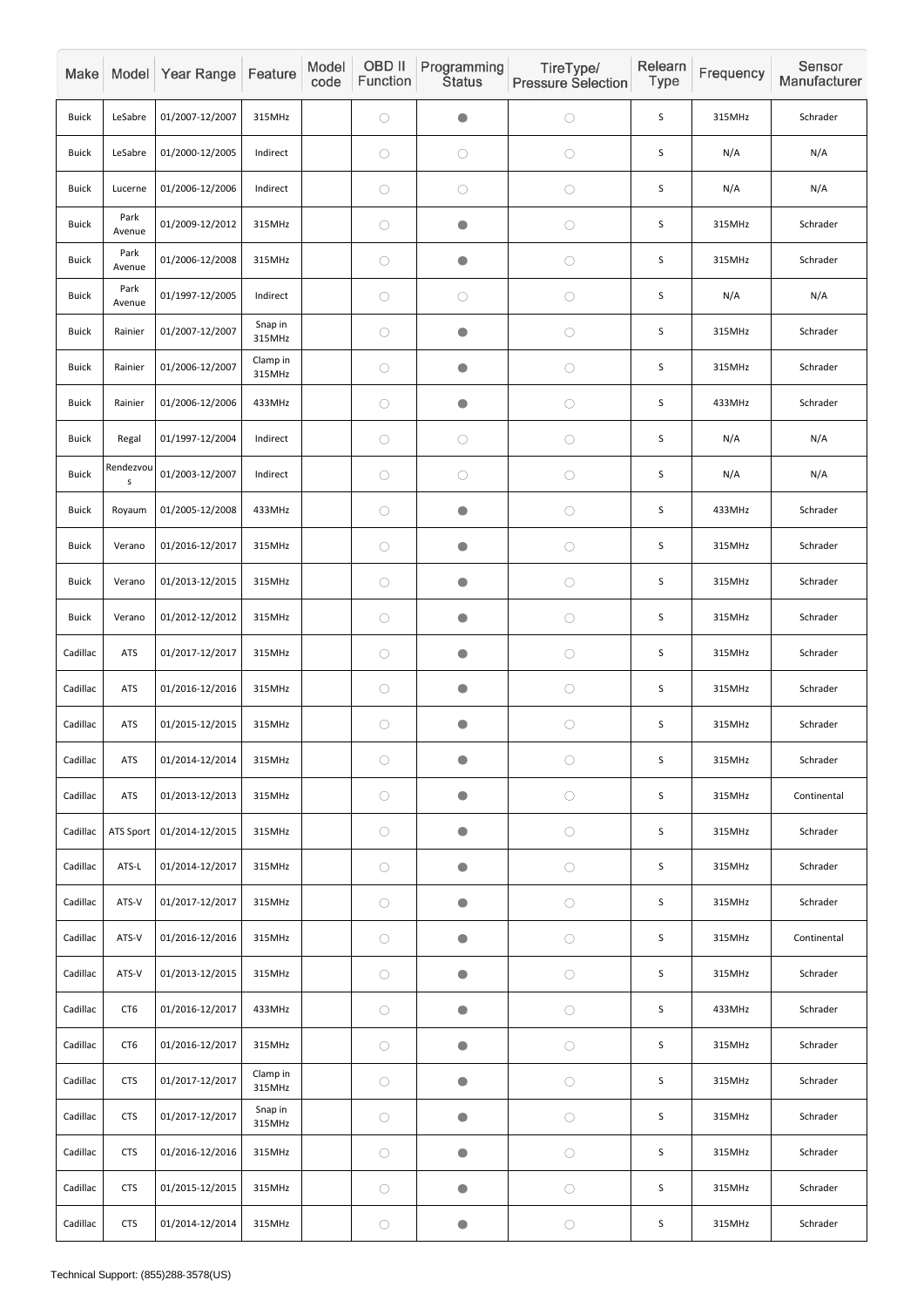| Make     |                  | Model Year Range | Feature | Model<br>code | OBD II<br>Function | Programming<br><b>Status</b> | TireType/<br><b>Pressure Selection</b> | Relearn<br><b>Type</b> | Frequency | Sensor<br>Manufacturer |
|----------|------------------|------------------|---------|---------------|--------------------|------------------------------|----------------------------------------|------------------------|-----------|------------------------|
| Cadillac | <b>CTS</b>       | 01/2013-12/2013  | 315MHz  |               | $\bigcirc$         | $\bullet$                    | $\bigcirc$                             | $\mathsf S$            | 315MHz    | Schrader               |
| Cadillac | <b>CTS</b>       | 01/2009-12/2011  | 315MHz  |               | $\bigcirc$         | $\bullet$                    | $\bigcirc$                             | S                      | 315MHz    | Schrader               |
| Cadillac | <b>CTS</b>       | 01/2007-09/2007  | 315MHz  |               | $\bigcirc$         | $\bullet$                    | $\bigcirc$                             | S                      | 315MHz    | Schrader               |
| Cadillac | <b>CTS</b>       | 01/2006-12/2006  | 315MHz  |               | $\bigcirc$         | $\bullet$                    | $\bigcirc$                             | $\mathsf S$            | 315MHz    | Schrader               |
| Cadillac | <b>CTS</b>       | 01/2004-12/2005  | 315MHz  |               | $\bigcirc$         | $\bullet$                    | $\bigcirc$                             | S                      | 315MHz    | Schrader               |
| Cadillac | CTS-V            | 01/2017-12/2017  | 315MHz  |               | $\bigcirc$         | $\bullet$                    | $\bigcirc$                             | $\mathsf S$            | 315MHz    | Schrader               |
| Cadillac | CTS-V            | 01/2014-12/2016  | 315MHz  |               | $\bigcirc$         | $\bullet$                    | $\bigcirc$                             | S                      | 315MHz    | Schrader               |
| Cadillac | CTS-V            | 01/2009-12/2013  | 315MHz  |               | $\bigcirc$         | $\bullet$                    | $\bigcirc$                             | S                      | 315MHz    | Schrader               |
| Cadillac | CTS-<br>V(Sport) | 01/2017-12/2017  | 315MHz  |               | $\bigcirc$         | $\bullet$                    | $\bigcirc$                             | S                      | 315MHz    | Schrader               |
| Cadillac | CTS-<br>V(Sport) | 01/2015-12/2016  | 315MHz  |               | $\bigcirc$         | $\bullet$                    | $\bigcirc$                             | S                      | 315MHz    | Schrader               |
| Cadillac | CTS-<br>V(Sport) | 01/2014-12/2014  | 315MHz  |               | $\bigcirc$         | $\bullet$                    | $\bigcirc$                             | $\mathsf S$            | 315MHz    | Schrader               |
| Cadillac | Deville          | 01/2005-12/2005  | 315MHz  |               | $\bigcirc$         | $\bullet$                    | $\bigcirc$                             | S                      | 315MHz    | Schrader               |
| Cadillac | Deville          | 01/2004-12/2004  | 315MHz  |               | $\bigcirc$         | $\bullet$                    | $\bigcirc$                             | $\mathsf S$            | 315MHz    | Schrader               |
| Cadillac | Deville          | 01/2001-12/2003  | 315MHz  |               | $\bigcirc$         | $\bullet$                    | $\bigcirc$                             | $\mathsf S$            | 315MHz    | Schrader               |
| Cadillac | <b>DTS</b>       | 01/2006-12/2006  | 315MHz  |               | $\bigcirc$         | $\bullet$                    | $\bigcirc$                             | $\mathsf S$            | 315MHz    | Schrader               |
| Cadillac | ELR              | 01/2017-12/2017  | 315MHz  |               | $\bigcirc$         | $\bullet$                    | $\bigcirc$                             | $\sf S$                | 315MHz    | Schrader               |
| Cadillac | ELR              | 01/2014-12/2016  | 315MHz  |               | $\bigcirc$         | $\bullet$                    | $\bigcirc$                             | $\mathsf S$            | 315MHz    | Schrader               |
| Cadillac | Escalade         | 01/2017-12/2017  | 315MHz  |               | $\bigcirc$         | $\bullet$                    | $\bigcirc$                             | $\mathsf S$            | 315MHz    | Schrader               |
| Cadillac | Escalade         | 01/2015-12/2016  | 315MHz  |               | $\bigcirc$         | $\bullet$                    | $\bigcirc$                             | S                      | 315MHz    | Schrader               |
| Cadillac | Escalade         | 01/2005-12/2006  | 315MHz  |               | $\bigcirc$         | $\bullet$                    | $\bigcirc$                             | $\sf S$                | 315MHz    | Schrader               |
| Cadillac | Escalade         | 01/2004-12/2004  | 315MHz  |               | $\bigcirc$         | $\bullet$                    | $\bigcirc$                             | $\sf S$                | 315MHz    | Schrader               |
| Cadillac | Escalade<br>ESV  | 01/2016-12/2017  | 315MHz  |               | $\bigcirc$         | $\bullet$                    | $\bigcirc$                             | S                      | 315MHz    | Schrader               |
| Cadillac | Hearse           | 01/2001-12/2005  | 315MHz  |               | $\bigcirc$         | $\bullet$                    | $\bigcirc$                             | $\mathsf C$            | 315MHz    | Schrader               |
| Cadillac | Limousine        | 01/2001-12/2005  | 315MHz  |               | $\bigcirc$         | $\bullet$                    | $\bigcirc$                             | $\mathsf C$            | 315MHz    | Schrader               |
| Cadillac | Seville          | 01/2004-12/2004  | 315MHz  |               | $\bigcirc$         | $\bullet$                    | $\bigcirc$                             | $\sf S$                | 315MHz    | Schrader               |
| Cadillac | Seville          | 01/2001-12/2003  | 315MHz  |               | $\bigcirc$         | $\bullet$                    | $\bigcirc$                             | $\mathsf S$            | 315MHz    | Schrader               |
| Cadillac | SRX              | 01/2016-12/2017  | 315MHz  |               | $\bigcirc$         | $\bullet$                    | $\bigcirc$                             | $\sf S$                | 315MHz    | Schrader               |
| Cadillac | SRX              | 01/2015-12/2015  | 433MHz  |               | $\bigcirc$         | $\bullet$                    | $\bigcirc$                             | $\sf S$                | 433MHz    | Schrader               |
| Cadillac | SRX              | 10/2012-12/2015  | 315MHz  |               | $\bigcirc$         | $\bullet$                    | $\bigcirc$                             | $\sf S$                | 315MHz    | Schrader               |
| Cadillac | SRX              | 01/2012-09/2012  | 315MHz  |               | $\bigcirc$         | $\bullet$                    | $\bigcirc$                             | $\sf S$                | 315MHz    | Schrader               |
| Cadillac | SRX              | 01/2010-12/2011  | 315MHz  |               | $\bigcirc$         | $\bullet$                    | $\bigcirc$                             | S                      | 315MHz    | Schrader               |
| Cadillac | <b>STS</b>       | 01/2008-12/2008  | 315MHz  |               | $\bigcirc$         | $\bigcirc$                   | $\bigcirc$                             | $\sf S$                | 315MHz    | Schrader               |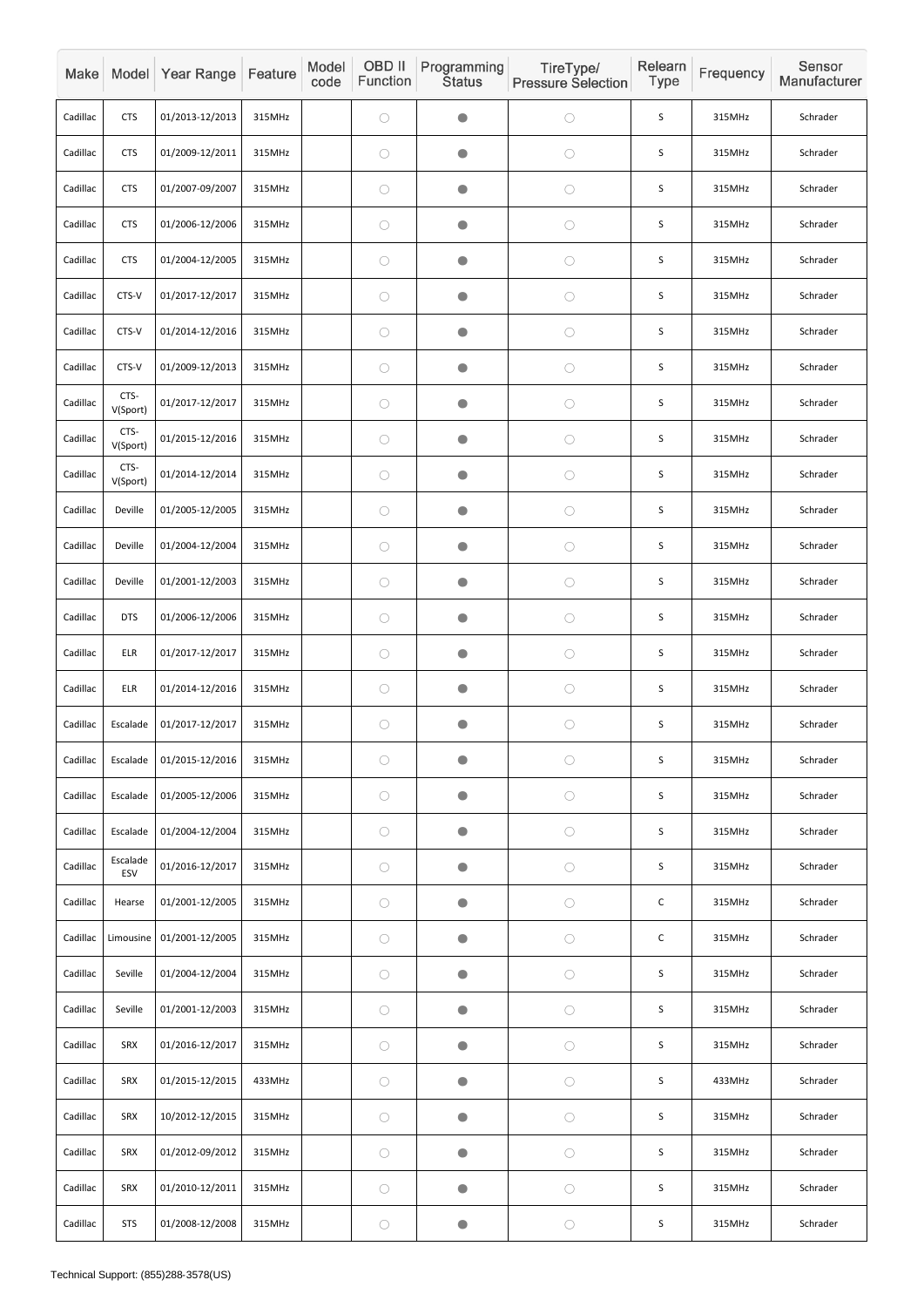| Make      |                     | Model Year Range | Feature | Model<br>code  | OBD II<br>Function | Programming<br><b>Status</b> | TireType/<br><b>Pressure Selection</b> | Relearn<br>Type | Frequency | Sensor<br>Manufacturer |
|-----------|---------------------|------------------|---------|----------------|--------------------|------------------------------|----------------------------------------|-----------------|-----------|------------------------|
| Cadillac  | <b>STS</b>          | 01/2005-12/2007  | 315MHz  |                | $\bigcirc$         | $\blacksquare$               | $\bigcirc$                             | S               | 315MHz    | Schrader               |
| Cadillac  | <b>XLR</b>          | 01/2010-12/2011  | 315MHz  |                | $\bigcirc$         | $\bullet$                    | $\bigcirc$                             | $\sf S$         | 315MHz    | Schrader               |
| Cadillac  | <b>XLR</b>          | 01/2006-12/2009  | 315MHz  |                | $\bigcirc$         | $\bullet$                    | $\bigcirc$                             | $\mathsf S$     | 315MHz    | Schrader               |
| Cadillac  | <b>XLR</b>          | 01/2004-12/2005  | 315MHz  |                | $\bigcirc$         |                              | $\bigcirc$                             | S               | 315MHz    | Schrader               |
| Cadillac  | XT5                 | 01/2017-12/2017  | 315MHz  |                | $\bigcirc$         | $\bullet$                    | $\bigcirc$                             | $\sf S$         | 315MHz    | Schrader               |
| Cadillac  | XT5                 | 01/2017-12/2017  | 433MHz  |                | $\bigcirc$         | $\bullet$                    | $\bigcirc$                             | $\mathsf S$     | 433MHz    | Schrader               |
| Cadillac  | XT5                 | 01/2016-12/2016  | 433MHz  |                | $\bigcirc$         | O                            | $\bigcirc$                             | S               | 433MHz    | Schrader               |
|           | Chevrolet Avalanche | 01/2005-12/2006  | 315MHz  |                | $\bigcirc$         |                              | $\bigcirc$                             | S               | 315MHz    | Schrader               |
| Chevrolet | Avalanche           | 01/2004-12/2004  | 315MHz  |                | $\bigcirc$         | $\bullet$                    | $\bigcirc$                             | $\sf S$         | 315MHz    | Schrader               |
| Chevrolet | Aveo                | 01/2002-12/2007  | 315MHz  |                | $\bigcirc$         | $\bullet$                    | $\bigcirc$                             | $\mathsf C$     | 315MHz    | Schrader               |
| Chevrolet | <b>Bolt EV</b>      | 01/2017-12/2017  | 315MHz  |                | $\bigcirc$         | $\blacksquare$               | $\bigcirc$                             | $\sf S$         | 315MHz    | Schrader               |
| Chevrolet | <b>Bolt EV</b>      | 01/2017-12/2017  | 433MHz  |                | $\bigcirc$         | $\bullet$                    | $\bigcirc$                             | $\mathsf S$     | 433MHz    | Schrader               |
| Chevrolet | Camaro<br>ZL1       | 01/2016-12/2017  | 433MHz  |                | $\bigcirc$         |                              | $\bigcirc$                             | S               | 433MHz    | Schrader               |
| Chevrolet | Camaro<br>ZL1       | 01/2016-12/2016  | 315MHz  |                | $\bigcirc$         | $\bullet$                    | $\bigcirc$                             | S               | 315MHz    | Schrader               |
| Chevrolet | Camaro<br>ZL1       | 01/2014-12/2015  | 315MHz  |                | $\bigcirc$         | $\bullet$                    | $\bigcirc$                             | $\sf S$         | 315MHz    | Schrader               |
| Chevrolet | Camaro<br>ZL1       | 01/2012-12/2013  | 315MHz  |                | $\bigcirc$         |                              | $\bigcirc$                             | S               | 315MHz    | Schrader               |
| Chevrolet | Caprice             | 01/2017-12/2017  | 315MHz  |                | $\bigcirc$         | $\bullet$                    | $\bigcirc$                             | S               | 315MHz    | Schrader               |
| Chevrolet | Caprice             | 01/2014-12/2016  | 315MHz  |                | $\bigcirc$         | $\bullet$                    | $\bigcirc$                             | $\sf S$         | 315MHz    | Schrader               |
| Chevrolet | Cavalier            | 01/2016-12/2017  | 433MHz  |                | $\bigcirc$         | $\bullet$                    | $\bigcirc$                             | S               | 433MHz    | <b>DIAS</b>            |
| Chevrolet | Colorado            | 01/2017-12/2017  | 315MHz  |                | $\bigcirc$         | $\bullet$                    | $\bigcirc$                             | S               | 315MHz    | Schrader               |
| Chevrolet | Colorado            | 01/2016-12/2016  | 315MHz  |                | $\bigcirc$         | $\bullet$                    | $\bigcirc$                             | $\mathsf S$     | 315MHz    | Schrader               |
| Chevrolet | Colorado            | 01/2015-12/2015  | 315MHz  |                | $\bigcirc$         | $\bullet$                    | $\bigcirc$                             | S               | 315MHz    | Schrader               |
| Chevrolet | Colorado            | 01/2014-12/2014  | 315MHz  |                | $\bigcirc$         |                              | $\bigcirc$                             | S               | 315MHz    | Schrader               |
| Chevrolet | Colorado            | 01/2012-12/2012  | 315MHz  |                | $\bigcirc$         | $\bullet$                    | $\bigcirc$                             | S               | 315MHz    | Schrader               |
| Chevrolet | Colorado            | 01/2011-12/2011  | 315MHz  |                | $\bigcirc$         | $\bullet$                    | $\bigcirc$                             | $\sf S$         | 315MHz    | Schrader               |
| Chevrolet | Colorado            | 01/2007-12/2010  | 315MHz  |                | $\bigcirc$         | O                            | $\bigcirc$                             | S               | 315MHz    | Schrader               |
| Chevrolet | Corvette            | 01/2015-12/2017  | 433MHz  | C7             | $\bigcirc$         | $\bullet$                    | $\bigcirc$                             | Α               | 433MHz    | Schrader               |
| Chevrolet | Corvette            | 01/2014-12/2014  | 433MHz  | C7             | $\bigcirc$         | $\bullet$                    | $\bigcirc$                             | Α               | 433MHz    | Schrader               |
| Chevrolet | Corvette            | 01/2013-12/2013  | 315MHz  | C <sub>6</sub> | $\bigcirc$         | $\bullet$                    | $\bigcirc$                             | S               | 315MHz    | Schrader               |
| Chevrolet | Corvette            | 01/2012-12/2012  | 315MHz  | C6             | $\bigcirc$         | $\bullet$                    | $\bigcirc$                             | $\sf S$         | 315MHz    | Schrader               |
| Chevrolet | Corvette            | 01/2010-12/2011  | 315MHz  | C6             | $\bigcirc$         | $\bullet$                    | $\bigcirc$                             | S               | 315MHz    | Schrader               |
| Chevrolet | Corvette            | 01/2005-12/2009  | 315MHz  | ${\sf C6}$     | $\bigcirc$         | $\bullet$                    | $\bigcirc$                             | S               | 315MHz    | Schrader               |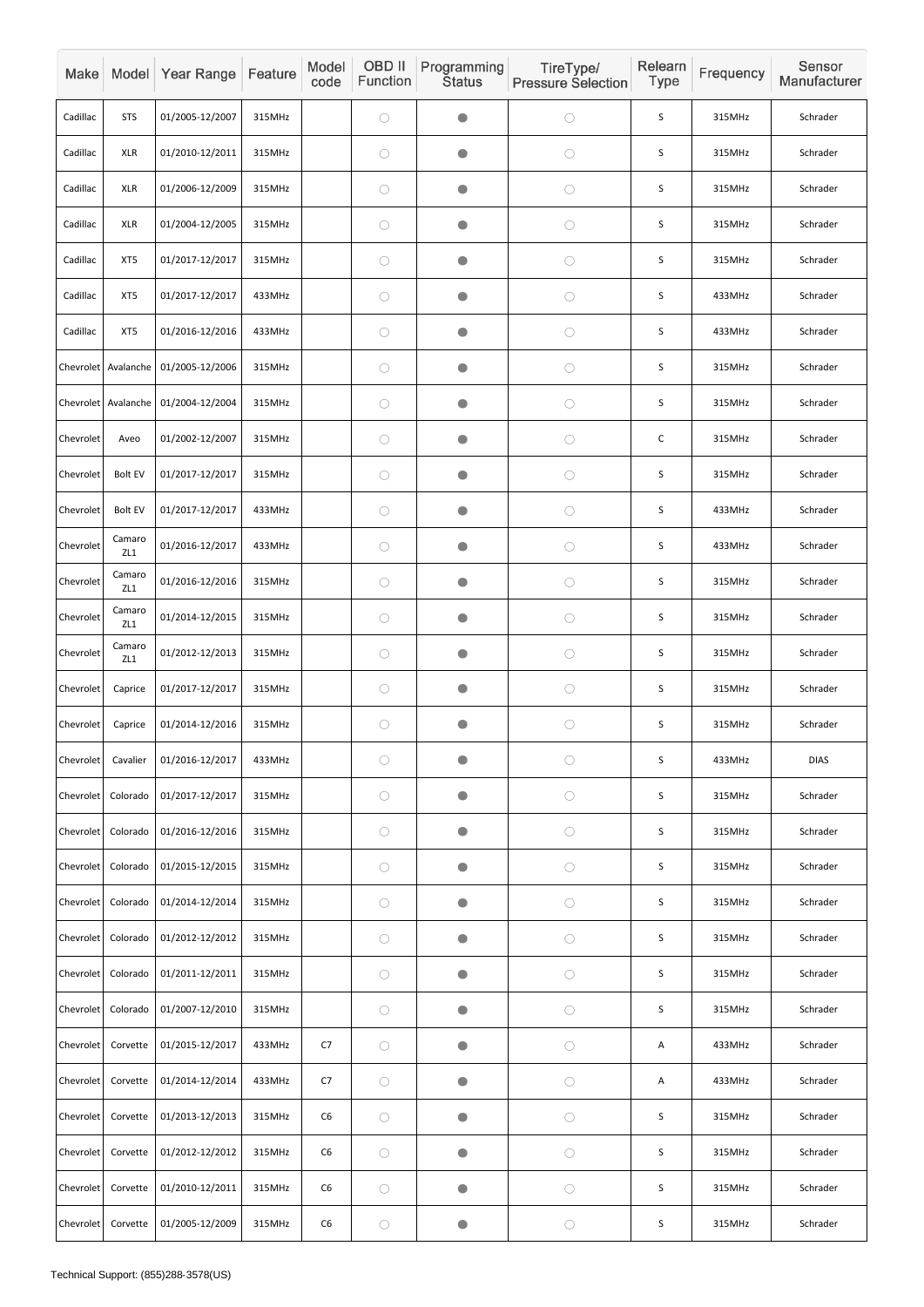| Make      |                        | Model Year Range | Feature           | Model<br>code  | OBD II<br>Function | Programming<br><b>Status</b> | TireType/<br><b>Pressure Selection</b> | Relearn<br>Type | Frequency | Sensor<br>Manufacturer |
|-----------|------------------------|------------------|-------------------|----------------|--------------------|------------------------------|----------------------------------------|-----------------|-----------|------------------------|
| Chevrolet | Corvette               | 01/2003-12/2004  | 315MHz            | C <sub>5</sub> | $\bigcirc$         | $\blacksquare$               | $\bigcirc$                             | S               | 315MHz    | Schrader               |
| Chevrolet | Corvette               | 01/2001-12/2002  | 315MHz            | C <sub>5</sub> | $\bigcirc$         | O                            | $\bigcirc$                             | S               | 315MHz    | Schrader               |
| Chevrolet | Corvette<br>Grand      | 01/2017-12/2017  | 315MHz            |                | $\bigcirc$         | O                            | $\bigcirc$                             | Α               | 315MHz    | Schrader               |
| Chevrolet | Corvette<br>Z06        | 01/2012-12/2012  | 315MHz            |                | $\bigcirc$         |                              | $\bigcirc$                             | S               | 315MHz    | Schrader               |
| Chevrolet | Corvette<br><b>Z06</b> | 01/2010-12/2011  | 315MHz            |                | $\bigcirc$         | $\bullet$                    | $\bigcirc$                             | S               | 315MHz    | Schrader               |
| Chevrolet | Corvette<br><b>Z06</b> | 01/2005-12/2009  | 315MHz            |                | $\bigcirc$         | $\bullet$                    | $\bigcirc$                             | $\sf S$         | 315MHz    | Schrader               |
| Chevrolet | Corvette<br>Z06        | 01/2003-12/2004  | 315MHz            |                | $\bigcirc$         | O                            | $\bigcirc$                             | S               | 315MHz    | Schrader               |
| Chevrolet | Corvette<br><b>Z06</b> | 01/2001-12/2002  | 315MHz            |                | $\bigcirc$         | $\blacksquare$               | $\bigcirc$                             | S               | 315MHz    | Schrader               |
| Chevrolet | G Series               | 01/2008-12/2008  | 315MHz            |                | $\bigcirc$         | $\bullet$                    | $\bigcirc$                             | $\sf S$         | 315MHz    | Schrader               |
| Chevrolet | Impala                 | 01/2017-12/2017  | 315MHz            |                | $\bigcirc$         | $\bullet$                    | $\bigcirc$                             | S               | 315MHz    | Schrader               |
| Chevrolet | Impala                 | 01/2016-12/2016  | Limited<br>315MHz |                | $\bigcirc$         | O                            | $\bigcirc$                             | S               | 315MHz    | Schrader               |
| Chevrolet | Impala                 | 01/2016-12/2016  | 315MHz            |                | $\bigcirc$         | $\bullet$                    | $\bigcirc$                             | $\mathsf S$     | 315MHz    | Schrader               |
| Chevrolet | Impala                 | 01/2015-12/2015  | 315MHz            |                | $\bigcirc$         |                              | $\bigcirc$                             | $\mathsf S$     | 315MHz    | Schrader               |
| Chevrolet | Impala                 | 01/2014-12/2014  | 315MHz            |                | $\bigcirc$         | $\bullet$                    | $\bigcirc$                             | S               | 315MHz    | Schrader               |
| Chevrolet | Impala                 | 01/2000-12/2005  | Indirect          |                | $\bigcirc$         | $\bigcirc$                   | $\bigcirc$                             | $\sf S$         | N/A       | N/A                    |
| Chevrolet | Impala<br>Fleet        | 01/2017-12/2017  | 315MHz            |                | $\bigcirc$         |                              | $\bigcirc$                             | $\sf S$         | 315MHz    | Schrader               |
| Chevrolet | Impala<br>Fleet        | 01/2015-12/2016  | 315MHz            |                | $\bigcirc$         | $\bullet$                    | $\bigcirc$                             | S               | 315MHz    | Schrader               |
| Chevrolet | Malibu                 | 01/2016-12/2016  | 315MHz            |                | $\bigcirc$         | $\bullet$                    | $\bigcirc$                             | $\sf S$         | 315MHz    | Schrader               |
| Chevrolet | Monte<br>Carlo         | 01/2000-12/2005  | Indirect          |                | $\bigcirc$         | $\bigcirc$                   | $\bigcirc$                             | $\mathsf S$     | N/A       | N/A                    |
| Chevrolet | Orlando                | 01/2017-12/2017  | 315MHz            |                | $\bigcirc$         | $\bullet$                    | $\bigcirc$                             | S               | 315MHz    | Schrader               |
| Chevrolet | Orlando                | 01/2013-12/2014  | 315MHz            |                | $\bigcirc$         | $\bullet$                    | $\bigcirc$                             | $\sf S$         | 315MHz    | Schrader               |
| Chevrolet | Orlando                | 01/2012-12/2012  | 315MHz            |                | $\bigcirc$         | $\bullet$                    | $\bigcirc$                             | $\sf S$         | 315MHz    | Schrader               |
| Chevrolet | Silverado              | 01/2017-12/2017  | 315MHz            |                | $\bigcirc$         |                              | $\bigcirc$                             | $\sf S$         | 315MHz    | Schrader               |
| Chevrolet | Silverado              | 10/2013-12/2014  | 315MHz            |                | $\bigcirc$         | $\bullet$                    | $\bigcirc$                             | S               | 315MHz    | Schrader               |
| Chevrolet | Sonic                  | 01/2017-12/2017  | 315MHz            |                | $\bigcirc$         | $\bullet$                    | $\bigcirc$                             | $\sf S$         | 315MHz    | Schrader               |
| Chevrolet | Sonic                  | 01/2015-12/2016  | 315MHz            |                | $\bigcirc$         | $\bullet$                    | $\bigcirc$                             | $\sf S$         | 315MHz    | Schrader               |
| Chevrolet | Sonic                  | 01/2013-12/2014  | 315MHz            |                | $\bigcirc$         | $\bullet$                    | $\bigcirc$                             | $\sf S$         | 315MHz    | Schrader               |
| Chevrolet | Sonic                  | 01/2012-12/2012  | 315MHz            |                | $\bigcirc$         | $\bullet$                    | $\bigcirc$                             | S               | 315MHz    | Schrader               |
| Chevrolet | Spark                  | 01/2017-12/2017  | 315MHz            |                | $\bigcirc$         | $\bullet$                    | $\bigcirc$                             | S               | 315MHz    | Schrader               |
| Chevrolet | Spark                  | 01/2016-12/2016  | 315MHz            |                | $\bigcirc$         | $\bullet$                    | $\bigcirc$                             | $\sf S$         | 315MHz    | Schrader               |
| Chevrolet | Spark                  | 01/2015-12/2015  | 315MHz            |                | $\bigcirc$         | $\bullet$                    | $\bigcirc$                             | S               | 315MHz    | Schrader               |
| Chevrolet | Spark                  | 01/2013-12/2014  | 315MHz            |                | $\bigcirc$         | $\bullet$                    | $\bigcirc$                             | $\sf S$         | 315MHz    | Schrader               |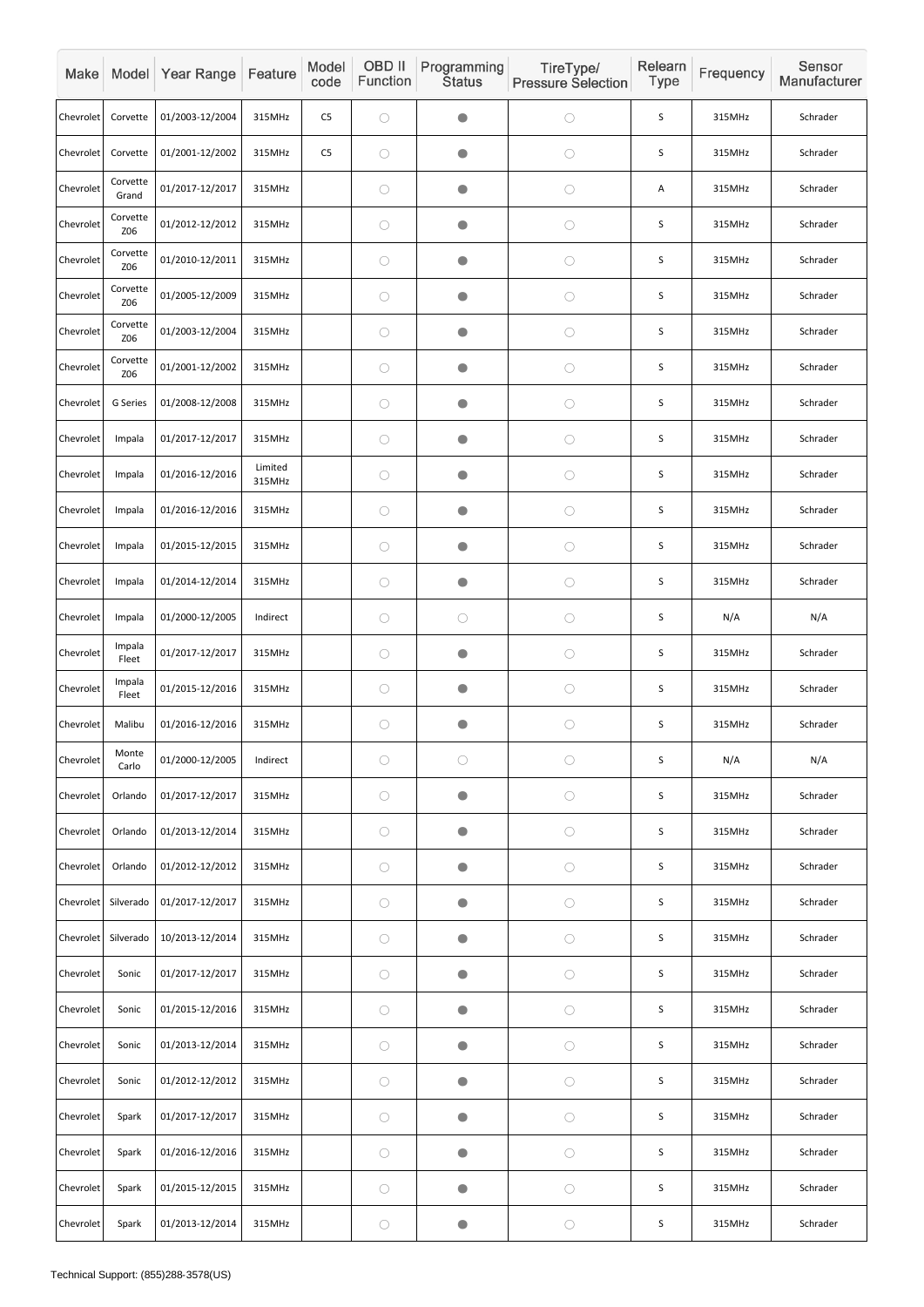| Make             |                         | Model Year Range                        | Feature | Model<br>code | OBD II<br>Function | Programming<br><b>Status</b> | TireType/<br><b>Pressure Selection</b> | Relearn<br><b>Type</b> | Frequency | Sensor<br>Manufacturer |
|------------------|-------------------------|-----------------------------------------|---------|---------------|--------------------|------------------------------|----------------------------------------|------------------------|-----------|------------------------|
| Chevrolet        | Spark EV                | 01/2017-12/2017                         | 315MHz  |               | $\bigcirc$         | $\Box$                       | $\bigcirc$                             | S                      | 315MHz    | Schrader               |
| Chevrolet        | Spark EV                | 01/2014-12/2016                         | 315MHz  |               | $\bigcirc$         | O                            | $\bigcirc$                             | S                      | 315MHz    | Schrader               |
| <b>Chevrolet</b> | SS Sedan                | 01/2017-12/2017                         | 315MHz  |               | $\bigcirc$         | $\bullet$                    | $\bigcirc$                             | S                      | 315MHz    | Schrader               |
| Chevrolet        | SS Sedan                | 01/2014-12/2016                         | 315MHz  |               | $\bigcirc$         | $\Box$                       | $\bigcirc$                             | S                      | 315MHz    | Schrader               |
| <b>Chevrolet</b> | <b>SSR</b>              | 01/2006-12/2007                         | 315MHz  |               | $\bigcirc$         | $\bullet$                    | $\bigcirc$                             | S                      | 315MHz    | Schrader               |
| Chevrolet        | Suburban                | 01/2017-12/2017                         | 315MHz  |               | $\bigcirc$         | $\bullet$                    | $\bigcirc$                             | S                      | 315MHz    | Schrader               |
| Chevrolet        | Suburban                | 01/2016-12/2016                         | 315MHz  |               | $\bigcirc$         | O                            | $\bigcirc$                             | S                      | 315MHz    | Schrader               |
| <b>Chevrolet</b> | Suburban                | 01/2015-12/2015                         | 315MHz  |               | $\bigcirc$         | $\blacksquare$               | $\bigcirc$                             | S                      | 315MHz    | Schrader               |
| Chevrolet        | Suburban                | 01/2005-12/2006                         | 315MHz  |               | $\bigcirc$         | $\bullet$                    | $\bigcirc$                             | $\sf S$                | 315MHz    | Schrader               |
| Chevrolet        | Suburban                | 01/2004-12/2004                         | 315MHz  |               | $\bigcirc$         | $\bullet$                    | $\bigcirc$                             | S                      | 315MHz    | Schrader               |
| Chevrolet        | Tahoe                   | 01/2017-12/2017                         | 315MHz  |               | $\bigcirc$         | $\Box$                       | $\bigcirc$                             | $\sf S$                | 315MHz    | Schrader               |
| Chevrolet        | Tahoe                   | 01/2016-12/2016                         | 315MHz  |               | $\bigcirc$         | $\bullet$                    | $\bigcirc$                             | S                      | 315MHz    | Schrader               |
| Chevrolet        | Tahoe                   | 01/2015-12/2015                         | 315MHz  |               | $\bigcirc$         |                              | $\bigcirc$                             | $\mathsf S$            | 315MHz    | Schrader               |
| Chevrolet        | Tahoe                   | 01/2005-12/2006                         | 315MHz  |               | $\bigcirc$         | $\bullet$                    | $\bigcirc$                             | $\mathsf S$            | 315MHz    | Schrader               |
| Chevrolet        | Tahoe                   | 01/2004-12/2004                         | 315MHz  |               | $\bigcirc$         | $\bullet$                    | $\bigcirc$                             | S                      | 315MHz    | Schrader               |
|                  |                         | Chevrolet Trailblazer   01/2007-12/2009 | 315MHz  |               | $\bigcirc$         | $\blacksquare$               | $\bigcirc$                             | S                      | 315MHz    | Schrader               |
|                  | Chevrolet   Trailblazer | 01/2006-12/2006                         | 315MHz  |               | $\bigcirc$         | $\bullet$                    | $\bigcirc$                             | $\sf S$                | 315MHz    | Schrader               |
| Chevrolet        | <b>Trax</b>             | 01/2017-12/2017                         | 315MHz  |               | $\bigcirc$         | $\bullet$                    | $\bigcirc$                             | $\sf S$                | 315MHz    | Schrader               |
| Chevrolet        | Trax                    | 01/2016-12/2016                         | 315MHz  |               | $\bigcirc$         | O                            | $\bigcirc$                             | S                      | 315MHz    | Schrader               |
| Chevrolet        | <b>Trax</b>             | 01/2015-12/2015                         | 315MHz  |               | $\bigcirc$         | $\bullet$                    | $\bigcirc$                             | $\sf S$                | 315MHz    | Schrader               |
| Chevrolet        | <b>Trax</b>             | 01/2013-12/2014                         | 315MHz  |               | $\bigcirc$         | $\bullet$                    | $\bigcirc$                             | $\mathsf S$            | 315MHz    | Schrader               |
| Chevrolet        | Uplander                | 01/2008-12/2009                         | 315MHz  |               | $\bigcirc$         | $\bullet$                    | $\bigcirc$                             | S                      | 315MHz    | Schrader               |
| Chevrolet        | Van                     | 01/2008-12/2011                         | 315MHz  |               | $\bigcirc$         | $\bullet$                    | $\bigcirc$                             | $\sf S$                | 315MHz    | Continental            |
| Chevrolet        | Volt                    | 01/2017-12/2017                         | 433MHz  |               | $\bigcirc$         | $\bullet$                    | $\bigcirc$                             | $\sf S$                | 433MHz    | Schrader               |
| Chevrolet        | Volt                    | 01/2016-12/2016                         | 315MHz  |               | $\bigcirc$         | $\bullet$                    | $\bigcirc$                             | S                      | 315MHz    | Schrader               |
| Chevrolet        | Volt                    | 01/2015-12/2015                         | 315MHz  |               | $\bigcirc$         | $\bullet$                    | $\bigcirc$                             | $\sf S$                | 315MHz    | Schrader               |
| Chevrolet        | Volt                    | 01/2013-12/2014                         | 315MHz  |               | $\bigcirc$         | $\bullet$                    | $\bigcirc$                             | $\sf S$                | 315MHz    | Schrader               |
| Chevrolet        | Volt                    | 01/2011-12/2012                         | 315MHz  |               | $\bigcirc$         | $\bullet$                    | $\bigcirc$                             | S                      | 315MHz    | Schrader               |
| Chevrolet        | Volt                    | 01/2010-12/2010                         | 315MHz  |               | $\bigcirc$         | $\bullet$                    | $\bigcirc$                             | S                      | 315MHz    | Schrader               |
| Chrysler         | 200                     | 01/2017-12/2017                         | 433MHz  |               | $\bigcirc$         | $\bullet$                    | $\bigcirc$                             | A                      | 433MHz    | Continental            |
| Chrysler         | 300M                    | 01/2002-12/2004                         | 433MHz  |               | $\bigcirc$         | $\bullet$                    | $\bigcirc$                             | S                      | 433MHz    | Schrader               |
| Chrysler         | Aspen                   | 01/2012-12/2015                         | 433MHz  |               | $\bigcirc$         | $\bullet$                    | $\bigcirc$                             | $\mathsf C$            | 433MHz    | Schrader               |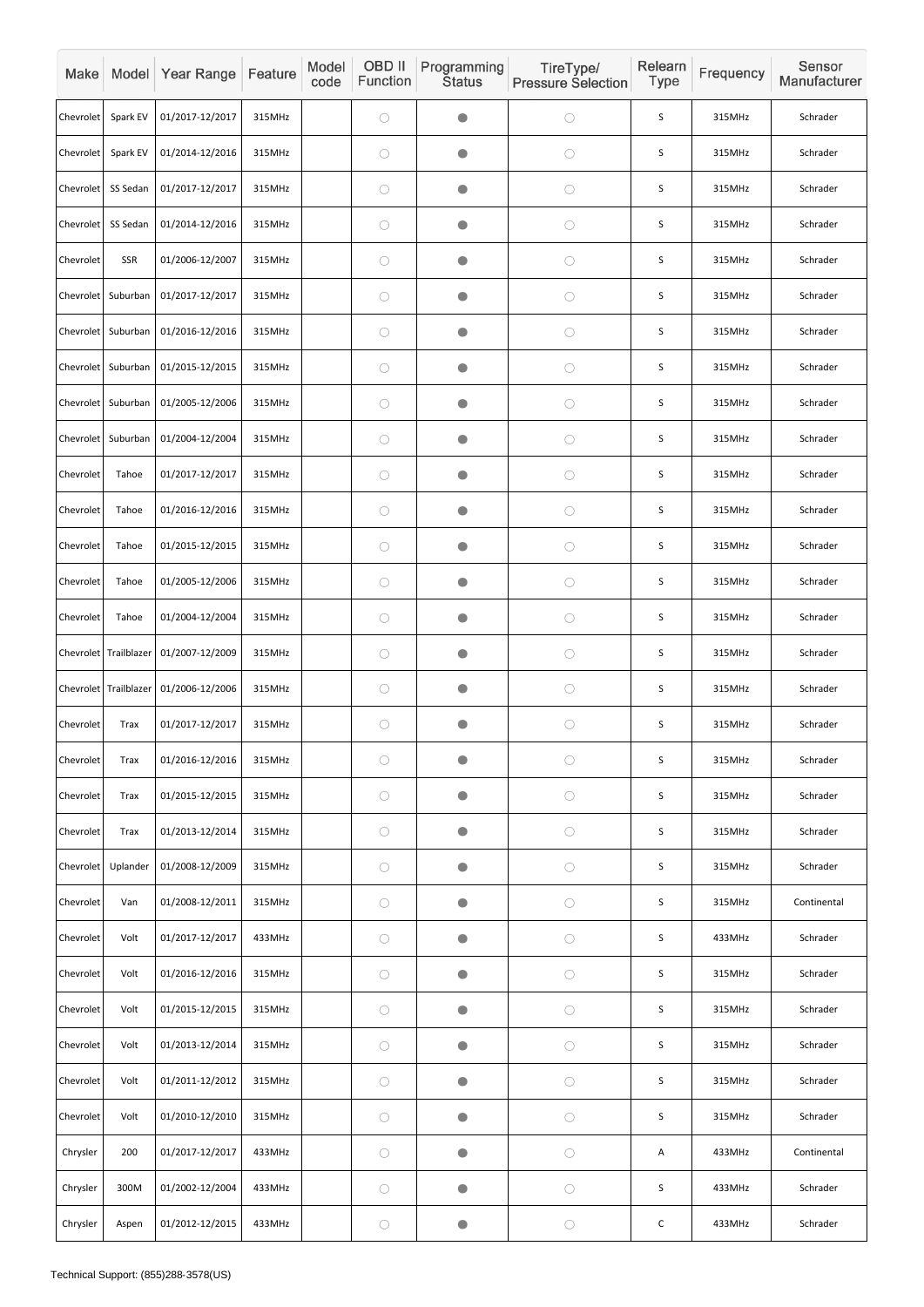| Make     |                                                 | Model Year Range | Feature | Model<br>code | OBD II<br>Function | Programming<br><b>Status</b> | TireType/<br><b>Pressure Selection</b> | Relearn<br><b>Type</b> | Frequency | Sensor<br>Manufacturer |
|----------|-------------------------------------------------|------------------|---------|---------------|--------------------|------------------------------|----------------------------------------|------------------------|-----------|------------------------|
| Chrysler | Concorde                                        | 01/2002-12/2004  | 433MHz  |               | $\bigcirc$         | $\bullet$                    | $\bigcirc$                             | S                      | 433MHz    | Schrader               |
| Chrysler | Crossfire                                       | 01/2009-12/2011  | 433MHz  | ZH            | $\bigcirc$         | $\bullet$                    | $\bigcirc$                             | $\mathsf C$            | 433MHz    | Schrader               |
| Chrysler | Crossfire                                       | 01/2009-12/2011  | 315MHz  | ZH            | $\bigcirc$         | $\bullet$                    | $\bigcirc$                             | $\mathsf{C}$           | 315MHz    | Continental            |
| Chrysler | Crossfire                                       | 01/2005-12/2006  | 433MHz  | ZH            | $\bigcirc$         | O                            | $\bigcirc$                             | C                      | 433MHz    | Schrader               |
| Chrysler | Crossfire                                       | 01/2005-12/2006  | 315MHz  | ZH            | $\bigcirc$         | $\bullet$                    | $\bigcirc$                             | C                      | 315MHz    | Continental            |
| Chrysler | Crossfire                                       | 01/2004-12/2004  | 433MHz  | ZH            | $\bigcirc$         | $\bullet$                    | $\bigcirc$                             | $\mathsf C$            | 433MHz    | Schrader               |
| Chrysler | Crossfire(I<br>nternation<br>al)<br>Crossfire(I | 01/2007-12/2008  | 315MHz  | ZH            | $\bigcirc$         | O                            | $\bigcirc$                             | C                      | 315MHz    | Continental            |
| Chrysler | nternation<br>al)                               | 01/2007-12/2008  | 433MHz  | ZH            | $\bigcirc$         | $\bullet$                    | $\bigcirc$                             | $\mathsf C$            | 433MHz    | Schrader               |
| Chrysler | Crossfire(N<br>AFTA)                            | 01/2007-12/2008  | 315MHz  | ZH            | $\bigcirc$         | $\bullet$                    | $\bigcirc$                             | $\mathsf{C}$           | 315MHz    | Continental            |
| Chrysler | Crossfire(N<br>AFTA)                            | 01/2007-12/2008  | 433MHz  | ZH            | $\bigcirc$         | $\bullet$                    | $\bigcirc$                             | C                      | 433MHz    | Schrader               |
| Chrysler | Intrepid                                        | 01/2002-12/2004  | 433MHz  |               | $\bigcirc$         | $\bullet$                    | $\bigcirc$                             | S                      | 433MHz    | Schrader               |
| Chrysler | Pacifica                                        | 01/2017-12/2017  | 433MHz  |               | $\bigcirc$         | $\bullet$                    | $\bigcirc$                             | A                      | 433MHz    | Continental            |
| Chrysler | Pacifica                                        | 01/2006-12/2008  | 315MHz  | ${\sf CS}$    | $\bigcirc$         | $\bullet$                    | $\bigcirc$                             | A                      | 315MHz    | Continental            |
| Chrysler | Pacifica                                        | 01/2004-12/2005  | 315MHz  |               | $\bigcirc$         | $\bigcirc$                   | $\bigcirc$                             | A                      | 315MHz    | Continental            |
| Chrysler | Pacifica                                        | 01/2004-12/2004  | 433MHz  |               | $\bigcirc$         | $\bullet$                    | $\bigcirc$                             | $\mathsf S$            | 433MHz    | Schrader               |
| Chrysler | Pacifica                                        | 01/2003-12/2003  | 433MHz  |               | $\bigcirc$         | $\bullet$                    | $\bigcirc$                             | A                      | 433MHz    | Schrader               |
| Chrysler | Prowler                                         | 01/2002-12/2002  | 433MHz  |               | $\bigcirc$         | $\bullet$                    | $\bigcirc$                             | $\mathsf C$            | 433MHz    | Schrader               |
| Chrysler | Voyager                                         | 01/2002-12/2003  | 433MHz  |               | $\bigcirc$         | $\bullet$                    | $\bigcirc$                             | $\mathsf S$            | 433MHz    | Schrader               |
| Dodge    | C/V                                             | 01/2015-12/2016  | 433MHz  |               | $\bigcirc$         | $\bullet$                    | $\bigcirc$                             | A                      | 433MHz    | Schrader               |
| Dodge    | C/V                                             | 01/2013-12/2014  | 433MHz  |               | $\bigcirc$         | $\bullet$                    | $\bigcirc$                             | Α                      | 433MHz    | Schrader               |
| Dodge    | C/V                                             | 01/2012-12/2012  | 433MHz  |               | $\bigcirc$         | $\bullet$                    | $\bigcirc$                             | A                      | 433MHz    | Schrader               |
| Dodge    | Caravan                                         | 01/2006-12/2007  | 315MHz  |               | $\bigcirc$         | $\bullet$                    | $\bigcirc$                             | A                      | 315MHz    | Continental            |
| Dodge    | Caravan                                         | 01/2004-12/2005  | 315MHz  |               | $\bigcirc$         | $\bullet$                    | $\bigcirc$                             | A                      | 315MHz    | Continental            |
| Dodge    | Caravan                                         | 01/2002-12/2003  | 433MHz  |               | $\bigcirc$         | $\bullet$                    | $\bigcirc$                             | $\mathsf S$            | 433MHz    | Schrader               |
| Dodge    | Challenger                                      | 01/2017-12/2017  | 433MHz  |               | $\bigcirc$         | $\bullet$                    | $\bigcirc$                             | $\mathsf C$            | 433MHz    | Schrader               |
| Dodge    | Challenger                                      | 01/2016-12/2016  | 433MHz  |               | $\bigcirc$         | $\bullet$                    | $\bigcirc$                             | Α                      | 433MHz    | Schrader               |
| Dodge    | Challenger<br>SRT                               | 01/2016-12/2017  | 433MHz  | LD            | $\bigcirc$         | $\bullet$                    | $\bigcirc$                             | A                      | 433MHz    | Schrader               |
| Dodge    | Charger                                         | 01/2017-12/2017  | 433MHz  |               | $\bigcirc$         | $\bullet$                    | $\bigcirc$                             | Α                      | 433MHz    | Schrader               |
| Dodge    | Charger                                         | 01/2005-12/2006  | 315MHz  | <b>LX</b>     | $\bigcirc$         | $\bullet$                    | $\bigcirc$                             | A                      | 315MHz    | Continental            |
| Dodge    | Grand<br>Caravan                                | 01/2017-12/2017  | 433MHz  |               | $\bigcirc$         | $\bullet$                    | $\bigcirc$                             | $\mathsf C$            | 433MHz    | Schrader               |
| Dodge    | Grand<br>Caravan                                | 01/2016-12/2016  | 433MHz  |               | $\bigcirc$         | $\bullet$                    | $\bigcirc$                             | A                      | 433MHz    | Schrader               |
| Dodge    | Grand<br>Caravan                                | 01/2006-12/2007  | 315MHz  |               | $\bigcirc$         | $\bullet$                    | $\bigcirc$                             | Α                      | 315MHz    | Continental            |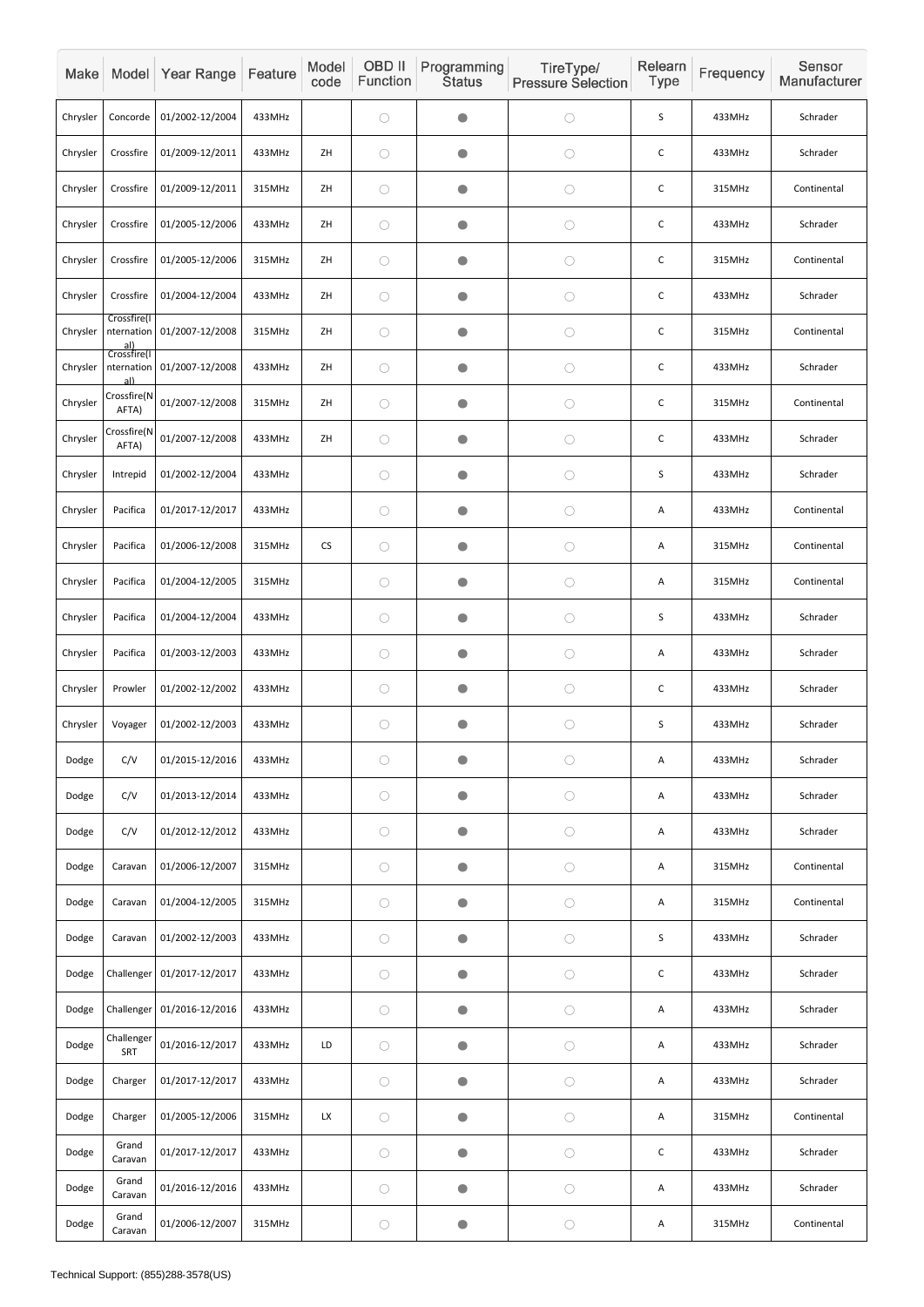| Make    |                              | Model Year Range           | Feature | Model<br>code          | OBD II<br>Function | Programming<br><b>Status</b> | TireType/<br><b>Pressure Selection</b> | Relearn<br>Type           | Frequency | Sensor<br>Manufacturer |
|---------|------------------------------|----------------------------|---------|------------------------|--------------------|------------------------------|----------------------------------------|---------------------------|-----------|------------------------|
| Dodge   | Grand<br>Caravan             | 01/2004-12/2005            | 315MHz  |                        | $\bigcirc$         | $\bullet$                    | $\bigcirc$                             | Α                         | 315MHz    | Continental            |
| Dodge   | Grand<br>Caravan             | 01/2002-12/2003            | 433MHz  |                        | $\bigcirc$         | $\bullet$                    | $\bigcirc$                             | S                         | 433MHz    | Schrader               |
| Dodge   | Intrepid                     | 01/2002-12/2004            | 433MHz  |                        | $\bigcirc$         | $\bullet$                    | $\bigcirc$                             | $\mathsf S$               | 433MHz    | Schrader               |
| Dodge   | Magnum                       | 01/2005-12/2006            | 315MHz  |                        | $\bigcirc$         | $\bullet$                    | $\bigcirc$                             | Α                         | 315MHz    | Continental            |
| Dodge   |                              | Ram Cargo 01/2015-12/2015  | 433MHz  |                        | $\bigcirc$         | $\bullet$                    | $\bigcirc$                             | Α                         | 433MHz    | Schrader               |
| Dodge   | <b>RAM</b><br>Power<br>Wagon | 01/2017-12/2017            | 433MHz  |                        | $\bigcirc$         | $\bullet$                    | $\bigcirc$                             | $\mathsf C$               | 433MHz    | <b>TRW</b>             |
| Dodge   | Ram Pro<br>Master            | 01/2014-12/2017            | 433MHz  |                        | $\bigcirc$         | $\bullet$                    | $\bigcirc$                             | Α                         | 433MHz    | Schrader               |
| Dodge   | Ram<br>Promaster<br>City     | 01/2015-12/2017            | 433MHz  |                        | $\bigcirc$         | $\bullet$                    | $\bigcirc$                             | Α                         | 433MHz    | Schrader               |
| Dodge   |                              | RAM Rebel 01/2016-12/2016  | 433MHz  |                        | $\bigcirc$         | $\bullet$                    | $\bigcirc$                             | $\mathsf C$               | 433MHz    | <b>TRW</b>             |
| Dodge   | <b>SRT Viper</b>             | 01/2016-12/2016            | 433MHz  |                        | $\bigcirc$         | $\bullet$                    | $\bigcirc$                             | C                         | 433MHz    | Schrader               |
| Dodge   | viper                        | 01/2017-12/2017            | 433MHz  |                        | $\bigcirc$         | $\bullet$                    | $\bigcirc$                             | $\mathsf C$               | 433MHz    | Schrader               |
| Dodge   | viper                        | 01/2013-12/2016            | 433MHz  | VX                     | $\bigcirc$         | $\bullet$                    | $\bigcirc$                             | Α                         | 433MHz    | Schrader               |
| Dodge   | Viper                        | 01/2003-12/2011            | 433MHz  | $\mathsf{Z}\mathsf{B}$ | $\bigcirc$         | $\bullet$                    | $\bigcirc$                             | $\mathsf C$               | 433MHz    | Schrader               |
| Ferrari | 458<br>Speciale              | 01/2013-12/2016            | 433MHz  | F142                   | $\bigcirc$         | $\bullet$                    | $\bigcirc$                             | Α                         | 433MHz    | Huf/Beru               |
| Ferrari |                              | 458 Spider 01/2011-12/2015 | 433MHz  | F142                   | $\bigcirc$         | $\bullet$                    | $\bigcirc$                             | Α                         | 433MHz    | Huf/Beru               |
| Ferrari | 488 GTB                      | 01/2015-12/2017            |         | F142                   | $\bigcirc$         | $\bullet$                    | $\bigcirc$                             | Α                         | 433MHz    | Huf/Beru               |
| Ferrari | 488 Spider                   | 01/2015-12/2017            | 433MHz  | F142                   | $\bigcirc$         | $\bullet$                    | $\bigcirc$                             | Α                         | 433MHz    | Huf/Beru               |
| Ferrari | 550<br>Maranello             | 01/2010-12/2012            | 433MHz  |                        | $\bigcirc$         | $\bullet$                    | $\bigcirc$                             | Α                         | 433MHz    | Huf/Beru               |
| Ferrari | 550<br>Maranello             | 01/1998-12/2002            | 433MHz  |                        | $\bigcirc$         | $\bullet$                    | $\bigcirc$                             | А                         | 433MHz    | Huf/Beru               |
| Ferrari | 575M<br>Maranello            | 01/2002-12/2006            | 433MHz  |                        | $\bigcirc$         | $\bullet$                    | $\bigcirc$                             | Α                         | 433MHz    | Huf/Beru               |
| Ferrari | 599 GTB                      | 01/2004-12/2012            | 433MHz  | F141                   | $\bigcirc$         | $\bullet$                    | $\bigcirc$                             | Α                         | 433MHz    | Huf/Beru               |
| Ferrari | 599 GTO                      | 01/2004-12/2012            | 433MHz  | F141                   | $\bigcirc$         | $\bullet$                    | $\bigcirc$                             | Α                         | 433MHz    | Huf/Beru               |
| Ferrari | 599 SA<br>Aperta             | 01/2004-12/2012            | 433MHz  | F141                   | $\bigcirc$         | $\bullet$                    | $\bigcirc$                             | Α                         | 433MHz    | Huf/Beru               |
| Ferrari | 612<br>Scaglietti            | 01/2004-12/2011            | 433MHz  | F137                   | $\bigcirc$         | $\bullet$                    | $\bigcirc$                             | $\boldsymbol{\mathsf{A}}$ | 433MHz    | Huf/Beru               |
| Ferrari | California                   | 01/2015-12/2016            | 433MHz  | F149                   | $\bigcirc$         | $\bullet$                    | $\bigcirc$                             | Α                         | 433MHz    | Huf/Beru               |
| Ferrari | California                   | 01/2008-12/2014            | 433MHz  | F149                   | $\bigcirc$         | $\bullet$                    | $\bigcirc$                             | Α                         | 433MHz    | Huf/Beru               |
| Ferrari | Enzo                         | 01/2003-12/2009            | 433MHz  | F140                   | $\bigcirc$         | $\bullet$                    | $\bigcirc$                             | A                         | 433MHz    | Huf/Beru               |
| Ferrari | F12<br>Berlinetta            | 10/2012-12/2016            | 433MHz  | F151/<br>F152          | $\bigcirc$         | $\bullet$                    | $\bigcirc$                             | A                         | 433MHz    | Huf/Beru               |
| Ferrari | F12<br>Berlinetta            | 10/2012-12/2014            | 315MHz  | F151/<br>F152          | $\bigcirc$         | $\bullet$                    | $\bigcirc$                             | Α                         | 315MHz    | Huf/Beru               |
| Ferrari | FF.                          | 01/2011-12/2017            | 433MHz  | F151                   | $\bigcirc$         | $\bullet$                    | $\bigcirc$                             | Α                         | 433MHz    | Huf/Beru               |
| Ferrari | FF Japan                     | 01/2011-12/2017            | 315MHz  | F151                   | $\bigcirc$         | $\bullet$                    | $\bigcirc$                             | А                         | 315MHz    | Huf/Beru               |
| Ferrari | <b>FXX</b>                   | 01/2003-12/2009            | 433MHz  |                        | $\bigcirc$         | $\bigcirc$                   | $\bigcirc$                             | A                         | 433MHz    | Huf/Beru               |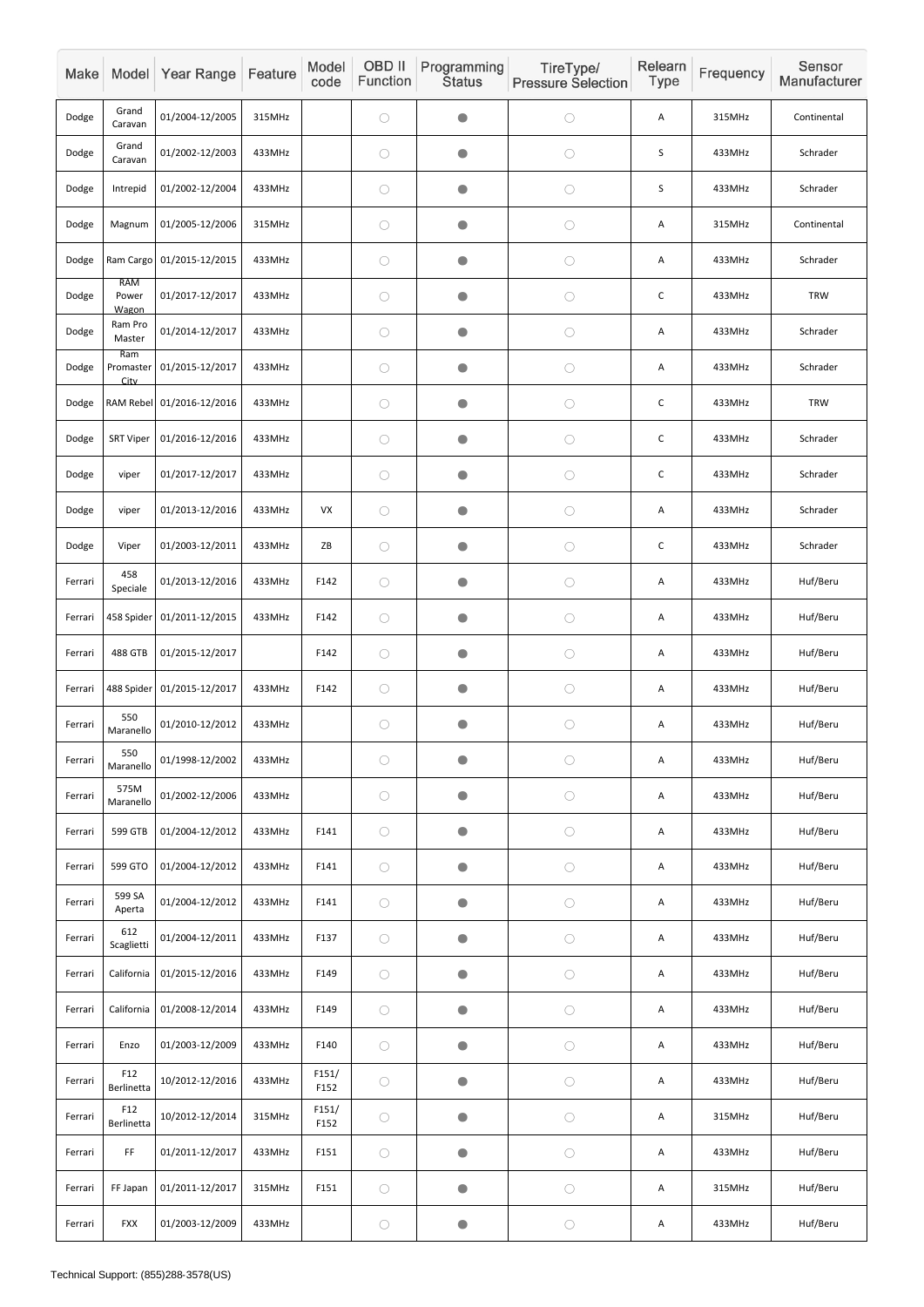| Make    |                          | Model Year Range           | Feature             | Model<br>code | OBD II<br>Function | Programming<br><b>Status</b> | TireType/<br><b>Pressure Selection</b> | Relearn<br>Type | Frequency | Sensor<br>Manufacturer |
|---------|--------------------------|----------------------------|---------------------|---------------|--------------------|------------------------------|----------------------------------------|-----------------|-----------|------------------------|
| Ferrari | La Ferrari               | 01/2014-12/2017            | 433MHz              | F150          | $\bigcirc$         | $\bullet$                    | $\bigcirc$                             | A               | 433MHz    | Huf/Beru               |
| Ferrari | Spider                   | 01/2002-12/2009            | 433MHz              |               | $\bigcirc$         | $\bullet$                    | $\bigcirc$                             | A               | 433MHz    | Huf/Beru               |
| Fiat    |                          | 124 Spider 01/2016-12/2017 | Indirect            |               | $\bigcirc$         | $\bigcirc$                   | $\bigcirc$                             | A               | N/A       | N/A                    |
| Fiat    | 500                      | 01/2017-12/2017            | 433MHz              |               | $\bigcirc$         | $\bullet$                    | $\bigcirc$                             | $\mathsf C$     | 433MHz    | Schrader               |
| Fiat    | 500                      | 01/2011-12/2016            | 433MHz              |               | $\bigcirc$         | $\bullet$                    | $\bigcirc$                             | A               | 433MHz    | Schrader               |
| Fiat    | 500C                     | 01/2015-12/2015            | 433MHz              |               | $\bigcirc$         | $\bullet$                    | $\bigcirc$                             | A               | 433MHz    | Schrader               |
| Fiat    | 500E                     | 01/2015-12/2015            | 433MHz              |               | $\bigcirc$         | $\bigcirc$                   | $\bigcirc$                             | A               | 433MHz    | Schrader               |
| Fiat    | 500L                     | 01/2017-12/2017            | 433MHz              |               | $\bigcirc$         | $\bullet$                    | $\bigcirc$                             | $\mathsf C$     | 433MHz    | Schrader               |
| Fiat    | 500L                     | 03/2013-12/2016            | 433MHz              |               | $\bigcirc$         | $\bullet$                    | $\bigcirc$                             | A               | 433MHz    | Schrader               |
| Fiat    | 500X                     | 01/2017-12/2017            | 433MHz              |               | $\bigcirc$         | $\bullet$                    | $\bigcirc$                             | A               | 433MHz    | Continental            |
| Fiat    | 500X                     | 01/2014-12/2016            | 433MHz              |               | $\bigcirc$         | $\bullet$                    | $\bigcirc$                             | A               | 433MHz    | Continental            |
| Ford    | C-MAX                    | 01/2017-12/2017            | 315MHz              |               | $\bigcirc$         | $\bullet$                    | $\bigcirc$                             | $\sf S$         | 315MHz    | Schrader               |
| Ford    | C-Max                    | 01/2014-12/2016            | 315MHz              | C344N         | $\bigcirc$         | $\bullet$                    | $\bigcirc$                             | $\sf S$         | 315MHz    | Schrader               |
| Ford    | C-Max                    | 01/2013-12/2013            | 315MHz              | C344N         | $\bigcirc$         | $\bigcirc$                   | $\bigcirc$                             | S               | 315MHz    | Schrader               |
| Ford    | C-Max                    | 01/2012-12/2012            | 315MHz              |               | $\bigcirc$         | $\bullet$                    | $\bigcirc$                             | S               | 315MHz    | Schrader               |
| Ford    | Crown<br>Victoria        | 01/2009-12/2011            | 315MHz              |               | $\bigcirc$         | $\bullet$                    | $\bigcirc$                             | $\mathsf S$     | 315MHz    | Continental            |
| Ford    | Crown<br>Victoria        | 01/2008-12/2008            | 315MHz              |               | $\bigcirc$         | $\bigcirc$                   | $\bigcirc$                             | $\sf S$         | 315MHz    | Continental            |
| Ford    | Crown<br>Victoria        | 01/2006-12/2007            | 315MHz              |               | $\bigcirc$         | $\bullet$                    | $\bigcirc$                             | S               | 315MHz    | Continental            |
| Ford    | Exp Sport<br><b>Trac</b> | 01/2008-12/2010            | 315MHz              |               | $\bigcirc$         | $\bullet$                    | $\bigcirc$                             | S               | 315MHz    | Continental            |
| Ford    | Exp Sport<br><b>Trac</b> | 01/2006-12/2007            | 315MHz              |               | $\bigcirc$         | $\bullet$                    | $\bigcirc$                             | $\mathsf S$     | 315MHz    | Continental            |
| Ford    | Expedition               | 01/2017-12/2017            | 315MHz              |               | $\bigcirc$         | $\bullet$                    | $\bigcirc$                             | S               | 315MHz    | Schrader               |
| Ford    |                          | Expedition 01/2016-12/2016 | 315MHz              |               | $\bigcirc$         | $\bullet$                    | $\bigcirc$                             | $\sf S$         | 315MHz    | Schrader               |
| Ford    |                          | Expedition 01/2015-12/2015 | 315MHz              |               | $\bigcirc$         | $\bullet$                    | $\bigcirc$                             | S               | 315MHz    | Schrader               |
| Ford    |                          | Expedition 01/2015-12/2015 | 433MHz              |               | $\bigcirc$         | $\bullet$                    | $\bigcirc$                             | S               | 433MHz    | Schrader               |
| Ford    |                          | Expedition 01/2013-12/2014 | 433MHz              |               | $\bigcirc$         | $\bigcirc$                   | $\bigcirc$                             | $\sf S$         | 433MHz    | Schrader               |
| Ford    |                          | Expedition 01/2011-12/2014 | 315MHz              |               | $\bigcirc$         | $\bigcirc$                   | $\bigcirc$                             | $\mathsf S$     | 315MHz    | Schrader               |
| Ford    |                          | Expedition 01/2007-12/2010 | with<br>Chrome rims |               | $\bigcirc$         | $\bullet$                    | $\bigcirc$                             | S               | 315MHz    | Continental            |
| Ford    | Expedition               | 01/2007-12/2010            | no Chrome<br>rims   |               | $\bigcirc$         | $\bullet$                    | $\bigcirc$                             | $\mathsf S$     | 315MHz    | Continental            |
| Ford    | Expedition               | 01/2005-12/2006            | 315MHz              |               | $\bigcirc$         | $\bullet$                    | $\bigcirc$                             | $\mathsf S$     | 315MHz    | Schrader               |
| Ford    | Expedition               | 01/2004-12/2004            | 433MHz              |               | $\bigcirc$         | $\bullet$                    | $\bigcirc$                             | $\mathsf S$     | 433MHz    | Schrader               |
| Ford    | Expedition               | 01/2003-12/2003            | 433MHz              |               | $\bigcirc$         | $\bullet$                    | $\bigcirc$                             | $\mathsf S$     | 433MHz    | Schrader               |
| Ford    | Explorer                 | 01/2013-12/2015            | 433MHz              |               | $\bigcirc$         | $\bullet$                    | $\bigcirc$                             | $\sf S$         | 433MHz    | Schrader               |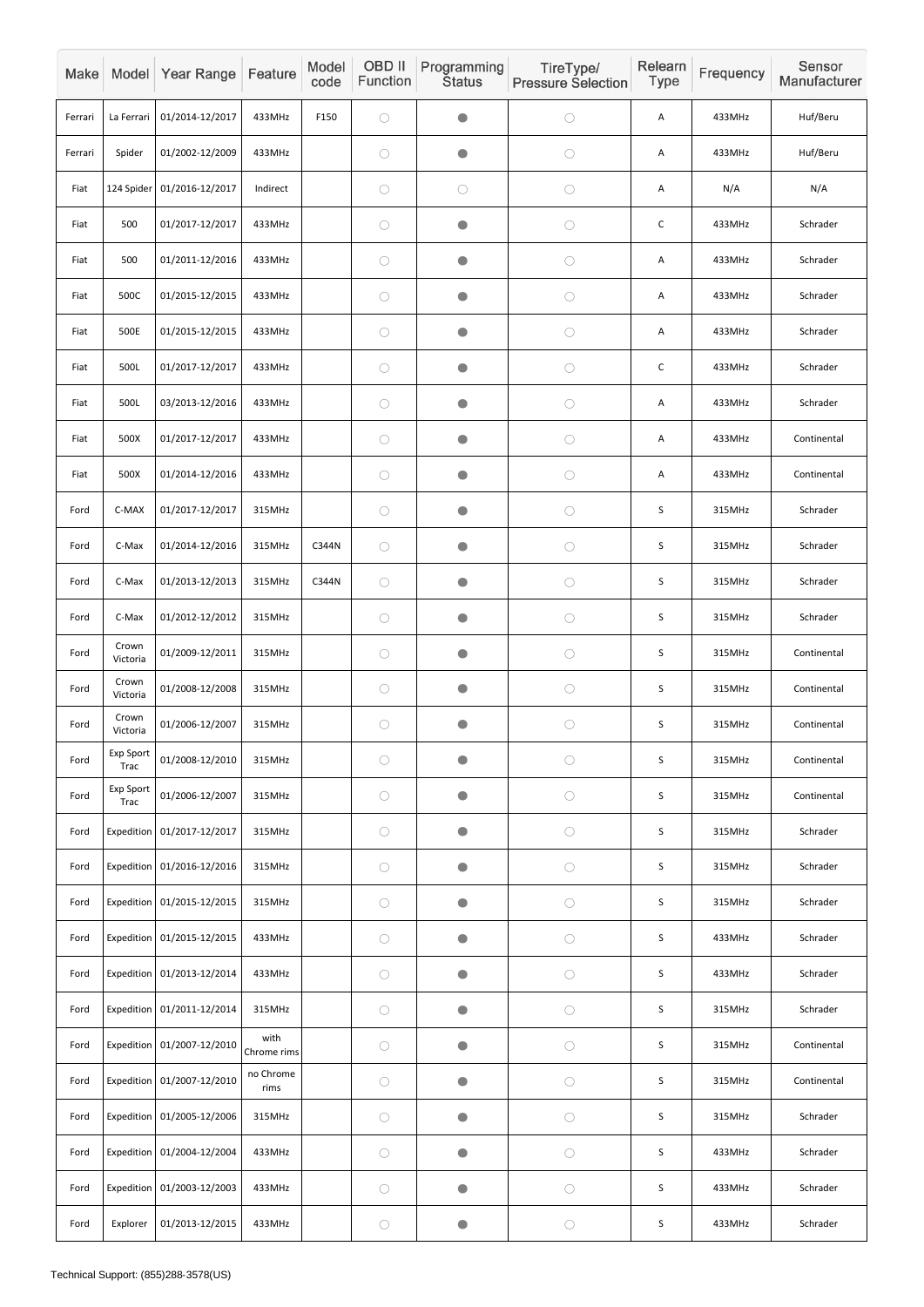| Make |                              | Model Year Range | Feature | Model<br>code | OBD II<br>Function | Programming<br><b>Status</b> | TireType/<br><b>Pressure Selection</b> | Relearn<br><b>Type</b> | Frequency | Sensor<br>Manufacturer |
|------|------------------------------|------------------|---------|---------------|--------------------|------------------------------|----------------------------------------|------------------------|-----------|------------------------|
| Ford | Explorer                     | 01/2013-09/2015  | 315MHz  | U502          | $\bigcirc$         | $\bullet$                    | $\bigcirc$                             | S                      | 315MHz    | Schrader               |
| Ford | Explorer                     | 01/2012-12/2012  | 315MHz  | U502          | $\bigcirc$         | $\bullet$                    | $\bigcirc$                             | S                      | 315MHz    | Schrader               |
| Ford | Explorer                     | 01/2011-12/2012  | 433MHz  |               | $\bigcirc$         | $\bullet$                    | $\bigcirc$                             | S                      | 433MHz    | Schrader               |
| Ford | Explorer                     | 01/2011-12/2011  | 315MHz  | U502          | $\bigcirc$         | $\bullet$                    | $\bigcirc$                             | S                      | 315MHz    | Schrader               |
| Ford | Explorer                     | 01/2008-12/2010  | 315MHz  |               | $\bigcirc$         | $\bullet$                    | $\bigcirc$                             | S                      | 315MHz    | Continental            |
| Ford | Explorer                     | 01/2006-12/2007  | 315MHz  |               | $\bigcirc$         | $\bullet$                    | $\bigcirc$                             | S                      | 315MHz    | Continental            |
| Ford | Fiesta                       | 01/2014-12/2017  | 315MHz  | <b>B299N</b>  | $\bigcirc$         | $\bullet$                    | $\bigcirc$                             | S                      | 315MHz    | Schrader               |
| Ford | Fiesta                       | 01/2011-12/2013  | 315MHz  | <b>B299N</b>  | $\bigcirc$         | $\bullet$                    | $\bigcirc$                             | S                      | 315MHz    | Schrader               |
| Ford | Five<br>Hundred              | 01/2006-12/2007  | 315MHz  | D258          | $\bigcirc$         | $\bullet$                    | $\bigcirc$                             | S                      | 315MHz    | Continental            |
| Ford | Flex                         | 01/2016-12/2017  | 433MHz  |               | $\bigcirc$         | $\bullet$                    | $\bigcirc$                             | S                      | 433MHz    | Schrader               |
| Ford | Flex                         | 01/2016-12/2017  | 315MHz  |               | $\bigcirc$         | $\bullet$                    | $\bigcirc$                             | $\mathsf S$            | 315MHz    | Schrader               |
| Ford | Flex                         | 01/2013-12/2015  | 433MHz  |               | $\bigcirc$         | $\bullet$                    | $\bigcirc$                             | S                      | 433MHz    | Schrader               |
| Ford | Flex                         | 01/2013-12/2015  | 315MHz  | D471          | $\bigcirc$         | $\bullet$                    | $\bigcirc$                             | $\mathsf S$            | 315MHz    | Schrader               |
| Ford | Flex                         | 01/2012-12/2012  | 315MHz  | D471          | $\bigcirc$         | $\bigcirc$                   | $\bigcirc$                             | S                      | 315MHz    | Schrader               |
| Ford | Flex                         | 01/2011-12/2011  | 315MHz  | D471          | $\bigcirc$         | $\bullet$                    | $\bigcirc$                             | S                      | 315MHz    | Schrader               |
| Ford | Flex                         | 01/2009-12/2010  | 315MHz  | D471          | $\bigcirc$         | $\bullet$                    | $\bigcirc$                             | S                      | 315MHz    | Continental            |
| Ford | Freestar                     | 01/2006-12/2007  | 315MHz  | V229          | $\bigcirc$         | $\bullet$                    | $\bigcirc$                             | $\mathsf S$            | 315MHz    | Continental            |
| Ford | Freestar                     | 01/2005-12/2005  | 315MHz  | V229          | $\bigcirc$         | $\bullet$                    | $\bigcirc$                             | $\sf S$                | 315MHz    | Schrader               |
| Ford | Freestar                     | 01/2004-12/2004  | 315MHz  | V229          | $\bigcirc$         | $\bullet$                    | $\bigcirc$                             | S                      | 315MHz    | Schrader               |
| Ford | Freestyle                    | 01/2005-12/2007  | 315MHz  |               | $\bigcirc$         | $\bullet$                    | $\bigcirc$                             | $\sf S$                | 315MHz    | Continental            |
| Ford | Grand<br>Marquis             | 01/2007-12/2011  | 315MHz  |               | $\bigcirc$         | $\bullet$                    | $\bigcirc$                             | $\mathsf S$            | 315MHz    | Continental            |
| Ford | Intercepto<br>r Crown<br>Vic | 01/2006-12/2014  | 315MHz  |               | $\bigcirc$         | $\bullet$                    | $\bigcirc$                             | S                      | 315MHz    | Continental            |
| Ford | Intercepto<br>r Explorer     | 01/2016-12/2017  | 315MHz  |               | $\bigcirc$         | $\bullet$                    | $\bigcirc$                             | S                      | 315MHz    | Schrader               |
| Ford | Intercepto<br>r Explorer     | 01/2015-12/2015  | 315MHz  |               | $\bigcirc$         | $\bullet$                    | $\bigcirc$                             | S                      | 315MHz    | Schrader               |
| Ford | Intercepto<br>r Explorer     | 01/2011-12/2014  | 315MHz  |               | $\bigcirc$         | $\bullet$                    | $\bigcirc$                             | S                      | 315MHz    | Schrader               |
| Ford | Intercepto<br>r Taurus       | 01/2011-12/2017  | 315MHz  |               | $\bigcirc$         | $\bullet$                    | $\bigcirc$                             | $\mathsf S$            | 315MHz    | Schrader               |
| Ford | Mustang                      | 01/2015-12/2017  | 315MHz  | S550          | $\bigcirc$         | $\bullet$                    | $\bigcirc$                             | $\sf S$                | 315MHz    | Schrader               |
| Ford | Mustang                      | 01/2015-12/2017  | 433MHz  | S550          | $\bigcirc$         | $\bullet$                    | $\bigcirc$                             | $\mathsf S$            | 433MHz    | Schrader               |
| Ford | Ranger                       | 01/2008-12/2011  | 315MHz  |               | $\bigcirc$         | $\bullet$                    | $\bigcirc$                             | $\mathsf S$            | 315MHz    | Continental            |
| Ford | Ranger                       | 01/2006-12/2007  | 315MHz  | J97           | $\bigcirc$         | $\bullet$                    | $\bigcirc$                             | $\sf S$                | 315MHz    | Continental            |
| Ford | Shelby<br>GT500              | 01/2013-12/2014  | 433MHz  |               | $\bigcirc$         | $\bullet$                    | $\bigcirc$                             | $\mathsf S$            | 433MHz    | Schrader               |
| Ford | Shelby<br>GT500              | 01/2012-12/2012  | 315MHz  |               | $\bigcirc$         | $\bullet$                    | $\bigcirc$                             | S                      | 315MHz    | Schrader               |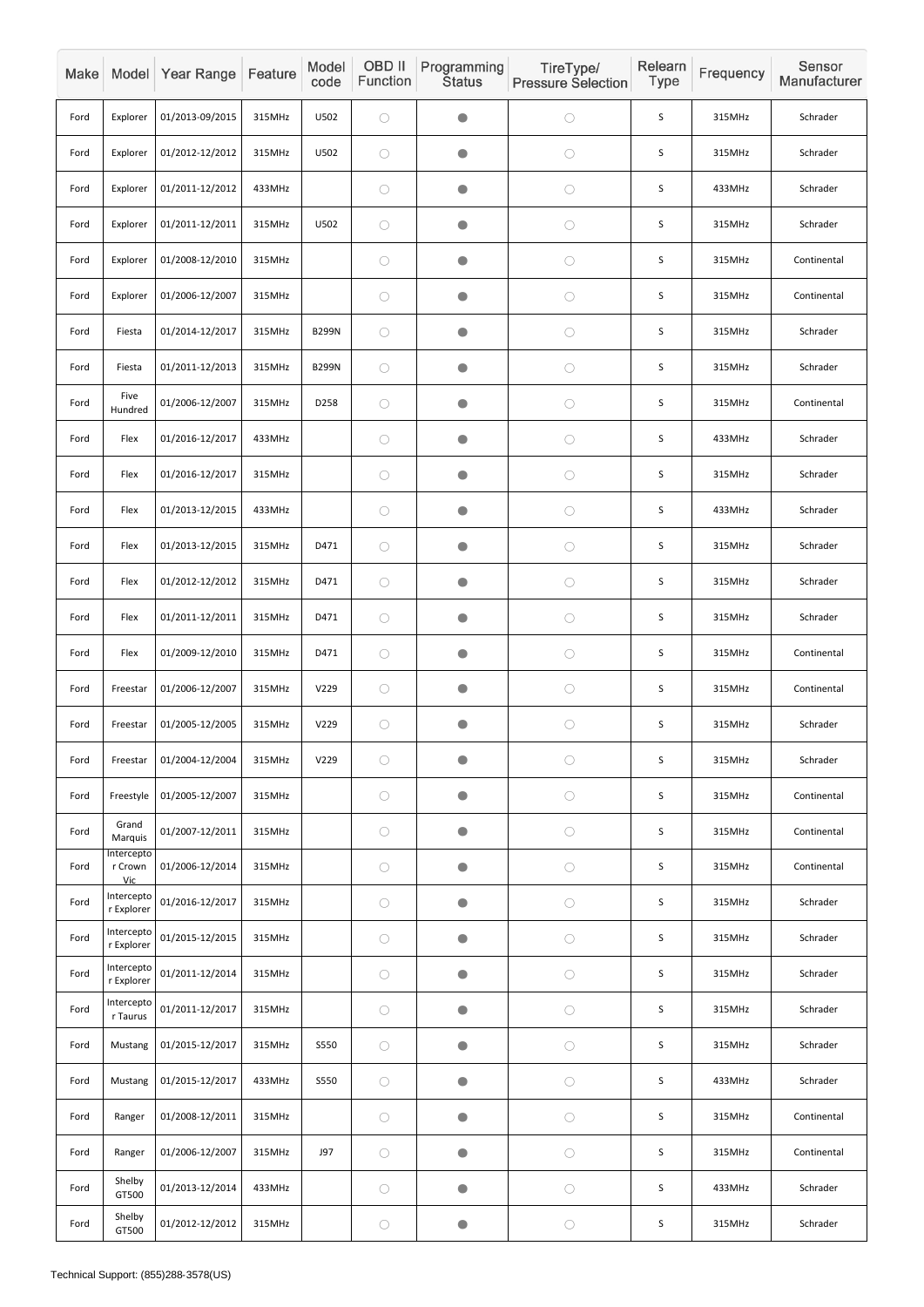| Make       |                    | Model Year Range            | Feature                 | Model<br>code | OBD II<br>Function | Programming<br><b>Status</b> | TireType/<br><b>Pressure Selection</b> | Relearn<br>Type | Frequency | Sensor<br>Manufacturer |
|------------|--------------------|-----------------------------|-------------------------|---------------|--------------------|------------------------------|----------------------------------------|-----------------|-----------|------------------------|
| Ford       |                    | Super Duty 01/2016-12/2016  | 315MHz                  |               | $\bigcirc$         | $\bullet$                    | $\bigcirc$                             | S               | 315MHz    | Schrader               |
| Ford       | <b>Taurus</b>      | 01/2017-12/2017             | 315MHz                  |               | $\bigcirc$         | $\bullet$                    | $\bigcirc$                             | S               | 315MHz    | Schrader               |
| Ford       | Taurus             | 01/2016-12/2017             | 433MHz                  |               | $\bigcirc$         | $\bullet$                    | $\bigcirc$                             | S               | 433MHz    | Schrader               |
| Ford       | <b>Taurus</b>      | 01/2016-12/2016             | 315MHz                  |               | $\bigcirc$         | $\bullet$                    | $\bigcirc$                             | $\mathsf S$     | 315MHz    | Schrader               |
| Ford       | <b>Taurus</b>      | 01/2013-12/2015             | 433MHz                  |               | $\bigcirc$         | $\bullet$                    | $\bigcirc$                             | S               | 433MHz    | Schrader               |
| Ford       | <b>Taurus</b>      | 01/2013-12/2015             | 315MHz                  |               | $\bigcirc$         | $\bullet$                    | $\bigcirc$                             | $\mathsf S$     | 315MHz    | Schrader               |
| Ford       | <b>Taurus</b>      | 01/2012-12/2012             | 315MHz                  |               | $\bigcirc$         | $\bullet$                    | $\bigcirc$                             | S               | 315MHz    | Schrader               |
| Ford       | <b>Taurus</b>      | 01/2011-12/2011             | 315MHz                  |               | $\bigcirc$         | $\bullet$                    | $\bigcirc$                             | S               | 315MHz    | Schrader               |
| Ford       | Taurus             | 01/2010-12/2010             | Snap in<br>315MHz       |               | $\bigcirc$         | $\bullet$                    | $\bigcirc$                             | S               | 315MHz    | Schrader               |
| Ford       | Taurus             | 01/2008-12/2010             | <b>Banded</b><br>315MHz |               | $\bigcirc$         | $\bullet$                    | $\bigcirc$                             | S               | 315MHz    | Continental            |
| Ford       | Taurus X           | 01/2008-12/2009             | 315MHz                  |               | $\bigcirc$         | $\bullet$                    | $\bigcirc$                             | $\mathsf S$     | 315MHz    | Continental            |
| Ford       | Transit            | 01/2017-12/2017             | 315MHz                  |               | $\bigcirc$         | $\bullet$                    | $\bigcirc$                             | S               | 315MHz    | Schrader               |
| Ford       | Transit            | 01/2016-12/2016             | 315MHz                  |               | $\bigcirc$         | $\bullet$                    | $\bigcirc$                             | $\mathsf S$     | 315MHz    | Schrader               |
| Ford       | Transit            | 01/2015-12/2015             | 315MHz                  |               | $\bigcirc$         | $\bullet$                    | $\bigcirc$                             | $\mathsf S$     | 315MHz    | Schrader               |
| Ford       | Transit            | 01/2010-12/2014             | 315MHz                  |               | $\bigcirc$         | $\bigcirc$                   | $\bigcirc$                             | $\mathsf S$     | 315MHz    | Schrader               |
| Ford       | Transit<br>connect | 01/2014-12/2017             | 315MHz                  | V408N         | $\bigcirc$         | $\bullet$                    | $\bigcirc$                             | $\mathsf S$     | 315MHz    | Schrader               |
| Ford       | Transit<br>connect | 01/2013-12/2013             | 315MHz                  | V408N         | $\bigcirc$         | $\bullet$                    | $\bigcirc$                             | $\mathsf S$     | 315MHz    | Schrader               |
| Ford       | Transit<br>connect | 01/2010-12/2012             | 315MHz                  | <b>V227N</b>  | $\bigcirc$         | $\bullet$                    | $\bigcirc$                             | $\mathsf S$     | 315MHz    | Schrader               |
| Ford       |                    | Transit LCV 01/2014-12/2017 | 315MHz                  |               | $\bigcirc$         | $\bullet$                    | $\bigcirc$                             | $\mathsf S$     | 315MHz    | Schrader               |
| Ford       | Windstar           | 01/2001-12/2003             | Indirect                |               | $\bigcirc$         | $\bigcirc$                   | $\bigcirc$                             | $\mathsf S$     | N/A       | N/A                    |
| GMC        | Canyon             | 01/2017-12/2017             | 315MHz                  |               | $\bigcirc$         | $\bullet$                    | $\bigcirc$                             | $\sf S$         | 315MHz    | Schrader               |
| GMC        | Canyon             | 01/2015-12/2016             | 315MHz                  |               | $\bigcirc$         | $\bigcirc$                   | $\bigcirc$                             | S               | 315MHz    | Schrader               |
| GMC        | Canyon             | 01/2010-12/2012             | 315MHz                  |               | $\bigcirc$         | $\bullet$                    | $\bigcirc$                             | $\mathsf S$     | 315MHz    | Schrader               |
| GMC        | Canyon             | 01/2007-12/2009             | 315MHz                  |               | $\bigcirc$         | $\bullet$                    | $\bigcirc$                             | $\mathsf S$     | 315MHz    | Schrader               |
| GMC        | Envoy              | 01/2006-12/2006             | 315MHz                  |               | $\bigcirc$         | $\bullet$                    | $\bigcirc$                             | $\mathsf S$     | 315MHz    | Schrader               |
| GMC        | Envoy              | 01/2005-12/2005             | 315MHz                  |               | $\bigcirc$         | $\bullet$                    | $\bigcirc$                             | $\mathsf S$     | 315MHz    | Schrader               |
| GMC        | Envoy(SCH          | 01/2007-12/2009             | Snap in<br>315MHz       |               | $\bigcirc$         | $\bigcirc$                   | $\bigcirc$                             | $\sf S$         | 315MHz    | Schrader               |
| GMC        | Envoy(SCH          | 01/2007-12/2009             | Clamp in<br>315MHz      |               | $\bigcirc$         | $\bullet$                    | $\bigcirc$                             | $\mathsf S$     | 315MHz    | Schrader               |
| <b>GMC</b> | Envoy(TR<br>W)     | 01/2007-12/2007             | Clamp in<br>315MHz      |               | $\bigcirc$         | $\bigcirc$                   | $\bigcirc$                             | $\mathsf S$     | 315MHz    | <b>TRW</b>             |
| GMC        | Savana             | 01/2017-12/2017             | 315MHz                  |               | $\bigcirc$         | $\bullet$                    | $\bigcirc$                             | $\mathsf S$     | 315MHz    | Schrader               |
| <b>GMC</b> | Sierra             | 01/2017-12/2017             | 433MHz                  | XL8           | $\bigcirc$         | $\bullet$                    | $\bigcirc$                             | $\mathsf S$     | 433MHz    | Schrader               |
| GMC        | Sierra             | 01/2017-12/2017             | 315MHz                  | XL7           | $\bigcirc$         | $\bullet$                    | $\bigcirc$                             | $\mathsf S$     | 315MHz    | Schrader               |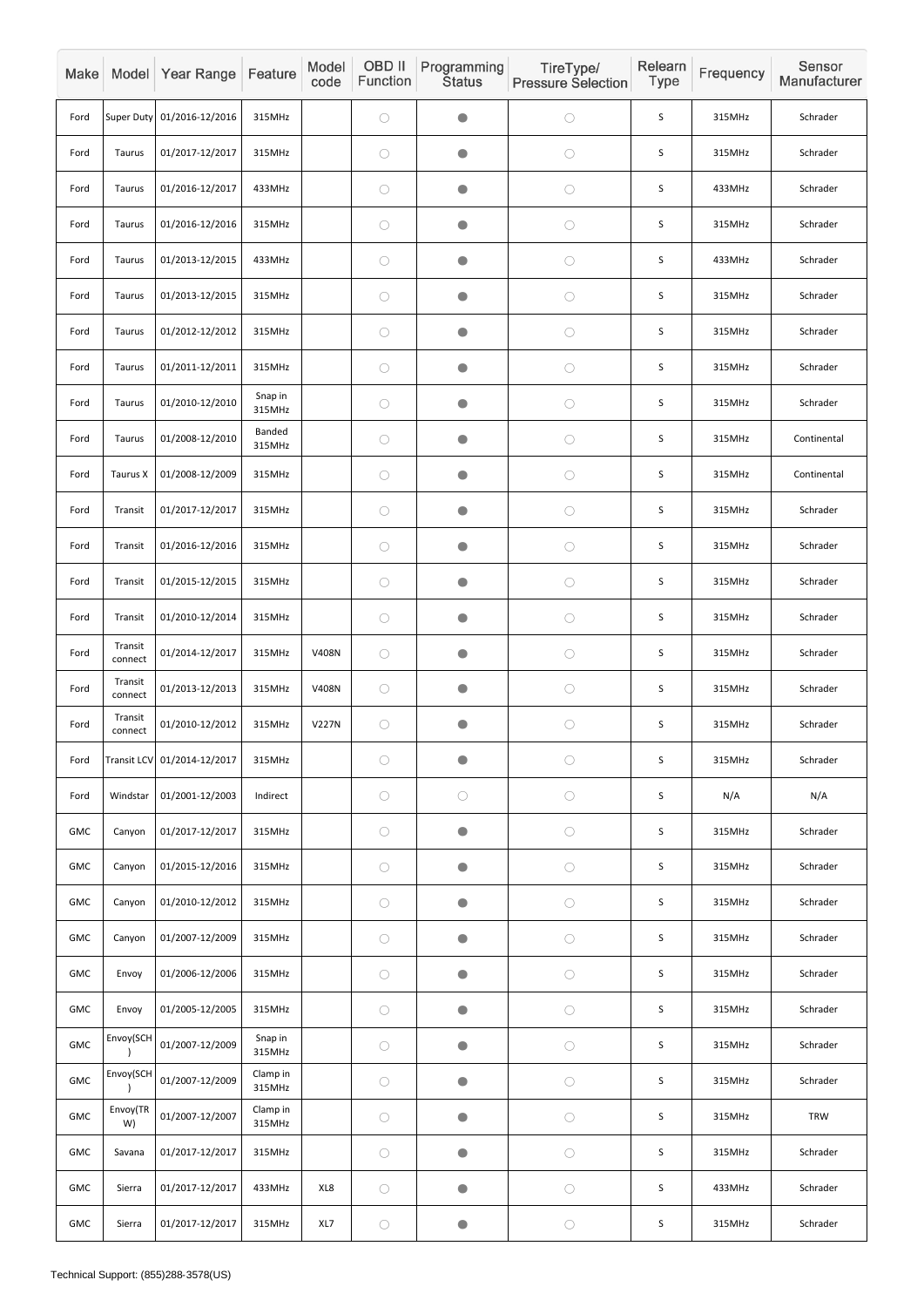| Make       |                    | Model Year Range | Feature               | Model<br>code | OBD II<br>Function | Programming<br><b>Status</b> | TireType/<br><b>Pressure Selection</b> | Relearn<br>Type | Frequency | Sensor<br>Manufacturer |
|------------|--------------------|------------------|-----------------------|---------------|--------------------|------------------------------|----------------------------------------|-----------------|-----------|------------------------|
| GMC        | Sierra             | 01/2015-12/2016  | 315MHz                |               | $\bigcirc$         | $\bullet$                    | $\bigcirc$                             | $\sf S$         | 315MHz    | Schrader               |
| GMC        | Sierra             | 01/2014-12/2014  | 315MHz                |               | $\bigcirc$         | $\bullet$                    | $\bigcirc$                             | S               | 315MHz    | Schrader               |
| GMC        | Sierra             | 01/2005-12/2006  | 315MHz                |               | $\bigcirc$         | $\bullet$                    | $\bigcirc$                             | $\sf S$         | 315MHz    | Schrader               |
| GMC        | Sierra             | 01/2004-12/2004  | 315MHz                |               | $\bigcirc$         | $\bullet$                    | $\bigcirc$                             | $\sf S$         | 315MHz    | Schrader               |
| GMC        | Sierra<br>Classic  | 01/2007-12/2007  | 315MHz                |               | $\bigcirc$         | $\bullet$                    | $\bigcirc$                             | S               | 315MHz    | Schrader               |
| <b>GMC</b> | Terrain            | 01/2017-12/2017  | 315MHz                |               | $\bigcirc$         | $\bullet$                    | $\bigcirc$                             | $\sf S$         | 315MHz    | Schrader               |
| <b>GMC</b> | Terrain            | 01/2015-12/2016  | 315MHz                |               | $\bigcirc$         | $\bullet$                    | $\bigcirc$                             | $\sf S$         | 315MHz    | Schrader               |
| <b>GMC</b> | Terrain            | 01/2012-12/2014  | 315MHz                |               | $\bigcirc$         | $\bullet$                    | $\bigcirc$                             | S               | 315MHz    | Schrader               |
| <b>GMC</b> | Terrain            | 01/2010-12/2011  | 315MHz                |               | $\bigcirc$         | $\bullet$                    | $\bigcirc$                             | S               | 315MHz    | Schrader               |
| <b>GMC</b> | Yukon All          | 01/2017-12/2017  | 315MHz                |               | $\bigcirc$         | $\bullet$                    | $\bigcirc$                             | S               | 315MHz    | Schrader               |
| <b>GMC</b> | Yukon All          | 01/2015-12/2016  | 315MHz                |               | $\bigcirc$         | $\bullet$                    | $\bigcirc$                             | $\sf S$         | 315MHz    | Schrader               |
| GMC        | Yukon All          | 01/2005-12/2006  | 315MHz                |               | $\bigcirc$         | $\bullet$                    | $\bigcirc$                             | S               | 315MHz    | Schrader               |
| GMC        | Yukon All          | 01/2004-12/2004  | 315MHz                |               | $\bigcirc$         | $\bullet$                    | $\bigcirc$                             | $\mathsf S$     | 315MHz    | Schrader               |
| Honda      | Accord             | 01/2013-12/2017  | Indirect              |               | $\bigcirc$         | $\bigcirc$                   | $\bigcirc$                             | A               | N/A       | N/A                    |
| Honda      | $CR-V$             | 01/2014-12/2017  | Indirect              |               | $\bigcirc$         | $\bigcirc$                   | $\bigcirc$                             | A               | N/A       | N/A                    |
| Honda      | $CR-Z$             | 01/2016-12/2016  | Indirect              |               | $\bigcirc$         | $\bigcirc$                   | $\bigcirc$                             | $\mathsf S$     | N/A       | N/A                    |
| Honda      | Element            | 01/2009-12/2011  | 315MHz                |               | $\bigcirc$         | $\bigcirc$                   | $\bigcirc$                             | $\mathsf C$     | 315MHz    | <b>TRW</b>             |
| Honda      | Element            | 01/2008-12/2008  | 315MHz                |               | $\bigcirc$         | $\bullet$                    | $\bigcirc$                             | $\mathsf C$     | 315MHz    | <b>TRW</b>             |
| Honda      | Fit                | 01/2015-12/2017  | Indirect              |               | $\bigcirc$         | $\bigcirc$                   | $\bigcirc$                             | Α               | N/A       | N/A                    |
| Honda      | GL1800             | 01/2009-12/2015  | <b>MOTOR</b><br>Cycle |               | $\bigcirc$         | $\bigcirc$                   | $\bigcirc$                             | $\mathsf S$     | 315MHz    | Continental            |
| Honda      | Goldwing           | 01/2009-12/2015  | <b>MOTOR</b><br>Cycle |               | $\bigcirc$         | $\bigcirc$                   | $\bigcirc$                             | S               | 315MHz    | Continental            |
| Honda      | Odyssey            | 01/2011-12/2017  | 315MHz                | EX/EX-L       | $\bigcirc$         | $\bullet$                    | $\bigcirc$                             | $\mathsf C$     | 315MHz    | TRW                    |
| Honda      | Odyssey<br>Touring | 01/2011-12/2017  | 315MHz                | <b>TOUR</b>   | $\bigcirc$         | $\bullet$                    | $\bigcirc$                             | $\mathsf C$     | 315MHz    | <b>TRW</b>             |
| Honda      | Odyssey<br>Touring | 01/2008-12/2010  | 315MHz                | <b>TOUR</b>   | $\bigcirc$         | $\bullet$                    | $\bigcirc$                             | $\mathsf C$     | 315MHz    | <b>TRW</b>             |
| Honda      | Odyssey<br>Touring | 01/2005-12/2007  | 315MHz                | <b>TOUR</b>   | $\bigcirc$         | $\bullet$                    | $\bigcirc$                             | $\mathsf C$     | 315MHz    | TRW                    |
| Honda      | Ridgeline          | 01/2017-12/2017  | Alloy                 |               | $\bigcirc$         | $\bullet$                    | $\bigcirc$                             | $\mathsf C$     | 315MHz    | <b>TRW</b>             |
| Honda      | Ridgeline          | 01/2017-12/2017  | Steel                 |               | $\bigcirc$         | $\bullet$                    | $\bigcirc$                             | $\mathsf C$     | 315MHz    | <b>TRW</b>             |
| Honda      | Ridgeline          | 01/2009-12/2014  | Alloy                 |               | $\bigcirc$         | $\bullet$                    | $\bigcirc$                             | $\mathsf C$     | 315MHz    | <b>TRW</b>             |
| Honda      | Ridgeline          | 01/2009-12/2014  | Steel                 |               | $\bigcirc$         | $\bullet$                    | $\bigcirc$                             | $\mathsf C$     | 315MHz    | <b>TRW</b>             |
| Honda      | Ridgeline          | 01/2006-12/2008  | Steel                 |               | $\bigcirc$         | $\bullet$                    | $\bigcirc$                             | $\mathsf C$     | 315MHz    | <b>TRW</b>             |
| Honda      | Ridgeline          | 01/2006-12/2008  | Alloy                 |               | $\bigcirc$         | $\bullet$                    | $\bigcirc$                             | $\mathsf C$     | 315MHz    | <b>TRW</b>             |
| Honda      | S2000              | 01/2008-12/2009  | 315MHz                |               | $\bigcirc$         | $\bullet$                    | $\bigcirc$                             | $\mathsf C$     | 315MHz    | Pacific                |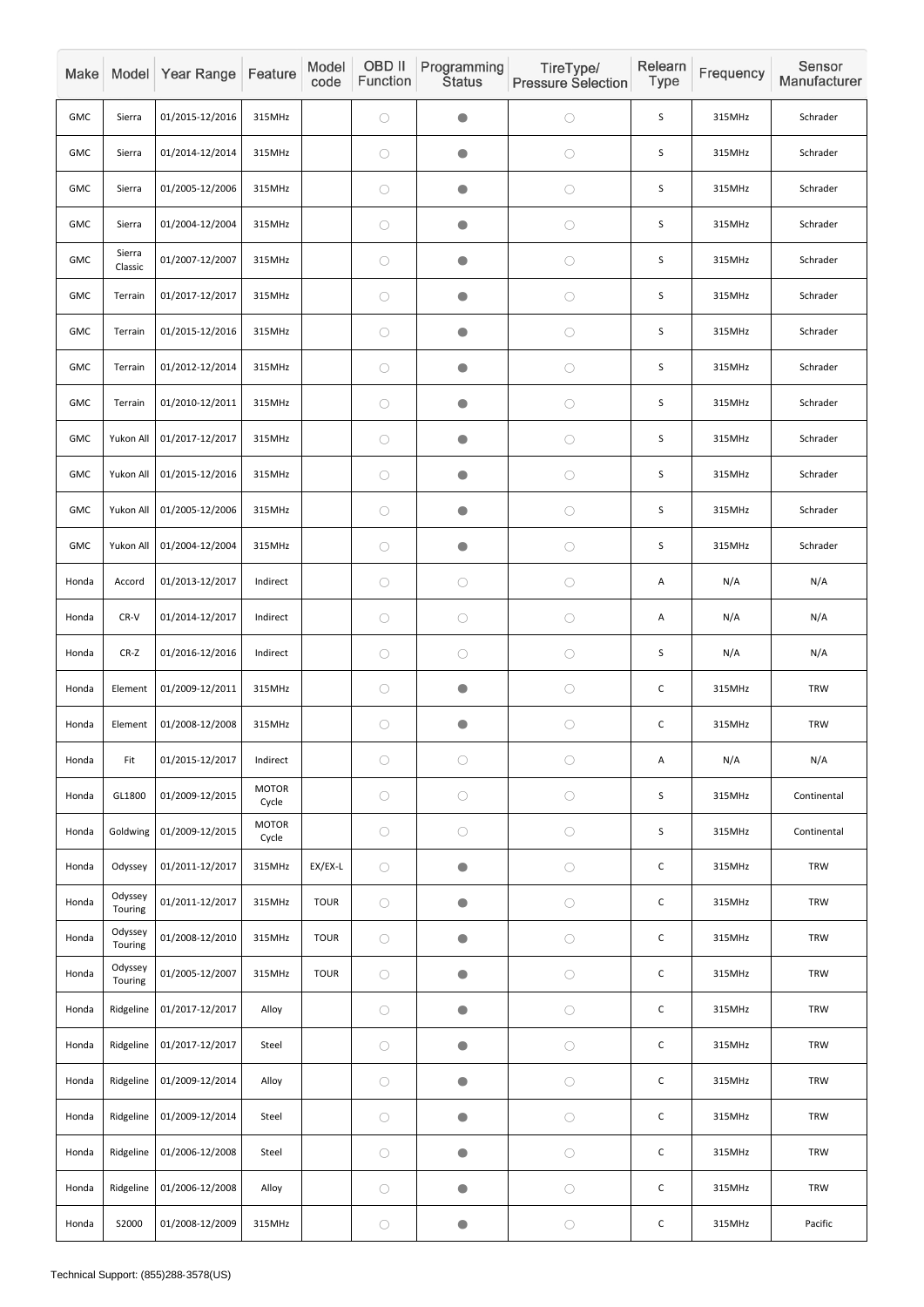| Make    |                   | Model Year Range | Feature | Model<br>code                               | OBD II<br>Function | Programming<br><b>Status</b> | TireType/<br><b>Pressure Selection</b> | Relearn<br><b>Type</b> | Frequency | Sensor<br>Manufacturer |
|---------|-------------------|------------------|---------|---------------------------------------------|--------------------|------------------------------|----------------------------------------|------------------------|-----------|------------------------|
| Hummer  | H2                | 01/2007-12/2007  | 315MHz  |                                             | $\bigcirc$         | $\bullet$                    | $\bigcirc$                             | $\mathsf S$            | 315MHz    | Schrader               |
| Hummer  | H <sub>3</sub> T  | 01/2006-12/2010  | 315MHz  |                                             | $\bigcirc$         | $\bullet$                    | $\bigcirc$                             | S                      | 315MHz    | Schrader               |
| Hyundai | Elantra           | 01/2017-12/2017  | 433MHz  |                                             | $\bigcirc$         | $\bullet$                    | $\bigcirc$                             | C                      | 433MHz    | Continental            |
| Hyundai | Elantra           | 08/2014-06/2017  | 315MHz  |                                             | $\bigcirc$         | $\bullet$                    | $\bigcirc$                             | C                      | 315MHz    | <b>TRW</b>             |
| Hyundai | Elantra           | 01/2011-07/2014  | 315MHz  | UD/MD                                       | $\bigcirc$         | $\bullet$                    | $\bigcirc$                             | $\mathsf C$            | 315MHz    | <b>TRW</b>             |
| Hyundai | Elantra GT        | 01/2016-12/2017  | 315MHz  |                                             | $\bigcirc$         | $\bullet$                    | $\bigcirc$                             | $\mathsf C$            | 315MHz    | Continental            |
| Hyundai | Elantra GT        | 01/2013-12/2015  | 315MHz  | GD                                          | $\bigcirc$         | $\bullet$                    | $\bigcirc$                             | C                      | 315MHz    | Continental            |
| Hyundai | Entourage         | 01/2007-12/2010  | 315MHz  | EP                                          | $\bigcirc$         | $\bullet$                    | $\bigcirc$                             | $\mathsf C$            | 315MHz    | Beru                   |
| Hyundai | Equus             | 01/2015-06/2016  | 315MHz  | VI                                          | $\bigcirc$         | $\bullet$                    | $\bigcirc$                             | $\mathsf C$            | 315MHz    | Continental            |
| Hyundai | Equus             | 01/2011-12/2014  | 315MHz  | VI                                          | $\bigcirc$         | $\bullet$                    | $\bigcirc$                             | C                      | 315MHz    | <b>TRW</b>             |
| Hyundai | Genesis<br>Coupe  | 01/2013-06/2016  | 315MHz  | BK                                          | $\bigcirc$         | $\bullet$                    | $\bigcirc$                             | $\mathsf C$            | 315MHz    | Continental            |
| Hyundai | Genesis<br>Coupe  | 01/2010-12/2012  | 315MHz  | BK                                          | $\bigcirc$         | $\bullet$                    | $\bigcirc$                             | $\mathsf C$            | 315MHz    | Continental            |
| Hyundai | Genesis<br>G80    | 07/2016-12/2017  | 433MHz  |                                             | $\bigcirc$         | $\bullet$                    | $\bigcirc$                             | $\mathsf C$            | 433MHz    | Continental            |
| Hyundai | Genesis<br>G90    | 07/2016-12/2017  | 433MHz  |                                             | $\bigcirc$         | $\bullet$                    | $\bigcirc$                             | $\mathsf C$            | 433MHz    | Continental            |
| Hyundai | Genesis<br>Sedan  | 01/2015-06/2016  | 433MHz  | DH                                          | $\bigcirc$         | $\bullet$                    | $\bigcirc$                             | $\mathsf{C}$           | 433MHz    | Continental            |
| Hyundai | Genesis<br>Sedan  | 01/2009-12/2014  | 315MHz  | BH                                          | $\bigcirc$         | $\bullet$                    | $\bigcirc$                             | $\mathsf C$            | 315MHz    | <b>TRW</b>             |
| Hyundai | loniq             | 01/2016-12/2017  | 433MHz  | AE                                          | $\bigcirc$         | $\bullet$                    | $\bigcirc$                             | $\mathsf{C}$           | 433MHz    | Continental            |
| Hyundai | Santa Fe          | 01/2015-12/2017  | 315MHz  |                                             | $\bigcirc$         | $\bullet$                    | $\bigcirc$                             | $\mathsf C$            | 315MHz    | Continental            |
| Hyundai | Santa Fe          | 01/2013-12/2014  | 315MHz  | ${\sf NC}$                                  | $\bigcirc$         | $\bullet$                    | $\bigcirc$                             | $\mathsf{C}$           | 315MHz    | Continental            |
| Hyundai | Santa Fe          | 01/2008-12/2008  | Hi line | <b>CM</b>                                   | $\bigcirc$         | $\bullet$                    | $\bigcirc$                             | $\mathsf C$            | 315MHz    | Beru                   |
| Hyundai | Santa Fe          | 01/2008-12/2008  | Lo Line | <b>CM</b>                                   | $\bigcirc$         | $\bullet$                    | $\bigcirc$                             | $\mathsf C$            | 315MHz    | Lear                   |
| Hyundai | Santa Fe          | 01/2007-12/2007  | 315MHz  | CM                                          | $\bigcirc$         | $\bullet$                    | $\bigcirc$                             | $\mathsf{C}$           | 315MHz    | Beru                   |
| Hyundai | Santa Fe<br>Sport | 01/2015-12/2017  | 315MHz  | <b>DMA</b>                                  | $\bigcirc$         | $\bullet$                    | $\bigcirc$                             | $\mathsf C$            | 315MHz    | Continental            |
| Hyundai | Santa Fe<br>Sport | 01/2013-12/2014  | 315MHz  |                                             | $\bigcirc$         | $\bullet$                    | $\bigcirc$                             | $\mathsf C$            | 315MHz    | Continental            |
| Hyundai | Sonata<br>Hybrid  | 01/2015-12/2017  | 315MHz  | YF HEV                                      | $\bigcirc$         | $\bullet$                    | $\bigcirc$                             | $\mathsf C$            | 315MHz    | Continental            |
| Hyundai | Tucson            | 01/2016-12/2017  | 433MHz  |                                             | $\bigcirc$         | $\bullet$                    | $\bigcirc$                             | $\mathsf{C}$           | 433MHz    | Schrader               |
| Hyundai | Tucson            | 01/2015-12/2015  | 315MHz  | <b>SL</b>                                   | $\bigcirc$         | $\bullet$                    | $\bigcirc$                             | $\mathsf C$            | 315MHz    | <b>TRW</b>             |
| Hyundai | Tucson            | 04/2014-12/2014  | 315MHz  | $\mathsf{SL}% _{2}\left( \mathbb{Z}\right)$ | $\bigcirc$         | $\bullet$                    | $\bigcirc$                             | $\mathsf C$            | 315MHz    | <b>TRW</b>             |
| Hyundai | Tucson            | 01/2010-03/2014  | 315MHz  | LM                                          | $\bigcirc$         | $\bullet$                    | $\bigcirc$                             | $\mathsf C$            | 315MHz    | <b>TRW</b>             |
| Hyundai | Tucson            | 01/2008-12/2009  | 315MHz  | JM                                          | $\bigcirc$         | $\bullet$                    | $\bigcirc$                             | $\mathsf C$            | 315MHz    | <b>TRW</b>             |
| Hyundai | Tucson            | 01/2006-12/2007  | 315MHz  | JM                                          | $\bigcirc$         | $\bullet$                    | $\bigcirc$                             | $\mathsf C$            | 315MHz    | <b>TRW</b>             |
| Hyundai | Veloster          | 01/2012-12/2017  | 315MHz  | ${\sf FS}$                                  | $\bigcirc$         | $\bullet$                    | $\bigcirc$                             | $\mathsf C$            | 315MHz    | Schrader               |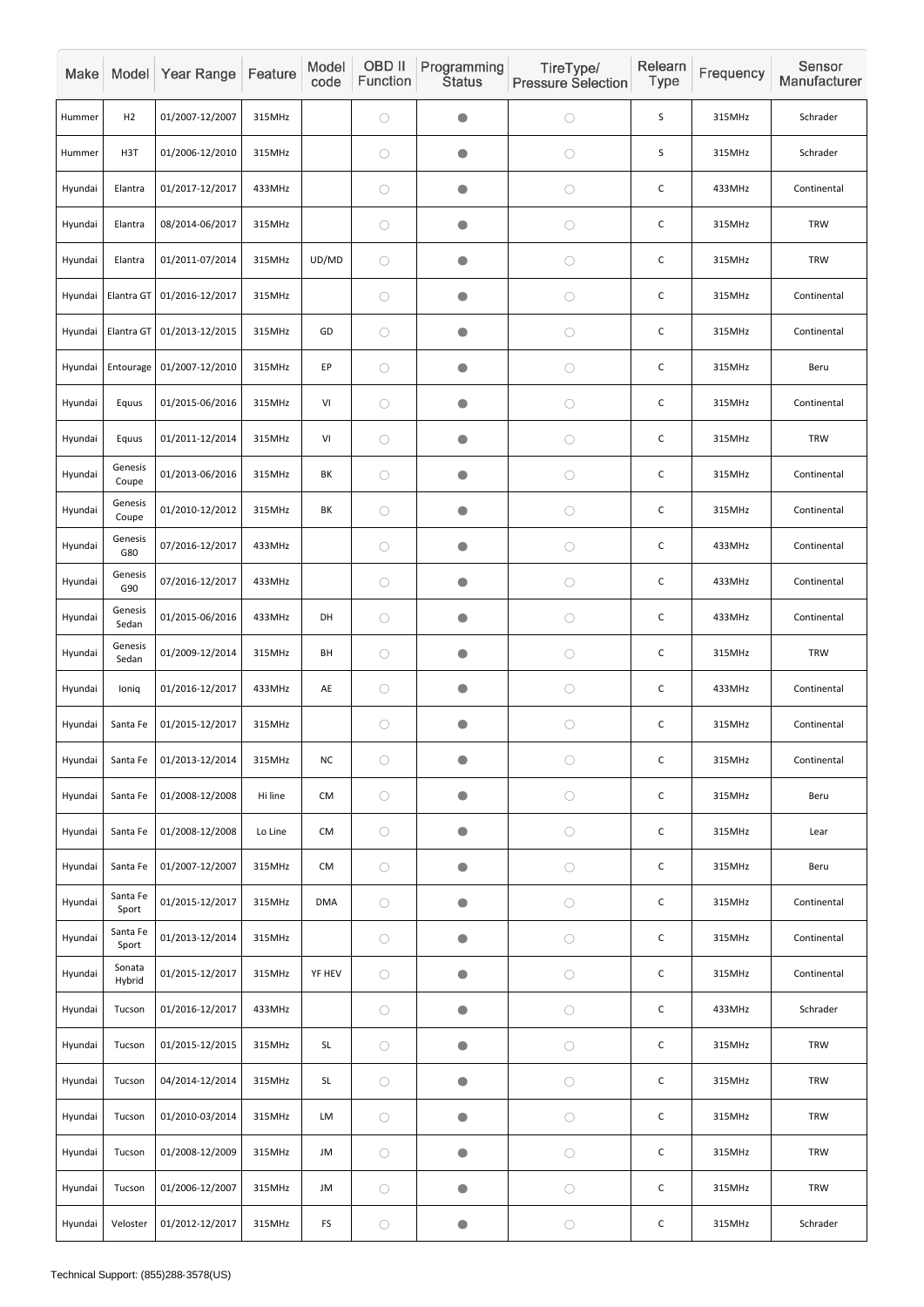| Make     |                                    | Model Year Range | Feature | Model<br>code | OBD II<br>Function | Programming<br><b>Status</b> | TireType/<br><b>Pressure Selection</b> | Relearn<br>Type | Frequency | Sensor<br>Manufacturer |
|----------|------------------------------------|------------------|---------|---------------|--------------------|------------------------------|----------------------------------------|-----------------|-----------|------------------------|
| Infiniti | Q30                                | 01/2015-12/2017  | 433MHz  | GD1A/H15      | $\bigcirc$         | $\bullet$                    | $\bigcirc$                             | Α               | 433MHz    | Schrader               |
| Infiniti | QX30                               | 01/2016-12/2017  | 433MHz  | GD1A/H15      | $\bigcirc$         | $\bullet$                    | $\bigcirc$                             | A               | 433MHz    | Schrader               |
| Infiniti | QX80                               | 08/2016-12/2017  | 433MHz  | <b>Z62</b>    | $\bigcirc$         | $\bullet$                    | $\bigcirc$                             | $\mathsf C$     | 433MHz    | Pacific                |
| Isuzu    | Ascender                           | 01/2006-12/2011  | 315MHz  |               | $\bigcirc$         | $\bullet$                    | $\bigcirc$                             | S               | 315MHz    | Schrader               |
| Isuzu    | $i-290$                            | 01/2007-12/2009  | 315MHz  |               | $\bigcirc$         | $\bullet$                    | $\bigcirc$                             | $\sf S$         | 315MHz    | Schrader               |
| Isuzu    | $i-370$                            | 01/2007-12/2011  | 315MHz  |               | $\bigcirc$         | $\bullet$                    | $\bigcirc$                             | $\sf S$         | 315MHz    | Schrader               |
| Isuzu    | Rodeo                              | 01/2004-12/2004  | 433MHz  |               | $\bigcirc$         | $\bullet$                    | $\bigcirc$                             | S               | 433MHz    | Schrader               |
| Jaguar   | Super V8                           | 01/2005-12/2009  | 315MHz  |               | $\bigcirc$         | $\bullet$                    | $\bigcirc$                             | A               | 315MHz    | Continental            |
| Jaguar   | Vanden<br>Plas                     | 01/2004-12/2009  | 315MHz  |               | $\bigcirc$         | $\bullet$                    | $\bigcirc$                             | A               | 315MHz    | Continental            |
| Jaguar   | <b>XFR</b>                         | 01/2010-12/2012  | 315MHz  |               | $\bigcirc$         | $\bullet$                    | $\bigcirc$                             | A               | 315MHz    | Continental            |
| Jaguar   | XK                                 | 01/2010-12/2015  | 433MHz  |               | $\bigcirc$         | $\bullet$                    | $\bigcirc$                             | A               | 433MHz    | Continental            |
| Jaguar   | XK                                 | 01/2006-12/2009  | 433MHz  |               | $\bigcirc$         | $\bullet$                    | $\bigcirc$                             | A               | 433MHz    | Continental            |
| Jeep     | Command<br>er                      | 01/2006-12/2007  | 315MHz  | XK            | $\bigcirc$         | $\bigcirc$                   | $\bigcirc$                             | Α               | 315MHz    | Schrader               |
| Jeep     | Compass                            | 01/2017-12/2017  | 315MHz  |               | $\bigcirc$         | $\bigcirc$                   | $\bigcirc$                             | $\mathsf{C}$    | 315MHz    | Schrader               |
| Jeep     | Compass                            | 01/2015-12/2015  | 433MHz  |               | $\bigcirc$         | $\bullet$                    | $\bigcirc$                             | A               | 433MHz    | Schrader               |
| Jeep     | Compass                            | 01/2012-12/2016  | 315MHz  | <b>MK49</b>   | $\bigcirc$         | $\bullet$                    | $\bigcirc$                             | A               | 315MHz    | Schrader               |
| Jeep     | Grand<br>Cherokee<br>SRT8<br>Grand | 01/2016-12/2017  | 433MHz  |               | $\bigcirc$         | $\bullet$                    | $\bigcirc$                             | $\mathsf C$     | 433MHz    | Continental            |
| Jeep     | Cherokee<br>SRT8                   | 08/2011-12/2015  | 433MHz  |               | $\bigcirc$         | $\bullet$                    | $\bigcirc$                             | A               | 433MHz    | Schrader               |
| Jeep     | Patriot                            | 01/2017-12/2017  | 315MHz  |               | $\bigcirc$         | $\bigcirc$                   | $\bigcirc$                             | $\mathsf C$     | 315MHz    | Schrader               |
| Jeep     | Wrangler                           | 01/2017-12/2017  | 433MHz  |               | $\bigcirc$         | $\bigcirc$                   | $\bigcirc$                             | $\mathsf C$     | 433MHz    | Schrader               |
| KIA      | Borrego                            | 01/2009-12/2011  | 315MHz  | HM            | $\bigcirc$         | $\bullet$                    | $\bigcirc$                             | $\mathsf C$     | 315MHz    | TRW                    |
| Kia      | Cadenza                            | 01/2017-12/2017  | 433MHz  |               | $\bigcirc$         | $\bullet$                    | $\bigcirc$                             | $\mathsf C$     | 433MHz    | Continental            |
| KIA      | Cadenza                            | 01/2014-12/2016  | 315MHz  | VG            | $\bigcirc$         | $\bullet$                    | $\bigcirc$                             | $\mathsf C$     | 315MHz    | Continental            |
| Kia      | Cadenza                            | 01/2014-12/2016  | 433MHz  |               | $\bigcirc$         | $\bullet$                    | $\bigcirc$                             | $\mathsf C$     | 433MHz    | Continental            |
| KIA      | Forte                              | 01/2016-12/2017  | 315MHz  |               | $\bigcirc$         | $\bigcirc$                   | $\bigcirc$                             | $\mathsf C$     | 315MHz    | <b>TRW</b>             |
| KIA      | Forte                              | 01/2014-12/2015  | 315MHz  | YD            | $\bigcirc$         | $\bigcirc$                   | $\bigcirc$                             | $\mathsf C$     | 315MHz    | <b>TRW</b>             |
| KIA      | Forte                              | 01/2010-12/2013  | 315MHz  | TD            | $\bigcirc$         | $\bullet$                    | $\bigcirc$                             | $\mathsf C$     | 315MHz    | Continental            |
| Kia      | K7                                 | 01/2016-12/2017  | 433MHz  |               | $\bigcirc$         | $\bullet$                    | $\bigcirc$                             | $\mathsf C$     | 433MHz    | Continental            |
| Kia      | K7                                 | 01/2013-12/2015  | 433MHz  |               | $\bigcirc$         | $\bullet$                    | $\bigcirc$                             | $\mathsf C$     | 433MHz    | Continental            |
| Kia      | K7                                 | 01/2010-12/2012  | 433MHz  |               | $\bigcirc$         | $\bullet$                    | $\bigcirc$                             | $\mathsf C$     | 433MHz    | Continental            |
| KIA      | K900                               | 01/2015-12/2017  | 433MHz  | KH            | $\bigcirc$         | $\bullet$                    | $\bigcirc$                             | $\mathsf C$     | 433MHz    | Schrader               |
| KIA      | Magentis                           | 01/2008-12/2010  | 315MHz  |               | $\bigcirc$         | $\bullet$                    | $\bigcirc$                             | $\mathsf C$     | 315MHz    | Lear                   |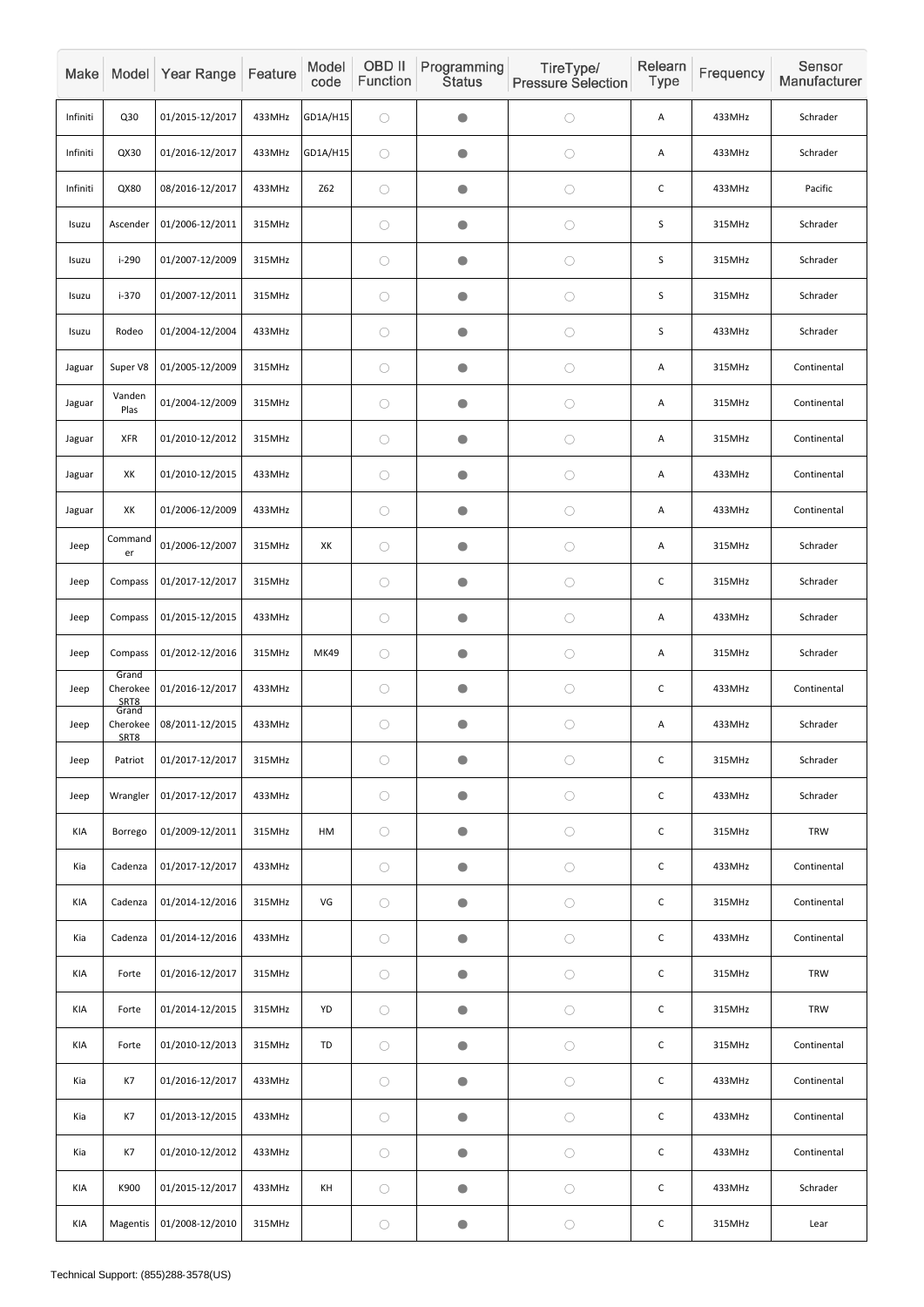| Make            |                               | Model Year Range           | Feature | Model<br>code                               | OBD II<br>Function | Programming<br><b>Status</b> | TireType/<br><b>Pressure Selection</b> | Relearn<br>Type | Frequency | Sensor<br>Manufacturer |
|-----------------|-------------------------------|----------------------------|---------|---------------------------------------------|--------------------|------------------------------|----------------------------------------|-----------------|-----------|------------------------|
| KIA             | Niro                          | 01/2017-12/2017            | 433MHz  |                                             | $\bigcirc$         | $\bullet$                    | $\bigcirc$                             | $\mathsf C$     | 433MHz    | Continental            |
| KIA             | Optima                        | 01/2017-12/2017            | Hybrid  | Hybrid                                      | $\bigcirc$         | $\bullet$                    | $\bigcirc$                             | $\mathsf C$     | 433MHz    | Continental            |
| KIA             | Optima                        | 01/2016-12/2017            | 433MHz  |                                             | $\bigcirc$         | $\bullet$                    | $\bigcirc$                             | $\mathsf C$     | 433MHz    | Continental            |
| KIA             | Optima                        | 01/2016-12/2016            | Hybrid  | Hybrid                                      | $\bigcirc$         | $\bullet$                    | $\bigcirc$                             | $\mathsf C$     | 315MHz    | Continental            |
| KIA             | Optima                        | 01/2015-12/2015            | 315MHz  |                                             | $\bigcirc$         | $\bullet$                    | $\bigcirc$                             | $\mathsf C$     | 315MHz    | Continental            |
| KIA             | Optima                        | 01/2011-12/2014            | 315MHz  | TF/QF                                       | $\bigcirc$         | $\bullet$                    | $\bigcirc$                             | $\mathsf C$     | 315MHz    | Continental            |
| KIA             | Optima                        | 01/2006-12/2010            | 315MHz  | MG                                          | $\bigcirc$         | $\bullet$                    | $\bigcirc$                             | $\mathsf C$     | 315MHz    | Lear                   |
| KIA             | Rondo                         | 01/2006-12/2011            | 315MHz  | <b>UN</b>                                   | $\bigcirc$         | $\bullet$                    | $\bigcirc$                             | $\mathsf C$     | 315MHz    | Lear                   |
| KIA             | Sedona                        | 01/2015-12/2017            | 433MHz  |                                             | $\bigcirc$         | $\bullet$                    | $\bigcirc$                             | $\mathsf C$     | 433MHz    | Schrader               |
| KIA             | Sedona                        | 01/2009-12/2014            | 315MHz  | VQ                                          | $\bigcirc$         | $\bullet$                    | $\bigcirc$                             | C               | 315MHz    | Lear                   |
| KIA             | Spectra                       | 01/2010-12/2011            | Lo Line | LD                                          | $\bigcirc$         | $\bullet$                    | $\bigcirc$                             | $\mathsf C$     | 315MHz    | <b>TRW</b>             |
| KIA             | Spectra                       | 01/2007-12/2009            | Lo Line | LD                                          | $\bigcirc$         | $\bullet$                    | $\bigcirc$                             | $\mathsf C$     | 315MHz    | <b>TRW</b>             |
| KIA             | Sportage                      | 01/2017-12/2017            | 433MHz  | $\mathsf{QL}$                               | $\bigcirc$         | $\bullet$                    | $\bigcirc$                             | $\mathsf C$     | 433MHz    | Continental            |
| KIA             | Sportage                      | 01/2014-12/2014            | 315MHz  | $\mathsf{SL}% _{2}\left( \mathbb{Z}\right)$ | $\bigcirc$         | $\bullet$                    | $\bigcirc$                             | $\mathsf{C}$    | 315MHz    | TRW                    |
| KIA             | Sportage                      | 01/2009-12/2013            | Lo Line | KM/SL                                       | $\bigcirc$         | $\bigcirc$                   | $\bigcirc$                             | $\mathsf C$     | 315MHz    | TRW                    |
| KIA             | Sportage                      | 01/2008-12/2008            | Lo Line | KM                                          | $\bigcirc$         | $\bullet$                    | $\bigcirc$                             | $\mathsf C$     | 315MHz    | <b>TRW</b>             |
| KIA             | Tuscany                       | 01/2007-12/2008            | 315MHz  | YN                                          | $\bigcirc$         | $\bullet$                    | $\bigcirc$                             | $\mathsf C$     | 315MHz    | <b>TRW</b>             |
| Lamborgh<br>ini | 140<br>Gallardo<br>Superlegge | 01/2012-12/2012            | 315MHz  |                                             | $\bigcirc$         | $\bullet$                    | $\bigcirc$                             | Α               | 315MHz    | Huf/Beru               |
| Lamborgh<br>ini | Aventador                     | 01/2012-12/2017            | 433MHz  | LB834                                       | $\bigcirc$         | $\bullet$                    | $\bigcirc$                             | А               | 433MHz    | Huf/Beru               |
| Lamborgh<br>ini | Huracan                       | 01/2014-12/2017            | 433MHz  |                                             | $\bigcirc$         | $\bullet$                    | $\bigcirc$                             | Α               | 433MHz    | Huf/Beru               |
| Lamborgh<br>ini |                               | Murcielago 01/2007-12/2011 | 433MHz  |                                             | $\bigcirc$         | $\bullet$                    | $\bigcirc$                             | Α               | 433MHz    | Huf/Beru               |
| Lamborgh<br>ini | Reventon                      | 01/2008-12/2010            | 433MHz  |                                             | $\bigcirc$         | $\bullet$                    | $\bigcirc$                             | Α               | 433MHz    | Huf/Beru               |
| Land<br>Rover   | LR3                           | 01/2002-12/2005            | 433MHz  |                                             | $\bigcirc$         | $\bullet$                    | $\bigcirc$                             | А               | 433MHz    | Huf/Beru               |
| Land<br>Rover   | Range<br>Rover                | 03/2002-12/2004            |         | L30                                         | $\bigcirc$         | $\bullet$                    | $\bigcirc$                             | A               | 433MHz    | Huf/Beru               |
| Lexus           | <b>GX Series</b>              | 04/2012-12/2017            | 315MHz  |                                             | $\bigcirc$         | $\bigcirc$                   | $\bigcirc$                             | $\mathsf C$     | 315MHz    | Pacific                |
| Lexus           | LS Series                     | 01/2014-12/2017            | 315MHz  |                                             | $\bigcirc$         | $\bigcirc$                   | $\bigcirc$                             | $\mathsf{C}$    | 315MHz    | Pacific                |
| Lexus           | LX Series                     | 01/2016-12/2017            | 315MHz  |                                             | $\bigcirc$         | $\bullet$                    | $\bigcirc$                             | $\mathsf C$     | 315MHz    | Pacific                |
| Lexus           | <b>RX Series</b>              | 07/2013-11/2015            | 315MHz  |                                             | $\bigcirc$         | $\bigcirc$                   | $\bigcirc$                             | $\mathsf C$     | 315MHz    | Pacific                |
| Lincoln         | Aviator                       | 01/2004-12/2005            | 433MHz  |                                             | $\bigcirc$         | $\bullet$                    | $\bigcirc$                             | $\sf S$         | 433MHz    | Schrader               |
| Lincoln         | Aviator                       | 01/2003-12/2003            | 433MHz  |                                             | $\bigcirc$         | $\bullet$                    | $\bigcirc$                             | $\sf S$         | 433MHz    | Schrader               |
| Lincoln         | Continenta                    | 01/2017-12/2017            | 315MHz  |                                             | $\bigcirc$         | $\bullet$                    | $\bigcirc$                             | $\sf S$         | 315MHz    | Schrader               |
| Lincoln         | CUV                           | 01/2014-12/2017            | 315MHz  |                                             | $\bigcirc$         | $\bullet$                    | $\bigcirc$                             | $\sf S$         | 315MHz    | Schrader               |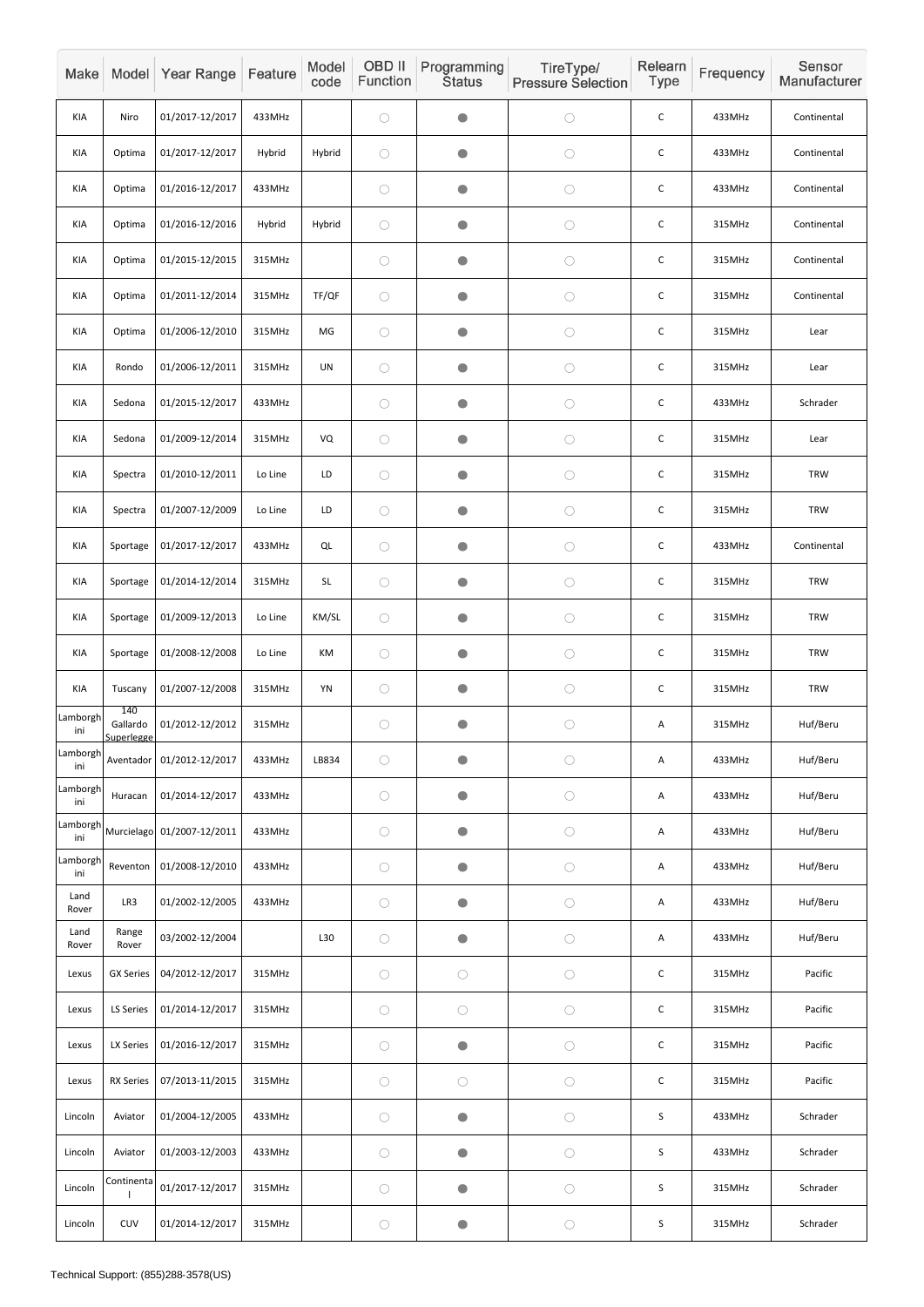| Make    |            | Model Year Range | Feature             | Model<br>code | OBD II<br>Function | Programming<br><b>Status</b> | TireType/<br><b>Pressure Selection</b> | Relearn<br><b>Type</b> | Frequency | Sensor<br>Manufacturer |
|---------|------------|------------------|---------------------|---------------|--------------------|------------------------------|----------------------------------------|------------------------|-----------|------------------------|
| Lincoln | Mark LT    | 01/2015-12/2016  | 315MHz              |               | $\bigcirc$         | $\bullet$                    | $\bigcirc$                             | S                      | 315MHz    | Schrader               |
| Lincoln | Mark LT    | 01/2013-12/2014  | 315MHz              |               | $\bigcirc$         | $\bullet$                    | $\bigcirc$                             | $\mathsf S$            | 315MHz    | Schrader               |
| Lincoln | Mark LT    | 01/2009-12/2009  | 315MHz              |               | $\bigcirc$         | $\bullet$                    | $\bigcirc$                             | S                      | 315MHz    | Schrader               |
| Lincoln | Mark LT    | 01/2007-12/2008  | 315MHz              |               | $\bigcirc$         | O                            | $\bigcirc$                             | S                      | 315MHz    | Continental            |
| Lincoln | MKC        | 01/2016-12/2017  | 315MHz              |               | $\bigcirc$         | $\bullet$                    | $\bigcirc$                             | $\mathsf S$            | 315MHz    | Schrader               |
| Lincoln | MKC        | 06/2015-12/2017  | 433MHz              | 2.0F SEL      | $\bigcirc$         | $\bullet$                    | $\bigcirc$                             | S                      | 433MHz    | Schrader               |
| Lincoln | MKC        | 01/2015-12/2015  | 315MHz              |               | $\bigcirc$         | $\bullet$                    | $\bigcirc$                             | S                      | 315MHz    | Schrader               |
| Lincoln | <b>MKS</b> | 01/2017-12/2017  | 315MHz              |               | $\bigcirc$         | $\bullet$                    | $\bigcirc$                             | $\mathsf S$            | 315MHz    | Schrader               |
| Lincoln | <b>MKS</b> | 01/2016-12/2017  | 433MHz              |               | $\bigcirc$         | $\bullet$                    | $\bigcirc$                             | S                      | 433MHz    | Schrader               |
| Lincoln | <b>MKS</b> | 01/2016-12/2016  | 315MHz              |               | $\bigcirc$         | $\bullet$                    | $\bigcirc$                             | S                      | 315MHz    | Schrader               |
| Lincoln | <b>MKS</b> | 01/2013-12/2015  | 315MHz              |               | $\bigcirc$         | $\bullet$                    | $\bigcirc$                             | $\mathsf S$            | 315MHz    | Schrader               |
| Lincoln | <b>MKS</b> | 01/2013-12/2015  | 433MHz              |               | $\bigcirc$         | $\bullet$                    | $\bigcirc$                             | S                      | 433MHz    | Schrader               |
| Lincoln | <b>MKS</b> | 01/2012-12/2012  | 315MHz              |               | $\bigcirc$         | $\bullet$                    | $\bigcirc$                             | $\sf S$                | 315MHz    | Schrader               |
| Lincoln | <b>MKS</b> | 01/2011-12/2011  | 315MHz              |               | $\bigcirc$         | $\bullet$                    | $\bigcirc$                             | S                      | 315MHz    | Schrader               |
| Lincoln | <b>MKS</b> | 01/2009-12/2010  | 315MHz              |               | $\bigcirc$         | $\bullet$                    | $\bigcirc$                             | S                      | 315MHz    | Continental            |
| Lincoln | <b>MKT</b> | 01/2016-12/2017  | 433MHz              |               | $\bigcirc$         | $\bullet$                    | $\bigcirc$                             | S                      | 433MHz    | Schrader               |
| Lincoln | <b>MKT</b> | 01/2016-12/2017  | 315MHz              |               | $\bigcirc$         | $\bullet$                    | $\bigcirc$                             | $\mathsf S$            | 315MHz    | Schrader               |
| Lincoln | <b>MKT</b> | 01/2013-12/2015  | 433MHz              |               | $\bigcirc$         | $\bullet$                    | $\bigcirc$                             | $\mathsf S$            | 433MHz    | Schrader               |
| Lincoln | <b>MKT</b> | 01/2013-12/2015  | 315MHz              |               | $\bigcirc$         | $\bullet$                    | $\bigcirc$                             | S                      | 315MHz    | Schrader               |
| Lincoln | <b>MKT</b> | 06/2011-12/2012  | 315MHz              |               | $\bigcirc$         | $\bullet$                    | $\bigcirc$                             | $\sf S$                | 315MHz    | Schrader               |
| Lincoln | <b>MKT</b> | 01/2011-05/2011  | 315MHz              |               | $\bigcirc$         | $\bullet$                    | $\bigcirc$                             | $\mathsf S$            | 315MHz    | Schrader               |
| Lincoln | <b>MKT</b> | 01/2010-12/2010  | 315MHz              |               | $\bigcirc$         | $\bullet$                    | $\bigcirc$                             | S                      | 315MHz    | Continental            |
| Lincoln | <b>MKX</b> | 01/2016-12/2017  | 433MHz              |               | $\bigcirc$         | $\bullet$                    | $\bigcirc$                             | S                      | 433MHz    | Schrader               |
| Lincoln | <b>MKX</b> | 01/2016-12/2017  | 315MHz              |               | $\bigcirc$         | $\bullet$                    | $\bigcirc$                             | S                      | 315MHz    | Schrader               |
| Lincoln | <b>MKX</b> | 01/2013-12/2015  | 315MHz              |               | $\bigcirc$         | $\bullet$                    | $\bigcirc$                             | S                      | 315MHz    | Schrader               |
| Lincoln | <b>MKX</b> | 01/2013-12/2015  | 433MHz              |               | $\bigcirc$         | $\bullet$                    | $\bigcirc$                             | S                      | 433MHz    | Schrader               |
| Lincoln | <b>MKX</b> | 01/2012-12/2012  | 315MHz              |               | $\bigcirc$         | $\bullet$                    | $\bigcirc$                             | $\sf S$                | 315MHz    | Schrader               |
| Lincoln | <b>MKX</b> | 01/2011-12/2011  | 315MHz              |               | $\bigcirc$         | $\bullet$                    | $\bigcirc$                             | $\mathsf S$            | 315MHz    | Schrader               |
| Lincoln | <b>MKX</b> | 01/2008-12/2010  | no Chrome<br>rims   |               | $\bigcirc$         | $\bullet$                    | $\bigcirc$                             | $\mathsf S$            | 315MHz    | Continental            |
| Lincoln | <b>MKX</b> | 01/2008-12/2010  | with<br>Chrome rims |               | $\bigcirc$         | $\bullet$                    | $\bigcirc$                             | $\mathsf S$            | 315MHz    | Continental            |
| Lincoln | <b>MKX</b> | 01/2007-12/2007  | no Chrome<br>rims   |               | $\bigcirc$         | $\bullet$                    | $\bigcirc$                             | $\mathsf S$            | 315MHz    | Continental            |
| Lincoln | <b>MKX</b> | 01/2007-12/2007  | with<br>Chrome rims |               | $\bigcirc$         | $\bullet$                    | $\bigcirc$                             | $\mathsf S$            | 315MHz    | Continental            |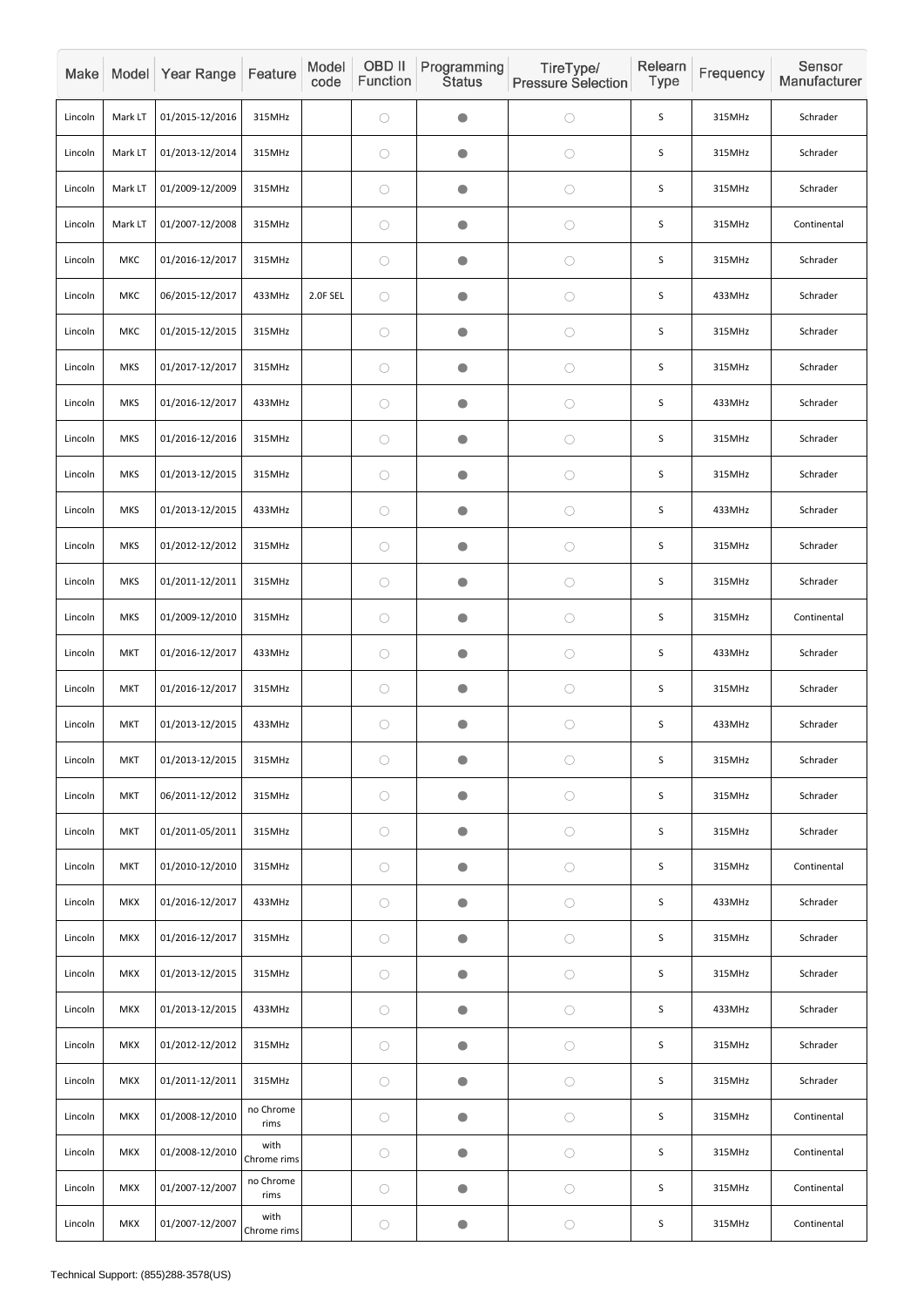| Make     |                           | Model Year Range          | Feature | Model<br>code | OBD II<br>Function | Programming<br><b>Status</b> | TireType/<br><b>Pressure Selection</b> | Relearn<br><b>Type</b> | Frequency | Sensor<br>Manufacturer |
|----------|---------------------------|---------------------------|---------|---------------|--------------------|------------------------------|----------------------------------------|------------------------|-----------|------------------------|
| Lincoln  | <b>MKZ</b>                | 01/2016-12/2017           | 315MHz  |               | $\bigcirc$         | $\bullet$                    | $\bigcirc$                             | $\mathsf S$            | 315MHz    | Schrader               |
| Lincoln  | MKZ                       | 01/2013-12/2015           | 315MHz  |               | $\bigcirc$         | $\bullet$                    | $\bigcirc$                             | S                      | 315MHz    | Schrader               |
| Lincoln  | MKZ                       | 01/2012-12/2012           | 315MHz  |               | $\bigcirc$         | $\bullet$                    | $\bigcirc$                             | S                      | 315MHz    | Schrader               |
| Lincoln  | MKZ                       | 01/2010-12/2011           | 315MHz  |               | $\bigcirc$         | $\bullet$                    | $\bigcirc$                             | $\mathsf S$            | 315MHz    | Schrader               |
| Lincoln  | MKZ                       | 01/2008-12/2009           | 315MHz  |               | $\bigcirc$         | $\bullet$                    | $\bigcirc$                             | S                      | 315MHz    | Continental            |
| Lincoln  | MKZ                       | 01/2007-12/2007           | 315MHz  |               | $\bigcirc$         | $\bullet$                    | $\bigcirc$                             | $\mathsf S$            | 315MHz    | Continental            |
| Lincoln  | Navigator                 | 01/2016-12/2017           | 315MHz  |               | $\bigcirc$         | O                            | $\bigcirc$                             | S                      | 315MHz    | Schrader               |
| Lincoln  | Navigator                 | 01/2015-12/2015           | 433MHz  |               | $\bigcirc$         | $\bullet$                    | $\bigcirc$                             | S                      | 433MHz    | Schrader               |
| Lincoln  | Navigator                 | 01/2015-12/2015           | 315MHz  |               | $\bigcirc$         | $\bullet$                    | $\bigcirc$                             | $\mathsf S$            | 315MHz    | Schrader               |
| Lincoln  | Navigator                 | 01/2013-12/2014           | 433MHz  |               | $\bigcirc$         | $\bullet$                    | $\bigcirc$                             | S                      | 433MHz    | Schrader               |
| Lincoln  | Navigator                 | 01/2012-12/2014           | 315MHz  |               | $\bigcirc$         | $\bullet$                    | $\bigcirc$                             | $\mathsf S$            | 315MHz    | Schrader               |
| Lincoln  | Navigator                 | 01/2011-12/2011           | 315MHz  |               | $\bigcirc$         | $\bullet$                    | $\bigcirc$                             | S                      | 315MHz    | Schrader               |
| Lincoln  | Navigator                 | 01/2008-12/2010           | 315MHz  |               | $\bigcirc$         | $\bullet$                    | $\bigcirc$                             | $\mathsf S$            | 315MHz    | Continental            |
| Lincoln  | Navigator                 | 01/2007-12/2007           | 315MHz  |               | $\bigcirc$         | $\bullet$                    | $\bigcirc$                             | $\sf S$                | 315MHz    | Continental            |
| Lincoln  | Navigator                 | 01/2005-12/2006           | 315MHz  |               | $\bigcirc$         | $\bullet$                    | $\bigcirc$                             | $\mathsf S$            | 315MHz    | Schrader               |
| Lincoln  | Navigator                 | 01/2004-12/2004           | 433MHz  |               | $\bigcirc$         | $\bullet$                    | $\bigcirc$                             | $\sf S$                | 433MHz    | Schrader               |
| Lincoln  | Navigator                 | 01/2003-12/2003           | 433MHz  |               | $\bigcirc$         | $\bullet$                    | $\bigcirc$                             | $\mathsf S$            | 433MHz    | Schrader               |
| Lincoln  | Town Car                  | 01/2012-12/2012           | 315MHz  |               | $\bigcirc$         | $\bullet$                    | $\bigcirc$                             | $\sf S$                | 315MHz    | Schrader               |
| Lincoln  | Town Car                  | 01/2010-12/2011           | 315MHz  |               | $\bigcirc$         | $\bullet$                    | $\bigcirc$                             | S                      | 315MHz    | Continental            |
| Lincoln  | Town Car                  | 01/2009-12/2009           | 315MHz  |               | $\bigcirc$         | $\bullet$                    | $\bigcirc$                             | $\sf S$                | 315MHz    | Continental            |
| Lincoln  | Town Car                  | 01/2008-12/2008           | 315MHz  |               | $\bigcirc$         | $\bullet$                    | $\bigcirc$                             | $\mathsf S$            | 315MHz    | Continental            |
| Lincoln  | Town Car                  | 01/2006-12/2007           | 315MHz  |               | $\bigcirc$         | $\bullet$                    | $\bigcirc$                             | S                      | 315MHz    | Continental            |
| Lincoln  | Zephyr                    | 01/2006-12/2006           | 315MHz  |               | $\bigcirc$         | $\bullet$                    | $\bigcirc$                             | $\sf S$                | 315MHz    | Continental            |
| Lotus    | 3 Eleven                  | 01/2014-12/2017           | 433MHz  |               | $\bigcirc$         | $\bullet$                    | $\bigcirc$                             | Α                      | 433MHz    | Schrader               |
| Lotus    | Elise                     | 01/2008-12/2017           | 433MHz  |               | $\bigcirc$         | $\bullet$                    | $\bigcirc$                             | A                      | 433MHz    | Schrader               |
| Lotus    | Evora                     | 01/2010-12/2017           | 433MHz  |               | $\bigcirc$         | $\bullet$                    | $\bigcirc$                             | A                      | 433MHz    | Schrader               |
| Lotus    | Exige                     | 01/2008-12/2017           | 433MHz  |               | $\bigcirc$         | $\bullet$                    | $\bigcirc$                             | A                      | 433MHz    | Schrader               |
| Maserati | Coupe                     | 07/2009-12/2013           | 433MHz  | M145          | $\bigcirc$         | $\bullet$                    | $\bigcirc$                             | Α                      | 433MHz    | Huf/Beru               |
| Maserati | Coupe                     | 04/2004-06/2009           | 433MHz  | M145          | $\bigcirc$         | $\bullet$                    | $\bigcirc$                             | A                      | 433MHz    | Huf/Beru               |
| Maserati | Ghibli                    | 01/2013-12/2017           | 433MHz  | M156/<br>M157 | $\bigcirc$         | $\bullet$                    | $\bigcirc$                             | Α                      | 433MHz    | Schrader               |
| Maserati | GranCabri<br>$\mathbf{o}$ | 01/2010-12/2013           | 433MHz  |               | $\bigcirc$         | $\bullet$                    | $\bigcirc$                             | $\mathsf C$            | 433MHz    | Huf/Beru               |
| Maserati |                           | GranSport 01/2005-12/2006 | 433MHz  |               | $\bigcirc$         | $\bigcirc$                   | $\bigcirc$                             | $\mathsf C$            | 433MHz    | Huf/Beru               |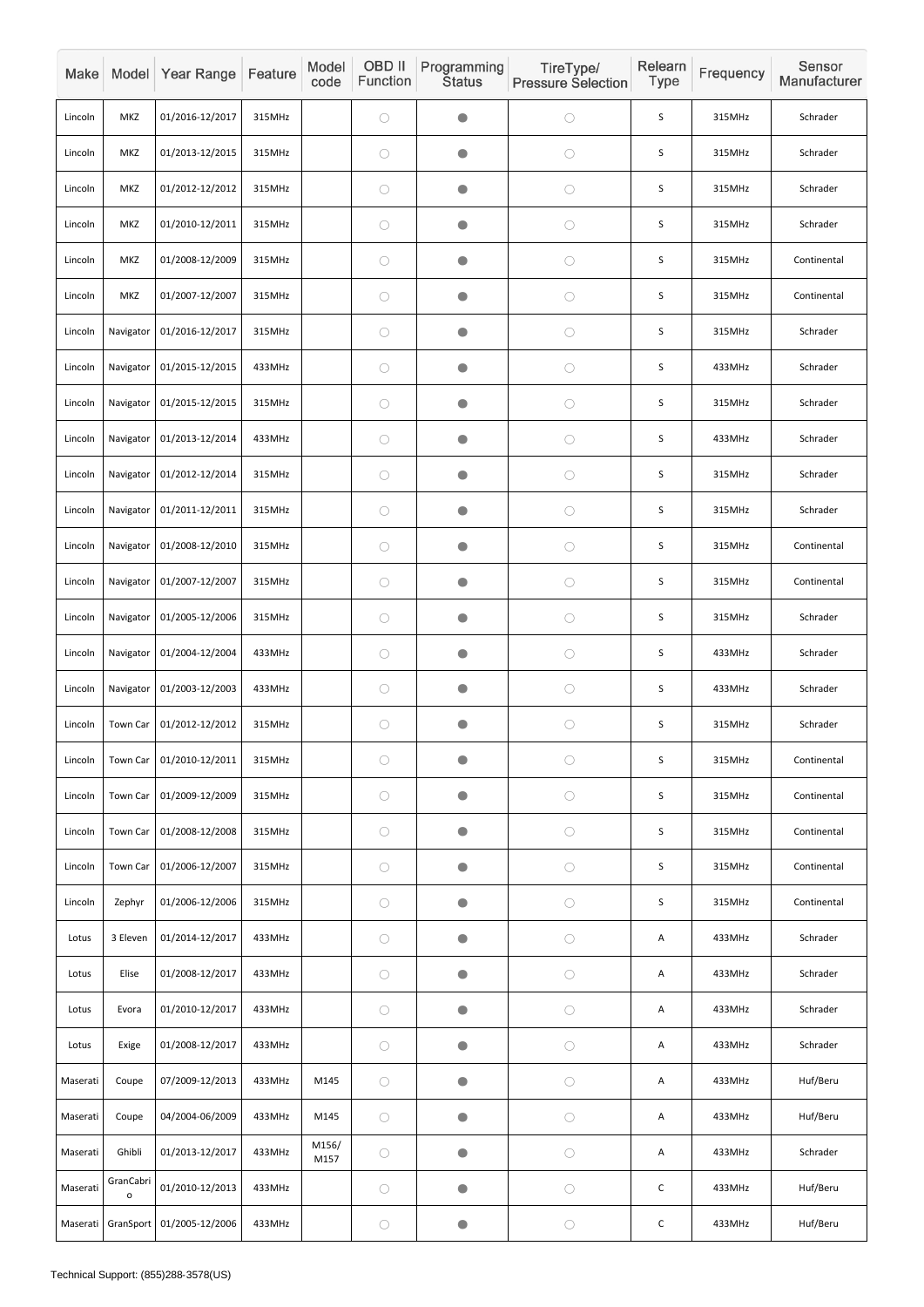| Make     |                  | Model Year Range | Feature  | Model<br>code | OBD II<br>Function | Programming<br><b>Status</b> | TireType/<br><b>Pressure Selection</b> | Relearn<br>Type | Frequency | Sensor<br>Manufacturer |
|----------|------------------|------------------|----------|---------------|--------------------|------------------------------|----------------------------------------|-----------------|-----------|------------------------|
| Maserati | GranTuris<br>mo  | 01/2012-12/2015  | 315MHz   | M145 GL       | $\bigcirc$         | $\bullet$                    | $\bigcirc$                             | Α               | 315MHz    | Huf/Beru               |
| Maserati | GranTuris<br>mo  | 01/2011-12/2016  | 433MHz   |               | $\bigcirc$         | $\bullet$                    | $\bigcirc$                             | $\mathsf C$     | 433MHz    | Huf/Beru               |
| Maserati | GranTuris<br>mo  | 01/2008-12/2010  | 433MHz   | M145          | $\bigcirc$         | $\bullet$                    | $\bigcirc$                             | Α               | 433MHz    | Huf/Beru               |
| Maserati | Levante          | 01/2015-12/2016  | 433MHz   | M161          | $\bigcirc$         | $\bullet$                    | $\bigcirc$                             | Α               | 433MHz    | Schrader               |
| Maserati | Quattropo<br>rte | 01/2004-12/2010  | 433MHz   | M139          | $\bigcirc$         | $\bullet$                    | $\bigcirc$                             | Α               | 433MHz    | Huf/Beru               |
| Maserati | Spyder           | 01/2002-12/2005  | 433MHz   |               | $\bigcirc$         | $\bullet$                    | $\bigcirc$                             | Α               | 433MHz    | Huf/Beru               |
| Maybach  | Landaulet        | 01/2009-12/2012  | 315MHz   |               | $\bigcirc$         | $\bullet$                    | $\bigcirc$                             | S               | 315MHz    | Huf/Beru               |
| Maybach  | Maybach<br>57    | 01/2002-12/2012  | 315MHz   |               | $\bigcirc$         | $\bullet$                    | $\bigcirc$                             | S               | 315MHz    | Huf/Beru               |
| Maybach  | Maybach<br>62    | 01/2002-12/2012  | 315MHz   |               | $\bigcirc$         | $\bullet$                    | $\bigcirc$                             | S               | 315MHz    | Huf/Beru               |
| Mazda    | <b>BT Pickup</b> | 01/2009-12/2011  | 315MHz   |               | $\bigcirc$         | $\bullet$                    | $\bigcirc$                             | S               | 315MHz    | Schrader               |
| Mazda    | <b>BT Pickup</b> | 01/2007-12/2008  | 315MHz   |               | $\bigcirc$         | $\bullet$                    | $\bigcirc$                             | $\mathsf S$     | 315MHz    | Continental            |
| Mazda    | $CX-3$           | 01/2016-12/2017  | Indirect |               | $\bigcirc$         | $\bigcirc$                   | $\bigcirc$                             | Α               | N/A       | N/A                    |
| Mazda    | $CX-5$           | 01/2016-12/2017  | Indirect |               | $\bigcirc$         | $\bigcirc$                   | $\bigcirc$                             | A               | N/A       | N/A                    |
| Mazda    | $CX-5$           | 01/2013-12/2015  | Indirect |               | $\bigcirc$         | $\bigcirc$                   | $\bigcirc$                             | Α               | N/A       | N/A                    |
| Mazda    | $CX-6$           | 01/2014-12/2015  | Indirect |               | $\bigcirc$         | $\bigcirc$                   | $\bigcirc$                             | Α               | N/A       | N/A                    |
| Mazda    | $CX-7$           | 01/2011-12/2012  | 315MHz   |               | $\bigcirc$         | $\bullet$                    | $\bigcirc$                             | Α               | 315MHz    | Continental            |
| Mazda    | $CX-7$           | 01/2010-12/2010  | 315MHz   |               | $\bigcirc$         | $\bullet$                    | $\bigcirc$                             | A               | 315MHz    | Continental            |
| Mazda    | $CX-7$           | 01/2007-12/2009  | 315MHz   |               | $\bigcirc$         | $\bullet$                    | $\bigcirc$                             | Α               | 315MHz    | Continental            |
| Mazda    | $CX-9$           | 01/2013-12/2017  | 315MHz   |               | $\bigcirc$         | $\bullet$                    | $\bigcirc$                             | Α               | 315MHz    | Continental            |
| Mazda    | $CX-9$           | 01/2007-12/2012  | 315MHz   |               | $\bigcirc$         | $\bullet$                    | $\bigcirc$                             | А               | 315MHz    | Continental            |
| Mazda    | Mazda 3          | 01/2014-12/2017  | Indirect |               | $\bigcirc$         | $\bigcirc$                   | $\bigcirc$                             | Α               | N/A       | N/A                    |
| Mazda    | Mazda 6          | 01/2014-12/2017  | Indirect |               | $\bigcirc$         | $\bigcirc$                   | $\bigcirc$                             | А               | N/A       | N/A                    |
| Mazda    | Mazda 6          | 01/2011-12/2013  | 315MHz   |               | $\bigcirc$         | $\bullet$                    | $\bigcirc$                             | Α               | 315MHz    | Continental            |
| Mazda    | Mazda 6          | 01/2009-12/2010  | 315MHz   |               | $\bigcirc$         | $\bullet$                    | $\bigcirc$                             | Α               | 315MHz    | Continental            |
| Mazda    | Mazda 6          | 01/2008-12/2008  | 315MHz   |               | $\bigcirc$         | $\bullet$                    | $\bigcirc$                             | Α               | 315MHz    | Continental            |
| Mazda    | Mazda 6          | 01/2005-12/2007  | 315MHz   |               | $\bigcirc$         | $\bullet$                    | $\bigcirc$                             | А               | 315MHz    | Continental            |
| Mazda    | $MX-5$<br>Miata  | 01/2016-12/2017  | Indirect |               | $\bigcirc$         | $\bigcirc$                   | $\bigcirc$                             | Α               | N/A       | N/A                    |
| Mazda    | $MX-5$<br>Miata  | 01/2006-12/2015  | 315MHz   |               | $\bigcirc$         | $\bullet$                    | $\bigcirc$                             | Α               | 315MHz    | Continental            |
| Mazda    | $RX-8$           | 01/2011-12/2011  | 315MHz   |               | $\bigcirc$         | $\bigcirc$                   | $\bigcirc$                             | A               | 315MHz    | Continental            |
| Mazda    | $RX-8$           | 01/2009-12/2010  | 315MHz   |               | $\bigcirc$         | $\bullet$                    | $\bigcirc$                             | Α               | 315MHz    | Continental            |
| Mazda    | $RX-8$           | 01/2005-12/2008  | 315MHz   |               | $\bigcirc$         | $\bullet$                    | $\bigcirc$                             | А               | 315MHz    | Continental            |
| Mazda    | $RX-8$           | 01/2004-12/2004  | 315MHz   |               | $\bigcirc$         | $\bullet$                    | $\bigcirc$                             | A               | 315MHz    | Continental            |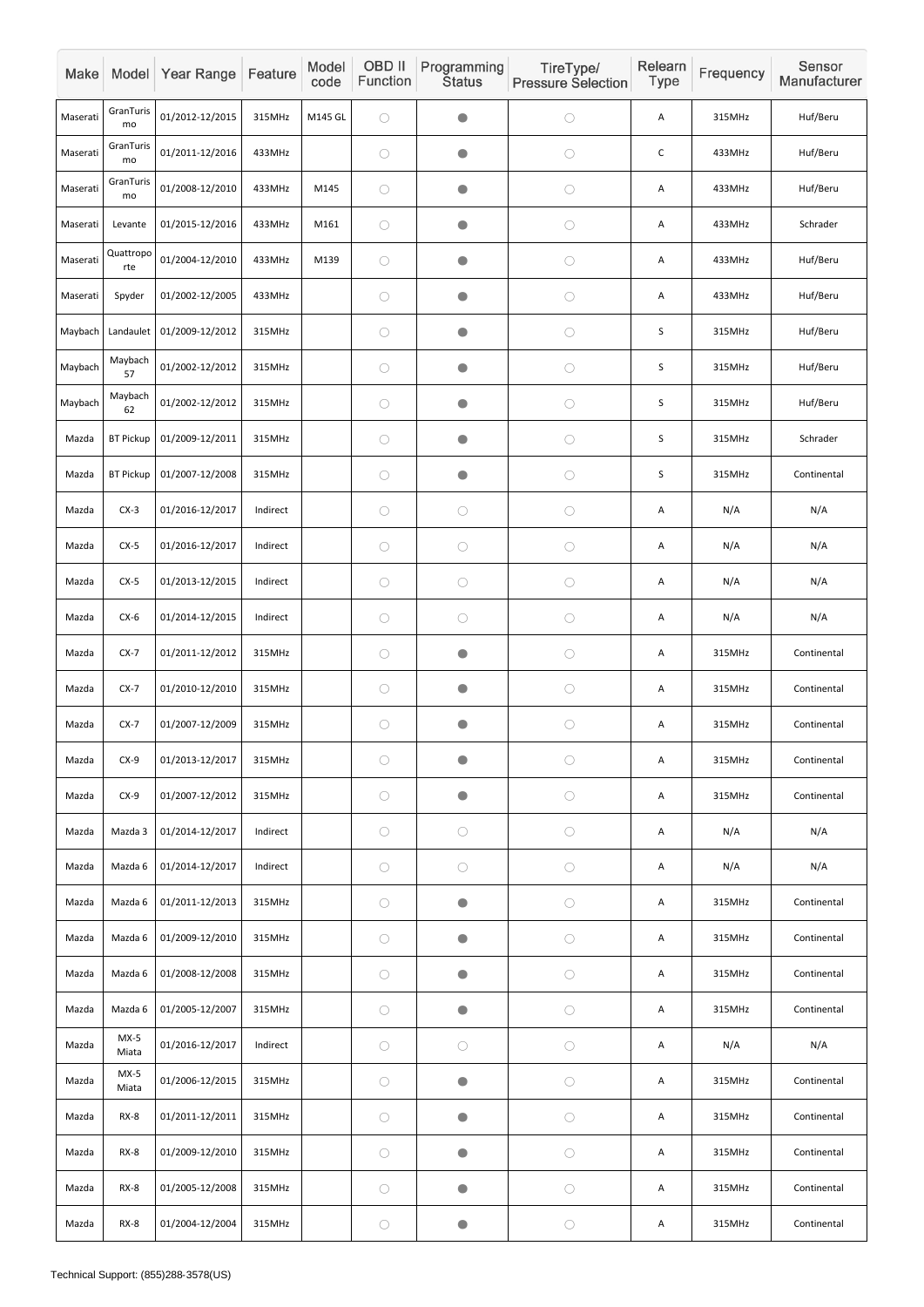| Make            |                  | Model Year Range | Feature | Model<br>code | OBD II<br>Function | Programming<br><b>Status</b> | TireType/<br><b>Pressure Selection</b> | Relearn<br><b>Type</b> | Frequency | Sensor<br>Manufacturer |
|-----------------|------------------|------------------|---------|---------------|--------------------|------------------------------|----------------------------------------|------------------------|-----------|------------------------|
| Mazda           | Speed 3          | 01/2007-12/2012  | 315MHz  |               | $\bigcirc$         | $\bullet$                    | $\bigcirc$                             | Α                      | 315MHz    | Continental            |
| Mazda           | Speed 6          | 01/2007-12/2008  | 315MHz  |               | $\bigcirc$         | $\bullet$                    | $\bigcirc$                             | Α                      | 315MHz    | Continental            |
| Mazda           | Tribute          | 01/2011-12/2011  | 315MHz  |               | $\bigcirc$         | $\bullet$                    | $\bigcirc$                             | S                      | 315MHz    | Schrader               |
| Mazda           | Tribute          | 01/2010-12/2010  | 315MHz  |               | $\bigcirc$         | $\bullet$                    | $\bigcirc$                             | S                      | 315MHz    | Schrader               |
| Mazda           | Tribute          | 01/2009-12/2009  | 315MHz  |               | $\bigcirc$         | $\bullet$                    | $\bigcirc$                             | S                      | 315MHz    | Schrader               |
| Mazda           | Tribute          | 01/2008-12/2008  | 315MHz  |               | $\bigcirc$         | $\bullet$                    | $\bigcirc$                             | S                      | 315MHz    | Continental            |
| Mazda           | Tribute          | 01/2006-12/2007  | 315MHz  |               | $\bigcirc$         | $\bullet$                    | $\bigcirc$                             | S                      | 315MHz    | Continental            |
| Mercedes        | A Class          | 04/2014-12/2017  |         | W176          | $\bigcirc$         | $\bullet$                    | $\bigcirc$                             | Α                      | 433MHz    | Schrader               |
| Mercedes        | AMG              | 01/2016-12/2017  |         |               | $\bigcirc$         | $\bullet$                    | $\bigcirc$                             | A                      | 433MHz    | Schrader               |
| Mercedes        | <b>B</b> Class   | 01/2014-12/2017  | 433MHz  |               | $\bigcirc$         | $\bullet$                    | $\bigcirc$                             | A                      | 433MHz    | Schrader               |
| Mercedes        | C Class          | 01/2007-12/2017  | 433MHz  |               | $\bigcirc$         | $\bullet$                    | $\bigcirc$                             | A                      | 433MHz    | Schrader               |
| Mercedes        | CL Class         | 01/2010-12/2015  | 433MHz  |               | $\bigcirc$         | $\bullet$                    | $\bigcirc$                             | A                      | 433MHz    | Schrader               |
| Mercedes        | CL Class         | 01/2007-12/2010  | 315MHz  |               | $\bigcirc$         | $\bullet$                    | $\bigcirc$                             | A                      | 315MHz    | Continental            |
| Mercedes        | CL Class         | 01/2007-12/2009  | 433MHz  |               | $\bigcirc$         | $\bullet$                    | $\bigcirc$                             | Α                      | 433MHz    | Continental            |
| Mercedes        | CL Class         | 01/2000-12/2006  | 315MHz  |               | $\bigcirc$         | $\bullet$                    | $\bigcirc$                             | Α                      | 315MHz    | Huf/Beru               |
| Mercedes        | CL Class         | 01/2000-12/2006  | 433MHz  |               | $\bigcirc$         | $\bullet$                    | $\bigcirc$                             | Α                      | 433MHz    | Huf/Beru               |
| Mercedes        | <b>CLA Class</b> | 01/2014-12/2017  | 433MHz  |               | $\bigcirc$         | $\bullet$                    | $\bigcirc$                             | A                      | 433MHz    | Schrader               |
| Mercedes        | <b>CLK Class</b> | 01/2006-12/2009  | 315MHz  |               | $\bigcirc$         | $\bullet$                    | $\bigcirc$                             | A                      | 315MHz    | Huf/Beru               |
| <b>Mercedes</b> | <b>CLK Class</b> | 01/2006-12/2009  | 433MHz  |               | $\bigcirc$         | O                            | $\bigcirc$                             | A                      | 433MHz    | Schrader               |
| Mercedes        | CLS Class        | 01/2012-12/2017  | 433MHz  |               | $\bigcirc$         | $\bullet$                    | $\bigcirc$                             | A                      | 433MHz    | Schrader               |
| Mercedes        | CLS Class        | 01/2006-12/2011  | 433MHz  |               | $\bigcirc$         | $\bullet$                    | $\bigcirc$                             | Α                      | 433MHz    | Continental            |
| Mercedes        | <b>CLS Class</b> | 01/2006-12/2011  | 315MHz  |               | $\bigcirc$         | $\bullet$                    | $\bigcirc$                             | Α                      | 315MHz    | Continental            |
| Mercedes        | E Class          | 01/2006-05/2010  | 433MHz  |               | $\bigcirc$         | $\bullet$                    | $\bigcirc$                             | A                      | 433MHz    | Continental            |
| Mercedes        | E Class          | 01/2000-12/2005  | 315MHz  |               | $\bigcirc$         | $\bullet$                    | $\bigcirc$                             | A                      | 315MHz    | Huf/Beru               |
| Mercedes        | E Class          | 01/2000-12/2005  | 433MHz  |               | $\bigcirc$         | $\bullet$                    | $\bigcirc$                             | A                      | 433MHz    | Huf/Beru               |
| Mercedes        | G Class          | 01/2007-12/2017  | 433MHz  |               | $\bigcirc$         | $\bullet$                    | $\bigcirc$                             | Α                      | 433MHz    | Schrader               |
| Mercedes        | <b>GL Class</b>  | 01/2007-12/2009  | 315MHz  |               | $\bigcirc$         | $\bigcirc$                   | $\bigcirc$                             | A                      | 315MHz    | Continental            |
| Mercedes        | <b>GL Class</b>  | 04/2006-09/2009  | 433MHz  |               | $\bigcirc$         | $\bullet$                    | $\bigcirc$                             | A                      | 433MHz    | Continental            |
| Mercedes        | <b>GLA Class</b> | 01/2014-12/2017  | 433MHz  |               | $\bigcirc$         | $\bullet$                    | $\bigcirc$                             | Α                      | 433MHz    | Schrader               |
| Mercedes        | <b>GLC Class</b> | 01/2016-12/2017  | 433MHz  |               | $\bigcirc$         | $\bullet$                    | $\bigcirc$                             | $\mathsf C$            | 433MHz    | Schrader               |
| Mercedes        | <b>GLE Class</b> | 01/2016-12/2017  | 433MHz  | X166          | $\bigcirc$         | $\bigcirc$                   | $\bigcirc$                             | Α                      | 433MHz    | Schrader               |
| Mercedes        | <b>GLK Class</b> | 01/2010-12/2017  | 433MHz  |               | $\bigcirc$         | $\bullet$                    | $\bigcirc$                             | Α                      | 433MHz    | Schrader               |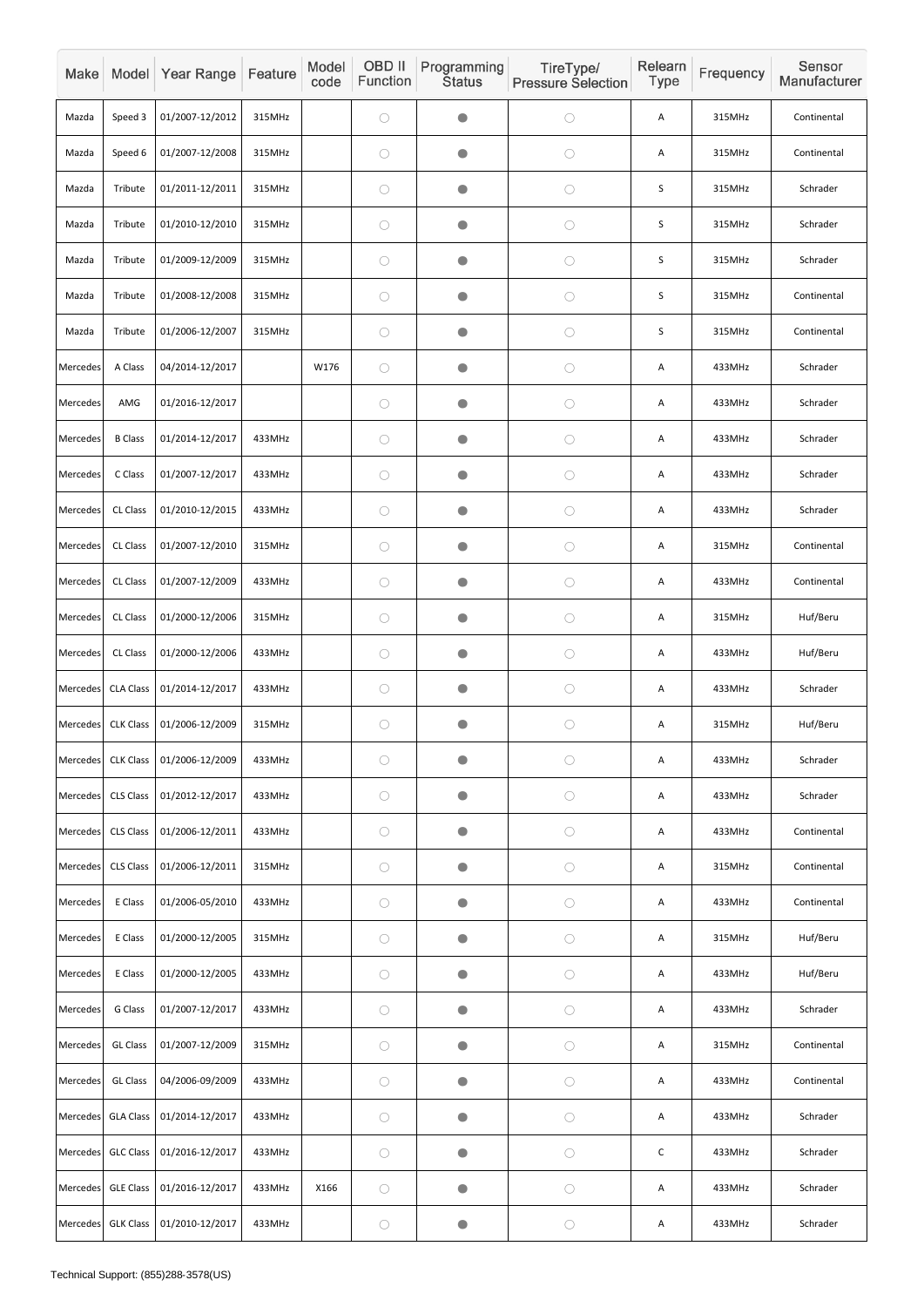| Make            |                       | Model Year Range | Feature | Model<br>code | OBD II<br>Function | Programming<br><b>Status</b> | TireType/<br><b>Pressure Selection</b> | Relearn<br>Type | Frequency | Sensor<br>Manufacturer |
|-----------------|-----------------------|------------------|---------|---------------|--------------------|------------------------------|----------------------------------------|-----------------|-----------|------------------------|
| Mercedes        | <b>GLT</b>            | 06/2017-12/2017  |         |               | $\bigcirc$         | $\blacksquare$               | $\bigcirc$                             | $\mathsf C$     | 433MHz    | Pacific                |
| Mercedes        | M Class               | 01/2005-05/2011  |         | W164          | $\bigcirc$         | O                            | $\bigcirc$                             | Α               | 433MHz    | Continental            |
| Mercedes        | Metris                | 01/2016-12/2017  | 433MHz  |               | $\bigcirc$         | $\bullet$                    | $\bigcirc$                             | Α               | 433MHz    | Schrader               |
| Mercedes        | ML Class              | 06/2010-12/2016  | 433MHz  |               | $\bigcirc$         | O                            | $\bigcirc$                             | Α               | 433MHz    | Schrader               |
| Mercedes        | <b>ML Class</b>       | 01/2006-05/2010  | 433MHz  |               | $\bigcirc$         | $\bullet$                    | $\bigcirc$                             | Α               | 433MHz    | Continental            |
| Mercedes        | R Class               | 01/2010-12/2015  | 433MHz  |               | $\bigcirc$         | $\bullet$                    | $\bigcirc$                             | Α               | 433MHz    | Schrader               |
| Mercedes        | R Class               | 01/2006-12/2009  | 315MHz  |               | $\bigcirc$         | O                            | $\bigcirc$                             | Α               | 315MHz    | Continental            |
| Mercedes        | R Class               | 01/2006-12/2009  | 433MHz  |               | $\bigcirc$         | $\blacksquare$               | $\bigcirc$                             | Α               | 433MHz    | Continental            |
| Mercedes        | S Class               | 01/2010-12/2017  | 433MHz  |               | $\bigcirc$         | $\bullet$                    | $\bigcirc$                             | A               | 433MHz    | Schrader               |
| Mercedes        | S Class               | 01/2007-12/2009  | 433MHz  |               | $\bigcirc$         | $\bullet$                    | $\bigcirc$                             | Α               | 433MHz    | Continental            |
| Mercedes        | S Class               | 01/2000-12/2006  | 433MHz  |               | $\bigcirc$         | $\blacksquare$               | $\bigcirc$                             | Α               | 433MHz    | Huf/Beru               |
| Mercedes        | S Class               | 01/2000-03/2006  | 315MHz  |               | $\bigcirc$         | $\bullet$                    | $\bigcirc$                             | Α               | 315MHz    | Huf/Beru               |
| Mercedes        | SL Class              | 07/2012-12/2017  | 433MHz  |               | $\bigcirc$         |                              | $\bigcirc$                             | Α               | 433MHz    | Schrader               |
| Mercedes        | SL Class              | 01/2006-06/2012  | 433MHz  |               | $\bigcirc$         | $\bullet$                    | $\bigcirc$                             | Α               | 433MHz    | Continental            |
| Mercedes        | SL Class              | 06/2005-12/2012  | 315MHz  |               | $\bigcirc$         | $\bullet$                    | $\bigcirc$                             | Α               | 315MHz    | Continental            |
| Mercedes        | SL Class              | 01/2000-12/2005  | 433MHz  |               | $\bigcirc$         | O                            | $\bigcirc$                             | Α               | 433MHz    | Huf/Beru               |
| Mercedes        | SL Class              | 01/2000-05/2005  | 315MHz  |               | $\bigcirc$         | $\bullet$                    | $\bigcirc$                             | Α               | 315MHz    | Huf/Beru               |
| Mercedes        | <b>SLC Class</b>      | 01/2016-12/2017  | 433MHz  | R172          | $\bigcirc$         | $\bullet$                    | $\bigcirc$                             | A               | 433MHz    | Schrader               |
| <b>Mercedes</b> | <b>SLK Class</b>      | 01/2008-12/2016  | 433MHz  |               | $\bigcirc$         | $\bullet$                    | $\bigcirc$                             | Α               | 433MHz    | Schrader               |
| Mercedes        | <b>SLR Class</b>      | 01/2008-12/2009  | 315MHz  |               | $\bigcirc$         | $\bullet$                    | $\bigcirc$                             | A               | 315MHz    | Continental            |
| Mercedes        | <b>SLR Class</b>      | 01/2008-12/2009  | 433MHz  |               | $\bigcirc$         | $\bullet$                    | $\bigcirc$                             | Α               | 433MHz    | Continental            |
| Mercedes        | <b>SLR Class</b>      | 01/2001-12/2007  | 315MHz  |               | $\bigcirc$         | $\bullet$                    | $\bigcirc$                             | Α               | 315MHz    | Huf/Beru               |
| Mercedes        | <b>SLR Class</b>      | 01/2000-12/2007  | 433MHz  |               | $\bigcirc$         |                              | $\bigcirc$                             | A               | 433MHz    | Huf/Beru               |
| Mercedes        | <b>SLR</b><br>McLaren | 01/2008-12/2009  | 315MHz  |               | $\bigcirc$         | $\bullet$                    | $\bigcirc$                             | A               | 315MHz    | Continental            |
| Mercedes        | <b>SLR</b><br>McLaren | 01/2004-12/2011  |         |               | $\bigcirc$         | $\bullet$                    | $\bigcirc$                             | Α               | 433MHz    | Huf/Beru               |
| Mercedes        | <b>SLR</b><br>McLaren | 01/2004-12/2007  | 315MHz  |               | $\bigcirc$         | O                            | $\bigcirc$                             | Α               | 315MHz    | Huf/Beru               |
| Mercedes        | SLS Class             | 01/2011-12/2015  | 433MHz  |               | $\bigcirc$         | $\bullet$                    | $\bigcirc$                             | Α               | 433MHz    | Schrader               |
| Mercedes        | Sprinter              | 01/2010-12/2017  | 433MHz  |               | $\bigcirc$         | $\bullet$                    | $\bigcirc$                             | $\sf S$         | 433MHz    | Schrader               |
| Mercedes        | V 250D                | 01/2016-12/2017  |         | W447          | $\bigcirc$         | $\bullet$                    | $\bigcirc$                             | A               | 433MHz    | Schrader               |
| Mercedes        | V Class               | 01/2014-12/2017  |         | W447          | $\bigcirc$         | $\bullet$                    | $\bigcirc$                             | A               | 433MHz    | Schrader               |
| Mercury         | Grand<br>Marquis      | 01/2009-12/2011  | 315MHz  |               | $\bigcirc$         | $\bullet$                    | $\bigcirc$                             | S               | 315MHz    | Continental            |
| Mercury         | Grand<br>Marquis      | 01/2008-12/2008  | 315MHz  |               | $\bigcirc$         | $\bullet$                    | $\bigcirc$                             | S               | 315MHz    | Continental            |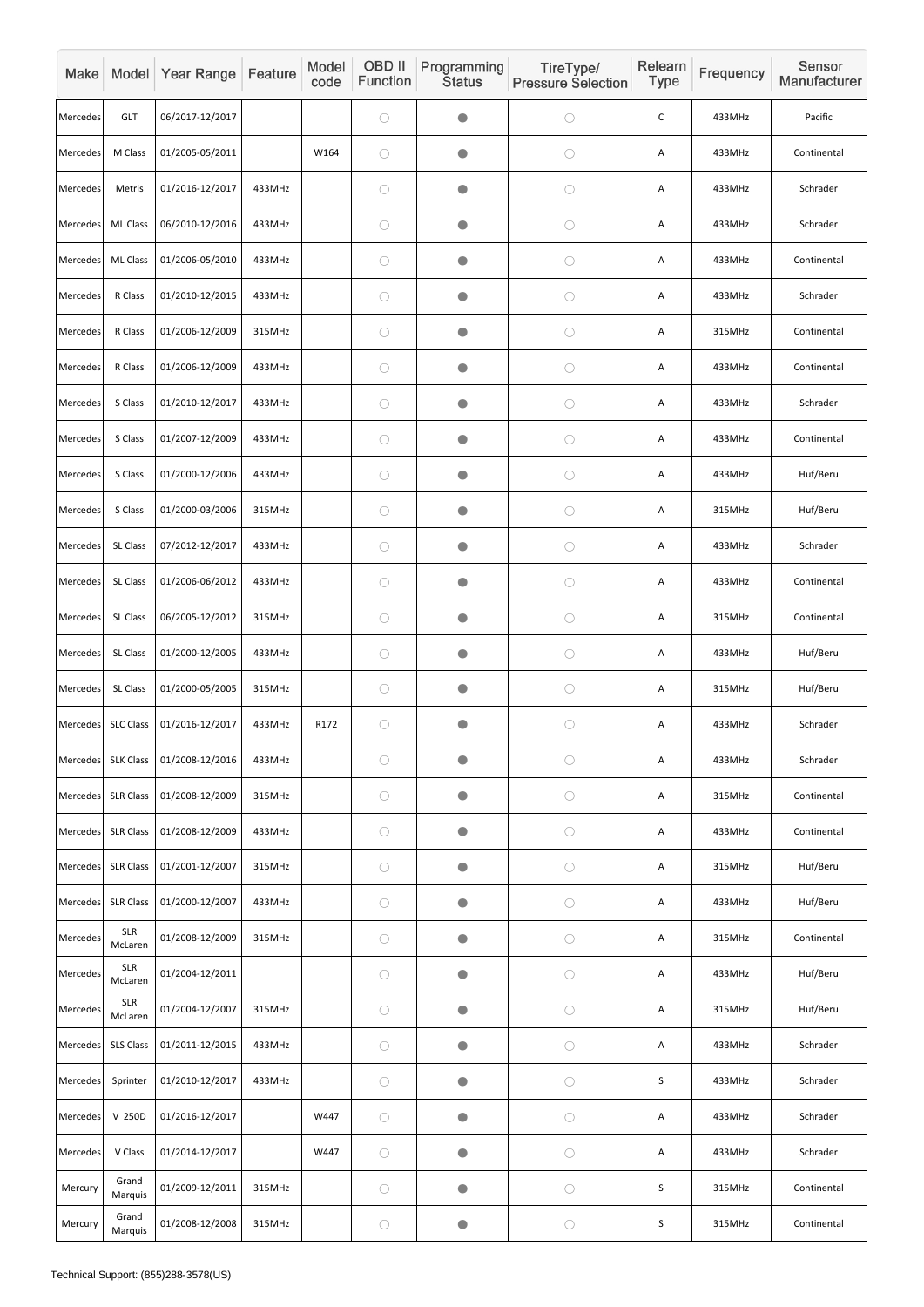| Make    |                  | Model Year Range | Feature    | Model<br>code | OBD II<br>Function | Programming<br><b>Status</b> | TireType/<br><b>Pressure Selection</b> | Relearn<br>Type | Frequency | Sensor<br>Manufacturer |
|---------|------------------|------------------|------------|---------------|--------------------|------------------------------|----------------------------------------|-----------------|-----------|------------------------|
| Mercury | Grand<br>Marquis | 01/2006-12/2007  | 315MHz     |               | $\bigcirc$         | $\bullet$                    | $\bigcirc$                             | $\mathsf S$     | 315MHz    | Continental            |
| Mercury | Mariner          | 01/2011-12/2011  | 315MHz     |               | $\bigcirc$         | $\bullet$                    | $\bigcirc$                             | S               | 315MHz    | Schrader               |
| Mercury | Mariner          | 01/2010-12/2010  | 315MHz     |               | $\bigcirc$         | $\bullet$                    | $\bigcirc$                             | $\sf S$         | 315MHz    | Schrader               |
| Mercury | Mariner          | 01/2009-12/2009  | 315MHz     |               | $\bigcirc$         | $\bullet$                    | $\bigcirc$                             | $\mathsf S$     | 315MHz    | Schrader               |
| Mercury | Mariner          | 01/2008-12/2008  | 315MHz     |               | $\bigcirc$         | $\bullet$                    | $\bigcirc$                             | S               | 315MHz    | Continental            |
| Mercury | Mariner          | 01/2005-12/2007  | 315MHz     |               | $\bigcirc$         | $\bullet$                    | $\bigcirc$                             | $\sf S$         | 315MHz    | Continental            |
| Mercury | Milan            | 01/2010-12/2011  | 315MHz     |               | $\bigcirc$         | $\bullet$                    | $\bigcirc$                             | S               | 315MHz    | Schrader               |
| Mercury | Milan            | 01/2008-12/2009  | 315MHz     |               | $\bigcirc$         | $\bullet$                    | $\bigcirc$                             | S               | 315MHz    | Continental            |
| Mercury | Montego          | 01/2006-12/2007  | 315MHz     |               | $\bigcirc$         | $\bullet$                    | $\bigcirc$                             | S               | 315MHz    | Continental            |
| Mercury | Monterey         | 01/2006-12/2007  | 315MHz     |               | $\bigcirc$         | $\bullet$                    | $\bigcirc$                             | S               | 315MHz    | Continental            |
| Mercury | Monterey         | 01/2005-12/2005  | 315MHz     |               | $\bigcirc$         | $\bullet$                    | $\bigcirc$                             | $\mathsf S$     | 315MHz    | Schrader               |
| Mercury | Monterey         | 01/2004-12/2005  | Indirect   |               | $\bigcirc$         | $\bigcirc$                   | $\bigcirc$                             | A               | N/A       | N/A                    |
| Mercury | Monterey         | 01/2004-12/2004  | 315MHz     |               | $\bigcirc$         | $\bullet$                    | $\bigcirc$                             | $\mathsf S$     | 315MHz    | Schrader               |
| Mercury | Mountaine<br>er  | 01/2008-12/2010  | 315MHz     |               | $\bigcirc$         | $\bullet$                    | $\bigcirc$                             | $\mathsf S$     | 315MHz    | Continental            |
| Mercury | Mountaine<br>er  | 01/2006-12/2007  | 315MHz     |               | $\bigcirc$         | $\bullet$                    | $\bigcirc$                             | S               | 315MHz    | Continental            |
| Mercury | Mountaine<br>er  | 01/2004-12/2005  | 433MHz     |               | $\bigcirc$         | $\bullet$                    | $\bigcirc$                             | $\mathsf S$     | 433MHz    | Schrader               |
| Mercury | Mountaine<br>er  | 01/2002-12/2003  | 433MHz     |               | $\bigcirc$         | $\bullet$                    | $\bigcirc$                             | $\mathsf S$     | 433MHz    | Schrader               |
| Mercury | Sable            | 01/2008-12/2009  | 315MHz     |               | $\bigcirc$         | $\bullet$                    | $\bigcirc$                             | $\mathsf S$     | 315MHz    | Continental            |
| Mini    | Cabrio           | 01/2016-12/2017  | F57        | F57           | $\bigcirc$         | $\bigcirc$                   | $\bigcirc$                             | A               | 433MHz    | Continental            |
| Mini    | Cabrio           | 07/2014-12/2015  | <b>R57</b> | <b>R57</b>    | $\bigcirc$         | $\bigcirc$                   | $\bigcirc$                             | A               | 433MHz    | Huf/Beru               |
| Mini    | Cabrio           | 01/2010-06/2014  |            |               | $\bigcirc$         | $\bullet$                    | $\bigcirc$                             | A               | 433MHz    | Huf/Beru               |
| Mini    | Cabrio           | 01/2007-12/2009  | 433MHz     |               | $\bigcirc$         | $\bullet$                    | $\bigcirc$                             | A               | 433MHz    | Huf/Beru               |
| Mini    | Cabrio           | 01/2004-12/2006  | Indirect   |               | $\bigcirc$         | $\bigcirc$                   | $\bigcirc$                             | Α               | N/A       | N/A                    |
| Mini    | Clubman          | 01/2009-10/2013  |            |               | $\bigcirc$         | $\bullet$                    | $\bigcirc$                             | A               | 433MHz    | Huf/Beru               |
| Mini    | Clubman          | 01/2007-12/2008  | 433MHz     |               | $\bigcirc$         | $\bullet$                    | $\bigcirc$                             | A               | 433MHz    | Huf/Beru               |
| Mini    | Cooper           | 03/2014-12/2017  | 433MHz     |               | $\bigcirc$         | $\bullet$                    | $\bigcirc$                             | Α               | 433MHz    | Continental            |
| Mini    | Cooper           | 01/2010-02/2014  | 433MHz     |               | $\bigcirc$         | $\bullet$                    | $\bigcirc$                             | A               | 433MHz    | Huf/Beru               |
| Mini    | Cooper           | 01/2007-12/2009  | 433MHz     |               | $\bigcirc$         | $\bullet$                    | $\bigcirc$                             | Α               | 433MHz    | Huf/Beru               |
| Mini    | Countryma<br>n   | 01/2009-06/2014  |            |               | $\bigcirc$         | $\bullet$                    | $\bigcirc$                             | Α               | 433MHz    | Huf/Beru               |
| Mini    | Coupe            | 01/2015-12/2016  |            |               | $\bigcirc$         | $\bullet$                    | $\bigcirc$                             | A               | 433MHz    | Huf/Beru               |
| Mini    | Coupe            | 01/2012-12/2014  |            |               | $\bigcirc$         | $\bullet$                    | $\bigcirc$                             | Α               | 433MHz    | Huf/Beru               |
| Mini    | Hardtop          | 01/2010-12/2016  |            |               | $\bigcirc$         | $\bullet$                    | $\bigcirc$                             | Α               | 433MHz    | Huf/Beru               |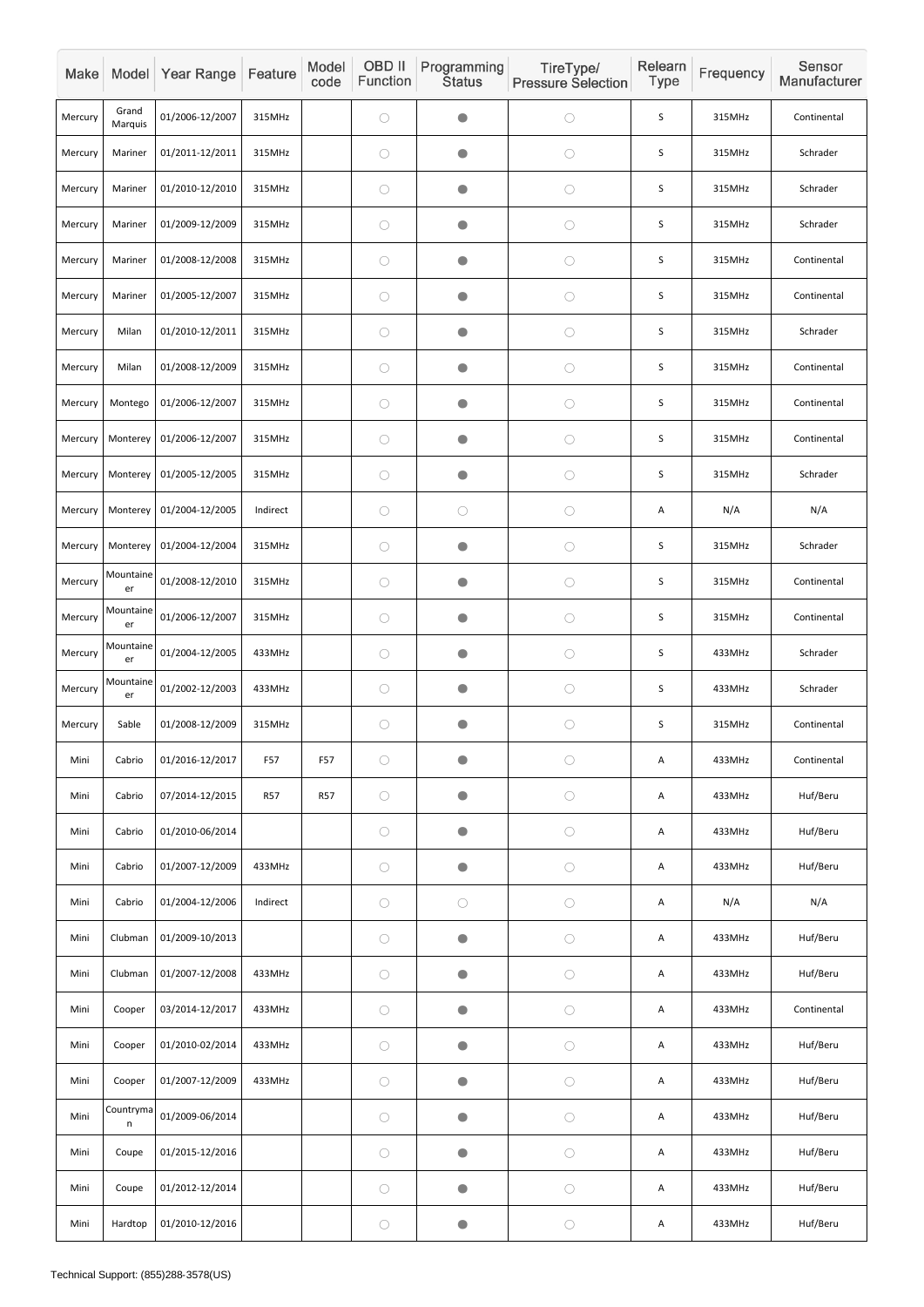| Make           |                   | Model Year Range             | Feature            | Model<br>code | OBD II<br>Function | Programming<br><b>Status</b> | TireType/<br><b>Pressure Selection</b> | Relearn<br>Type | Frequency | Sensor<br>Manufacturer |
|----------------|-------------------|------------------------------|--------------------|---------------|--------------------|------------------------------|----------------------------------------|-----------------|-----------|------------------------|
| Mini           | Hardtop           | 01/2007-12/2009              |                    |               | $\bigcirc$         | $\bullet$                    | $\bigcirc$                             | A               | 433MHz    | Huf/Beru               |
| Mini           | Hardtop           | 01/2004-12/2006              | Indirect           |               | $\bigcirc$         | $\bigcirc$                   | $\bigcirc$                             | A               | N/A       | N/A                    |
| Mini           | Paceman           | 07/2014-12/2017              | 433MHz             | R61           | $\bigcirc$         | $\bullet$                    | $\bigcirc$                             | A               | 433MHz    | Huf/Beru               |
| Mini           | Paceman           | 01/2009-06/2014              |                    |               | $\bigcirc$         | $\bullet$                    | $\bigcirc$                             | A               | 433MHz    | Huf/Beru               |
| Mini           | Roadster          | 01/2015-12/2016              | 433MHz             |               | $\bigcirc$         | $\bullet$                    | $\bigcirc$                             | A               | 433MHz    | Huf/Beru               |
| Mini           | Roadster          | 01/2012-12/2014              |                    |               | $\bigcirc$         | $\bullet$                    | $\bigcirc$                             | A               | 433MHz    | Huf/Beru               |
| Mitsubish<br>j | i-MiEV            | 01/2010-12/2016              | 315MHz             |               | $\bigcirc$         | $\bullet$                    | $\bigcirc$                             | $\mathsf C$     | 315MHz    | Continental            |
| Nissan         | Armada            | 01/2017-12/2017              | 433MHz             | Y62           | $\bigcirc$         | $\bullet$                    | $\bigcirc$                             | $\mathsf C$     | 433MHz    | Pacific                |
| Nissan         | Armada<br>GCC     | 01/2013-12/2014              | 433MHz             |               | $\bigcirc$         | $\bullet$                    | $\bigcirc$                             | $\mathsf C$     | 433MHz    | Schrader               |
| Nissan         | Patrol            | 01/2016-12/2017              | 433MHz             | Y62           | $\bigcirc$         | $\bullet$                    | $\bigcirc$                             | $\mathsf C$     | 433MHz    | Pacific                |
| Nissan         | Titan             | 01/2016-12/2016              | 433MHz             |               | $\bigcirc$         | $\bullet$                    | $\bigcirc$                             | $\mathsf C$     | 433MHz    | Pacific                |
| Nissan         | Versa             | 01/2017-12/2017              | Smart key          | N17           | $\bigcirc$         | $\bullet$                    | $\bigcirc$                             | $\mathsf C$     | 433MHz    | Schrader               |
| Oldsmobil<br>e | Alero             | 01/1999-12/2000              | Indirect           |               | $\bigcirc$         | $\bigcirc$                   | $\bigcirc$                             | $\sf S$         | N/A       | N/A                    |
| Oldsmobil<br>e | Aurora            | 01/2001-12/2003              | Indirect           |               | $\bigcirc$         | $\bigcirc$                   | $\bigcirc$                             | S               | N/A       | N/A                    |
| Pontiac        | Bonneville        | 01/2000-12/2005              | Indirect           |               | $\bigcirc$         | $\bigcirc$                   | $\bigcirc$                             | $\mathsf S$     | N/A       | N/A                    |
| Pontiac        | G <sub>3</sub>    | 01/2009-12/2010              | 315MHz             |               | $\bigcirc$         | $\bullet$                    | $\bigcirc$                             | $\mathsf S$     | 315MHz    | Schrader               |
| Pontiac        | Grand Am          | 01/1999-12/2002              | Indirect           |               | $\bigcirc$         | $\bigcirc$                   | $\bigcirc$                             | $\mathsf S$     | N/A       | N/A                    |
| Pontiac        |                   | Grand Prix 01/2008-12/2008   | Clamp in<br>315MHz |               | $\bigcirc$         | $\bullet$                    | $\bigcirc$                             | $\mathsf S$     | 315MHz    | Continental            |
| Pontiac        |                   | Grand Prix   01/2008-12/2008 | Snap in<br>315MHz  |               | $\bigcirc$         | $\bullet$                    | $\bigcirc$                             | $\mathsf S$     | 315MHz    | Schrader               |
| Pontiac        |                   | Grand Prix   01/2007-12/2007 | 315MHz             |               | $\bigcirc$         | $\bullet$                    | $\bigcirc$                             | $\mathsf S$     | 315MHz    | Continental            |
| Pontiac        | <b>Grand Prix</b> | 01/2004-12/2006              | Indirect           |               | $\bigcirc$         | $\bigcirc$                   | $\bigcirc$                             | $\mathsf S$     | N/A       | N/A                    |
| Pontiac        | Montana           | 01/2008-12/2009              | 315MHz             |               | $\bigcirc$         | $\bullet$                    | $\bigcirc$                             | $\mathsf S$     | 315MHz    | Schrader               |
| Pontiac        | Vibe              | 01/2005-12/2007              | Indirect           |               | $\bigcirc$         | $\bigcirc$                   | $\bigcirc$                             | $\mathsf S$     | N/A       | N/A                    |
| Porsche        | 911               | 01/2013-12/2016              | 315MHz             |               | $\bigcirc$         | $\bullet$                    | $\bigcirc$                             | A               | 315MHz    | Huf/Beru               |
| Porsche        | 911               | 02/2012-12/2017              | 433MHz             | 991           | $\bigcirc$         | $\bullet$                    | $\bigcirc$                             | A               | 433MHz    | Huf/Beru               |
| Porsche        | 911               | 01/2005-12/2012              | 315MHz             | 997           | $\bigcirc$         | $\bullet$                    | $\bigcirc$                             | A               | 315MHz    | Huf/Beru               |
| Porsche        | 911               | 01/2005-01/2012              | 433MHz             |               | $\bigcirc$         | $\bullet$                    | $\bigcirc$                             | A               | 433MHz    | Huf/Beru               |
| Porsche        | 911(991)          | 12/2011-12/2017              | 315MHz             |               | $\bigcirc$         | $\bullet$                    | $\bigcirc$                             | A               | 315MHz    | Huf/Beru               |
| Porsche        | 911(997)          | 09/2015-12/2017              | 433MHz             |               | $\bigcirc$         | $\bullet$                    | $\bigcirc$                             | A               | 433MHz    | Huf/Beru               |
| Porsche        | 911(997)          | 01/2009-12/2011              | 315MHz             |               | $\bigcirc$         | $\bullet$                    | $\bigcirc$                             | A               | 315MHz    | Huf/Beru               |
| Porsche        | 911(997)          | 04/2008-08/2015              | 433MHz             | 997           | $\bigcirc$         | $\bullet$                    | $\bigcirc$                             | Α               | 433MHz    | Huf/Beru               |
| Porsche        | 911(997)          | 02/2005-03/2008              | 433MHz             | 997           | $\bigcirc$         | $\bullet$                    | $\bigcirc$                             | Α               | 433MHz    | Huf/Beru               |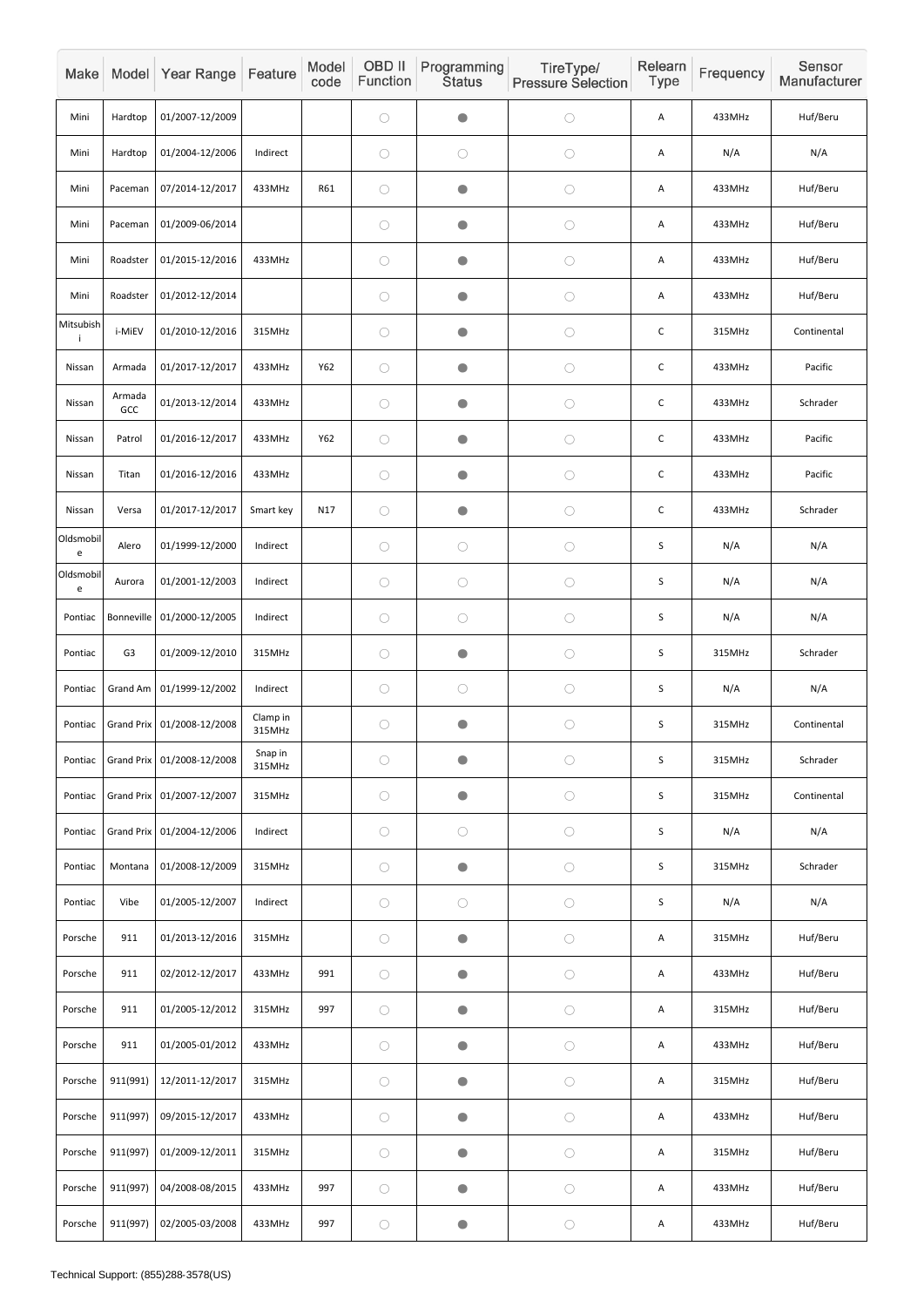| Make    |                 | Model Year Range                   | Feature | Model<br>code | OBD II<br>Function | Programming<br><b>Status</b> | TireType/<br><b>Pressure Selection</b> | Relearn<br><b>Type</b> | Frequency | Sensor<br>Manufacturer |
|---------|-----------------|------------------------------------|---------|---------------|--------------------|------------------------------|----------------------------------------|------------------------|-----------|------------------------|
| Porsche | 911(997)        | 01/2005-12/2008                    | 315MHz  |               | $\bigcirc$         | $\bullet$                    | $\bigcirc$                             | Α                      | 315MHz    | Huf/Beru               |
| Porsche |                 | 911(Turbo) 01/2010-12/2017         |         |               | $\bigcirc$         | $\bullet$                    | $\bigcirc$                             | Α                      | 433MHz    | Huf/Beru               |
|         |                 | Porsche 911(Turbo) 01/2010-12/2012 | 315MHz  |               | $\bigcirc$         | $\bullet$                    | $\bigcirc$                             | Α                      | 315MHz    | Huf/Beru               |
| Porsche |                 | 911(Turbo) 01/2007-12/2009         | 433MHz  | 997           | $\bigcirc$         | O                            | $\bigcirc$                             | A                      | 433MHz    | Huf/Beru               |
| Porsche |                 | 911(Turbo) 01/2007-12/2009         | 315MHz  | 997           | $\bigcirc$         | $\bullet$                    | $\bigcirc$                             | Α                      | 315MHz    | Huf/Beru               |
| Porsche |                 | 918 Spyder 01/2013-12/2015         | 433MHz  |               | $\bigcirc$         | $\bullet$                    | $\bigcirc$                             | A                      | 433MHz    | Huf/Beru               |
| Porsche | Boxster         | 01/2013-12/2016                    | 315MHz  | 2.7L          | $\bigcirc$         | $\bullet$                    | $\bigcirc$                             | A                      | 315MHz    | Huf/Beru               |
| Porsche | Boxster         | 01/2012-12/2016                    | 433MHz  | 981           | $\bigcirc$         | $\bullet$                    | $\bigcirc$                             | Α                      | 433MHz    | Huf/Beru               |
| Porsche | Boxster         | 01/2009-12/2012                    | 315MHz  |               | $\bigcirc$         | $\bullet$                    | $\bigcirc$                             | A                      | 315MHz    | Huf/Beru               |
| Porsche | Boxster         | 01/2009-12/2011                    | 433MHz  | 987           | $\bigcirc$         | $\bullet$                    | $\bigcirc$                             | Α                      | 433MHz    | Huf/Beru               |
| Porsche | Boxster         | 02/2005-12/2008                    | 433MHz  | 987           | $\bigcirc$         | $\bullet$                    | $\bigcirc$                             | A                      | 433MHz    | Huf/Beru               |
| Porsche | Boxster         | 01/2004-12/2008                    | 315MHz  | 987           | $\bigcirc$         | $\bullet$                    | $\bigcirc$                             | A                      | 315MHz    | Huf/Beru               |
| Porsche |                 | Carrera GT 09/2003-12/2011         | 433MHz  |               | $\bigcirc$         | $\bullet$                    | $\bigcirc$                             | Α                      | 433MHz    | Huf/Beru               |
| Porsche | Cayenne         | 11/2014-12/2016                    | 433MHz  | 92A           | $\bigcirc$         | $\bullet$                    | $\bigcirc$                             | Α                      | 433MHz    | Huf/Beru               |
| Porsche | Cayenne         | 01/2013-10/2014                    | 433MHz  | 92A           | $\bigcirc$         | $\bullet$                    | $\bigcirc$                             | A                      | 433MHz    | Huf/Beru               |
| Porsche | Cayenne         | 01/2011-12/2012                    | 433MHz  | 92A           | $\bigcirc$         | $\bullet$                    | $\bigcirc$                             | A                      | 433MHz    | Huf/Beru               |
| Porsche | Cayenne         | 09/2010-12/2016                    | 315MHz  | 92A           | $\bigcirc$         | $\bullet$                    | $\bigcirc$                             | Α                      | 315MHz    | Huf/Beru               |
| Porsche | Cayenne         | 01/2007-12/2010                    | 433MHz  | 9PA1          | $\bigcirc$         | $\bullet$                    | $\bigcirc$                             | A                      | 433MHz    | Huf/Beru               |
| Porsche | Cayenne         | 01/2007-12/2010                    | 315MHz  | 9PA1          | $\bigcirc$         | $\bullet$                    | $\bigcirc$                             | A                      | 315MHz    | Huf/Beru               |
| Porsche | Cayenne         | 01/2002-12/2006                    | 315MHz  |               | $\bigcirc$         | $\bullet$                    | $\bigcirc$                             | Α                      | 315MHz    | Huf/Beru               |
| Porsche | Cayenne         | 01/2002-12/2006                    | 433MHz  | 9PA           | $\bigcirc$         | $\bullet$                    | $\bigcirc$                             | A                      | 433MHz    | Huf/Beru               |
| Porsche | Cayenne S       | 06/2014-12/2016                    |         |               | $\bigcirc$         | $\bullet$                    | $\bigcirc$                             | Α                      | 433MHz    | Huf/Beru               |
| Porsche |                 | Cayenne S 01/2010-05/2014          | 433MHz  | 4.8L          | $\bigcirc$         | $\bullet$                    | $\bigcirc$                             | Α                      | 433MHz    | Huf/Beru               |
| Porsche |                 | Cayenne S 01/2010-12/2012          | 315MHz  | 4.8L          | $\bigcirc$         | $\bullet$                    | $\bigcirc$                             | A                      | 315MHz    | Huf/Beru               |
| Porsche | Cayenne S       | 01/2008-12/2009                    | 315MHz  | 4.8L          | $\bigcirc$         | $\bullet$                    | $\bigcirc$                             | Α                      | 315MHz    | Huf/Beru               |
| Porsche | Cayman          | 01/2013-12/2016                    | 315MHz  | 2.7L          | $\bigcirc$         | $\bullet$                    | $\bigcirc$                             | A                      | 315MHz    | Huf/Beru               |
| Porsche | Cayman          | 01/2012-12/2017                    | 433MHz  | 981           | $\bigcirc$         | $\bullet$                    | $\bigcirc$                             | A                      | 433MHz    | Huf/Beru               |
| Porsche | Cayman          | 01/2009-12/2012                    | 315MHz  |               | $\bigcirc$         | $\bullet$                    | $\bigcirc$                             | Α                      | 315MHz    | Huf/Beru               |
| Porsche | Cayman          | 01/2009-12/2011                    | 433MHz  | 987           | $\bigcirc$         | $\bullet$                    | $\bigcirc$                             | Α                      | 433MHz    | Huf/Beru               |
| Porsche | Cayman          | 01/2005-12/2008                    | 315MHz  |               | $\bigcirc$         | $\bullet$                    | $\bigcirc$                             | Α                      | 315MHz    | Huf/Beru               |
| Porsche | Cayman          | 01/2005-12/2008                    | 433MHz  | 987           | $\bigcirc$         | $\bullet$                    | $\bigcirc$                             | A                      | 433MHz    | Huf/Beru               |
| Porsche | Cayman(71<br>8) | 10/2016-12/2017                    | 982     | 982           | $\bigcirc$         | $\bullet$                    | $\bigcirc$                             | A                      | 433MHz    | Huf/Beru               |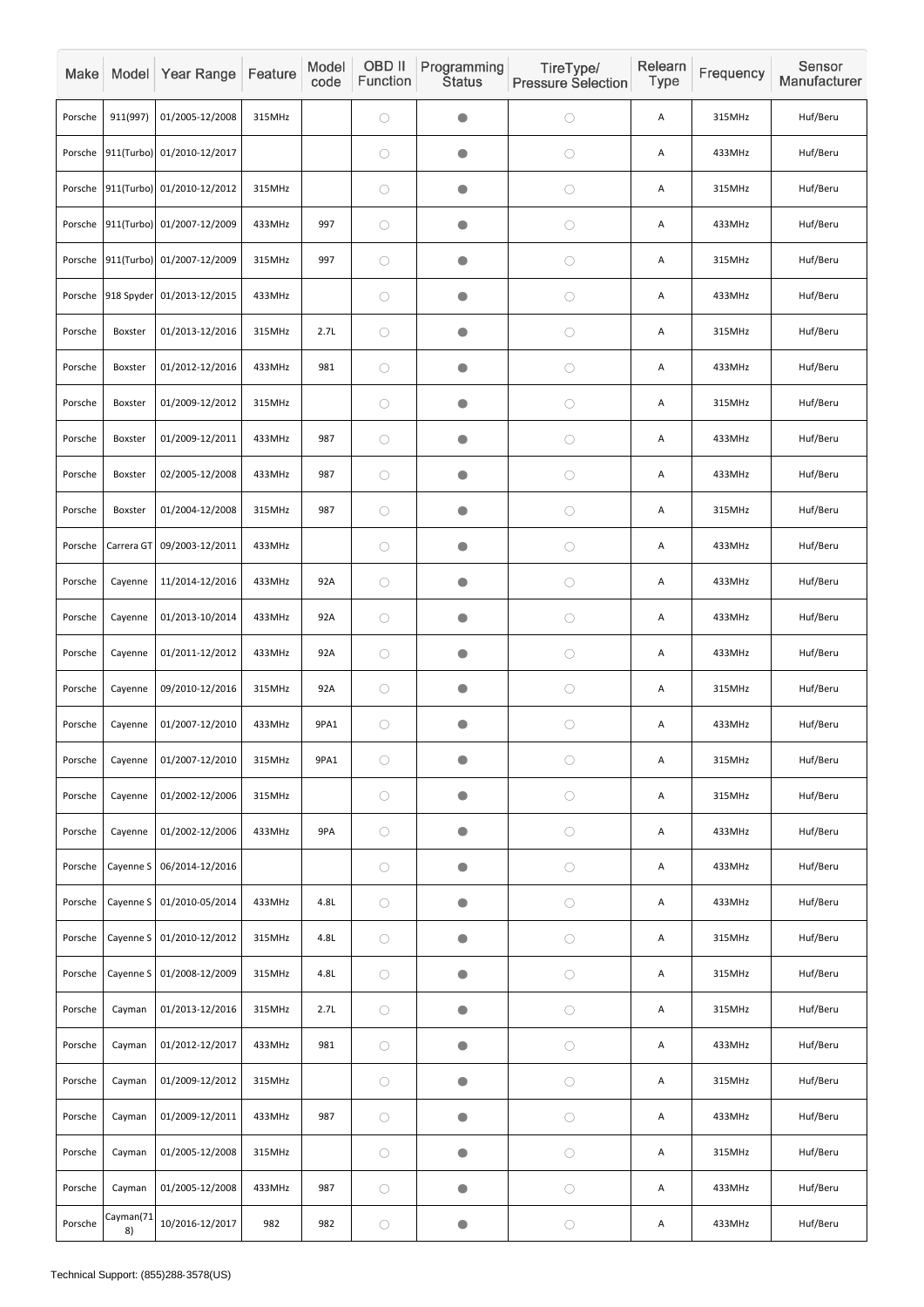| Make           |                 | Model Year Range | Feature | Model<br>code | OBD II<br>Function | Programming<br><b>Status</b> | TireType/<br><b>Pressure Selection</b> | Relearn<br>Type | Frequency | Sensor<br>Manufacturer |
|----------------|-----------------|------------------|---------|---------------|--------------------|------------------------------|----------------------------------------|-----------------|-----------|------------------------|
| Porsche        | GT <sub>3</sub> | 01/2015-12/2015  | 315MHz  |               | $\bigcirc$         | $\bullet$                    | $\bigcirc$                             | Α               | 315MHz    | Huf/Beru               |
| Porsche        | GT3             | 01/2010-12/2016  | 433MHz  | 996/997       | $\bigcirc$         | $\bullet$                    | $\bigcirc$                             | Α               | 433MHz    | Huf/Beru               |
| Porsche        | GT <sub>3</sub> | 01/2007-12/2009  | 315MHz  |               | $\bigcirc$         | $\bullet$                    | $\bigcirc$                             | Α               | 315MHz    | Huf/Beru               |
| Porsche        | GT <sub>3</sub> | 03/2006-12/2009  |         | 996           | $\bigcirc$         | $\bullet$                    | $\bigcirc$                             | Α               | 433MHz    | Huf/Beru               |
| Porsche        | Macan           | 01/2014-12/2017  | 433MHz  | PO416         | $\bigcirc$         | $\bullet$                    | $\bigcirc$                             | Α               | 433MHz    | Huf/Beru               |
| Porsche        | Macan           | 01/2014-12/2015  | 315MHz  |               | $\bigcirc$         | $\bullet$                    | $\bigcirc$                             | Α               | 315MHz    | Huf/Beru               |
| Porsche        | Panamera        | 01/2014-12/2016  | 315MHz  |               | $\bigcirc$         | $\bullet$                    | $\bigcirc$                             | Α               | 315MHz    | Huf/Beru               |
| Porsche        | Panamera        | 07/2013-12/2017  | 433MHz  | 970           | $\bigcirc$         | $\bullet$                    | $\bigcirc$                             | Α               | 433MHz    | Huf/Beru               |
| Porsche        | Panamera        | 01/2010-12/2012  | 315MHz  |               | $\bigcirc$         | $\bullet$                    | $\bigcirc$                             | A               | 315MHz    | Huf/Beru               |
| Porsche        | Panamera        | 01/2009-06/2013  | 433MHz  |               | $\bigcirc$         | $\bullet$                    | $\bigcirc$                             | Α               | 433MHz    | Huf/Beru               |
| Porsche        | Panamera<br>S   | 06/2009-12/2013  | 315MHz  | 4.8L          | $\bigcirc$         | $\bullet$                    | $\bigcirc$                             | Α               | 315MHz    | Huf/Beru               |
| Rolls<br>Royce | Dawn            | 01/2016-12/2016  |         |               | $\bigcirc$         | $\bullet$                    | $\bigcirc$                             | $\mathsf C$     | 433MHz    | Huf/Beru               |
| Rolls<br>Royce | Ghost           | 01/2011-12/2016  | 433MHz  |               | $\bigcirc$         | $\bullet$                    | $\bigcirc$                             | A               | 433MHz    | Huf/Beru               |
| Rolls<br>Royce | Ghost           | 01/2009-12/2009  |         | <b>RR04</b>   | $\bigcirc$         | $\bullet$                    | $\bigcirc$                             | $\mathsf C$     | 433MHz    | Huf/Beru               |
| Rolls<br>Royce | Phantom         | 01/2012-12/2016  | 433MHz  |               | $\bigcirc$         | $\bigcirc$                   | $\bigcirc$                             | A               | 433MHz    | Huf/Beru               |
| Rolls<br>Royce | Wraith          | 08/2013-06/2017  |         | <b>RR04</b>   | $\bigcirc$         | $\bullet$                    | $\bigcirc$                             | $\mathsf{C}$    | 433MHz    | Huf/Beru               |
| Saab           | $9 - 3$         | 01/2008-12/2012  | 433MHz  |               | $\bigcirc$         | $\bigcirc$                   | $\bigcirc$                             | A               | 433MHz    | Schrader               |
| Saab           | $9 - 3$         | 01/2003-12/2007  | 433MHz  |               | $\bigcirc$         | $\bullet$                    | $\bigcirc$                             | Α               | 433MHz    | Schrader               |
| Saab           | $9 - 5$         | 01/2010-12/2012  | 315MHz  |               | $\bigcirc$         | $\bullet$                    | $\bigcirc$                             | Α               | 315MHz    | Schrader               |
| Saab           | $9 - 5$         | 01/2008-12/2012  | 433MHz  |               | $\bigcirc$         | $\bullet$                    | $\bigcirc$                             | A               | 433MHz    | Schrader               |
| Saab           | $9 - 5$         | 01/2003-12/2007  | 433MHz  |               | $\bigcirc$         | $\bullet$                    | $\bigcirc$                             | Α               | 433MHz    | Schrader               |
| Saab           | $9-7X$          | 01/2008-12/2009  | 315MHz  |               | $\bigcirc$         | $\bigcirc$                   | $\bigcirc$                             | $\mathsf S$     | 315MHz    | Schrader               |
| Saab           | $9-7X$          | 01/2005-12/2007  | 315MHz  |               | $\bigcirc$         | $\bullet$                    | $\bigcirc$                             | $\sf S$         | 315MHz    | Schrader               |
| Saturn         | Astra           | 01/2010-12/2010  | 433MHz  |               | $\bigcirc$         | $\bigcirc$                   | $\bigcirc$                             | $\mathsf C$     | 433MHz    | Schrader               |
| Saturn         | Astra           | 01/2010-12/2010  | 315MHz  |               | $\bigcirc$         | $\bigcirc$                   | $\bigcirc$                             | $\mathsf{C}$    | 315MHz    | Schrader               |
| Saturn         | Astra           | 01/2008-12/2009  | 433MHz  |               | $\bigcirc$         | $\bullet$                    | $\bigcirc$                             | А               | 433MHz    | Schrader               |
| Saturn         | Lambda          | 01/2007-12/2008  | 315MHz  |               | $\bigcirc$         | $\bigcirc$                   | $\bigcirc$                             | $\sf S$         | 315MHz    | Schrader               |
| Saturn         | Vue             | 01/2007-12/2007  | 315MHz  |               | $\bigcirc$         | $\bullet$                    | $\bigcirc$                             | $\sf S$         | 315MHz    | Schrader               |
| Scion          | FR-S            | 01/2013-12/2016  | 315MHz  |               | $\bigcirc$         | $\bullet$                    | $\bigcirc$                             | $\mathsf C$     | 315MHz    | Pacific                |
| Scion          | IQ              | 01/2012-12/2015  | 315MHz  |               | $\bigcirc$         | $\bullet$                    | $\bigcirc$                             | $\mathsf C$     | 315MHz    | Pacific                |
| Smart          | 42 EV           | 01/2013-12/2016  |         |               | $\bigcirc$         | $\bullet$                    | $\bigcirc$                             | $\mathsf C$     | 433MHz    | Schrader               |
| Smart          | Fortwo          | 01/2016-12/2017  |         |               | $\bigcirc$         | $\bullet$                    | $\bigcirc$                             | Α               | 433MHz    | Schrader               |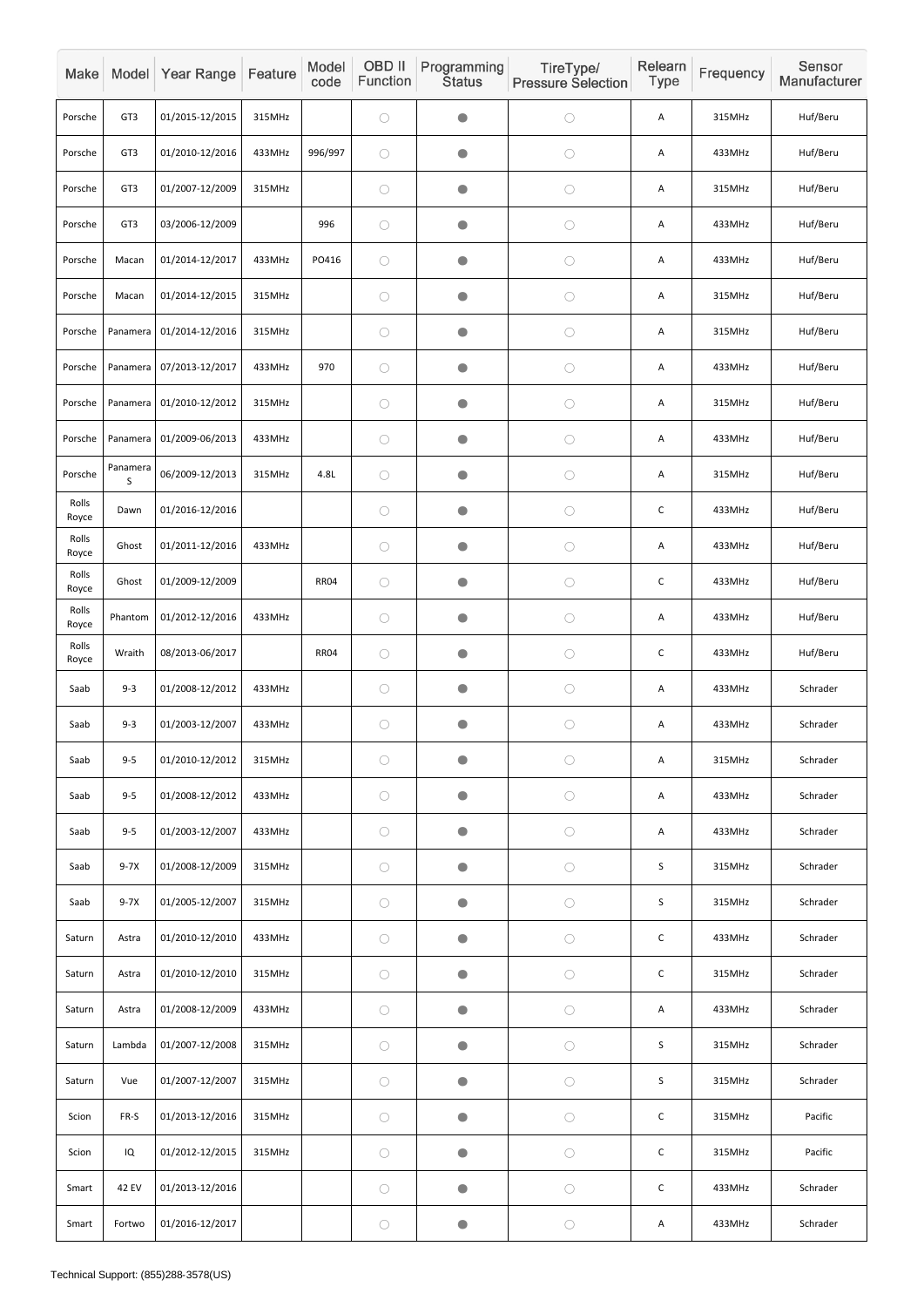| Make          |                    | Model Year Range           | Feature          | Model<br>code | OBD II<br>Function | Programming<br><b>Status</b> | TireType/<br><b>Pressure Selection</b> | Relearn<br><b>Type</b> | Frequency | Sensor<br>Manufacturer |
|---------------|--------------------|----------------------------|------------------|---------------|--------------------|------------------------------|----------------------------------------|------------------------|-----------|------------------------|
| Smart         | Fortwo             | 01/2008-12/2015            | 433MHz           |               | $\bigcirc$         | $\bullet$                    | $\bigcirc$                             | Α                      | 433MHz    | Schrader               |
| Ssangyon<br>g | Actyon             | 03/2014-12/2017            | QJ               |               | $\bigcirc$         | $\bullet$                    | $\bigcirc$                             | A                      | 433MHz    | Schrader               |
| Ssangyon<br>g | C-CUV              | 05/2015-12/2017            | 433MHz           |               | $\bigcirc$         | $\bullet$                    | $\bigcirc$                             | A                      | 433MHz    | Huf/Beru               |
| Ssangyon<br>g | Chairman           | 06/2014-12/2017            | 433MHz           |               | $\bigcirc$         | $\bullet$                    | $\bigcirc$                             | A                      | 433MHz    | Schrader               |
| Ssangyon<br>g | Korando            | 08/2013-12/2017            | C <sub>200</sub> |               | $\bigcirc$         | $\bullet$                    | $\bigcirc$                             | A                      | 433MHz    | Schrader               |
| Ssangyon<br>g | Kyron              | 06/2014-06/2016            | 433MHz           |               | $\bigcirc$         | $\bullet$                    | $\bigcirc$                             | A                      | 433MHz    | Schrader               |
| Ssangyon<br>g | Musso              | 01/2017-12/2017            | 433MHz           |               | $\bigcirc$         | $\bullet$                    | $\bigcirc$                             | A                      | 433MHz    | Schrader               |
| Ssangyon<br>g | Nomad              | 06/2014-12/2017            | 433MHz           |               | $\bigcirc$         | $\bullet$                    | $\bigcirc$                             | A                      | 433MHz    | Schrader               |
| Ssangyon<br>g | Rexton             | 05/2014-12/2017            | Y300             |               | $\bigcirc$         | $\bullet$                    | $\bigcirc$                             | A                      | 433MHz    | Schrader               |
| Ssangyon<br>g | Rodius/Tur<br>ismo | 05/2014-12/2017            | AJ               |               | $\bigcirc$         | $\bullet$                    | $\bigcirc$                             | A                      | 433MHz    | Schrader               |
| Ssangyon<br>g | Tivoli             | 06/2015-12/2017            | X100             |               | $\bigcirc$         | $\bullet$                    | $\bigcirc$                             | A                      | 433MHz    | Huf/Beru               |
| Ssangyon<br>g | XLV                | 06/2016-12/2017            | XK               |               | $\bigcirc$         | $\bullet$                    | $\bigcirc$                             | A                      | 433MHz    | Huf/Beru               |
| Subaru        |                    | B9 Tribeca 01/2006-12/2007 | 315MHz           |               | $\bigcirc$         | $\bullet$                    | $\bigcirc$                             | $\mathsf C$            | 315MHz    | Schrader               |
| Suzuki        | Equator            | 01/2009-12/2013            | 315MHz           |               | $\bigcirc$         | $\bullet$                    | $\bigcirc$                             | $\mathsf C$            | 315MHz    | Schrader               |
| Suzuki        | Grand<br>Vitara    | 01/2007-12/2013            | 315MHz           |               | $\bigcirc$         | $\bullet$                    | $\bigcirc$                             | $\mathsf C$            | 315MHz    | Schrader               |
| Suzuki        | Kizashi            | 01/2010-12/2013            | 315MHz           |               | $\bigcirc$         | $\bullet$                    | $\bigcirc$                             | $\mathsf C$            | 315MHz    | Continental            |
| Suzuki        | Reno               | 01/2007-12/2008            | 315MHz           |               | $\bigcirc$         | $\bullet$                    | $\bigcirc$                             | $\sf S$                | 315MHz    | Schrader               |
| Suzuki        | SX4                | 01/2007-12/2013            | 315MHz           |               | $\bigcirc$         | $\bullet$                    | $\bigcirc$                             | S                      | 315MHz    | Schrader               |
| Suzuki        | Verona             | 01/2005-12/2006            | 315MHz           |               | $\bigcirc$         | $\bullet$                    | $\bigcirc$                             | $\mathsf C$            | 315MHz    | Schrader               |
| Suzuki        | $XL-7$             | 01/2005-06/2006            | 315MHz           |               | $\bigcirc$         | $\bullet$                    | $\bigcirc$                             | $\mathsf C$            | 315MHz    | Schrader               |
| Tesla         | Model S            | 10/2014-12/2016            | 433MHz           |               | $\bigcirc$         | $\bullet$                    | $\bigcirc$                             | A                      | 433MHz    | Continental            |
| Tesla         | Model S            | 01/2012-09/2014            | 433MHz           |               | $\bigcirc$         | $\bullet$                    | $\bigcirc$                             | A                      | 433MHz    | Baolong                |
| Tesla         | Model X            | 01/2016-12/2017            | 433MHz           |               | $\bigcirc$         | $\bullet$                    | $\bigcirc$                             | A                      | 433MHz    | Continental            |
| Tesla         | Roadster           | 01/2010-12/2012            | Baolong          |               | $\bigcirc$         | $\bullet$                    | $\bigcirc$                             | A                      | 433MHz    | Baolong                |
| Tesla         | Roadster           | 01/2008-12/2010            | Huf              |               | $\bigcirc$         | $\bullet$                    | $\bigcirc$                             | A                      | 433MHz    | Huf/Beru               |
| Toyota        | 4 Runner           | 01/2017-12/2017            | 315MHz           |               | $\bigcirc$         | $\bigcirc$                   | $\bigcirc$                             | $\mathsf C$            | 315MHz    | Pacific                |
| Toyota        | 4 Runner           | 09/2006-12/2016            | 315MHz           |               | $\bigcirc$         | $\bullet$                    | $\bigcirc$                             | $\mathsf C$            | 315MHz    | Pacific                |
| Toyota        | 4 Runner           | 01/2003-08/2006            | 315MHz           |               | $\bigcirc$         | $\bullet$                    | $\bigcirc$                             | $\mathsf C$            | 315MHz    | Pacific                |
| Toyota        | Avalon             | 01/2007-12/2012            | Japan/USA        |               | $\bigcirc$         | $\bullet$                    | $\bigcirc$                             | $\mathsf C$            | 315MHz    | Pacific                |
| Toyota        | FJ Cruiser         | 01/2008-12/2014            | 315MHz           |               | $\bigcirc$         | $\bullet$                    | $\bigcirc$                             | $\mathsf C$            | 315MHz    | Pacific                |
| Toyota        | FR-S               | 01/2017-12/2017            | 315MHz           |               | $\bigcirc$         | $\bigcirc$                   | $\bigcirc$                             | $\mathsf C$            | 315MHz    | Pacific                |
| Toyota        | GT86               | 01/2017-12/2017            | 315MHz           |               | $\bigcirc$         | $\bullet$                    | $\bigcirc$                             | $\mathsf C$            | 315MHz    | Pacific                |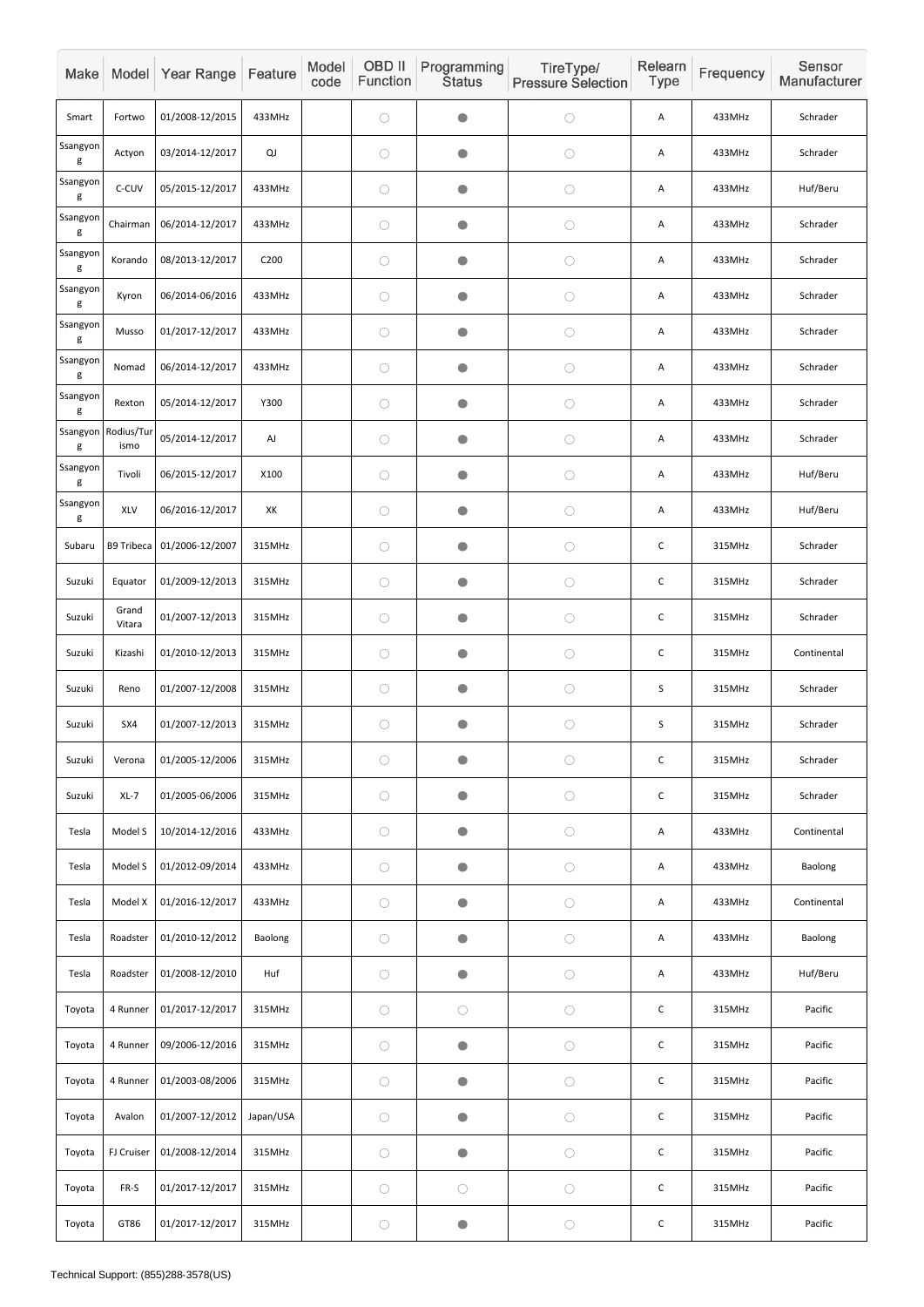| Make           |                 | Model Year Range           | Feature   | Model<br>code | OBD II<br>Function | Programming<br><b>Status</b> | TireType/<br><b>Pressure Selection</b> | Relearn<br>Type | Frequency | Sensor<br>Manufacturer |
|----------------|-----------------|----------------------------|-----------|---------------|--------------------|------------------------------|----------------------------------------|-----------------|-----------|------------------------|
| Toyota         |                 | Highlander 01/2007-12/2013 | Japan/USA |               | $\bigcirc$         | $\bullet$                    | $\bigcirc$                             | $\mathsf C$     | 315MHz    | Pacific                |
| Toyota         | iA              | 01/2017-12/2017            | Indirect  |               | $\bigcirc$         | $\bigcirc$                   | $\bigcirc$                             | Α               | N/A       | N/A                    |
| Toyota         | iM              | 01/2017-12/2017            | 315MHz    |               | $\bigcirc$         | $\bigcirc$                   | $\bigcirc$                             | $\mathsf C$     | 315MHz    | Pacific                |
| Toyota         | Land<br>Cruiser | 01/2016-12/2017            | 315MHz    |               | $\bigcirc$         | $\bullet$                    | $\bigcirc$                             | $\mathsf C$     | 315MHz    | Pacific                |
| Toyota         | Land<br>Cruiser | 01/2015-12/2015            | 315MHz    |               | $\bigcirc$         | $\bullet$                    | $\bigcirc$                             | $\mathsf C$     | 315MHz    | Pacific                |
| Toyota         | Land<br>Cruiser | 01/2006-12/2014            | 315MHz    |               | $\bigcirc$         | $\bullet$                    | $\bigcirc$                             | $\mathsf C$     | 315MHz    | Pacific                |
| Toyota         | Land<br>Cruiser | 01/2005-12/2005            | 315MHz    |               | $\bigcirc$         | $\bullet$                    | $\bigcirc$                             | $\mathsf C$     | 315MHz    | Pacific                |
| Toyota         | Mirai           | 01/2016-12/2017            | 315MHz    |               | $\bigcirc$         | $\bullet$                    | $\bigcirc$                             | $\mathsf C$     | 315MHz    | Pacific                |
| Toyota         | Prius           | 01/2016-12/2017            | 315MHz    |               | $\bigcirc$         | $\bullet$                    | $\bigcirc$                             | $\mathsf C$     | 315MHz    | Pacific                |
| Toyota         | Prius<br>Prime  | 01/2016-12/2017            | 315MHz    |               | $\bigcirc$         | $\bullet$                    | $\bigcirc$                             | $\mathsf C$     | 315MHz    | Pacific                |
| Toyota         | Prius V         | 01/2017-12/2017            | 315MHz    |               | $\bigcirc$         | $\bullet$                    | $\bigcirc$                             | $\mathsf C$     | 315MHz    | Pacific                |
| Toyota         | Solara          | 01/2006-12/2011            | 315MHz    |               | $\bigcirc$         | $\bullet$                    | $\bigcirc$                             | $\mathsf C$     | 315MHz    | Pacific                |
| Toyota         | Tacoma          | 01/2010-12/2015            | Steel     |               | $\bigcirc$         | $\bullet$                    | $\bigcirc$                             | $\mathsf C$     | 315MHz    | Pacific                |
| Toyota         | Tacoma          | 01/2005-12/2009            | Alloy     |               | $\bigcirc$         | $\bullet$                    | $\bigcirc$                             | $\mathsf C$     | 315MHz    | Pacific                |
| Toyota         | Tacoma          | 01/2005-12/2009            | Steel     |               | $\bigcirc$         | $\bullet$                    | $\bigcirc$                             | $\mathsf C$     | 315MHz    | Pacific                |
| Toyota         | Tundra          | 01/2005-12/2006            | Steel     |               | $\bigcirc$         | $\bullet$                    | $\bigcirc$                             | $\mathsf C$     | 315MHz    | Pacific                |
| Toyota         | Tundra          | 01/2005-12/2006            | Alloy     |               | $\bigcirc$         | $\bullet$                    | $\bigcirc$                             | $\mathsf C$     | 315MHz    | Pacific                |
| Toyota         | Vios            | 01/2012-12/2017            | 315MHz    |               | $\bigcirc$         | $\bullet$                    | $\bigcirc$                             | $\mathsf C$     | 315MHz    | Pacific                |
| Toyota         | Yaris           | 01/2012-12/2017            | 315MHz    |               | $\bigcirc$         | $\bullet$                    | $\bigcirc$                             | $\mathsf C$     | 315MHz    | Pacific                |
| Volkswag<br>en | cc              | 06/2011-12/2017            | 433MHz    |               | $\bigcirc$         | $\bullet$                    | $\bigcirc$                             | A               | 433MHz    | Huf/Beru               |
| Volkswag<br>en | CC              | 01/2009-12/2011            | 315MHz    |               | $\bigcirc$         | $\bullet$                    | $\bigcirc$                             | A               | 315MHz    | Continental            |
| Volkswag<br>en | EOS             | 01/2007-12/2017            | 315MHz    |               | $\bigcirc$         | $\bullet$                    | $\bigcirc$                             | A               | 315MHz    | Continental            |
| Volkswag<br>en | GLI             | 01/2008-12/2011            | 315MHz    |               | $\bigcirc$         | $\bullet$                    | $\bigcirc$                             | A               | 315MHz    | Continental            |
| Volkswag<br>en | Golf            | 01/2013-12/2017            | Indirect  |               | $\bigcirc$         | $\bigcirc$                   | $\bigcirc$                             | $\sf S$         | N/A       | N/A                    |
| Volkswag<br>en | Golf            | 01/2012-12/2012            | Indirect  |               | $\bigcirc$         | $\bigcirc$                   | $\bigcirc$                             | S               | N/A       | N/A                    |
| Volkswag<br>en | Golf            | 01/2010-12/2011            | 315MHz    |               | $\bigcirc$         | $\bullet$                    | $\bigcirc$                             | A               | 315MHz    | Continental            |
| Volkswag<br>en | Golf            | 01/2006-12/2007            | 315MHz    |               | $\bigcirc$         | $\bullet$                    | $\bigcirc$                             | A               | 315MHz    | Continental            |
| Volkswag<br>en | GTI             | 01/2012-12/2017            | Indirect  |               | $\bigcirc$         | $\bigcirc$                   | $\bigcirc$                             | S               | N/A       | N/A                    |
| Volkswag<br>en | GTI             | 01/2006-12/2012            | 315MHz    |               | $\bigcirc$         | $\bullet$                    | $\bigcirc$                             | Α               | 315MHz    | Continental            |
| Volkswag<br>en | Jetta           | 01/2013-12/2017            | Indirect  |               | $\bigcirc$         | $\bigcirc$                   | $\bigcirc$                             | $\sf S$         | N/A       | N/A                    |
| Volkswag<br>en | Jetta           | 01/2013-12/2015            | 433MHz    |               | $\bigcirc$         | $\bullet$                    | $\bigcirc$                             | Α               | 433MHz    | Huf/Beru               |
| Volkswag<br>en | Jetta           | 01/2011-12/2012            | Indirect  |               | $\bigcirc$         | $\bigcirc$                   | $\bigcirc$                             | $\sf S$         | N/A       | N/A                    |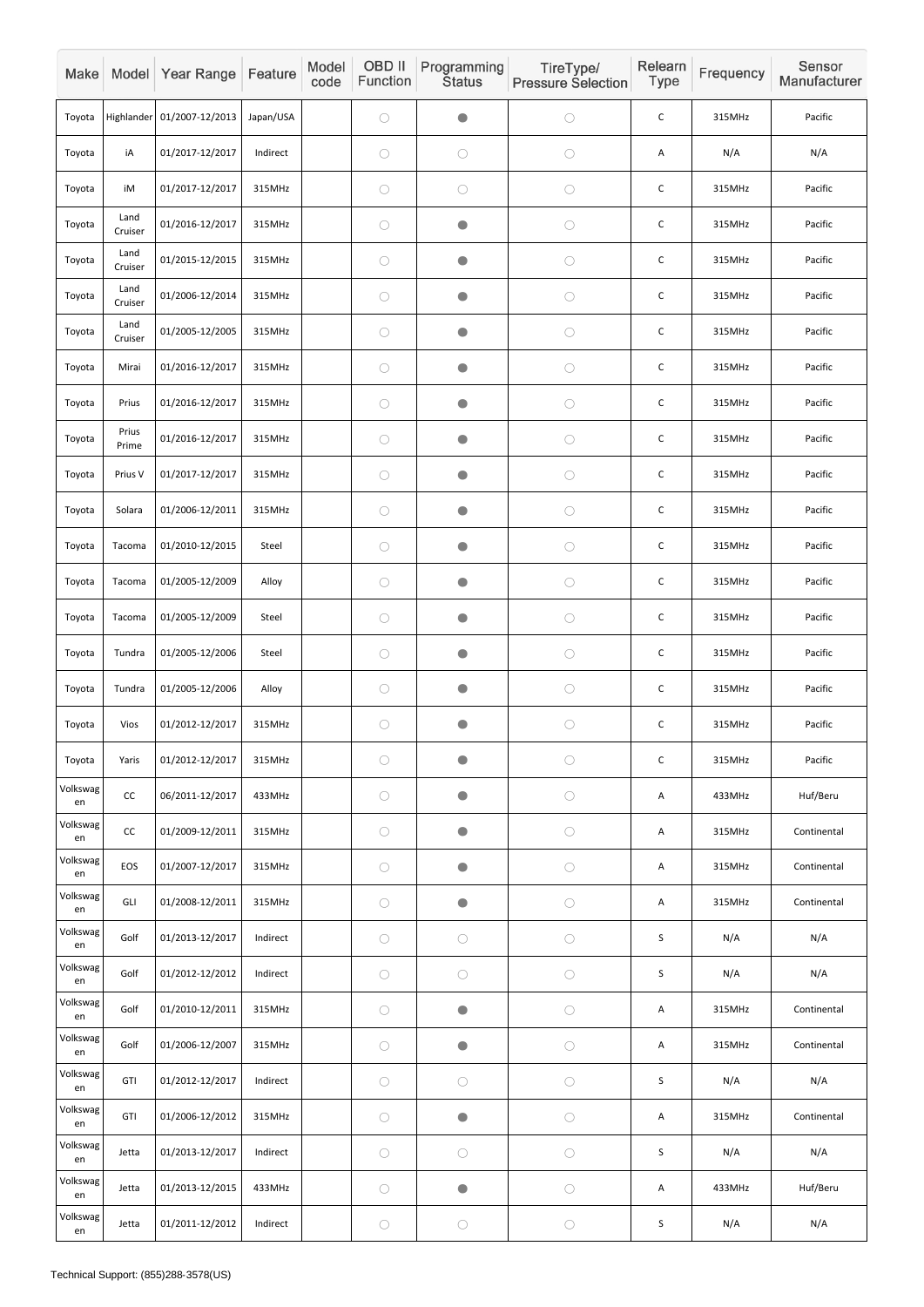| Make           |                      | Model Year Range | Feature  | Model<br>code  | OBD II<br>Function | Programming<br><b>Status</b> | TireType/<br><b>Pressure Selection</b> | Relearn<br>Type | Frequency | Sensor<br>Manufacturer |
|----------------|----------------------|------------------|----------|----------------|--------------------|------------------------------|----------------------------------------|-----------------|-----------|------------------------|
| Volkswag<br>en | Jetta                | 01/2006-12/2012  | 315MHz   |                | $\bigcirc$         | $\bullet$                    | $\bigcirc$                             | Α               | 315MHz    | Continental            |
| Volkswag<br>en | Magotan              | 01/2015-12/2017  | 433MHz   |                | $\bigcirc$         | $\bullet$                    | $\bigcirc$                             | A               | 433MHz    | Continental            |
| Volkswag<br>en | Magotan              | 01/2007-12/2013  | 433MHz   |                | $\bigcirc$         | $\bullet$                    | $\bigcirc$                             | A               | 433MHz    | Continental            |
| Volkswag<br>en | New<br>Beetle        | 01/2012-12/2017  | Indirect |                | $\bigcirc$         | $\bigcirc$                   | O                                      | A               | N/A       | N/A                    |
| Volkswag<br>en | <b>New</b><br>Beetle | 01/2007-12/2011  | 315MHz   |                | $\bigcirc$         | $\bullet$                    | $\bigcirc$                             | A               | 315MHz    | Continental            |
| Volkswag<br>en | Passat               | 01/2012-12/2017  | Indirect |                | $\bigcirc$         | $\bigcirc$                   | $\bigcirc$                             | $\sf S$         | N/A       | N/A                    |
| Volkswag<br>en | Phaeton              | 01/2011-12/2011  | 433MHz   |                | $\bigcirc$         | $\bullet$                    | $\bigcirc$                             | A               | 433MHz    | Huf/Beru               |
| Volkswag<br>en | Phaeton              | 06/2007-12/2010  | 433MHz   |                | $\bigcirc$         | $\bullet$                    | $\bigcirc$                             | A               | 433MHz    | Huf/Beru               |
| Volkswag<br>en | Phaeton              | 06/2007-12/2010  | 315MHz   |                | $\bigcirc$         | $\bullet$                    | $\bigcirc$                             | A               | 315MHz    | Continental            |
| Volkswag<br>en | Phaeton              | 01/2003-05/2007  | 315MHz   |                | $\bigcirc$         | $\bullet$                    | $\bigcirc$                             | A               | 315MHz    | Huf/Beru               |
| Volkswag<br>en | Phaeton              | 01/2003-05/2007  | 433MHz   |                | $\bigcirc$         | $\bullet$                    | $\bigcirc$                             | Α               | 433MHz    | Huf/Beru               |
| Volkswag<br>en | R32                  | 01/2008-12/2011  | 315MHz   |                | $\bigcirc$         | $\bullet$                    | $\bigcirc$                             | Α               | 315MHz    | Continental            |
| Volkswag<br>en | Rabbit               | 01/2006-12/2010  | 315MHz   |                | $\bigcirc$         | $\bullet$                    | $\bigcirc$                             | A               | 315MHz    | Continental            |
| Volkswag<br>en | Routan               | 01/2011-12/2015  | 433MHz   |                | $\bigcirc$         |                              | $\bigcirc$                             | Α               | 433MHz    | Schrader               |
| Volkswag<br>en | Routan               | 01/2009-12/2010  | 433MHz   |                | $\bigcirc$         | $\bullet$                    | $\bigcirc$                             | Α               | 433MHz    | Continental            |
| Volkswag<br>en | Tiguan               | 01/2012-12/2017  | 433MHz   |                | $\bigcirc$         | $\bullet$                    | $\bigcirc$                             | A               | 433MHz    | Huf/Beru               |
| Volkswag<br>en | Tiguan               | 01/2011-12/2017  | Indirect |                | $\bigcirc$         | $\bigcirc$                   | $\bigcirc$                             | $\sf S$         | N/A       | N/A                    |
| Volkswag<br>en | Tiguan               | 01/2009-12/2011  | 315MHz   |                | $\bigcirc$         | $\bullet$                    | $\bigcirc$                             | Α               | 315MHz    | Continental            |
| Volkswag<br>en | Touareg              | 08/2014-12/2017  |          | 7P5/7P61<br>08 | $\bigcirc$         |                              | $\bigcirc$                             | Α               | 433MHz    | Huf/Beru               |
| Volkswag<br>en | Touareg              | 01/2012-07/2014  | 433MHz   |                | $\bigcirc$         | $\bullet$                    | $\bigcirc$                             | Α               | 433MHz    | Huf/Beru               |
| Volkswag<br>en | Touareg              | 01/2007-12/2016  | 315MHz   |                | $\bigcirc$         | $\bullet$                    | $\bigcirc$                             | Α               | 315MHz    | Huf/Beru               |
| Volkswag<br>en | Touareg              | 01/2007-12/2011  | 433MHz   |                | $\bigcirc$         | $\bullet$                    | $\bigcirc$                             | A               | 433MHz    | Huf/Beru               |
| Volkswag<br>en | Touareg              | 01/2002-12/2006  | 433MHz   |                | $\bigcirc$         | $\bullet$                    | $\bigcirc$                             | Α               | 433MHz    | Huf/Beru               |
| Volvo          | C30                  | 01/2006-12/2013  |          | Y279           | $\bigcirc$         | $\bullet$                    | $\bigcirc$                             | A               | 433MHz    | Continental            |
| Volvo          | C70                  | 01/2006-06/2014  |          | V70064         | $\bigcirc$         | $\bullet$                    | $\bigcirc$                             | A               | 433MHz    | Continental            |
| Volvo          | <b>S40</b>           | 01/2004-06/2014  |          | V40044         | $\bigcirc$         |                              | $\bigcirc$                             | A               | 433MHz    | Continental            |
| Volvo          | <b>S60</b>           | 01/2015-12/2017  | 433MHz   |                | $\bigcirc$         | $\bullet$                    | $\bigcirc$                             | A               | 433MHz    | Continental            |
| Volvo          | <b>S60</b>           | 01/2011-12/2014  | 433MHz   |                | $\bigcirc$         | $\bullet$                    | $\bigcirc$                             | Α               | 433MHz    | Continental            |
| Volvo          | <b>S60</b>           | 01/2004-12/2010  | 315MHz   |                | $\bigcirc$         | $\bullet$                    | $\bigcirc$                             | Α               | 315MHz    | Schrader               |
| Volvo          | <b>S80</b>           | 07/2014-12/2016  | 433MHz   |                | $\bigcirc$         | $\bullet$                    | $\bigcirc$                             | Α               | 433MHz    | Continental            |
| Volvo          | <b>S80</b>           | 01/2004-06/2014  | 433MHz   |                | $\bigcirc$         | $\bullet$                    | $\bigcirc$                             | Α               | 433MHz    | Continental            |
| Volvo          | <b>S80</b>           | 01/2004-12/2007  | 315MHz   |                | $\bigcirc$         | $\bullet$                    | $\bigcirc$                             | A               | 315MHz    | Schrader               |